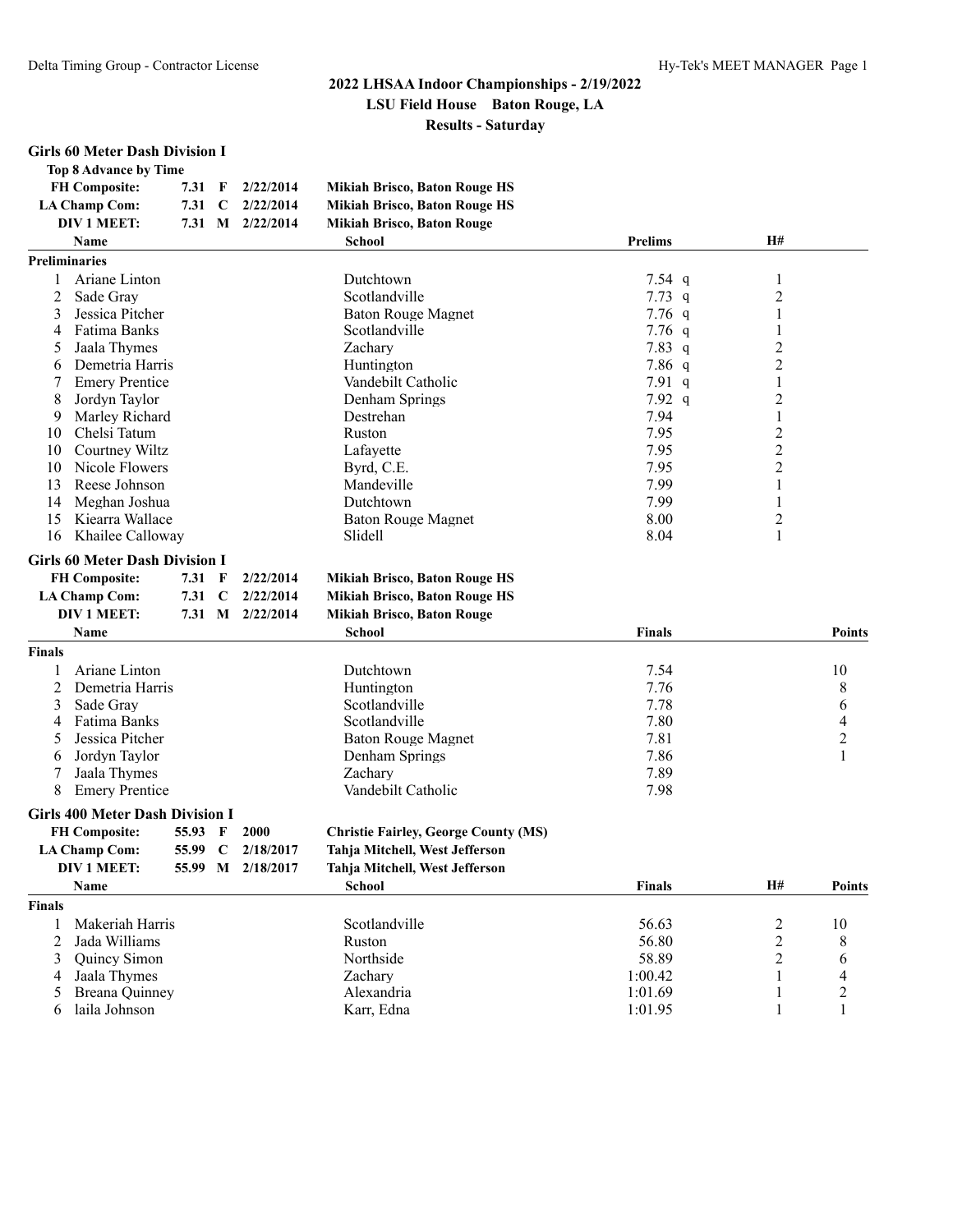#### **2022 LHSAA Indoor Championships - 2/19/2022 LSU Field House Baton Rouge, LA**

# **Results - Saturday**

|               | Finals  (Girls 400 Meter Dash Division I)      |                     |                                                |                   |                          |                                |               |
|---------------|------------------------------------------------|---------------------|------------------------------------------------|-------------------|--------------------------|--------------------------------|---------------|
|               | Name                                           |                     | School                                         |                   | Finals                   | Н#                             | <b>Points</b> |
|               | <b>Chasity Brown</b><br>Paris Auzenne          |                     | Ouachita Parish<br>Baton Rouge Magnet          |                   | <b>DNS</b><br><b>DNS</b> | $\mathbf{1}$<br>$\overline{c}$ |               |
|               | <b>Girls 800 Meter Run Division I</b>          |                     |                                                |                   |                          |                                |               |
|               | <b>FH Composite:</b><br>$2:13.54$ F            | 1989                | Tara Arnold, Tara HS (LA)                      |                   |                          |                                |               |
|               | <b>LA Champ Com:</b><br>$2:15.21$ C            | 2/21/2015           | <b>Chelsey Jones, Mandeville</b>               |                   |                          |                                |               |
|               | <b>DIV 1 MEET:</b>                             | 2:15.21 M 2/21/2015 | <b>Chelsey Jones, Mandeville</b>               |                   |                          |                                |               |
|               | Name                                           |                     | School                                         |                   | <b>Finals</b>            |                                | <b>Points</b> |
| <b>Finals</b> |                                                |                     |                                                |                   |                          |                                |               |
| 1             | Rachel Fereday<br>32.960 (32.960)              | 1:08.425(35.465)    | Dutchtown<br>1:44.799 (36.374)                 | 2:17.893 (33.094) | 2:17.90                  |                                | 10            |
| 2             | Laila Jackson<br>32.398 (32.398)               | 1:07.944(35.546)    | L.W. Higgins<br>1:44.606 (36.662)              | 2:19.822 (35.216) | 2:19.83                  |                                | 8             |
| 3             | London Parker                                  |                     | Curtis, John                                   |                   | 2:23.70                  |                                | 6             |
|               | 33.620 (33.620)                                | 1:10.584(36.964)    | 1:48.292 (37.708)                              | 2:23.696 (35.405) |                          |                                |               |
|               | 4 Natalie Venkataraman                         |                     | <b>Baton Rouge Magnet</b>                      |                   | 2:25.64                  |                                | 4             |
|               | 34.646 (34.646)                                | 1:10.371(35.725)    | 1:47.951 (37.580)                              | 2:25.640 (37.689) |                          |                                |               |
| 5             | Najah Gibson                                   |                     | Curtis, John                                   |                   | 2:26.06                  |                                | 2             |
|               | 33.834 (33.834)                                | 1:10.581(36.747)    | 1:48.498 (37.917)                              | 2:26.054 (37.556) |                          |                                |               |
| 6             | Kori Dupree                                    |                     | Karr, Edna                                     |                   | 2:26.15                  |                                | 1             |
|               | 34.280 (34.280)                                | 1:11.476(37.196)    | 1:49.417 (37.941)                              | 2:26.146 (36.729) |                          |                                |               |
| 7             | Caroline Spalitta                              |                     | Fontainebleau                                  |                   | 2:27.19                  |                                |               |
|               | 34.851 (34.851)                                | 1:11.855(37.004)    | 1:49.001 (37.146)                              | 2:27.188 (38.188) |                          |                                |               |
| 8             | Brynn Kelso                                    |                     | Vandebilt Catholic                             |                   | 2:27.60                  |                                |               |
|               | 35.213 (35.213)                                | 1:11.782 (36.569)   | 1:49.405 (37.623)                              | 2:27.596 (38.192) |                          |                                |               |
| 9             | Lina Zacapa-Mills                              |                     | Leesville                                      |                   | 2:27.73                  |                                |               |
|               | 35.495 (35.495)                                | 1:12.598(37.103)    | 1:50.999(38.401)                               | 2:27.724 (36.725) |                          |                                |               |
| 10            | Elise Jones<br>34.793 (34.793)                 | 1:11.475(36.682)    | St. Joseph's, Baton Rouge<br>1:50.438 (38.963) | 2:29.924 (39.486) | 2:29.93                  |                                |               |
| 11            | Ariana Moody                                   |                     | Lusher Charter                                 |                   | 2:31.44                  |                                |               |
|               | 34.995 (34.995)                                | 1:12.142(37.147)    | 1:51.559 (39.417)                              | 2:31.435 (39.876) |                          |                                |               |
| 12            | <b>Brooke Fontenot</b>                         |                     | Live Oak                                       |                   | 2:37.76                  |                                |               |
|               | 35.829 (35.829)                                | 1:13.720(37.891)    | 1:56.277(42.557)                               | 2:37.751 (41.474) |                          |                                |               |
|               | <b>Girls 1600 Meter Run Division I</b>         |                     |                                                |                   |                          |                                |               |
|               | <b>FH Composite:</b><br>$4:55.70$ F            | 1/10/2009           | Cory McGee, Pass Christian                     |                   |                          |                                |               |
|               | <b>LA Champ Com:</b><br>5:03.82<br>$\mathbf C$ | 2/21/2015           | <b>Gabrielle Jennings, First Baptist</b>       |                   |                          |                                |               |
|               | DIV 1 MEET:                                    | 5:04.41 M 2/19/2011 | Kaitlyn Flattman, Benton                       |                   |                          |                                |               |
|               | Name                                           |                     | School                                         |                   | Finals                   |                                | Points        |
| <b>Finals</b> |                                                |                     |                                                |                   |                          |                                |               |
| 1             | Ella Chesnut                                   |                     | Vandebilt Catholic                             |                   | 5:03.79 C                |                                | 10            |
|               | 35.945 (35.945)                                | 1:12.742(36.797)    | 1:50.845 (38.103)                              | 2:30.579 (39.734) |                          |                                |               |
|               | 3:09.480 (38.901)                              | 3:48.169 (38.689)   | 4:27.150 (38.981)                              | 5:03.782 (36.632) |                          |                                |               |
| 2             | Natalie Venkataraman                           |                     | <b>Baton Rouge Magnet</b>                      |                   | 5:04.14 M                |                                | 8             |
|               | 35.522 (35.522)                                | 1:12.387 (36.865)   | 1:50.847 (38.460)                              | 2:30.713 (39.866) |                          |                                |               |
|               | 3:09.516 (38.803)                              | 3:48.666 (39.150)   | 4:27.019 (38.353)                              | 5:04.138 (37.119) |                          |                                |               |
| 3             | Lily Garrett                                   |                     | Ruston                                         |                   | 5:05.52                  |                                | 6             |
|               | 34.790 (34.790)                                | 1:12.171 (37.381)   | 1:50.446 (38.275)                              | 2:29.946 (39.500) |                          |                                |               |
|               | 3:08.775 (38.829)                              | 3:47.500 (38.725)   | 4:26.663 (39.163)                              | 5:05.518 (38.855) |                          |                                |               |
|               | 4 Maddie Gardiner                              |                     | St. Joseph's, Baton Rouge                      |                   | 5:18.77                  |                                | 4             |
|               | 36.769 (36.769)                                | 1:15.383 (38.614)   | 1:54.619 (39.236)                              | 2:34.943 (40.324) |                          |                                |               |
|               | 3:15.540 (40.597)                              | 3:56.113 (40.573)   | 4:37.407 (41.294)                              | 5:18.766 (41.359) |                          |                                |               |
| 5             | Jaci Gary                                      |                     | Southside                                      |                   | 5:22.50                  |                                | 2             |
|               | 36.294 (36.294)                                | 1:13.696 (37.402)   | 1:52.743 (39.047)                              | 2:34.259 (41.516) |                          |                                |               |
|               | 3:16.179 (41.920)                              | 3:59.717 (43.538)   | 4:43.732 (44.015)                              | 5:22.495 (38.764) |                          |                                |               |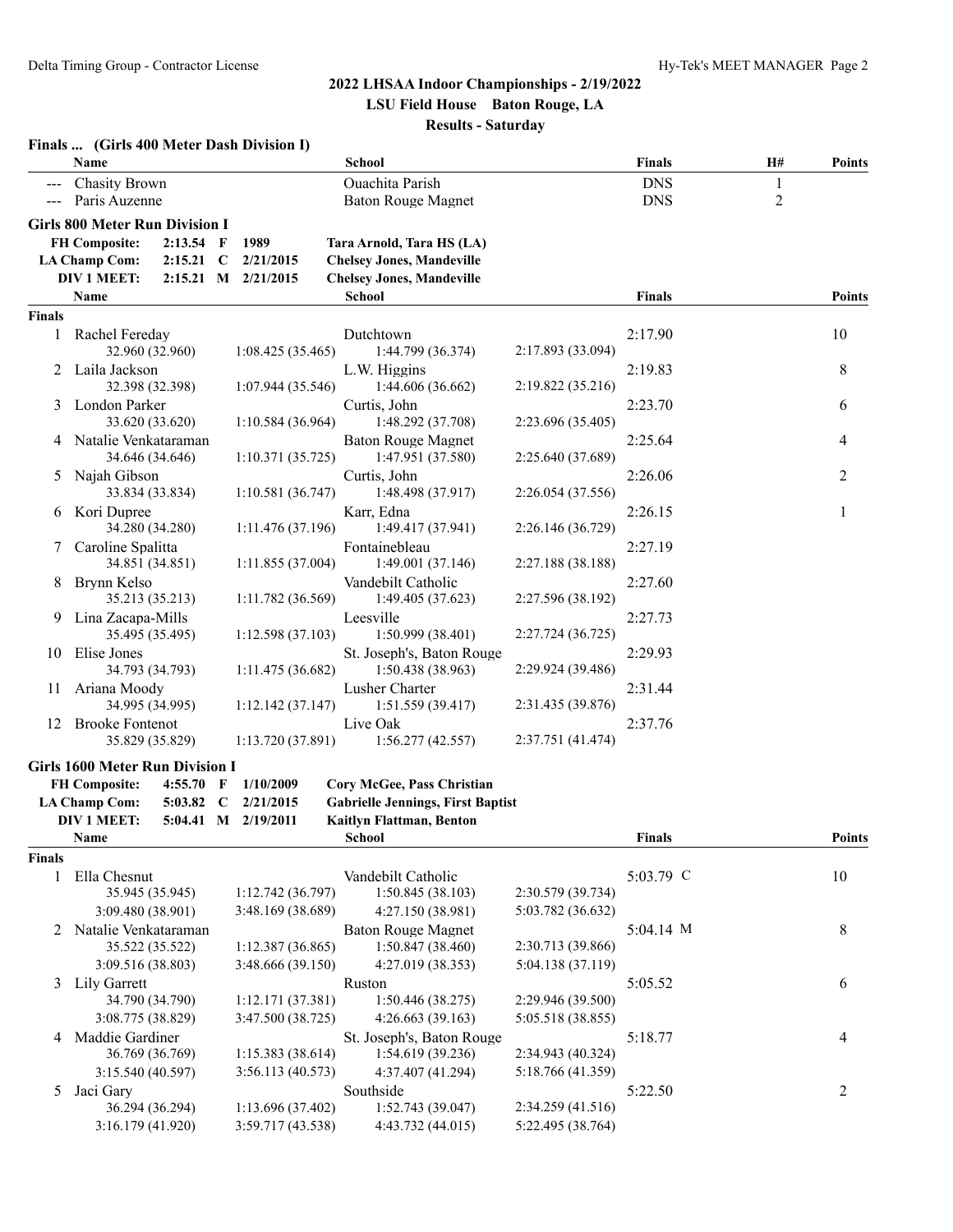| Finals  (Girls 1600 Meter Run Division I) |  |  |  |  |
|-------------------------------------------|--|--|--|--|
|                                           |  |  |  |  |

|        | Name                                   |                      | <b>School</b>                  |                     | <b>Finals</b> | <b>Points</b> |
|--------|----------------------------------------|----------------------|--------------------------------|---------------------|---------------|---------------|
| 6      | Hannah Linebaugh                       |                      | Denham Springs                 |                     | 5:22.86       | 1             |
|        | 35.868 (35.868)                        | 1:12.877 (37.009)    | 1:51.689 (38.812)              | 2:33.669 (41.980)   |               |               |
|        | 3:16.777 (43.108)                      | 4:00.558 (43.781)    | 4:44.415 (43.857)              | 5:22.857 (38.442)   |               |               |
| 7      | Lina Zacapa-Mills                      |                      | Leesville                      |                     | 5:24.09       |               |
|        | 37.081 (37.081)                        | 1:15.362(38.281)     | 1:53.989 (38.627)              | 2:34.055 (40.066)   |               |               |
|        | 3:15.631 (41.576)                      | 3:58.969 (43.338)    | 4:43.248 (44.279)              | 5:24.086 (40.838)   |               |               |
| 8      | Brooke Spalitta                        |                      | Fontainebleau                  |                     | 5:24.78       |               |
|        | 37.916 (37.916)                        | 1:18.000 (40.084)    | 1:59.086 (41.086)              | 2:40.650 (41.564)   |               |               |
|        | 3:22.719 (42.069)                      | 4:04.428 (41.709)    | 4:45.103 (40.675)              | 5:24.773 (39.670)   |               |               |
| 9      | Hannah Vaughan                         |                      | St. Joseph's, Baton Rouge      |                     | 5:25.43       |               |
|        | 36.953 (36.953)                        | 1:15.705 (38.752)    | 1:55.593 (39.888)              | 2:36.576 (40.983)   |               |               |
|        | 3:19.963 (43.387)                      | 4:03.989 (44.026)    | 4:45.100 (41.111)              | 5:25.430 (40.331)   |               |               |
| 10     | Anna Naff                              |                      | Ruston                         |                     | 5:25.77       |               |
|        | 36.986 (36.986)                        | 1:15.633 (38.647)    | 1:55.858 (40.225)              | 2:37.161 (41.303)   |               |               |
|        | 3:20.367 (43.206)                      | 4:04.727 (44.360)    | 4:45.101 (40.374)              | 5:25.762 (40.662)   |               |               |
| 11     | Hudson Roberts                         |                      | Byrd, C.E.                     |                     | 5:31.90       |               |
|        | 36.955 (36.955)                        | 1:17.424 (40.469)    | 1:58.057 (40.633)              | 2:40.456 (42.399)   |               |               |
|        | 3:23.598 (43.142)                      | 4:06.895 (43.297)    | 4:50.895 (44.000)              | 5:31.897 (41.002)   |               |               |
| 12     | Sylvia White                           |                      | Live Oak                       |                     | 5:43.13       |               |
|        | 37.649 (37.649)                        | 1:17.609 (39.960)    | 1:58.792(41.183)               | 2:42.737 (43.945)   |               |               |
|        | 3:28.114(45.377)                       | 4:14.954 (46.840)    | 5:01.730 (46.776)              | 5:43.126 (41.396)   |               |               |
|        | <b>Girls 3200 Meter Run Division I</b> |                      |                                |                     |               |               |
|        | <b>FH Composite:</b><br>$10:45.01$ F   | 2/12/2008            | Kaitlyn Flattman, Benton       |                     |               |               |
|        | <b>LA Champ Com:</b><br>$10:51.81$ C   | 2/23/2008            | Malia Cali, St. Thomas Aquinas |                     |               |               |
|        | <b>DIV 1 MEET:</b>                     | 11:14.41 M 2/21/2021 | Sophie Martin, St. Joseph's    |                     |               |               |
|        | Name                                   |                      | <b>School</b>                  |                     | <b>Finals</b> | Points        |
| Finals |                                        |                      |                                |                     |               |               |
| 1      | Ella Chesnut                           |                      | Vandebilt Catholic             |                     | $11:03.12$ M  | 10            |
|        | 39.676 (39.676)                        | 1:20.622(40.946)     | 2:02.532 (41.910)              | 2:44.781 (42.249)   |               |               |
|        | 3:26.468 (41.687)                      | 4:08.540 (42.072)    | 4:50.385 (41.845)              | 5:32.079 (41.694)   |               |               |
|        | 6:13.282 (41.203)                      | 6:55.540(42.258)     | 7:37.987 (42.447)              | 8:20.980 (42.993)   |               |               |
|        | 9:03.453 (42.473)                      | 9:46.265 (42.812)    | 11:03.117(1:16.852)            |                     |               |               |
|        | 2 Lily Garrett<br>39.364 (39.364)      | 1:20.363 (40.999)    | Ruston<br>2:02.302 (41.939)    | 2:44.204 (41.902)   | 11:06.27 M    | 8             |
|        | 3:26.281 (42.077)                      | 4:08.164 (41.883)    | 4:49.998 (41.834)              | 5:31.614 (41.616)   |               |               |
|        | 6:12.706 (41.092)                      | 6:55.179(42.473)     | 7:37.659 (42.480)              | 8:20.586 (42.927)   |               |               |
|        | 9:02.845 (42.259)                      | 9:45.736 (42.891)    | 11:06.270 (1:20.534)           |                     |               |               |
|        | 3 Grace Rennhoff                       |                      | St. Joseph's, Baton Rouge      |                     | 11:33.24      | 6             |
|        | 40.232 (40.232)                        | 1:21.322 (41.090)    | 2:03.423 (42.101)              | 2:45.783 (42.360)   |               |               |
|        | 3:28.612 (42.829)                      | 4:12.715 (44.103)    | 4:55.301 (42.586)              | 5:39.472 (44.171)   |               |               |
|        | 6:22.537(43.065)                       | 7:06.691 (44.154)    | 7:50.712 (44.021)              | 8:34.985 (44.273)   |               |               |
|        | 9:19.679 (44.694)                      | 10:05.223 (45.544)   | 11:33.233 (1:28.010)           |                     |               |               |
| 4      | Emma Hendry                            |                      | St. Joseph's, Baton Rouge      |                     | 11:38.30      | 4             |
|        | 40.148 (40.148)                        | 1:21.764 (41.616)    | 2:04.306 (42.542)              | 2:46.801 (42.495)   |               |               |
|        | 3:29.701 (42.900)                      | 4:13.411 (43.710)    | 4:57.011 (43.600)              | 5:41.783 (44.772)   |               |               |
|        | 6:26.060(44.277)                       | 7:11.253 (45.193)    | 7:57.066 (45.813)              | 8:41.883 (44.817)   |               |               |
|        | 9:27.262 (45.379)                      | 10:13.140 (45.878)   | 11:38.297 (1:25.157)           |                     |               |               |
|        | 5 Hudson Roberts                       |                      | Byrd, C.E.                     |                     | 11:44.18      | 2             |
|        | 40.023 (40.023)                        | 1:20.982 (40.959)    | 2:03.300 (42.318)              | 3:27.955 (1:24.655) |               |               |
|        | 4:11.923 (43.968)                      | 4:54.999 (43.076)    | 5:39.294 (44.295)              | 6:23.932 (44.638)   |               |               |
|        | 7:09.407 (45.475)                      | 7:56.282 (46.875)    | 8:42.058 (45.776)              | 9:27.747 (45.689)   |               |               |
|        | 10:14.157 (46.410)                     | 11:00.488 (46.331)   | 11:44.179 (43.691)             |                     |               |               |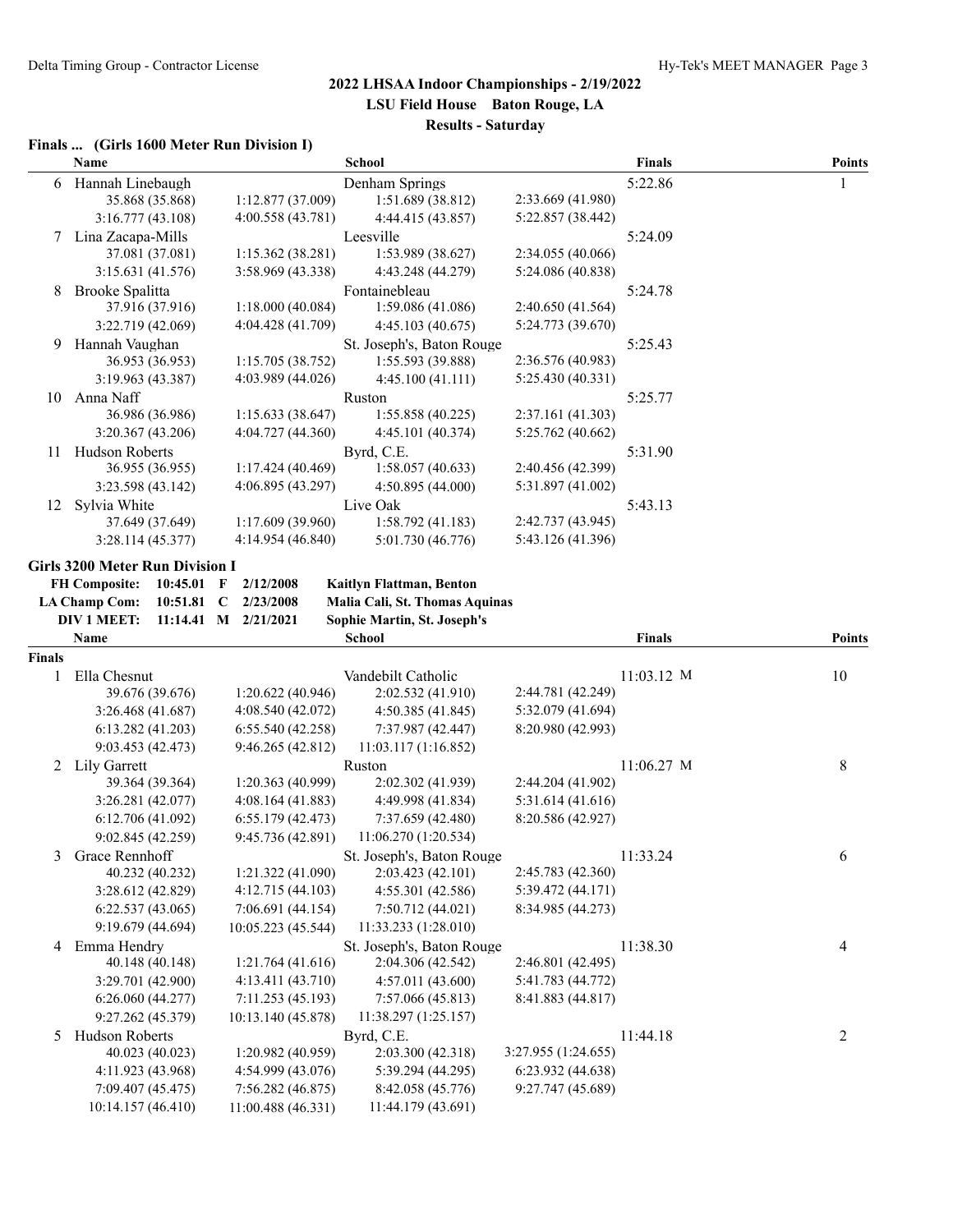#### **Finals ... (Girls 3200 Meter Run Division I)**

|    | Name                   |                    | <b>School</b>        |                   | <b>Finals</b> | <b>Points</b> |
|----|------------------------|--------------------|----------------------|-------------------|---------------|---------------|
| 6  | Hannah Linebaugh       |                    | Denham Springs       |                   | 11:47.17      | 1             |
|    | 40.255 (40.255)        | 1:21.872(41.617)   | 2:03.915 (42.043)    | 2:46.233 (42.318) |               |               |
|    | 3:28.437 (42.204)      | 4:12.323 (43.886)  | 4:55.096 (42.773)    | 5:38.680 (43.584) |               |               |
|    | 6:22.942 (44.262)      | 7:07.708 (44.766)  | 7:55.351 (47.643)    | 8:42.991 (47.640) |               |               |
|    | 9:31.106 (48.115)      | 10:20.215 (49.109) | 11:47.162 (1:26.947) |                   |               |               |
| 7  | Elise Raque            |                    | Dominican            |                   | 11:49.78      |               |
|    | 39.568 (39.568)        | 1:21.556 (41.988)  | 2:04.017 (42.461)    | 2:45.207 (41.190) |               |               |
|    | 3:31.094 (45.887)      | 4:15.245 (44.151)  | 5:00.091 (44.846)    | 5:45.266 (45.175) |               |               |
|    | 6:31.075 (45.809)      | 7:17.322 (46.247)  | 8:03.804 (46.482)    | 8:48.964 (45.160) |               |               |
|    | 9:36.755 (47.791)      | 10:22.876 (46.121) | 11:49.780 (1:26.904) |                   |               |               |
| 8  | Jaci Gary              |                    | Southside            |                   | 11:57.38      |               |
|    | 39.518 (39.518)        | 1:20.844(41.326)   | 2:03.053 (42.209)    | 2:45.366 (42.313) |               |               |
|    | 3:27.444(42.078)       | 4:11.514(44.070)   | 4:55.874(44.360)     | 5:41.980 (46.106) |               |               |
|    | 6:29.067(47.087)       | 7:16.447 (47.380)  | 8:03.282 (46.835)    | 8:50.173 (46.891) |               |               |
|    | 9:37.806 (47.633)      | 10:26.077 (48.271) | 11:57.375 (1:31.298) |                   |               |               |
| 9  | Lina Zacapa-Mills      |                    | Leesville            |                   | 12:01.47      |               |
|    | 40.933 (40.933)        | 1:22.080(41.147)   | 2:04.871 (42.791)    | 2:47.337 (42.466) |               |               |
|    | 3:30.478 (43.141)      | 4:13.657 (43.179)  | 4:58.442 (44.785)    | 5:45.759 (47.317) |               |               |
|    | 6:32.026(46.267)       | 7:20.049 (48.023)  | 8:07.132 (47.083)    | 8:55.622 (48.490) |               |               |
|    | 9:43.666 (48.044)      | 10:30.958 (47.292) | 12:01.466 (1:30.508) |                   |               |               |
| 10 | <b>Parker Nations</b>  |                    | Ruston               |                   | 12:03.74      |               |
|    | 41.265 (41.265)        | 1:23.088 (41.823)  | 2:06.727 (43.639)    | 2:51.861 (45.134) |               |               |
|    | 3:37.411 (45.550)      | 4:22.914(45.503)   | 5:08.789 (45.875)    | 5:54.859 (46.070) |               |               |
|    | 6:41.388 (46.529)      | 7:28.220 (46.832)  | 8:15.418 (47.198)    | 9:02.822 (47.404) |               |               |
|    | 9:50.784 (47.962)      | 10:38.547 (47.763) | 12:03.733 (1:25.186) |                   |               |               |
| 11 | <b>Brooke Spalitta</b> |                    | Fontainebleau        |                   | 12:12.53      |               |
|    | 41.138 (41.138)        | 1:22.940 (41.802)  | 2:06.605 (43.665)    | 2:51.528 (44.923) |               |               |
|    | 3:37.922 (46.394)      | 4:24.328 (46.406)  | 5:10.771 (46.443)    | 5:56.525 (45.754) |               |               |
|    | 6:43.217 (46.692)      | 7:30.860 (47.643)  | 8:17.983 (47.123)    | 9:04.720 (46.737) |               |               |
|    | 9:52.053 (47.333)      | 10:38.256 (46.203) | 12:12.526 (1:34.270) |                   |               |               |
| 12 | Caroline Spalitta      |                    | Fontainebleau        |                   | 12:34.78      |               |
|    | 40.543 (40.543)        | 1:22.645 (42.102)  | 2:06.090 (43.445)    | 2:51.704 (45.614) |               |               |
|    | 3:38.117(46.413)       | 4:24.999 (46.882)  | 5:13.064(48.065)     | 6:01.716(48.652)  |               |               |
|    | 6:50.638 (48.922)      | 7:40.895 (50.257)  | 8:30.554 (49.659)    | 9:21.110 (50.556) |               |               |
|    | 10:11.718 (50.608)     | 11:01.841 (50.123) | 12:34.772 (1:32.931) |                   |               |               |

#### **Girls 60 Meter Hurdles Division I**

|               | Top 8 Advance by Time |                        |        |                                                |                                      |          |    |   |  |
|---------------|-----------------------|------------------------|--------|------------------------------------------------|--------------------------------------|----------|----|---|--|
|               | <b>FH Composite:</b>  | 8.45                   | F      | 2/22/2014                                      | Mikiah Brisco, Baton Rouge HS        |          |    |   |  |
|               | <b>LA Champ Com:</b>  | 2/22/2014<br>8.45<br>C |        |                                                | <b>Mikiah Brisco, Baton Rouge HS</b> |          |    |   |  |
|               | DIV 1 MEET:           | 8.45                   | M      | 2/22/2014<br><b>Mikiah Brisco, Baton Rouge</b> |                                      |          |    |   |  |
| Name          |                       |                        | School | <b>Prelims</b>                                 |                                      |          | H# |   |  |
|               | <b>Preliminaries</b>  |                        |        |                                                |                                      |          |    |   |  |
|               | Makeriah Harris       |                        |        |                                                | Scotlandville                        | $8.63$ q |    |   |  |
|               | Bryanna Craig         |                        |        |                                                | Ruston                               | $8.78$ q |    | 3 |  |
|               | Demetria Harris       |                        |        |                                                | Huntington                           | 8.99q    |    | 2 |  |
| 4             | Jessica Pitcher       |                        |        |                                                | Baton Rouge Magnet                   | 9.05 q   |    | 3 |  |
| $\mathcal{D}$ | Courtney Wiltz        |                        |        |                                                | Lafavette                            | 9.43 q   |    | 2 |  |
| 6             | bridget trahan        |                        |        |                                                | Sulphur                              | 9.59 q   |    |   |  |
|               | Whitney Harris        |                        |        |                                                | Scotlandville                        | 9.61 q   |    | າ |  |
| 8             | Tiffany Wilev         |                        |        |                                                | Quachita Parish                      | 9.65 q   |    | 2 |  |
| 9             | Catina Davenport      |                        |        |                                                | Huntington                           | 9.67     |    | 3 |  |
| 10            | Kate Wooley           |                        |        |                                                | West Ouachita                        | 9.77     |    | 3 |  |
| 11            | Courtney Smith        |                        |        |                                                | Denham Springs                       | 10.17    |    | 2 |  |
| 12            | Gabrielle Fanguy      |                        |        |                                                | Thibodaux                            | 10.20    |    | 2 |  |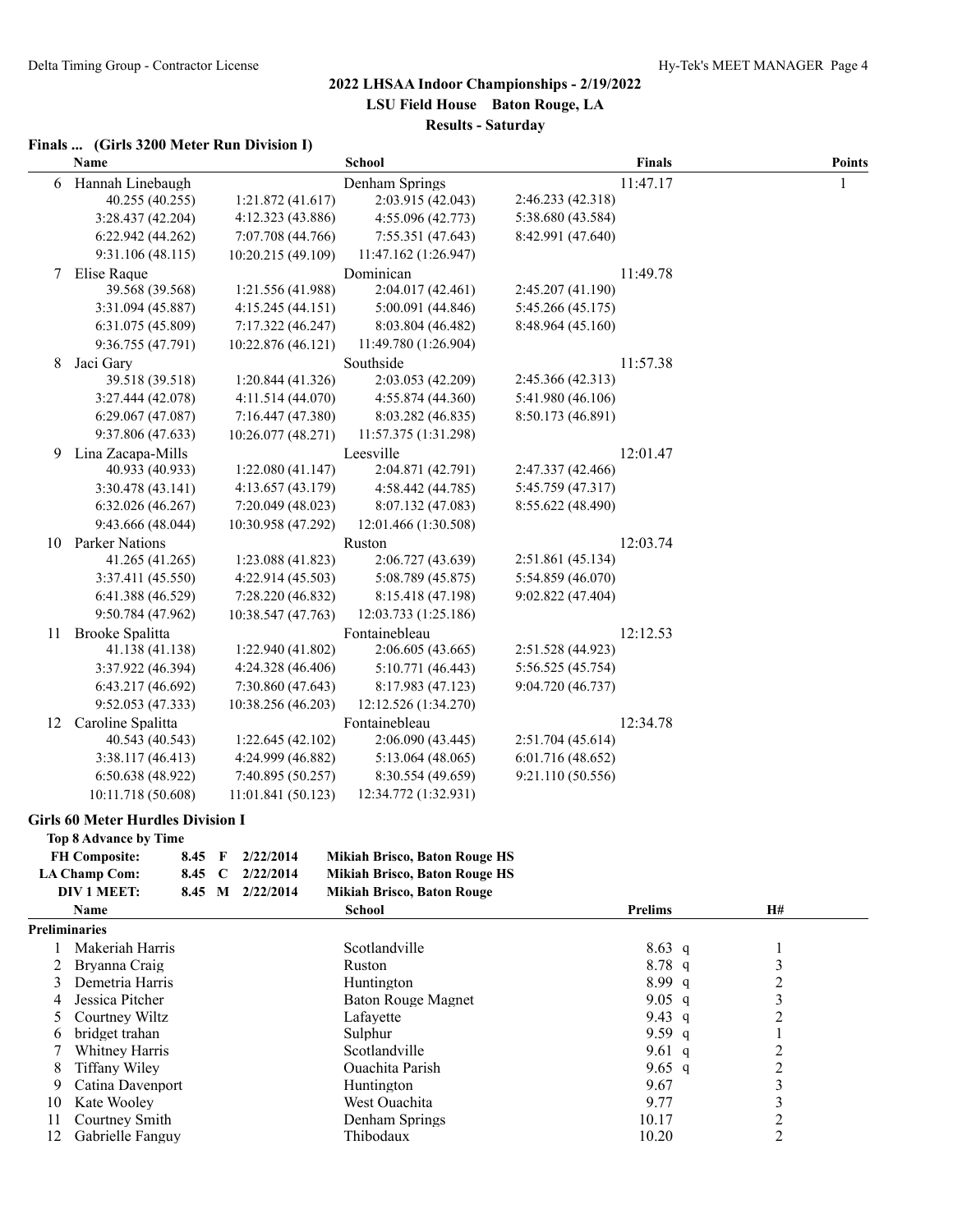**LSU Field House Baton Rouge, LA**

#### **Results - Saturday**

|               | Preliminaries  (Girls 60 Meter Hurdles Division I) |             |             |                         |                        |                                         |                                                     |                |                       |                          |
|---------------|----------------------------------------------------|-------------|-------------|-------------------------|------------------------|-----------------------------------------|-----------------------------------------------------|----------------|-----------------------|--------------------------|
|               | Name                                               |             |             |                         | School                 |                                         |                                                     | <b>Prelims</b> | <b>H#</b>             |                          |
| 13            | Destiny Hooper                                     |             |             |                         |                        | Lafayette                               |                                                     | 10.50          | $\mathfrak{Z}$        |                          |
| 14            | Sierra Lowe                                        |             |             |                         |                        | West Ouachita                           |                                                     | 10.58          | 1                     |                          |
| 15            | Maya Calloway                                      |             |             |                         | Slidell                |                                         |                                                     | 10.69          | 3                     |                          |
| 16            | Lanay Mealey                                       |             |             |                         |                        | Zachary                                 |                                                     | 10.95          | 1                     |                          |
| ---           | Donjanae Mansion                                   |             |             |                         |                        | West Jefferson                          |                                                     | <b>DNS</b>     | 1                     |                          |
|               | <b>Girls 60 Meter Hurdles Division I</b>           |             |             |                         |                        |                                         |                                                     |                |                       |                          |
|               | <b>FH Composite:</b>                               | 8.45 F      |             | 2/22/2014               |                        | <b>Mikiah Brisco, Baton Rouge HS</b>    |                                                     |                |                       |                          |
|               | <b>LA Champ Com:</b>                               | 8.45        | $\mathbf C$ | 2/22/2014               |                        | <b>Mikiah Brisco, Baton Rouge HS</b>    |                                                     |                |                       |                          |
|               | DIV 1 MEET:                                        | 8.45 M      |             | 2/22/2014               |                        | <b>Mikiah Brisco, Baton Rouge</b>       |                                                     |                |                       |                          |
|               | Name                                               |             |             |                         | <b>School</b>          |                                         |                                                     | <b>Finals</b>  |                       | <b>Points</b>            |
| <b>Finals</b> |                                                    |             |             |                         |                        |                                         |                                                     |                |                       |                          |
|               | Makeriah Harris                                    |             |             |                         |                        | Scotlandville                           |                                                     | 8.60           |                       | 10                       |
| 2             | Demetria Harris                                    |             |             |                         |                        | Huntington                              |                                                     | 8.78           |                       | 8                        |
| 3             | Bryanna Craig                                      |             |             |                         | Ruston                 |                                         |                                                     | 8.82           |                       | 6                        |
| 4             | Jessica Pitcher                                    |             |             |                         |                        | <b>Baton Rouge Magnet</b>               |                                                     | 9.09           |                       | $\overline{\mathcal{A}}$ |
| 5             | bridget trahan                                     |             |             |                         |                        | Sulphur                                 |                                                     | 9.63           |                       | $\overline{2}$           |
| 6             | Tiffany Wiley                                      |             |             |                         |                        | Ouachita Parish                         |                                                     | 9.68           |                       | 1                        |
| 7             | Whitney Harris                                     |             |             |                         |                        | Scotlandville                           |                                                     | 9.88           |                       |                          |
| 8             | Courtney Wiltz                                     |             |             |                         |                        | Lafayette                               |                                                     | 10.39          |                       |                          |
|               | <b>Girls 4x200 Meter Relay Division I</b>          |             |             |                         |                        |                                         |                                                     |                |                       |                          |
|               | <b>FH Composite:</b>                               | $1:41.89$ F |             | 2/5/2202                |                        | Scotlandville HS, Scotlandville HS      |                                                     |                |                       |                          |
|               |                                                    |             |             |                         |                        | F. Banks, M. Harris, S. Gray, W. Harris |                                                     |                |                       |                          |
|               | <b>LA Champ Com:</b>                               | 1:42.49     | C           | 2/23/2008               |                        | Northside, Northside                    |                                                     |                |                       |                          |
|               |                                                    |             |             |                         |                        |                                         | B Bargeman, S Richard, S Zenon, K Francis           |                |                       |                          |
|               | DIV 1 MEET:                                        |             |             | $1:42.49$ M $2/23/2008$ |                        | Northside, Northside                    |                                                     |                |                       |                          |
|               |                                                    |             |             |                         |                        |                                         | B Bargeman, S Richard, S Zenon, K Francis           |                |                       |                          |
|               | <b>Team</b>                                        |             |             |                         | Relay                  |                                         |                                                     | <b>Finals</b>  | Н#                    | <b>Points</b>            |
| <b>Finals</b> |                                                    |             |             |                         |                        |                                         |                                                     |                |                       |                          |
| 1             | Scotlandville                                      |             |             |                         | A                      |                                         |                                                     | $1:40.24$ F    | 2                     | 10                       |
|               | 1) Fatima Banks                                    |             |             | 2) Sade Gray            |                        |                                         | 3) Makeriah Harris                                  |                | 4) Whitney Harris     |                          |
|               | 25.044 (25.044)                                    |             |             | 50.336 (25.292)         |                        | 1:14.893(24.557)                        | 1:40.235 (25.342)                                   |                |                       |                          |
| 2             | Ruston                                             |             |             |                         | $\mathbf{A}$           |                                         |                                                     | 1:45.27        | 2                     | 8                        |
|               | 1) Tyana Jackson                                   |             |             |                         | 2) Jada Williams       |                                         | 3) Shinaya Branch                                   |                | 4) Chelsi Tatum       |                          |
|               | 25.524 (25.524)                                    |             |             | 51.910 (26.386)         |                        | 1:18.784 (26.874)                       | 1:45.268 (26.484)                                   |                |                       |                          |
| 3             | St. Joseph's, Baton Rouge                          |             |             |                         | $\mathbf{A}$           |                                         |                                                     | 1:45.75        | 1                     | 6                        |
|               | 1) Dillon Landry                                   |             |             |                         | 2) Simone Castelluccio |                                         | 3) Ava Dunn                                         |                | 4) Hannah Jones       |                          |
|               | 25.750 (25.750)                                    |             |             |                         |                        |                                         | 52.438 (26.688) 1:19.349 (26.911) 1:45.747 (26.399) |                |                       |                          |
|               | 4 Zachary                                          |             |             |                         | A                      |                                         |                                                     | 1:45.84        | 2                     | 4                        |
|               | 1) Ja'Myia Woodall                                 |             |             |                         | 2) Jaala Thymes        |                                         | 3) Brittany Hitchens                                |                | 4) Sariah Bethley     |                          |
|               | 26.369 (26.369)                                    |             |             | 52.626 (26.257)         |                        | 1:19.164(26.538)                        | 1:45.832 (26.668)                                   |                |                       |                          |
| 5             | <b>Baton Rouge Magnet</b>                          |             |             |                         | A                      |                                         |                                                     | 1:45.87        | 2                     | 2                        |
|               | 1) Kiearra Wallace                                 |             |             |                         | 2) Jessica Pitcher     |                                         | 3) Aaryona Kinchen                                  |                | 4) Ca'Myria Holliday  |                          |
|               | 24.164 (24.164)                                    |             |             | 52.211 (28.047)         |                        | 1:18.095(25.884)                        | 1:45.864 (27.770)                                   |                |                       |                          |
|               | 6 Northside                                        |             |             |                         | A                      |                                         |                                                     | 1:47.09        | 2                     | 1                        |
|               | 1) Danaisha George                                 |             |             |                         | 2) Zirra Wilson        |                                         | 3) Danya Curry                                      |                | 4) Quincy Simon       |                          |
|               | 26.676 (26.676)                                    |             |             | 53.847 (27.171)         |                        | 1:22.232(28.385)                        | 1:47.082 (24.850)                                   |                |                       |                          |
| 7             | Alexandria                                         |             |             |                         | $\mathbf{A}$           |                                         |                                                     | 1:47.38        | 1                     |                          |
|               | 1) Reana Dupar                                     |             |             |                         | 2) Jakyra Edwards      |                                         | 3) Brandi Goldman                                   |                | 4) Breanna Washington |                          |
|               | 26.636 (26.636)                                    |             |             | 54.130 (27.494)         |                        | 1:20.380(26.250)                        | 1:47.375 (26.996)                                   |                |                       |                          |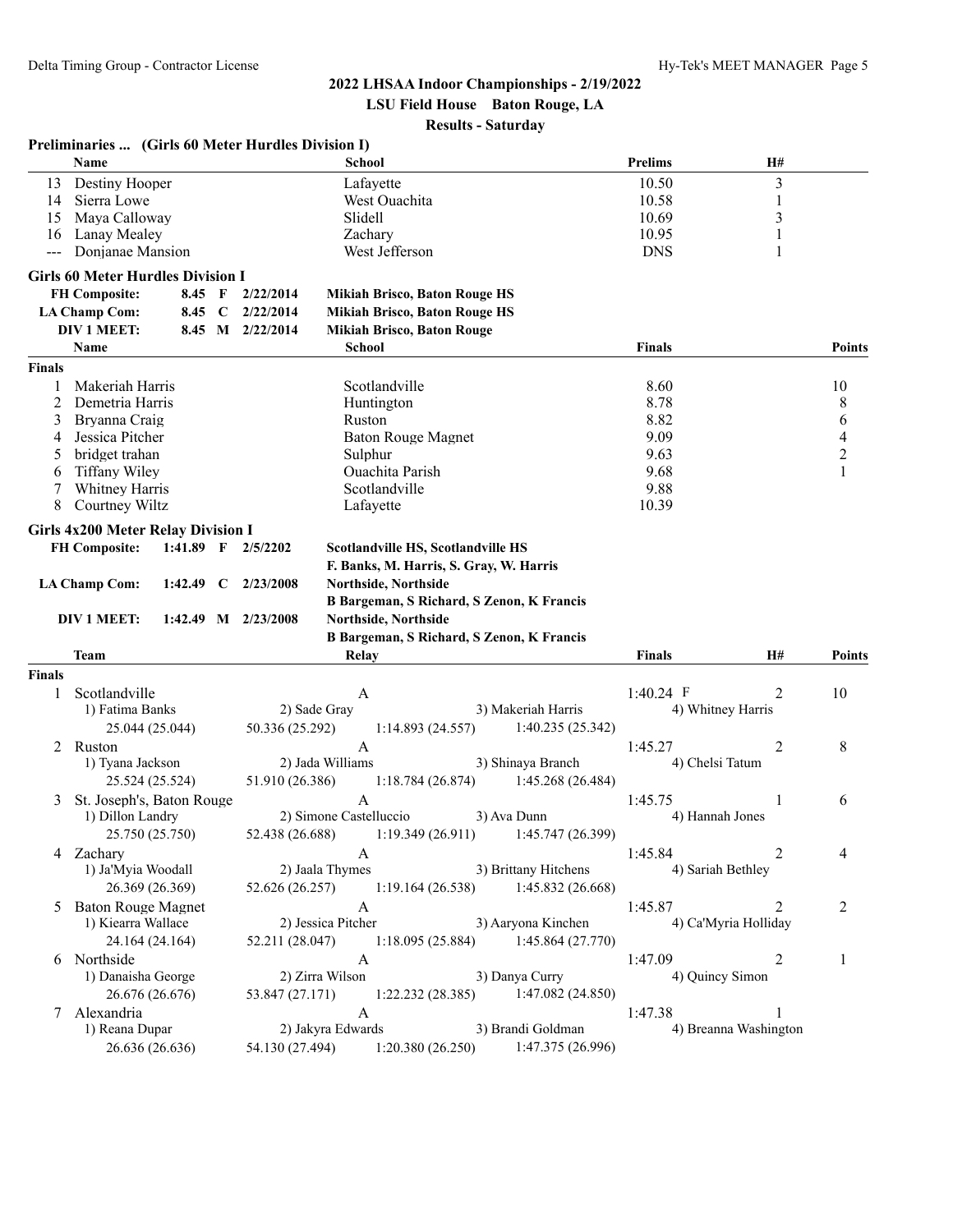**LSU Field House Baton Rouge, LA**

#### **Results - Saturday**

#### **Finals ... (Girls 4x200 Meter Relay Division I)**

|               | <b>Team</b>                               |                     | Relay                            |                                        |                                          | <b>Finals</b>             | H#                     | Points        |
|---------------|-------------------------------------------|---------------------|----------------------------------|----------------------------------------|------------------------------------------|---------------------------|------------------------|---------------|
| 8             | Lafayette                                 |                     | A                                |                                        |                                          | 1:48.92                   | $\overline{2}$         |               |
|               | 1) Chloe Leblanc                          |                     | 2) Ayden Breaux                  |                                        | 3) Daija Bickham                         |                           | 4) Courtney Wiltz      |               |
|               | 28.788 (28.788)                           | 55.597 (26.809)     |                                  | 1:22.658(27.061)                       | 1:48.920(26.263)                         |                           |                        |               |
| 9             | Karr, Edna<br>1) Mya Richardson           |                     | $\mathbf{A}$<br>2) laila Johnson |                                        | 3) Kori Dupree                           | 1:49.81<br>4) Anila Green | 1                      |               |
|               | 25.914 (25.914)                           | 54.616 (28.702)     |                                  | 1:22.090(27.474)                       | 1:49.809 (27.720)                        |                           |                        |               |
|               | 10 Parkway                                |                     | $\mathbf{A}$                     |                                        |                                          | 1:52.21                   | 1                      |               |
|               | 1) Kennedi Lee                            |                     | 2) Kyla Williams                 |                                        | 3) Courtney Fisher                       | 4) Jillian Walton         |                        |               |
|               | 28.520 (28.520)                           | 57.195 (28.675)     |                                  | 1:26.787(29.592)                       | 1:52.204(25.418)                         |                           |                        |               |
| 11            | Covington                                 |                     | $\mathbf{A}$                     |                                        |                                          | 1:52.58                   | 1                      |               |
|               | 1) Julia Jenkins                          |                     | 2) Marissa Porter                |                                        | 3) Kerrington Baham                      |                           | 4) Syniah Thompson     |               |
|               | 28.931 (28.931)                           | 57.215 (28.284)     |                                  | 1:25.246(28.031)                       | 1:52.579(27.333)                         |                           |                        |               |
|               | 12 West Jefferson                         |                     | $\boldsymbol{A}$                 |                                        |                                          | 1:53.39                   | 1                      |               |
|               | 1) Destiny Gary                           |                     | 2) Alise Revader                 |                                        | 3) Elise Garrison                        |                           | 4) Donjanae Mansion    |               |
|               | 30.134 (30.134)                           | 57.145 (27.011)     |                                  | 1:26.372(29.227)                       | 1:53.387(27.015)                         |                           |                        |               |
|               | <b>Girls 4x400 Meter Relay Division I</b> |                     |                                  |                                        |                                          |                           |                        |               |
|               | <b>FH Composite:</b>                      | 3:56.86 F 2/21/2021 | Curtis, John, Curtis, John       |                                        |                                          |                           |                        |               |
|               |                                           |                     |                                  |                                        | K Magana, L Jackson, L Parker, R Nunnery |                           |                        |               |
|               | <b>LA Champ Com:</b>                      | 3:56.86 C 2/21/2021 | Curtis, John, Curtis, John       |                                        |                                          |                           |                        |               |
|               |                                           |                     |                                  |                                        | K Magana, L Jackson, L Parker, R Nunnery |                           |                        |               |
|               | DIV 1 MEET:                               | 3:56.86 M 2/21/2021 | Curtis, John, Curtis, John       |                                        | K Magana, L Jackson, L Parker, R Nunnery |                           |                        |               |
|               | Team                                      |                     | Relay                            |                                        |                                          | <b>Finals</b>             | H#                     | <b>Points</b> |
| <b>Finals</b> |                                           |                     |                                  |                                        |                                          |                           |                        |               |
| 1             | Ruston                                    |                     | A                                |                                        |                                          | 3:56.71 F                 | 2                      | 10            |
|               | 1) Jada Williams                          |                     | 2) Bryanna Craig                 |                                        | 3) Shinaya Branch                        |                           | 4) Kiona Mccallister   |               |
|               | 26.885 (26.885)                           | 57.577 (30.692)     |                                  | 1:24.411(26.834)                       | 1:55.493 (31.082)                        |                           |                        |               |
|               | 2:23.769 (28.276)                         | 2:56.101 (32.332)   |                                  | 3:24.653(28.552)                       | 3:56.702 (32.049)                        |                           |                        |               |
| 2             | Scotlandville                             |                     | A                                |                                        |                                          | 3:58.42                   | 2                      | 8             |
|               | 1) Tionna Harris                          |                     | 2) Sade Gray                     |                                        | 3) Layden Jack                           |                           | 4) Makeriah Harris     |               |
|               | 28.396 (28.396)                           | 1:01.127(32.731)    |                                  | 1:28.169(27.042)                       | 2:00.732(32.563)                         |                           |                        |               |
|               | 2:29.296 (28.564)                         | 2:57.314(28.018)    |                                  | 3:24.946 (27.632)                      | 3:58.419 (33.474)                        |                           |                        |               |
| 3             | Lafayette                                 |                     | A                                |                                        |                                          | 4:10.41                   | 2                      | 6             |
|               | 1) Brashanna Charles<br>29.654 (29.654)   | 1:01.255(31.601)    | 2) Ayden Breaux                  | 1:32.697 (31.442)                      | 3) Daija Bickham<br>2:04.580 (31.883)    |                           | 4) Chloe Leblanc       |               |
|               | 2:34.721 (30.141)                         | 3:08.886(34.165)    |                                  | 3:37.478 (28.592)                      | 4:10.402 (32.925)                        |                           |                        |               |
|               | 4 St. Joseph's, Baton Rouge               |                     | A                                |                                        |                                          | 4:10.85                   | 2                      | 4             |
|               | 1) Alexandria Stewart                     | 2) Ava Dunn         |                                  |                                        | 3) Inessa Robillard                      |                           | 4) Simone Castelluccio |               |
|               | 28.476 (28.476)                           | 1:04.362(35.886)    |                                  | 1:33.063 (28.701)                      | 2:06.885 (33.822)                        |                           |                        |               |
|               | 2:36.678 (29.793)                         | 3:09.812 (33.134)   |                                  | 3:37.832 (28.020)                      | 4:10.844 (33.012)                        |                           |                        |               |
| 5             | Curtis, John                              |                     | A                                |                                        |                                          | 4:12.61                   | 2                      | 2             |
|               | 1) London Parker                          |                     | 2) Janel Nixon                   |                                        | 3) Najah Gibson                          | 4) Leah Oddo              |                        |               |
|               | 29.200 (29.200)                           | 1:00.373(31.173)    |                                  | 1:30.276 (29.903)                      | 2:07.915 (37.639)                        |                           |                        |               |
|               | 2:35.683 (27.768)                         | 3:08.134(32.451)    |                                  | 3:37.749 (29.615)                      | 4:12.607 (34.859)                        |                           |                        |               |
|               | 6 Northside                               |                     | A                                |                                        |                                          | 4:17.67                   | -1                     | 1             |
|               | 1) Danaisha George                        |                     | 2) Zirra Wilson                  |                                        | 3) Kenya Argueta                         |                           | 4) Quincy Simon        |               |
|               | 29.423 (29.423)<br>2:42.304 (34.360)      | 1:04.342(34.919)    |                                  | 1:34.477 (30.135)<br>3:47.028 (28.488) | 2:07.944 (33.467)<br>4:17.662 (30.634)   |                           |                        |               |
| 7             | Zachary                                   | 3:18.540 (36.236)   | A                                |                                        |                                          | 4:19.48                   | 1                      |               |
|               | 1) Ja'Myia Woodall                        |                     | 2) Hannah Bradford               |                                        | 3) Jaala Thymes                          |                           | 4) Sariah Bethley      |               |
|               | 30.768 (30.768)                           | 1:07.149 (36.381)   |                                  | 1:36.681 (29.532)                      | 2:12.964 (36.283)                        |                           |                        |               |
|               | 2:41.619 (28.655)                         | 3:14.739 (33.120)   |                                  | 3:45.232 (30.493)                      | 4:19.473 (34.241)                        |                           |                        |               |
|               |                                           |                     |                                  |                                        |                                          |                           |                        |               |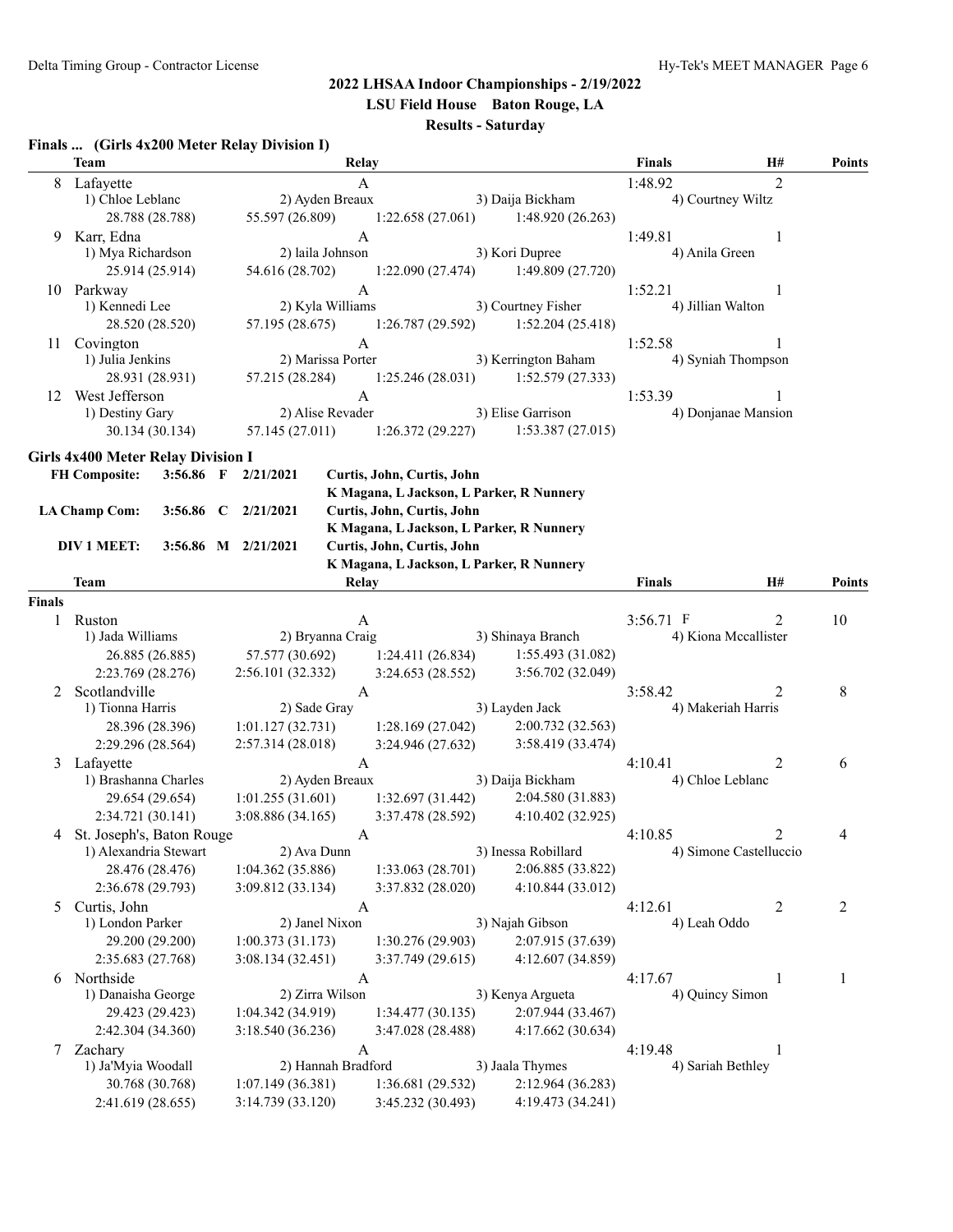**LSU Field House Baton Rouge, LA**

# **Results - Saturday**

#### **Finals ... (Girls 4x400 Meter Relay Division I)**

|        | <b>Team</b>                               |                                       | Relay                                                                        |                                         | <b>Finals</b>                | H#                      | <b>Points</b> |
|--------|-------------------------------------------|---------------------------------------|------------------------------------------------------------------------------|-----------------------------------------|------------------------------|-------------------------|---------------|
| 8      | Cabrini                                   |                                       | A                                                                            |                                         | 4:19.64                      |                         |               |
|        | 1) C'Ira Hulbert                          | 2) Olivia Javery                      |                                                                              | 3) Shalae' Thomas                       |                              | 4) Beatrice Bartholomew |               |
|        | 30.574 (30.574)                           | 1:08.493 (37.919)                     | 1:38.431 (29.938)                                                            | 2:13.904 (35.473)                       |                              |                         |               |
|        | 2:43.505 (29.601)                         | 3:18.012 (34.507)                     | 3:47.946 (29.934)                                                            | 4:19.636 (31.690)                       |                              |                         |               |
| 9      | Alexandria                                |                                       | $\mathbf{A}$                                                                 |                                         | 4:20.76                      | 2                       |               |
|        | 1) Grace Brown                            | 2) Jakyra Edwards                     |                                                                              | 3) Ciara Brazier                        |                              | 4) Breana Quinney       |               |
|        | 30.236 (30.236)                           | 1:05.666(35.430)                      | 1:36.380(30.714)                                                             | 2:10.687 (34.307)                       |                              |                         |               |
|        | 2:41.168 (30.481)                         | 3:18.881 (37.713)                     | 3:47.690 (28.809)                                                            | 4:20.753 (33.063)                       |                              |                         |               |
| 10     | Mt. Carmel                                |                                       | $\mathbf{A}$                                                                 |                                         | 4:22.14                      | 1                       |               |
|        | 1) Olivia Stant                           | 2) Georgia Wetzel                     |                                                                              | 3) Teresa Cashen                        | 4) Peyton Marks              |                         |               |
|        | 30.036 (30.036)                           | 1:05.350(35.314)<br>3:17.743 (35.422) | 1:35.696(30.346)                                                             | 2:10.925 (35.229)<br>4:22.138 (34.941)  |                              |                         |               |
|        | 2:42.321 (31.396)                         |                                       | 3:47.197(29.454)                                                             |                                         |                              |                         |               |
| 11     | Ouachita Parish<br>1) Tiffany Wiley       | 2) Chasity Brown                      | A                                                                            | 3) Tyreonna Puckett                     | 4:28.07                      | 4) Zamyrihya Banks      |               |
|        | 30.429 (30.429)                           | 1:06.539(36.110)                      | 1:36.193 (29.654)                                                            | 2:11.614 (35.421)                       |                              |                         |               |
|        | 2:41.756 (30.142)                         | 3:23.137 (41.381)                     | 3:53.203 (30.066)                                                            | 4:28.064 (34.861)                       |                              |                         |               |
| 12     | Franklin, Ben                             |                                       | A                                                                            |                                         | 4:30.66                      | 1                       |               |
|        | 1) Sarah Christopher                      | 2) T'Zve McCoy                        |                                                                              | 3) Fiona Collins                        |                              | 4) Reagan Deterville    |               |
|        | 30.954 (30.954)                           | 1:07.436(36.482)                      | 1:38.276 (30.840)                                                            | 2:19.802 (41.526)                       |                              |                         |               |
|        | 2:51.412(31.610)                          | 3:25.969 (34.557)                     | 3:54.867 (28.898)                                                            | 4:30.659 (35.793)                       |                              |                         |               |
|        |                                           |                                       |                                                                              |                                         |                              |                         |               |
|        | <b>Girls 4x800 Meter Relay Division I</b> |                                       |                                                                              |                                         |                              |                         |               |
|        | <b>FH Composite:</b><br>$9:35.29$ F       | 2/4/2017                              | Lafayette HS, Lafayette HS                                                   |                                         |                              |                         |               |
|        |                                           |                                       | G Jacquet, S Minor, T Stansbury, A Primeaux<br><b>Mandeville, Mandeville</b> |                                         |                              |                         |               |
|        | <b>LA Champ Com:</b><br>9:47.71           | 2/20/2016<br>$\mathbf{C}$             | C Crosby, O Murphy, I Baird, C Jones                                         |                                         |                              |                         |               |
|        | DIV 1 MEET:                               | 9:47.71 M 2/20/2016                   | Mandeville, Mandeville                                                       |                                         |                              |                         |               |
|        |                                           |                                       | C Crosby, O Murphy, I Baird, C Jones                                         |                                         |                              |                         |               |
|        | <b>Team</b>                               |                                       | <b>Relay</b>                                                                 |                                         | <b>Finals</b>                |                         | Points        |
| Finals |                                           |                                       |                                                                              |                                         |                              |                         |               |
| 1      | Ruston                                    |                                       | A                                                                            |                                         | 9:58.02                      |                         | 10            |
|        | 1) Anna Naff                              | 2) Sara Naff                          |                                                                              | 3) Sydney Owens                         | 4) Zoie Holstead             |                         |               |
|        | 37.453 (37.453)                           | 1:14.348(36.895)                      | 1:50.965(36.617)                                                             | 2:28.569 (37.604)                       |                              |                         |               |
|        | 3:02.560(33.991)                          | 3:39.669 (37.109)                     | 4:18.853(39.184)                                                             | 4:57.121 (38.268)                       |                              |                         |               |
|        | 5:31.347 (34.226)                         | 6:09.579 (38.232)                     | 6:49.845(40.266)                                                             | 7:29.819 (39.974)                       |                              |                         |               |
|        | 8:02.761 (32.942)                         | 8:40.650 (37.889)                     | 9:19.528 (38.878)                                                            | 9:58.014 (38.487)                       |                              |                         |               |
| 2      | St. Joseph's, Baton Rouge                 |                                       | A                                                                            |                                         | 9:58.57                      |                         | 8             |
|        | 1) Amelia Cochran                         | 2) Maddie Gardiner                    |                                                                              | 3) Hannah Vaughan                       | 4) Elise Jones               |                         |               |
|        | 37.203 (37.203)                           | 1:15.129 (37.926) 1:52.408 (37.279)   |                                                                              | 2:29.705 (37.297)                       |                              |                         |               |
|        | 3:03.507 (33.802)                         | 3:41.601 (38.094)                     | 4:20.000 (38.399)                                                            | 4:58.277 (38.277)                       |                              |                         |               |
|        | 5:32.164 (33.887)                         | 6:09.889 (37.725)                     | 6:49.764 (39.875)                                                            | 7:28.354 (38.590)                       |                              |                         |               |
|        | 8:01.831 (33.477)                         | 8:39.621 (37.790)                     | 9:20.551(40.930)                                                             | 9:58.570 (38.019)                       |                              |                         |               |
| 3      | Scotlandville<br>1) Karlise Davison       | 2) Layden Jack                        | A                                                                            | 3) Dezyer Wilford                       | 10:13.16<br>4) Tionna Harris |                         | 6             |
|        | 38.786 (38.786)                           | 1:18.765 (39.979)                     | 2:00.171 (41.406)                                                            | 2:32.589 (32.418)                       |                              |                         |               |
|        | 3:05.888 (33.299)                         | 3:41.845 (35.957)                     | 4:20.379 (38.534)                                                            | 4:59.361 (38.982)                       |                              |                         |               |
|        | 5:32.350 (32.989)                         | 6:10.283(37.933)                      | 6:49.477 (39.194)                                                            | 7:33.850 (44.373)                       |                              |                         |               |
|        | 8:10.038 (36.188)                         | 8:51.923 (41.885)                     | 9:35.622 (43.699)                                                            | 10:13.157 (37.535)                      |                              |                         |               |
|        | 4 Lafayette                               |                                       |                                                                              |                                         |                              |                         |               |
|        | 1) Madison Lightfoot                      | 2) Amber Broussard                    | A                                                                            | 3) Keelei Dorsey                        | 10:30.46                     | 4) Chloe Leblanc        | 4             |
|        |                                           |                                       |                                                                              |                                         |                              |                         |               |
|        |                                           |                                       |                                                                              |                                         |                              |                         |               |
|        | 40.070 (40.070)                           | 1:20.156 (40.086)                     | 2:02.723 (42.567)                                                            | 2:46.226 (43.503)                       |                              |                         |               |
|        | 3:20.993 (34.767)                         | 3:59.114 (38.121)                     | 4:38.642 (39.528)                                                            | 5:16.670 (38.028)                       |                              |                         |               |
|        | 5:49.892 (33.222)<br>8:31.129 (38.123)    | 6:27.003(37.111)<br>9:11.014 (39.885) | 7:06.853 (39.850)<br>9:54.078 (43.064)                                       | 7:53.006 (46.153)<br>10:30.458 (36.381) |                              |                         |               |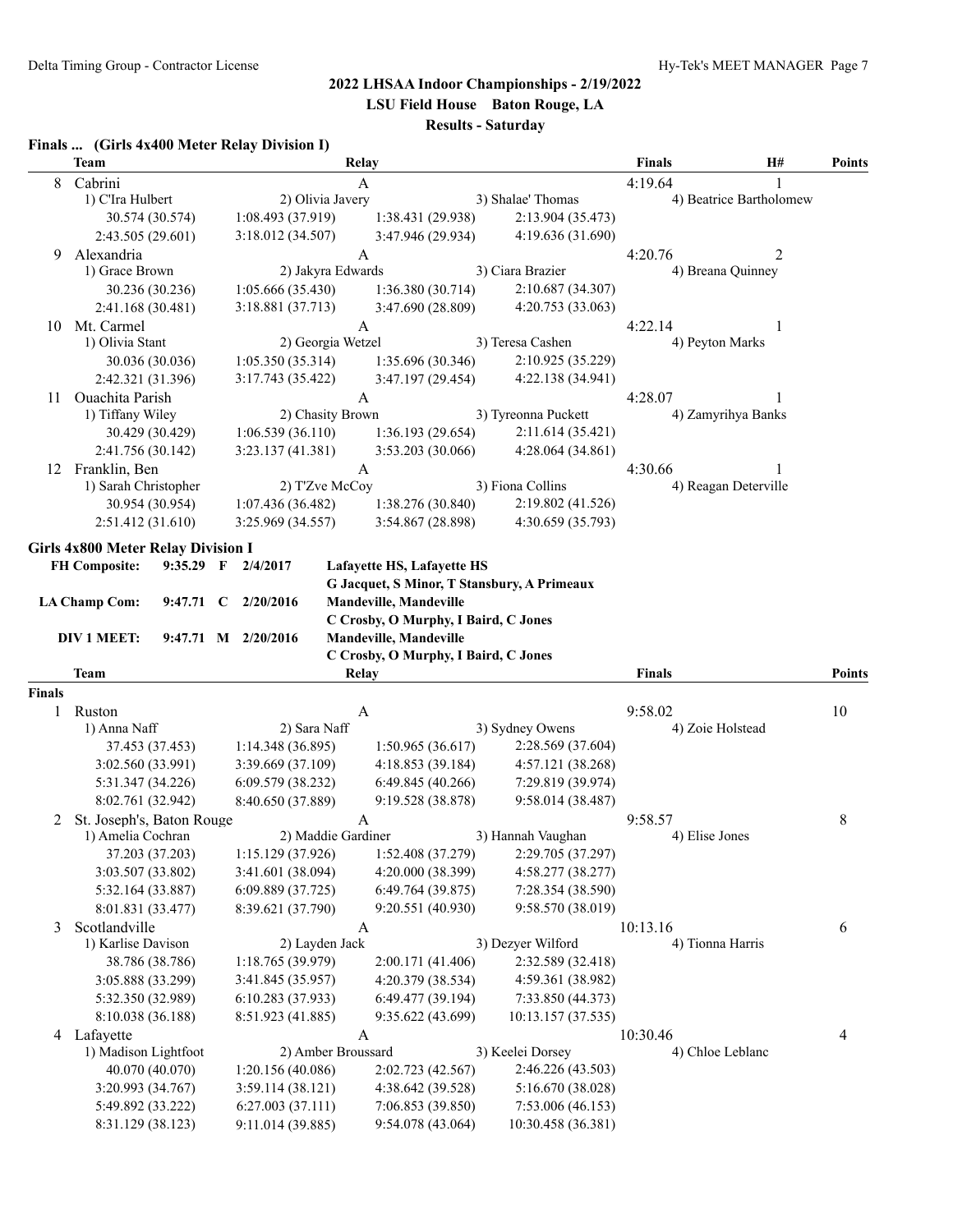**LSU Field House Baton Rouge, LA**

# **Results - Saturday**

#### **Finals ... (Girls 4x800 Meter Relay Division I)**

|    | <b>Team</b>                            |                          | Relay                                     |                     | <b>Finals</b>               | <b>Points</b>  |
|----|----------------------------------------|--------------------------|-------------------------------------------|---------------------|-----------------------------|----------------|
| 5  | Mt. Carmel                             |                          | А                                         |                     | 10:32.28                    | $\overline{2}$ |
|    | 1) Katie Kliebert                      | 2) Lucy Quintana         |                                           | 3) Teresa Cashen    | 4) Emma Meneses             |                |
|    | 37.473 (37.473)                        | 1:15.672 (38.199)        | 1:56.575 (40.903)                         | 2:37.751 (41.176)   |                             |                |
|    | 3:12.482 (34.731)                      | 3:50.647(38.165)         | 4:32.610 (41.963)                         | 5:13.403 (40.793)   |                             |                |
|    | 5:50.104 (36.701)                      | 6:28.716(38.612)         | 7:12.036 (43.320)                         | 7:56.207 (44.171)   |                             |                |
|    | 8:33.319 (37.112)                      | 9:11.749 (38.430)        | 9:52.760 (41.011)                         | 10:32.280 (39.521)  |                             |                |
| 6  | Dominican                              |                          | A                                         |                     | 10:55.97                    | 1              |
|    | 1) Catherine Kernion                   | 2) Ella Pitisci          |                                           | 3) Mary Cate Garvey | 4) Amy Englehardt           |                |
|    | 38.565 (38.565)                        | 1:18.100(39.535)         | 2:00.683 (42.583)                         | 2:44.614 (43.931)   |                             |                |
|    | 3:22.642 (38.028)                      | 4:04.184(41.542)         | 4:47.114 (42.930)                         | 5:29.009 (41.895)   |                             |                |
|    | 6:07.486(38.477)                       | 6:49.189(41.703)         | 7:34.556 (45.367)                         | 8:17.845 (43.289)   |                             |                |
|    | 8:55.088 (37.243)                      | 9:35.035 (39.947)        | 10:15.076 (40.041)                        | 10:55.967 (40.892)  |                             |                |
| 7  | Denham Springs                         |                          | A                                         |                     | 11:01.69                    |                |
|    | 1) Laney Wilkes                        | 2) Lauryn Lewis          |                                           | 3) Kayleigh Ellis   | 4) Allie Wilkes             |                |
|    | 38.596 (38.596)                        | 1:18.461 (39.865)        | 2:00.345 (41.884)                         | 2:41.981 (41.636)   |                             |                |
|    | 3:16.778 (34.797)                      | 3:55.257 (38.479)        | 4:40.258 (45.001)                         | 5:25.585 (45.327)   |                             |                |
|    | 6:03.688 (38.103)                      | 6:45.685(41.997)         | 7:30.012 (44.327)                         | 8:13.777 (43.765)   |                             |                |
|    | 8:51.216 (37.439)                      | 9:31.298 (40.082)        | 10:15.909 (44.611)                        | 11:01.687 (45.779)  |                             |                |
| 8  | Curtis, John                           |                          | A                                         |                     | 11:06.10                    |                |
|    | 1) Miley Percle                        | 2) Janel Nixon           |                                           | 3) Zoe Chau         | 4) Allison Lopez            |                |
|    | 38.592 (38.592)                        | 1:18.091 (39.499)        | 1:58.725(40.634)                          | 2:38.603 (39.878)   |                             |                |
|    | 3:13.606 (35.003)                      | 3:54.180(40.574)         | 4:39.541 (45.361)                         | 5:27.107 (47.566)   |                             |                |
|    | 6:01.392 (34.285)                      | 6:41.373 (39.981)        | 7:28.479 (47.106)                         | 8:18.911 (50.432)   |                             |                |
|    | 8:54.806 (35.895)                      | 9:35.872 (41.066)        | 10:20.980 (45.108)                        | 11:06.091 (45.112)  |                             |                |
| 9  | Zachary                                | 2) Rylee Deignan         | А                                         | 3) Kameron Roussell | 11:09.75<br>4) Alyssa Major |                |
|    | 1) Katherine Robert<br>39.634 (39.634) | 1:19.573(39.939)         | 2:01.065 (41.492)                         | 2:40.911 (39.846)   |                             |                |
|    |                                        | 3:53.769 (37.888)        | 4:36.620 (42.851)                         | 5:21.588 (44.968)   |                             |                |
|    | 3:15.881 (34.970)<br>5:59.389 (37.801) | 6:41.614(42.225)         | 7:27.072 (45.458)                         | 8:13.179 (46.107)   |                             |                |
|    | 8:52.466 (39.287)                      | 9:38.229 (45.763)        | 10:28.882 (50.653)                        | 11:09.743 (40.862)  |                             |                |
|    | 10 Parkway                             |                          | A                                         |                     | 11:25.29                    |                |
|    | 1) Laila Brimmer                       | 2) Emily Rogers          |                                           | 3) Ember Pierce     | 4) Cheyenne Olson           |                |
|    | 38.892 (38.892)                        | 1:18.674(39.782)         | 2:01.294 (42.620)                         | 2:46.828 (45.534)   |                             |                |
|    | 3:24.961 (38.133)                      | 4:08.675(43.714)         | 4:55.257 (46.582)                         | 5:43.477 (48.220)   |                             |                |
|    | 6:22.023 (38.546)                      | 7:07.158(45.135)         | 7:53.194 (46.036)                         | 8:38.542 (45.348)   |                             |                |
|    | 9:11.663 (33.121)                      | 9:52.931 (41.268)        | 10:40.092 (47.161)                        | 11:25.290 (45.198)  |                             |                |
| 11 | <b>Belle Chasse</b>                    |                          | A                                         |                     | 11:26.21                    |                |
|    | 1) Emma Schubnel                       | 2) Scarlett Dykes        |                                           | 3) Kateleigh Sauer  | 4) Mayleigh Boudreaux       |                |
|    | 39.458 (39.458)                        | 1:19.386 (39.928)        | 2:03.049 (43.663)                         | 2:47.648 (44.599)   |                             |                |
|    | 3:23.541 (35.893)                      | 4:05.493 (41.952)        | 4:50.296 (44.803)                         | 5:34.832 (44.536)   |                             |                |
|    | 6:13.039(38.207)                       | 6:57.617(44.578)         | 7:45.390 (47.773)                         | 8:32.289 (46.899)   |                             |                |
|    | 9:07.824 (35.535)                      | 9:52.147(44.323)         | 10:40.270 (48.123)                        | 11:26.206 (45.936)  |                             |                |
| 12 | St. Scholastica                        |                          | A                                         |                     | 11:28.29                    |                |
|    | 1) Lucia Englehardt                    | 2) Sophie McHale         |                                           | 3) Elaine Oggs      | 4) Maggie Oggs              |                |
|    | 39.619 (39.619)                        | 1:19.023 (39.404)        | 2:02.625 (43.602)                         | 2:46.624 (43.999)   |                             |                |
|    | 3:22.797 (36.173)                      | 4:04.600(41.803)         | 4:48.060 (43.460)                         | 5:32.262 (44.202)   |                             |                |
|    | 6:10.830 (38.568)                      | 6:54.338(43.508)         | 7:42.401 (48.063)                         | 8:29.475 (47.074)   |                             |                |
|    | 9:09.245 (39.770)                      | 9:53.312 (44.067)        | 10:40.971 (47.659)                        | 11:28.290 (47.319)  |                             |                |
|    | <b>Girls High Jump Division I</b>      |                          |                                           |                     |                             |                |
|    | <b>FH Composite:</b><br>5-09.75        | 2/5/2022<br>F            | <b>Bryanna Craig, Ruston</b>              |                     |                             |                |
|    | <b>LA Champ Com:</b><br>5-09.50        | 2/18/2017<br>$\mathbf C$ | <b>Abigail O'Donoghue, Denham Springs</b> |                     |                             |                |
|    | DIV 1 MEET:                            | 5-09.50 M 2/18/2017      | Abigail O'Donoghue, Denham Sprin          |                     |                             |                |
|    | Name                                   |                          | <b>School</b>                             | <b>Finals</b>       |                             | Points         |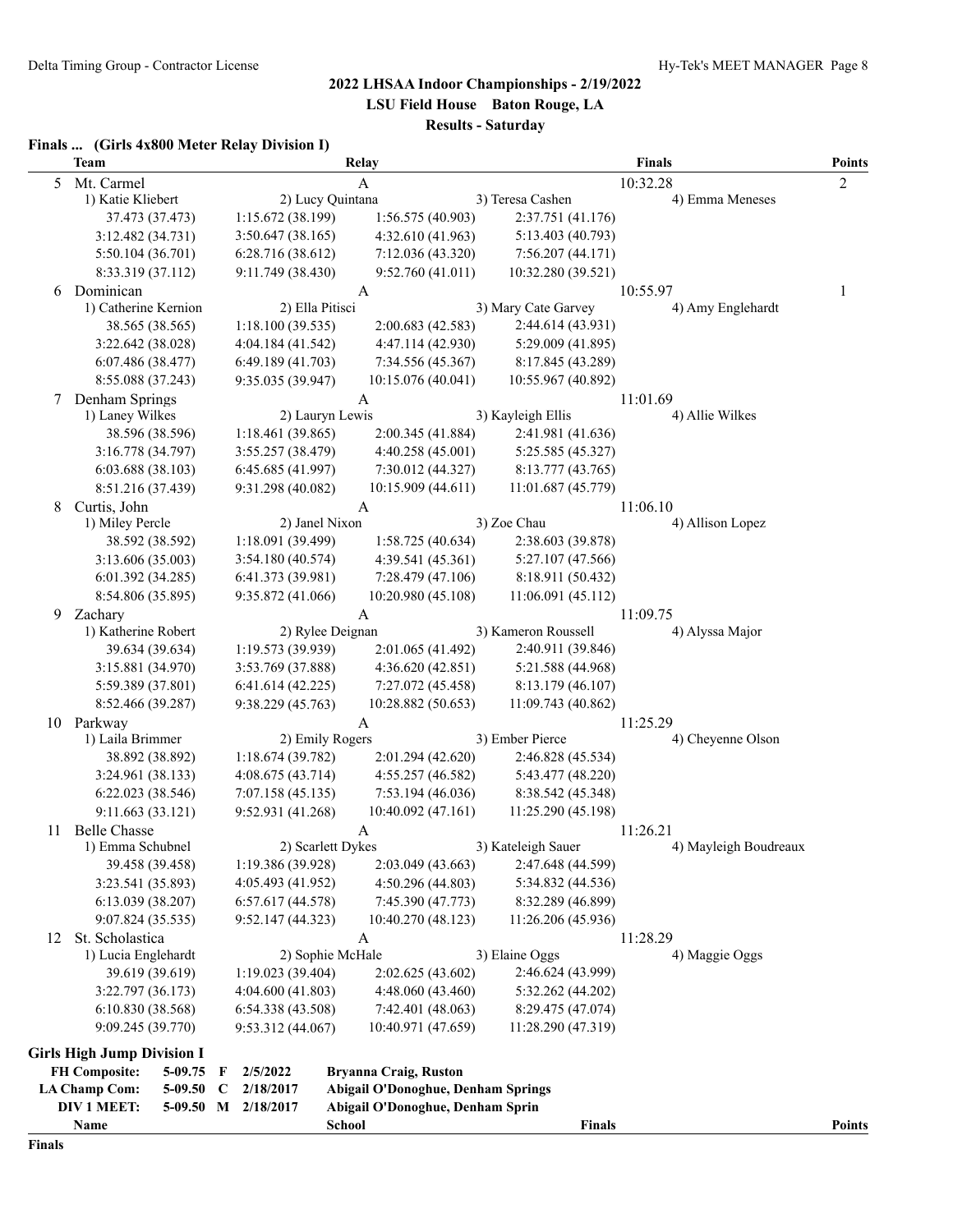Delta Timing Group - Contractor License Hy-Tek's MEET MANAGER Page 9

#### **2022 LHSAA Indoor Championships - 2/19/2022 LSU Field House Baton Rouge, LA Results - Saturday**

| <b>Girls High Jump Division I</b><br>2/5/2022<br>$5-09.75$ F<br><b>FH Composite:</b><br>2/18/2017<br>$\mathbf C$<br><b>LA Champ Com:</b><br>5-09.50<br>DIV 1 MEET:<br>2/18/2017<br>M<br>$5-09.50$ | <b>Bryanna Craig, Ruston</b><br><b>Abigail O'Donoghue, Denham Springs</b><br>Abigail O'Donoghue, Denham Sprin |               |         |               |  |
|---------------------------------------------------------------------------------------------------------------------------------------------------------------------------------------------------|---------------------------------------------------------------------------------------------------------------|---------------|---------|---------------|--|
| <b>Name</b>                                                                                                                                                                                       | School                                                                                                        | <b>Finals</b> |         | <b>Points</b> |  |
| <b>Finals</b>                                                                                                                                                                                     |                                                                                                               |               |         |               |  |
| Bryanna Craig                                                                                                                                                                                     | <b>Ruston</b>                                                                                                 | 1.75m         | 5-08.75 | 10            |  |
| Miranda Tillery                                                                                                                                                                                   | Lakeshore                                                                                                     | 1.63m         | 5-04.25 | 8             |  |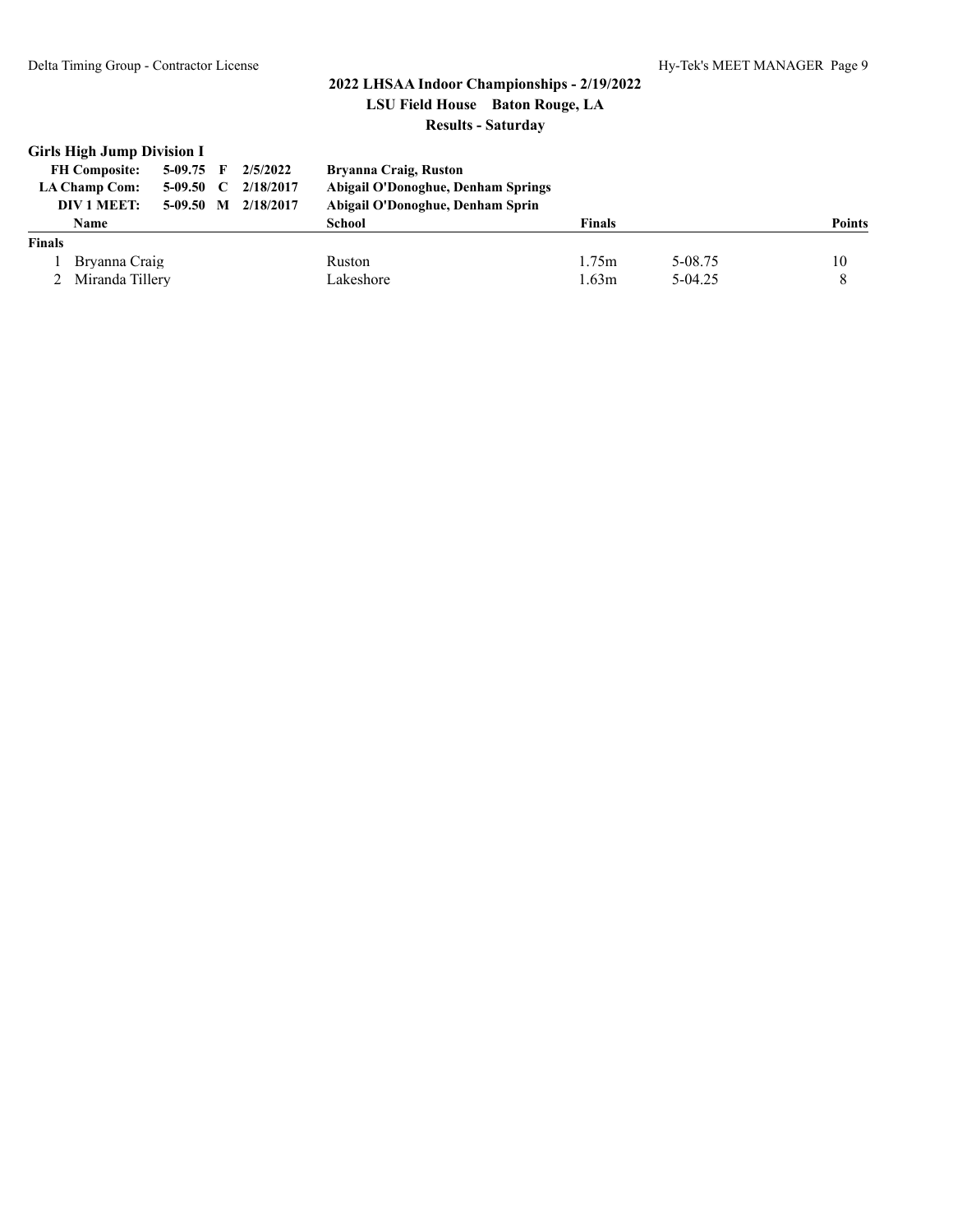#### **Finals ... (Girls High Jump Division I)**

|                     | Name                                                       |              |              |             | <b>School</b>                      | <b>Finals</b>     |             | <b>Points</b>  |
|---------------------|------------------------------------------------------------|--------------|--------------|-------------|------------------------------------|-------------------|-------------|----------------|
| 3                   | Hazel Hymel                                                |              |              |             | St. Scholastica                    | 1.53m             | 5-00.25     | 4              |
| 3                   | Reese Favaloro                                             |              |              |             | St. Joseph's, Baton Rouge          | 1.53m             | 5-00.25     | 4              |
| 3                   | Arriana Hill                                               |              |              |             | Airline                            | 1.53m             | $5 - 00.25$ | 4              |
| 6                   | Kallie Calvaruso                                           |              |              |             | Denham Springs                     | J1.53m            | $5 - 00.25$ | 1              |
| 7                   | Aaryona Kinchen                                            |              |              |             | <b>Baton Rouge Magnet</b>          | J1.53m            | $5 - 00.25$ |                |
| 8                   | Asyia Blount                                               |              |              |             | Cox, Helen                         | 1.49 <sub>m</sub> | $4 - 10.50$ |                |
| 9                   | Destiny Hooper                                             |              |              |             | Lafayette                          | J1.49m            | $4 - 10.50$ |                |
| 10                  | Madyson Kent                                               |              |              |             | Scotlandville                      | J1.49m            | $4 - 10.50$ |                |
| 10                  | Lauryn Martin                                              |              |              |             | Scotlandville                      | J1.49m            | $4 - 10.50$ |                |
| 12                  | Tenosh Landry                                              |              |              |             | Ehret, John                        | J1.49m            | 4-10.50     |                |
| $ -$                | Maison Wilbanks                                            |              |              |             | DeRidder                           | $\rm NH$          |             |                |
| ---                 | Alyssa Parker                                              |              |              |             | West Ouachita                      | $\rm NH$          |             |                |
| $---$               | Sophia Agner                                               |              |              |             | Ponchatoula                        | NH                |             |                |
| $\qquad \qquad - -$ | Kate Wooley                                                |              |              |             | West Ouachita                      | NH                |             |                |
|                     | <b>Girls Pole Vault Division I</b><br><b>FH Composite:</b> | 13-09.25     | F            | 2008        | Rachel Laurent, Vandebilt Catholic |                   |             |                |
|                     | <b>LA Champ Com:</b>                                       | 13-09.25     | $\mathbf C$  | 2/23/2008   | Rachel Laurent, Vandebilt Catholic |                   |             |                |
|                     | DIV 1 MEET:                                                | $13-09.25$   |              | M 2/23/2008 | Rachel Laurent, Vandebilt Catholic |                   |             |                |
|                     | Name                                                       |              |              |             | <b>School</b>                      | <b>Finals</b>     |             | <b>Points</b>  |
| <b>Finals</b>       |                                                            |              |              |             |                                    |                   |             |                |
| 1                   | <b>Emery Prentice</b>                                      |              |              |             | Vandebilt Catholic                 | 4.12m             | 13-06.25    | 10             |
| 2                   | <b>Addison Richey</b>                                      |              |              |             | Teurlings Catholic                 | 3.65m             | 11-11.75    | 8              |
| 3                   | Cameron Mount                                              |              |              |             | DeRidder                           | J3.65m            | 11-11.75    | 6              |
| 4                   | Ava Riche                                                  |              |              |             | St. Joseph's, Baton Rouge          | 3.50m             | 11-05.75    | 3              |
| 4                   | Rylie Jenkins                                              |              |              |             | Hammond                            | 3.50m             | 11-05.75    | 3              |
| 6                   | Lauren Roberts                                             |              |              |             | Alexandria                         | 3.35m             | 10-11.75    | 1              |
| 7                   | Ava McAllister                                             |              |              |             | St. Scholastica                    | J3.35m            | 10-11.75    |                |
| 7                   | Rachel Kerr                                                |              |              |             | St. Joseph's, Baton Rouge          | J3.35m            | 10-11.75    |                |
| 9                   | <b>Grace Ross</b>                                          |              |              |             | Walker                             | 3.05m             | 10-00.00    |                |
| 10                  | Natalie Doiron                                             |              |              |             | Mt. Carmel                         | J3.05m            | 10-00.00    |                |
| 11                  | Sierra Schmidt                                             |              |              |             | Walker                             | J3.05m            | 10-00.00    |                |
| 12                  | chloe adams                                                |              |              |             | Sulphur                            | J3.05m            | 10-00.00    |                |
| 13                  | <b>Lindsey Doucet</b>                                      |              |              |             | <b>Breaux Bridge</b>               | 2.70 <sub>m</sub> | 8-10.25     |                |
| 13                  | Grace Wallace                                              |              |              |             | Mt. Carmel                         | 2.70 <sub>m</sub> | 8-10.25     |                |
| 15                  | Kayla Lavin                                                |              |              |             | Hahnville                          | J2.70m            | 8-10.25     |                |
|                     | Cameron Huot                                               |              |              |             | Thibodaux                          |                   |             |                |
| $---$               |                                                            |              |              |             |                                    | <b>DNS</b>        |             |                |
|                     | <b>Girls Long Jump Division I</b>                          |              |              |             |                                    |                   |             |                |
|                     | <b>FH Composite:</b>                                       | $19-06$      | $\mathbf{F}$ | 1997        | Myra Combs, Southern Lab (BR)      |                   |             |                |
|                     | <b>LA Champ Com:</b>                                       | $19-06$      | $\mathbf C$  | 1997        | Myra Combs, Southern Lab (BR)      |                   |             |                |
|                     | <b>DIV 1 MEET:</b>                                         | 19-05 M 2003 |              |             | <b>Tina Harris, Ruston</b>         |                   |             |                |
|                     | Name                                                       |              |              |             | <b>School</b>                      | <b>Finals</b>     |             | <b>Points</b>  |
| <b>Finals</b>       |                                                            |              |              |             |                                    |                   |             |                |
| 1                   | Bryanna Craig                                              |              |              |             | Ruston                             | 5.59m             | 18-04.25    | 10             |
| 2                   | Ke'yona Gabriel                                            |              |              |             | Central Lafourche                  | 5.53m             | 18-01.75    | 8              |
| 3                   | Ava Riche                                                  |              |              |             | St. Joseph's, Baton Rouge          | 5.47m             | 17-11.50    | 6              |
| 4                   | <b>Emery Prentice</b>                                      |              |              |             | Vandebilt Catholic                 | J5.47m            | 17-11.50    | 4              |
| 5                   | Kerrington Baham                                           |              |              |             | Covington                          | 5.38m             | 17-08.00    | $\overline{c}$ |
| 6                   | Marley Richard                                             |              |              |             | Destrehan                          | 5.37m             | 17-07.50    | $\mathbf{1}$   |
|                     |                                                            |              |              |             |                                    |                   |             |                |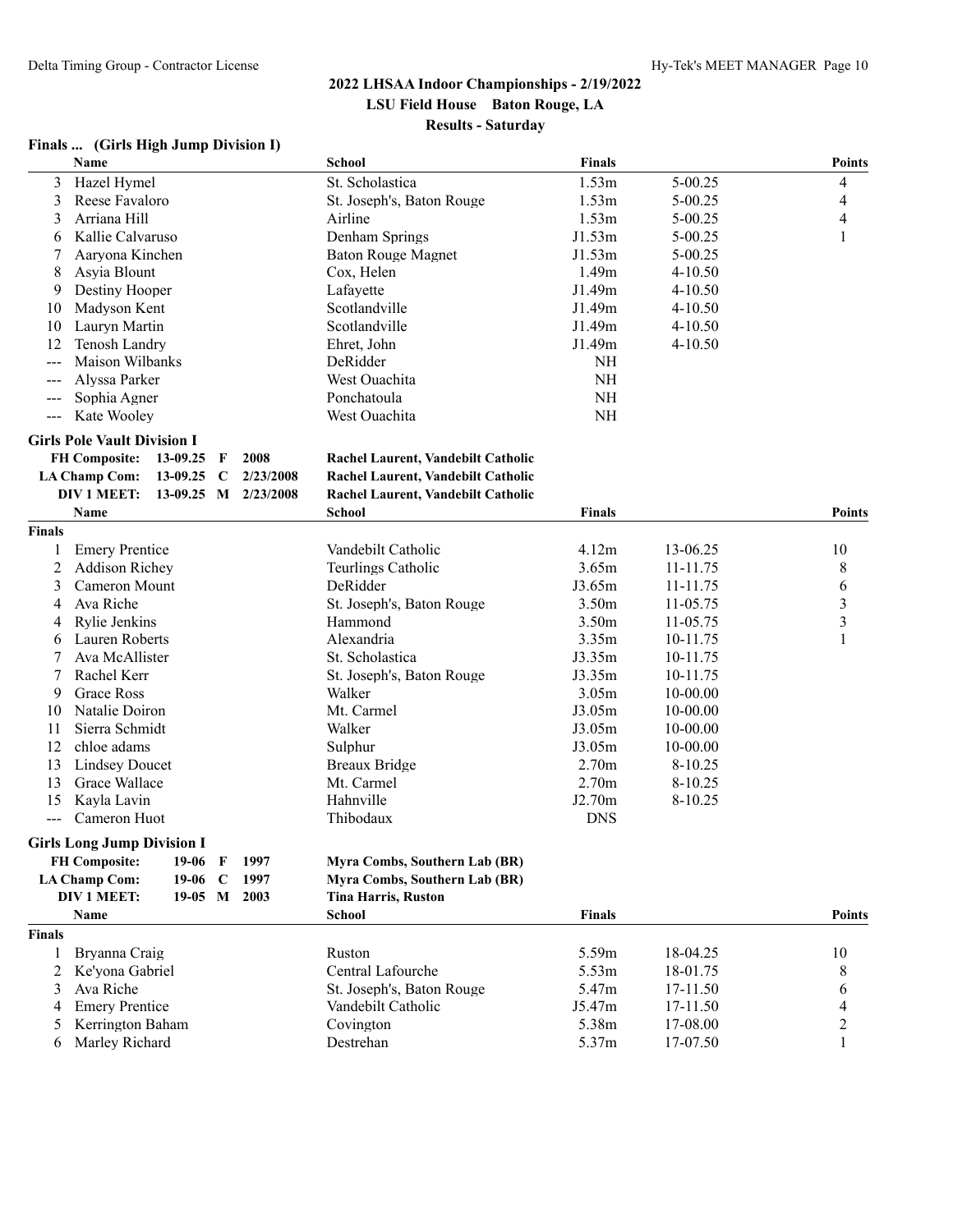#### **Finals ... (Girls Long Jump Division I)**

|                | Name                                            |               | <b>School</b>                  | <b>Finals</b>      |          | <b>Points</b>  |
|----------------|-------------------------------------------------|---------------|--------------------------------|--------------------|----------|----------------|
| $\overline{7}$ | Jordyn Taylor                                   |               | Denham Springs                 | 5.34m              | 17-06.25 |                |
| 8              | Simone Castelluccio                             |               | St. Joseph's, Baton Rouge      | 5.31m              | 17-05.25 |                |
| 9              | Courtney Wiltz                                  |               | Lafayette                      | 5.24m              | 17-02.25 |                |
| 10             | Demetria Harris                                 |               | Huntington                     | 5.23m              | 17-02.00 |                |
| 11             | Whitney Harris                                  |               | Scotlandville                  | 5.05m              | 16-07.00 |                |
| 12             | Zirra Wilson                                    |               | Northside                      | 4.90m              | 16-01.00 |                |
| 13             | Mackenzie Darbonne                              |               | East Ascension                 | 4.71m              | 15-05.50 |                |
| 14             | Kiearra Wallace                                 |               | <b>Baton Rouge Magnet</b>      | 4.69m              | 15-04.75 |                |
| 15             | Tyana Jackson                                   |               | Ruston                         | 4.68m              | 15-04.25 |                |
| 16             | Ma'Kiya Fontenette                              |               | Westgate                       | 4.65m              | 15-03.25 |                |
| 17             | Tenosh Landry                                   |               | Ehret, John                    | 4.59m              | 15-00.75 |                |
|                | <b>Girls Triple Jump Division I</b>             |               |                                |                    |          |                |
|                | <b>FH Composite:</b><br>39-08.75 F              | 2/6/2021      | <b>Orsciana Beard, Zachary</b> |                    |          |                |
|                | <b>LA Champ Com:</b><br>39-08.50<br>$\mathbf C$ | 1997          | Danielle Brown, McMain (NO)    |                    |          |                |
|                | DIV 1 MEET:<br>$39 - 08$                        | $M$ 2/21/2021 | Orsciana Beard, Zachary        |                    |          |                |
|                | Name                                            |               | <b>School</b>                  | <b>Finals</b>      |          | Points         |
| <b>Finals</b>  |                                                 |               |                                |                    |          |                |
| 1              | Ke'yona Gabriel                                 |               | Central Lafourche              | 12.36m             | 40-06.75 | 10             |
| 2              | Simone Castelluccio                             |               | St. Joseph's, Baton Rouge      | 11.42m             | 37-05.75 | 8              |
| 3              | Marley Richard                                  |               | Destrehan                      | 11.38m             | 37-04.00 | 6              |
| 4              | Jordyn Taylor                                   |               | Denham Springs                 | 11.28m             | 37-00.25 | 4              |
| 5              | Kerrington Baham                                |               | Covington                      | 11.05m             | 36-03.00 | $\overline{c}$ |
| 6              | Tyana Jackson                                   |               | Ruston                         | 10.87m             | 35-08.00 | 1              |
|                | Catina Davenport                                |               | Huntington                     | 10.51 <sub>m</sub> | 34-05.75 |                |
| 8              | Ava Riche                                       |               | St. Joseph's, Baton Rouge      | 10.44m             | 34-03.00 |                |
| 9              | Kennedy Brown                                   |               | Lafayette                      | 10.10m             | 33-01.75 |                |
| 10             | Maison Wilbanks                                 |               | DeRidder                       | 10.02m             | 32-10.50 |                |
| 11             | Faith Miller                                    |               | Ruston                         | 9.89m              | 32-05.50 |                |
| 12             | Ma'Kiya Fontenette                              |               | Westgate                       | 9.87m              | 32-04.75 |                |
| 13             | Isabella Tran                                   |               | Mt. Carmel                     | 9.84m              | 32-03.50 |                |
| 14             | Whitney Harris                                  |               | Scotlandville                  | 9.80m              | 32-02.00 |                |
| 15             | Emma Taucer                                     |               | Denham Springs                 | 9.76m              | 32-00.25 |                |
| $---$          | <b>Zhanell Francios</b>                         |               | East St. John                  | <b>DNS</b>         |          |                |
|                | <b>Girls Shot Put Division I</b>                |               |                                |                    |          |                |
|                | <b>FH Composite:</b><br>46-01.75<br>F           | 2/18/2017     | Kristian Jackson, Zachary      |                    |          |                |
|                | <b>LA Champ Com:</b><br>46-01.75<br>$\mathbf C$ | 2/18/2017     | Kristian Jackson, Zachary      |                    |          |                |
|                | <b>DIV 1 MEET:</b><br>46-01.75 M 2/18/2017      |               | Kristian Jackson, Zachary      |                    |          |                |
|                | Name                                            |               | <b>School</b>                  | <b>Finals</b>      |          | <b>Points</b>  |
| <b>Finals</b>  |                                                 |               |                                |                    |          |                |
| 1              | Jaydan Jackson                                  |               | Zachary                        | 12.88m             | 42-03.25 | 10             |
| 2              | Laila Guy                                       |               | <b>Baton Rouge Magnet</b>      | 12.72m             | 41-08.75 | 8              |
| 3              | Reese Grossie                                   |               | Lafayette                      | 11.82m             | 38-09.50 | 6              |
| 4              | Lyndsey Darensbourg                             |               | St. Joseph's, Baton Rouge      | 11.32m             | 37-01.75 | 4              |
| 5              | Autumn Craig                                    |               | Ruston                         | 11.16m             | 36-07.50 | $\overline{2}$ |
| 6              | Leah Guy                                        |               | Lee Stem / Vpa Magnet          | 11.15m             | 36-07.00 | 1              |
|                | Kimora Daniel                                   |               | Ouachita Parish                | 10.88m             | 35-08.50 |                |
| 8              | Renee Anderson                                  |               | Karr, Edna                     | 10.82m             | 35-06.00 |                |
| 9              | Kori Jones                                      |               | Denham Springs                 | 10.75m             | 35-03.25 |                |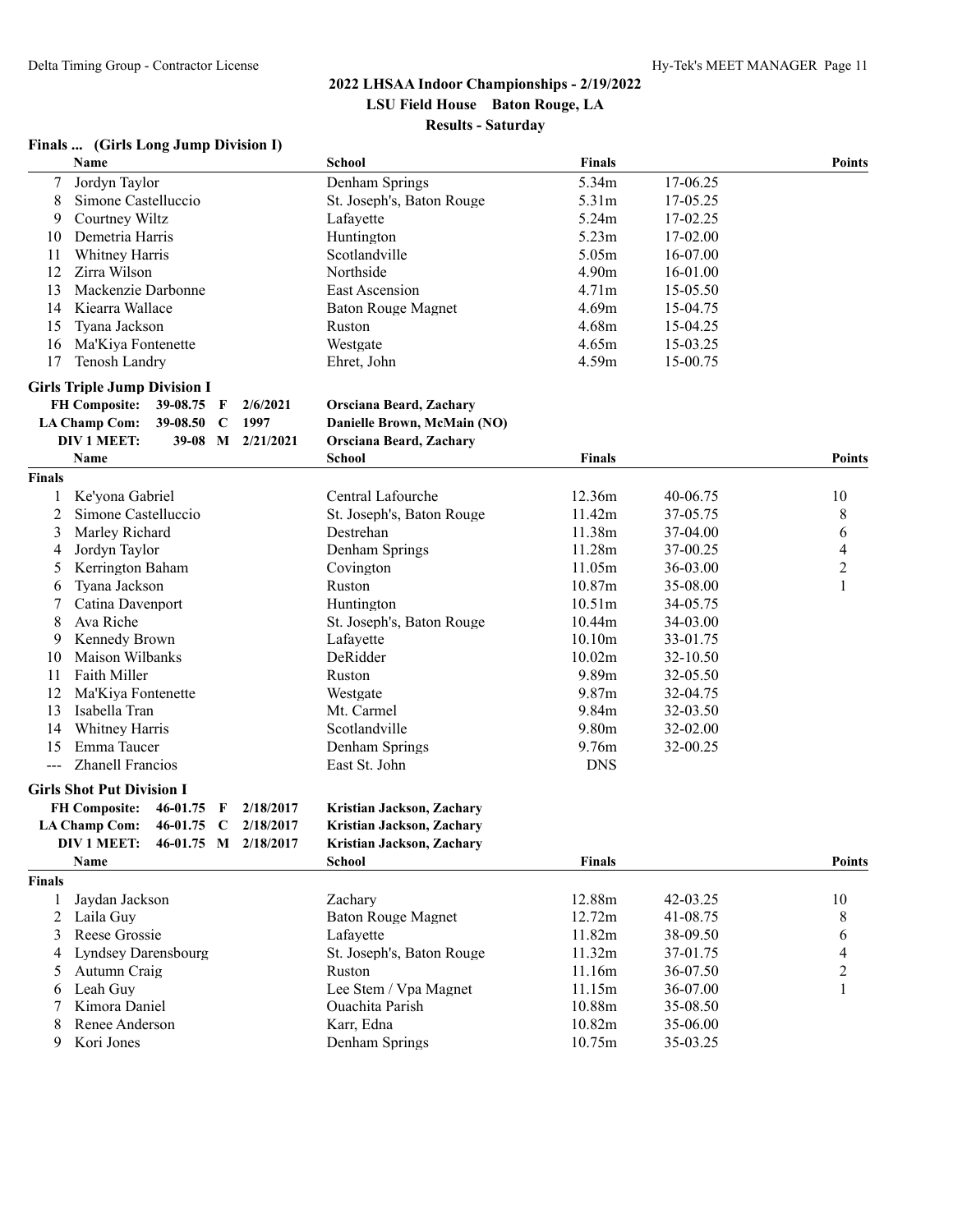#### **Finals ... (Girls Shot Put Division I)**

|                      | <b>Name</b>                            |        |             |                  | <b>School</b>                        | <b>Finals</b>     |                |                | <b>Points</b>  |
|----------------------|----------------------------------------|--------|-------------|------------------|--------------------------------------|-------------------|----------------|----------------|----------------|
| 10                   | Layla Branch-King                      |        |             |                  | Alexandria                           | 10.64m            | 34-11.00       |                |                |
|                      | 11 Leah Whittington                    |        |             |                  | Covington                            | 10.46m            | 34-04.00       |                |                |
|                      | 12 Keva Thomas                         |        |             |                  | Curtis, John                         | 9.93m             | 32-07.00       |                |                |
| 13                   | Catherine Burkhalter                   |        |             |                  | St. Joseph's, Baton Rouge            | 9.21 <sub>m</sub> | 30-02.75       |                |                |
| 14                   | Enaya Kimble                           |        |             |                  | Destrehan                            | 9.00 <sub>m</sub> | 29-06.50       |                |                |
| 15                   | Rowyn Hall                             |        |             |                  | Zachary                              | 8.54m             | 28-00.25       |                |                |
| 16                   | Key'Shyra Horton                       |        |             |                  | Scotlandville                        | 7.99m             | 26-02.75       |                |                |
|                      | <b>Girls 60 Meter Dash Division II</b> |        |             |                  |                                      |                   |                |                |                |
|                      | <b>Top 8 Advance by Time</b>           |        |             |                  |                                      |                   |                |                |                |
|                      | <b>FH Composite:</b>                   | 7.31   | F           | 2/22/2014        | Mikiah Brisco, Baton Rouge HS        |                   |                |                |                |
|                      | <b>LA Champ Com:</b>                   | 7.31   | $\mathbf C$ | 2/22/2014        | <b>Mikiah Brisco, Baton Rouge HS</b> |                   |                |                |                |
|                      | DIV 2 MEET:                            |        |             | 7.46 M 2/16/2019 | Kiana Foster, Loranger               |                   |                |                |                |
|                      | <b>Name</b>                            |        |             |                  | <b>School</b>                        |                   | <b>Prelims</b> | <b>H#</b>      |                |
| <b>Preliminaries</b> |                                        |        |             |                  |                                      |                   |                |                |                |
| $\mathbf{1}$         | Megan Williams                         |        |             |                  | <b>Brusly</b>                        |                   | 7.81 q         | 1              |                |
| $\overline{2}$       | Jordyn Minor                           |        |             |                  | Dunham                               |                   | 7.90 q         | 1              |                |
| 3                    | <b>Tristen Harris</b>                  |        |             |                  | West Feliciana                       |                   | $7.96\ q$      | $\overline{2}$ |                |
| 4                    | Asia Ferguson                          |        |             |                  | Northwest                            |                   | $8.05$ q       | $\overline{2}$ |                |
| 5                    | Jayla Mason                            |        |             |                  | Lake Charles College Prep            |                   | 8.10 q         | $\overline{2}$ |                |
| 6                    | Lavla Williams                         |        |             |                  | St. Thomas Aquinas                   |                   | $8.14$ q       | $\sqrt{2}$     |                |
| 7                    | Arden Turner                           |        |             |                  | St. Louis                            |                   | $8.15$ q       | 1              |                |
| 8                    | Gensis Bass                            |        |             |                  | St. Louis                            |                   | $8.16$ q       | 2              |                |
| 9                    | Amaya Shine                            |        |             |                  | Rosepine                             |                   | 8.20           | 1              |                |
| 10                   | A'Shyria Burns                         |        |             |                  | Holy Savior Menard                   |                   | 8.23           | 1              |                |
| 11                   | Ayanah McCray                          |        |             |                  | West Feliciana                       |                   | 8.25           | $\overline{c}$ |                |
| 12                   | Abryanna Marsden                       |        |             |                  | Arca                                 |                   | 8.26           | 1              |                |
| 13                   | Kirminee Williams                      |        |             |                  | Mentorship Academy                   |                   | 8.28           | 2              |                |
| 14                   | Meagan Davis                           |        |             |                  | <b>Brusly</b>                        |                   | 8.36           | 1              |                |
| 15                   | Quintavia Stewart                      |        |             |                  | St. Thomas Aquinas                   |                   | 8.55           | $\overline{c}$ |                |
| <u></u>              | Ya'mani Allen                          |        |             |                  | Lake Charles College Prep            |                   | <b>DNS</b>     | 1              |                |
|                      | <b>Girls 60 Meter Dash Division II</b> |        |             |                  |                                      |                   |                |                |                |
|                      | <b>FH Composite:</b>                   | 7.31 F |             | 2/22/2014        | <b>Mikiah Brisco, Baton Rouge HS</b> |                   |                |                |                |
|                      | <b>LA Champ Com:</b>                   | 7.31   | C           | 2/22/2014        | <b>Mikiah Brisco, Baton Rouge HS</b> |                   |                |                |                |
|                      | DIV 2 MEET:                            | 7.46 M |             | 2/16/2019        | Kiana Foster, Loranger               |                   |                |                |                |
|                      | <b>Name</b>                            |        |             |                  | <b>School</b>                        |                   | <b>Finals</b>  |                | <b>Points</b>  |
| Finals               |                                        |        |             |                  |                                      |                   |                |                |                |
| 1                    | Megan Williams                         |        |             |                  | <b>Brusly</b>                        |                   | 7.88           |                | 10             |
| 2                    | <b>Tristen Harris</b>                  |        |             |                  | West Feliciana                       |                   | 7.88           |                | 8              |
| 3                    | Jordyn Minor                           |        |             |                  | Dunham                               |                   | 7.92           |                | 6              |
| 4                    | Jayla Mason                            |        |             |                  | Lake Charles College Prep            |                   | 8.07           |                | 4              |
| 5                    | Asia Ferguson                          |        |             |                  | Northwest                            |                   | 8.08           |                | $\overline{c}$ |
| 6                    | Arden Turner                           |        |             |                  | St. Louis                            |                   | 8.23           |                | $\mathbf{1}$   |
| 7                    | Gensis Bass                            |        |             |                  | St. Louis                            |                   | 8.24           |                |                |
| 8                    | Layla Williams                         |        |             |                  | St. Thomas Aquinas                   |                   | 8.26           |                |                |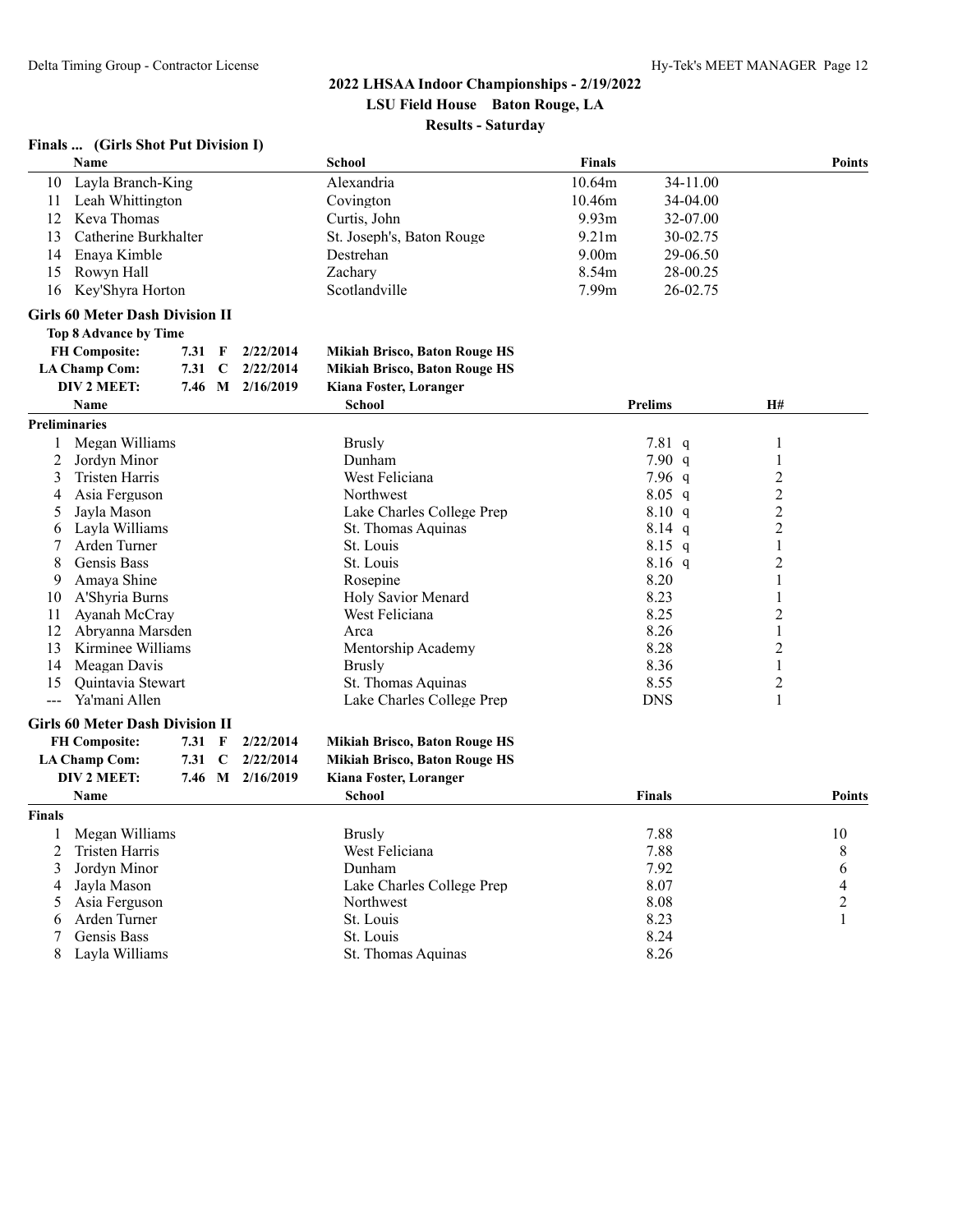#### **Girls 400 Meter Dash Division II**

| <b>FH</b> Composite: | 55.93 F | 2000              | <b>Christie Fairley, George County (MS)</b> |
|----------------------|---------|-------------------|---------------------------------------------|
| LA Champ Com:        |         | 55.99 C 2/18/2017 | Tahja Mitchell, West Jefferson              |
| DIV 2 MEET:          |         | 57.35 M 2/16/2019 | Ta'la Spates, Brusly                        |

|               | <b>Name</b>      | <b>School</b>             | <b>Finals</b> | <b>H#</b> | <b>Points</b> |
|---------------|------------------|---------------------------|---------------|-----------|---------------|
| <b>Finals</b> |                  |                           |               |           |               |
|               | Kenzie Touchet   | St. Louis                 | 58.75         | ∍         | 10            |
|               | Javla Mason      | Lake Charles College Prep | 58.90         |           | 8             |
|               | Hannah Boullion  | St. Louis                 | 1:00.29       |           | 6             |
| 4             | Jashyra Thomas   | Lutcher                   | 1:02.42       |           | 4             |
|               | Emily Williams   | D'Arbonne Woods Charter   | 1:02.87       |           | ◠             |
| 6             | Kaylie Anderson  | Lafavette Christian       | 1:03.63       |           |               |
|               | Mary Johnson     | Lacassine                 | 1:03.82       |           |               |
| 8             | Janeisha Collins | <b>Northwest</b>          | 1:04.47       |           |               |
| 9             | Brea Baca-White  | Hathaway                  | 1:04.94       |           |               |
| 10            | Lily Nolan       | D'Arbonne Woods Charter   | 1:05.01       |           |               |
|               | Kaitlyn Woods    | <b>Brusly</b>             | 1:05.54       |           |               |
|               | Ya'mani Allen    | Lake Charles College Prep | <b>DNS</b>    |           |               |

#### **Girls 800 Meter Run Division II**

| FH Composite: 2:13.54 F 1989           |  |                     | Tara Arnold, Tara HS (LA)        |               |               |
|----------------------------------------|--|---------------------|----------------------------------|---------------|---------------|
| LA Champ Com: $2:15.21 \text{ }C 2015$ |  |                     | <b>Chelsey Jones, Mandeville</b> |               |               |
| DIV 2 MEET:                            |  | 2:19.07 M 2/23/2008 | Ciera Johnson, Redemptorist      |               |               |
| Name                                   |  |                     | School                           | <b>Finals</b> | <b>Points</b> |

| <b>Finals</b> |                                           |                  |                                        |                   |                          |                |
|---------------|-------------------------------------------|------------------|----------------------------------------|-------------------|--------------------------|----------------|
|               | Breanna Becerra<br>33.454 (33.454)        | 1:09.052(35.598) | St. Thomas Aquinas<br>1:45.768(36.716) | 2:24.190 (38.422) | 2:24.19                  | 10             |
|               | Sophia Swinney<br>35.232 (35.232)         | 1:12.237(37.005) | Anacoco<br>1:50.670(38.433)            | 2:24.749 (34.080) | 2:24.75                  | 8              |
| 3             | Ella Segura                               |                  | St. Louis                              |                   | 2:24.93                  | 6              |
| 4             | 34.855 (34.855)<br>Cayden Boudreaux       | 1:11.300(36.445) | 1:50.082(38.782)<br>Albany             | 2:24.923 (34.841) | 2:26.87                  | $\overline{4}$ |
| 5.            | 35.846 (35.846)<br>Mia Pulliam            | 1:12.646(36.800) | 1:51.264(38.618)<br>Episcopal          | 2:26.863 (35.599) | 2:30.79                  | $\overline{2}$ |
| 6.            | 36.002 (36.002)<br>Sophia Jeffers         | 1:13.039(37.037) | 1:51.811(38.772)<br>Rosepine           | 2:30.790 (38.979) | 2:31.56                  |                |
|               | 36.464 (36.464)<br>Gracie Pepitone        | 1:13.268(36.804) | 1:53.299(40.031)<br>Parkview Baptist   | 2:31.555 (38.256) | 2:33.83                  |                |
|               | 36.890 (36.890)                           | 1:14.048(37.158) | 1:53.912 (39.864)                      | 2:33.828 (39.916) |                          |                |
| 8             | Maggie Smith<br>36.388 (36.388)           | 1:13.732(37.344) | Newman, Isidore<br>1:54.081(40.349)    | 2:34.314(40.233)  | 2:34.32                  |                |
| 9.            | <b>Chesney Mathews</b><br>37.054 (37.054) | 1:14.519(37.465) | Holy Savior Menard<br>1:54.654(40.135) | 2:34.558 (39.904) | 2:34.56                  |                |
| 10            | Abby Poche<br>36.869 (36.869)             | 1:14.236(37.367) | Buckeye<br>1:54.439(40.203)            | 2:34.644(40.206)  | 2:34.65                  |                |
| ---           | Alexis Pitts<br>Peyton Sievers            |                  | St. Thomas Aquinas<br>Midland          |                   | <b>DNS</b><br><b>DNS</b> |                |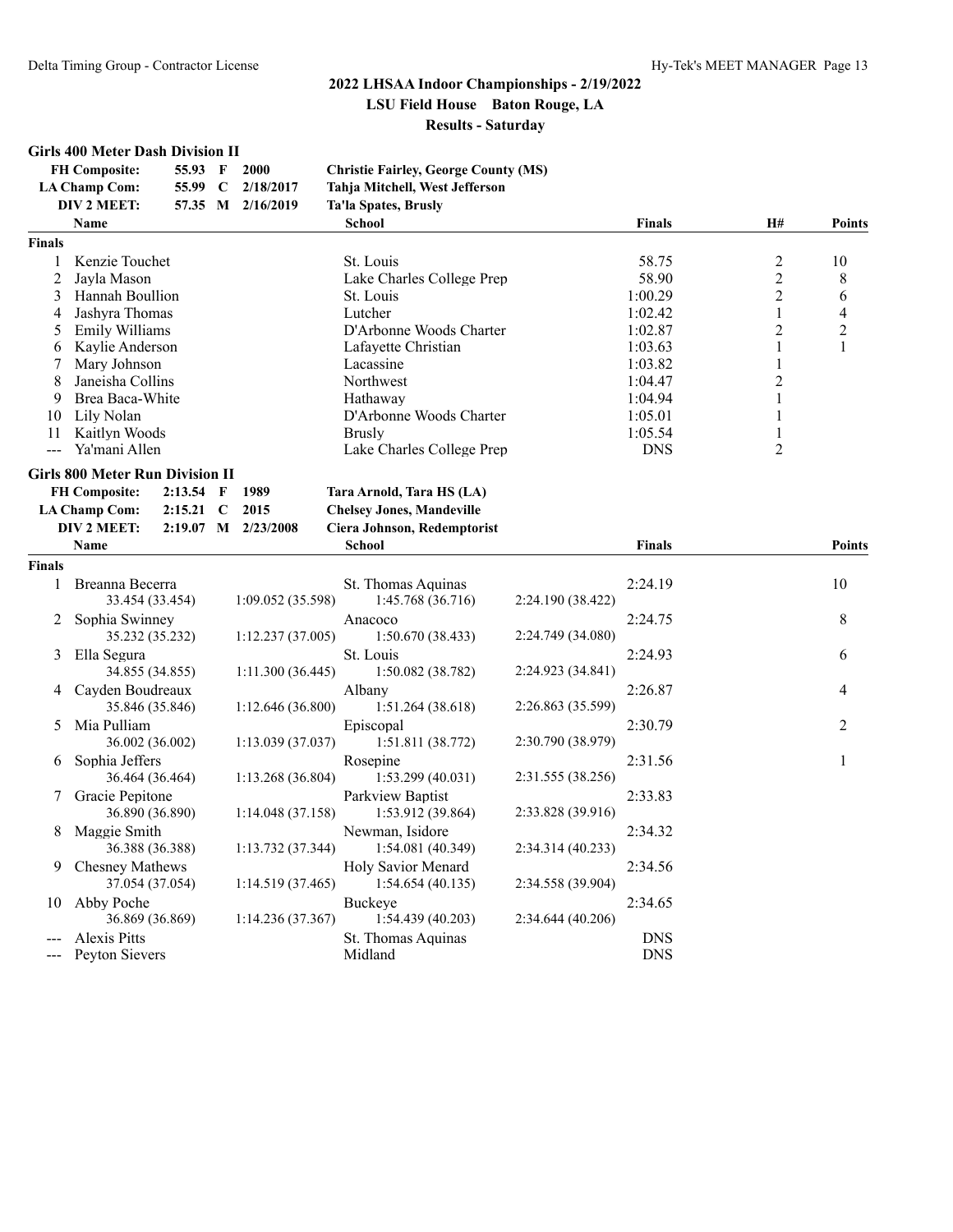#### **Girls 1600 Meter Run Division II**

|               | <b>FH Composite:</b><br>4:55.70 F<br><b>LA Champ Com:</b><br>$5:03.82$ C | 1/10/2009<br>2/21/2015 | Cory McGee, Pass Christian<br><b>Gabrielle Jennings, First Baptist</b> |                   |               |               |
|---------------|--------------------------------------------------------------------------|------------------------|------------------------------------------------------------------------|-------------------|---------------|---------------|
|               | DIV 2 MEET:                                                              | 5:03.82 M 2/21/2015    | <b>Gabrielle Jennings, First Baptis</b>                                |                   |               |               |
|               | Name                                                                     |                        | <b>School</b>                                                          |                   | <b>Finals</b> | <b>Points</b> |
| <b>Finals</b> |                                                                          |                        |                                                                        |                   |               |               |
| 1             | Svenya Stoyanoff                                                         |                        | Christ Episcopal School                                                |                   | 5:18.47       | 10            |
|               | 38.328 (38.328)                                                          | 1:19.273 (40.945)      | 2:02.284 (43.011)                                                      | 2:43.979 (41.695) |               |               |
|               | 3:23.434 (39.455)                                                        | 4:03.341 (39.907)      | 4:41.212 (37.871)                                                      | 5:18.470 (37.258) |               |               |
| 2             | Ella Segura                                                              |                        | St. Louis                                                              |                   | 5:20.33       | 8             |
|               | 38.090 (38.090)                                                          | 1:18.133(40.043)       | 2:02.186 (44.053)                                                      | 2:42.877 (40.691) |               |               |
|               | 3:23.523 (40.646)                                                        | 4:03.722 (40.199)      | 4:42.819 (39.097)                                                      | 5:20.322 (37.504) |               |               |
|               | 3 Lucy Cramer                                                            |                        | Episcopal                                                              |                   | 5:23.41       | 6             |
|               | 37.818 (37.818)                                                          | 1:19.015 (41.197)      | 2:01.733 (42.718)                                                      | 2:44.192 (42.459) |               |               |
|               | 3:23.916 (39.724)                                                        | 4:03.646 (39.730)      | 4:42.850 (39.204)                                                      | 5:23.408 (40.559) |               |               |
| 4             | Cayden Boudreaux                                                         |                        | Albany                                                                 |                   | 5:30.32       | 4             |
|               | 38.902 (38.902)                                                          | 1:19.717(40.815)       | 2:02.405 (42.688)                                                      | 2:44.902 (42.497) |               |               |
|               | 3:27.173 (42.271)                                                        | 4:10.550 (43.377)      | 4:52.550 (42.000)                                                      | 5:30.314 (37.764) |               |               |
|               | 5 Riley Ries                                                             |                        | Dunham                                                                 |                   | 5:30.59       | 2             |
|               | 39.768 (39.768)                                                          | 1:20.492 (40.724)      | 2:02.924 (42.432)                                                      | 2:45.076 (42.152) |               |               |
|               | 3:27.577 (42.501)                                                        | 4:10.868 (43.291)      | 4:53.013 (42.145)                                                      | 5:30.589 (37.576) |               |               |
| 6             | Ava Hartman                                                              |                        | Newman, Isidore                                                        |                   | 5:32.87       | 1             |
|               | 39.348 (39.348)                                                          | 1:19.732 (40.384)      | 2:02.809 (43.077)                                                      | 2:44.480 (41.671) |               |               |
|               | 3:25.198 (40.718)                                                        | 4:07.693 (42.495)      | 4:51.620 (43.927)                                                      | 5:32.861 (41.241) |               |               |
| 7             | Bella Biggerstaff                                                        |                        | Ascension Episcopal                                                    |                   | 5:40.79       |               |
|               | 39.346 (39.346)                                                          | 1:21.108(41.762)       | 2:04.210 (43.102)                                                      | 2:45.337 (41.127) |               |               |
|               | 3:31.047 (45.710)                                                        | 4:15.565 (44.518)      | 4:59.384 (43.819)                                                      | 5:40.782 (41.398) |               |               |
| 8             | Devyn McManus                                                            |                        | St. Martin's                                                           |                   | 5:42.01       |               |
|               | 39.560 (39.560)                                                          | 1:20.703(41.143)       | 2:03.873 (43.170)                                                      | 2:45.334 (41.461) |               |               |
|               | 3:30.151 (44.817)                                                        | 4:15.284 (45.133)      | 5:00.071 (44.787)                                                      | 5:42.006 (41.935) |               |               |
| 9             | Emma Bourg                                                               |                        | Houma Christian                                                        |                   | 5:43.29       |               |
|               | 38.462 (38.462)                                                          | 1:19.851 (41.389)      | 2:03.657 (43.806)                                                      | 2:47.396 (43.739) |               |               |
|               | 3:33.686 (46.290)                                                        | 4:20.357 (46.671)      | 5:04.810 (44.453)                                                      | 5:43.288 (38.479) |               |               |
| 10            | Sara Godley                                                              |                        | <b>Ascension Episcopal</b>                                             |                   | 5:45.13       |               |
|               | 40.063 (40.063)                                                          | 1:21.962 (41.899)      | 2:05.497 (43.535)                                                      | 2:50.263 (44.766) |               |               |
|               | 3:35.260 (44.997)                                                        | 4:19.852 (44.592)      | 5:05.246 (45.394)                                                      | 5:45.124 (39.879) |               |               |
| 11            | Maggie Smith                                                             |                        | Newman, Isidore                                                        |                   | 5:48.04       |               |
|               | 39.532 (39.532)                                                          | 1:20.395 (40.863)      | 2:03.566 (43.171)                                                      | 2:45.339 (41.773) |               |               |
|               | 3:29.729 (44.390)                                                        | 4:15.896 (46.167)      | 5:03.114 (47.218)                                                      | 5:48.032 (44.919) |               |               |
| 12            | Gabriella Delgado                                                        |                        | Houma Christian                                                        |                   | 5:54.49       |               |
|               | 40.295 (40.295)                                                          | 1:21.446(41.151)       | 2:06.279 (44.833)                                                      | 2:51.323 (45.044) |               |               |
|               | 3:37.557 (46.234)                                                        | 4:24.606 (47.049)      | 5:10.804 (46.198)                                                      | 5:54.482 (43.678) |               |               |

#### **Girls 3200 Meter Run Division II FH Composite: 10:45.01 F 2/12/2008 Kaitlyn Flattman, Benton**

| r 11 Composite. |                      |              |   | $10.73.01$ $1$ $212.000$ | каптуп гланицан, всиноп        |                   |          |    |               |
|-----------------|----------------------|--------------|---|--------------------------|--------------------------------|-------------------|----------|----|---------------|
|                 | <b>LA Champ Com:</b> | $10:51.81$ C |   | 2/23/2008                | Malia Cali, St. Thomas Aquinas |                   |          |    |               |
|                 | DIV 2 MEET:          | 10:51.81     | M | 2/23/2008                | Malia Cali, St. Thomas Aquinas |                   |          |    |               |
|                 | <b>Name</b>          |              |   |                          | School                         |                   | Finals   |    | <b>Points</b> |
| <b>Finals</b>   |                      |              |   |                          |                                |                   |          |    |               |
|                 | Ella Segura          |              |   |                          | St. Louis                      |                   | 11:44.54 | 10 |               |
|                 | 39.395 (39.395)      |              |   | 1:23.740(44.345)         | 2:09.854(46.114)               | 2:53.874(44.020)  |          |    |               |
|                 | 3:37.859(43.985)     |              |   | 4:24.199(46.340)         | 5:09.350(45.151)               | 5:55.603 (46.253) |          |    |               |
|                 | 6:41.337(45.734)     |              |   | 7:25.749 (44.412)        | 8:11.639 (45.890)              | 8:57.046 (45.407) |          |    |               |
|                 | 9:42.747(45.701)     |              |   | 10:27.881 (45.134)       | 11:10.387(42.506)              | 11:44.538(34.151) |          |    |               |
|                 |                      |              |   |                          |                                |                   |          |    |               |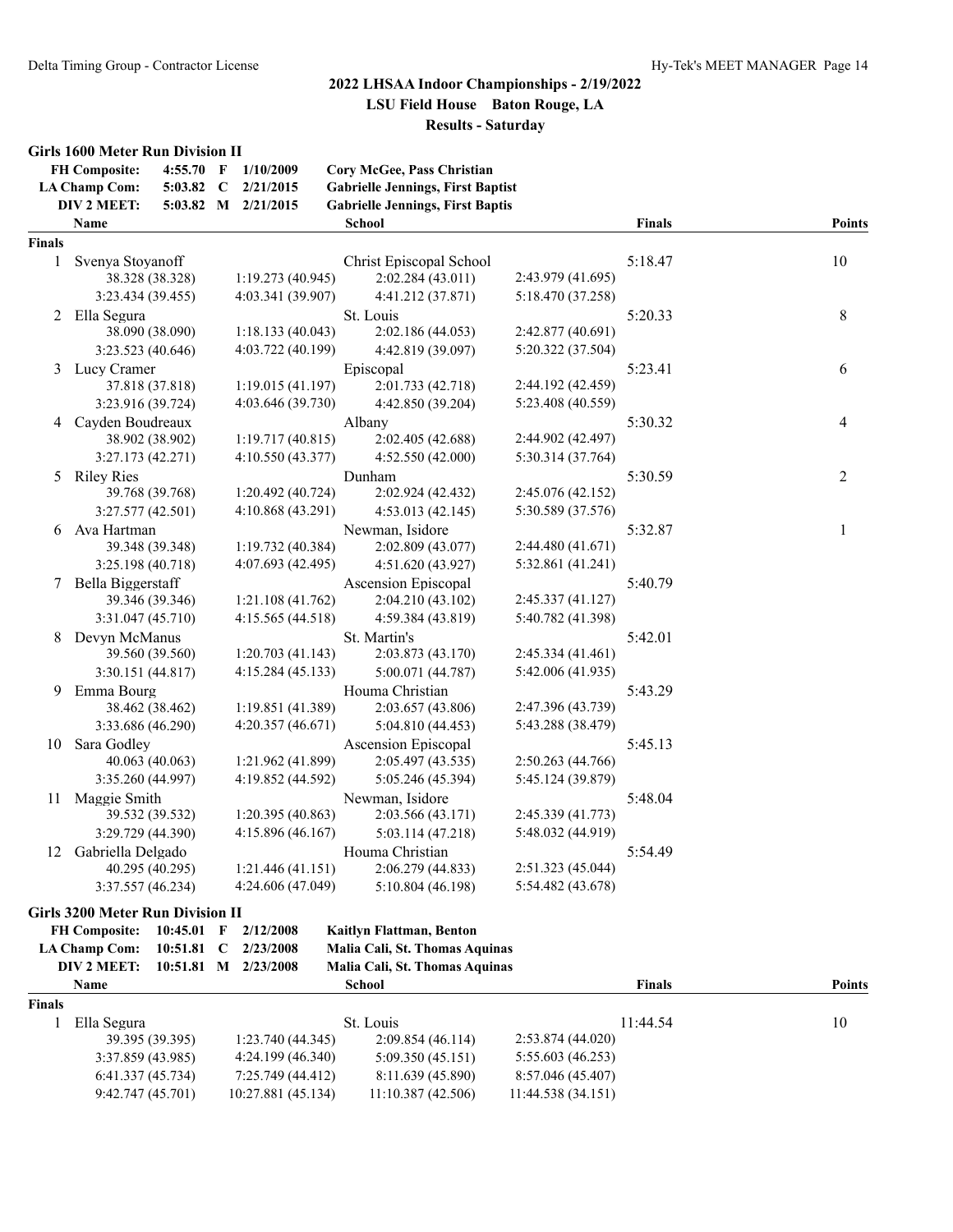## **2022 LHSAA Indoor Championships - 2/19/2022 LSU Field House Baton Rouge, LA**

**Results - Saturday**

#### **Finals ... (Girls 3200 Meter Run Division II)**

|    | Name                                  |                    | <b>School</b>                      |                    | <b>Finals</b> | <b>Points</b> |
|----|---------------------------------------|--------------------|------------------------------------|--------------------|---------------|---------------|
| 2  | Ava Hartman                           |                    | Newman, Isidore                    |                    | 11:46.49      | 8             |
|    | 40.356 (40.356)                       | 1:24.322 (43.966)  | 2:09.873 (45.551)                  | 2:54.381 (44.508)  |               |               |
|    | 3:38.097 (43.716)                     | 4:24.424 (46.327)  | 5:09.506 (45.082)                  | 5:55.841 (46.335)  |               |               |
|    | 6:41.614(45.773)                      | 7:26.075 (44.461)  | 8:11.714 (45.639)                  | 8:57.396 (45.682)  |               |               |
|    | 9:43.017 (45.621)                     | 10:27.791 (44.774) | 11:10.930 (43.139)                 | 11:46.487 (35.557) |               |               |
| 3  | <b>Riley Ries</b>                     |                    | Dunham                             |                    | 11:46.70      | 6             |
|    | 40.523 (40.523)                       | 1:24.443 (43.920)  | 2:10.310 (45.867)                  | 2:54.481 (44.171)  |               |               |
|    | 3:38.185 (43.704)                     | 4:24.691 (46.506)  | 5:09.715 (45.024)                  | 5:56.356 (46.641)  |               |               |
|    | 6:41.878 (45.522)                     | 7:26.107 (44.229)  | 8:11.751 (45.644)                  | 8:57.788 (46.037)  |               |               |
|    | 9:43.125 (45.337)                     | 10:27.437 (44.312) | 11:10.640 (43.203)                 | 11:46.696 (36.057) |               |               |
| 4  | Sophia Swinney                        |                    | Anacoco                            |                    | 11:48.53      | 4             |
|    | 39.146 (39.146)                       | 1:23.604 (44.459)  | 2:08.057 (44.453)                  | 2:53.592 (45.535)  |               |               |
|    | 3:37.122 (43.530)                     | 4:23.887 (46.765)  | 5:08.658 (44.771)                  | 5:55.274 (46.616)  |               |               |
|    | 6:40.571 (45.297)                     | 7:23.735 (43.164)  | 8:10.733 (46.998)                  | 8:56.369 (45.636)  |               |               |
|    | 9:41.713 (45.344)                     | 10:27.476 (45.763) | 11:48.370 (1:20.894)               | 11:48.523 (0.154)  |               |               |
| 5  | Svenya Stoyanoff                      |                    | Christ Episcopal School            |                    | 12:04.28      | 2             |
|    | 41.016 (41.016)                       | 1:25.388 (44.372)  | 2:10.644(45.256)                   | 2:54.770 (44.126)  |               |               |
|    | 3:37.899 (43.129)                     | 4:24.781 (46.882)  | 5:09.792 (45.011)                  | 5:56.097 (46.305)  |               |               |
|    | 6:41.686 (45.589)                     | 7:26.397 (44.711)  | 8:12.166 (45.769)                  | 8:57.963 (45.797)  |               |               |
|    | 9:43.514 (45.551)                     | 10:30.294 (46.780) | 11:18.104 (47.810)                 | 12:04.280 (46.177) |               |               |
| 6  | Anna Kurz                             |                    | Episcopal                          |                    | 12:25.55      | 1             |
|    | 42.234 (42.234)                       | 1:26.822 (44.588)  | 2:13.339 (46.517)                  | 2:59.557 (46.218)  |               |               |
|    | 3:45.889 (46.332)                     | 4:33.033 (47.144)  | 5:18.329 (45.296)                  | 6:03.789(45.460)   |               |               |
|    | 6:51.015 (47.226)                     | 7:39.554 (48.539)  | 8:28.752 (49.198)                  | 9:17.473 (48.721)  |               |               |
|    | 10:05.705 (48.232)                    | 10:54.298 (48.593) | 11:40.987 (46.689)                 | 12:25.544 (44.558) |               |               |
|    | 7 Leah Varisco                        |                    | Sacred Heart, New Orleans          |                    | 12:30.13      |               |
|    | 41.854 (41.854)                       | 1:26.790 (44.936)  | 2:11.651 (44.861)                  | 2:58.623 (46.972)  |               |               |
|    | 3:45.579 (46.956)                     | 4:32.045 (46.466)  | 5:18.244 (46.199)                  | 6:03.790(45.546)   |               |               |
|    | 6:51.276 (47.486)                     | 7:40.092 (48.816)  | 8:29.651 (49.559)                  | 9:19.584 (49.933)  |               |               |
|    | 10:09.377 (49.793)                    | 10:58.380 (49.003) | 11:45.363 (46.983)                 | 12:30.125 (44.763) |               |               |
| 8  | Peyton Sievers                        |                    | Midland                            |                    | 12:30.15      |               |
|    | 41.620 (41.620)                       | 1:26.747(45.127)   | 2:11.447 (44.700)                  | 3:00.722 (49.275)  |               |               |
|    | 3:47.331 (46.609)                     | 4:34.043 (46.712)  | 5:19.747 (45.704)                  | 6:06.604(46.857)   |               |               |
|    | 6:54.182 (47.578)                     | 7:43.499 (49.317)  | 8:32.655 (49.156)                  | 9:21.696 (49.041)  |               |               |
|    | 10:10.640 (48.944)                    | 11:00.270 (49.630) | 11:49.009 (48.739)                 | 12:30.146 (41.137) |               |               |
| 9  | Emma Bourg                            |                    | Houma Christian                    |                    | 12:49.37      |               |
|    | 41.234 (41.234)                       | 1:26.422 (45.188)  | 2:11.295 (44.873)                  | 3:00.326 (49.031)  |               |               |
|    | 3:46.591 (46.265)                     | 4:35.879 (49.288)  | 5:25.354 (49.475)                  | 6:15.791(50.437)   |               |               |
|    | 7:02.940 (47.149)                     | 7:53.694 (50.754)  | 8:46.163 (52.469)                  | 9:38.045 (51.882)  |               |               |
|    | 10:29.816 (51.771)<br>10 Meera Hijazi | 11:19.608 (49.792) | 12:07.362 (47.754)<br>St. Martin's | 12:49.364 (42.003) |               |               |
|    | 41.780 (41.780)                       | 1:26.266 (44.486)  | 2:13.278 (47.012)                  | 3:00.021 (46.743)  | 12:52.58      |               |
|    | 3:48.194 (48.173)                     | 4:36.551 (48.357)  | 5:25.665 (49.114)                  | 6:15.037(49.372)   |               |               |
|    | 7:03.988 (48.951)                     | 7:54.581 (50.593)  | 8:45.286 (50.705)                  | 9:36.488 (51.202)  |               |               |
|    | 10:28.376 (51.888)                    | 11:20.419 (52.043) | 12:09.859 (49.440)                 | 12:52.574 (42.715) |               |               |
| 11 | Grace French                          |                    | David Thibodaux Stem               |                    | 12:58.77      |               |
|    | 41.932 (41.932)                       | 1:26.826 (44.894)  | 2:13.435 (46.609)                  | 3:00.631 (47.196)  |               |               |
|    | 3:47.500 (46.869)                     | 4:34.946 (47.446)  | 5:23.721 (48.775)                  | 6:13.263 (49.542)  |               |               |
|    | 7:03.537 (50.274)                     | 7:54.788 (51.251)  | 8:46.433 (51.645)                  | 9:38.143 (51.710)  |               |               |
|    | 10:30.002 (51.859)                    | 11:20.325 (50.323) | 12:10.968 (50.643)                 | 12:58.761 (47.794) |               |               |
| 12 | Abby Poche                            |                    | Buckeye                            |                    | 13:02.91      |               |
|    | 41.629 (41.629)                       | 1:25.215(43.586)   | 2:12.832 (47.617)                  | 3:00.628 (47.796)  |               |               |
|    | 3:47.132 (46.504)                     | 4:33.665 (46.533)  | 5:20.505 (46.840)                  | 6:07.846 (47.341)  |               |               |
|    | 6:56.940 (49.094)                     | 7:48.580 (51.640)  | 8:41.260 (52.680)                  | 9:33.889 (52.629)  |               |               |
|    | 10:27.787 (53.898)                    | 11:22.775 (54.988) | 12:16.273 (53.498)                 | 13:02.907 (46.634) |               |               |
|    |                                       |                    |                                    |                    |               |               |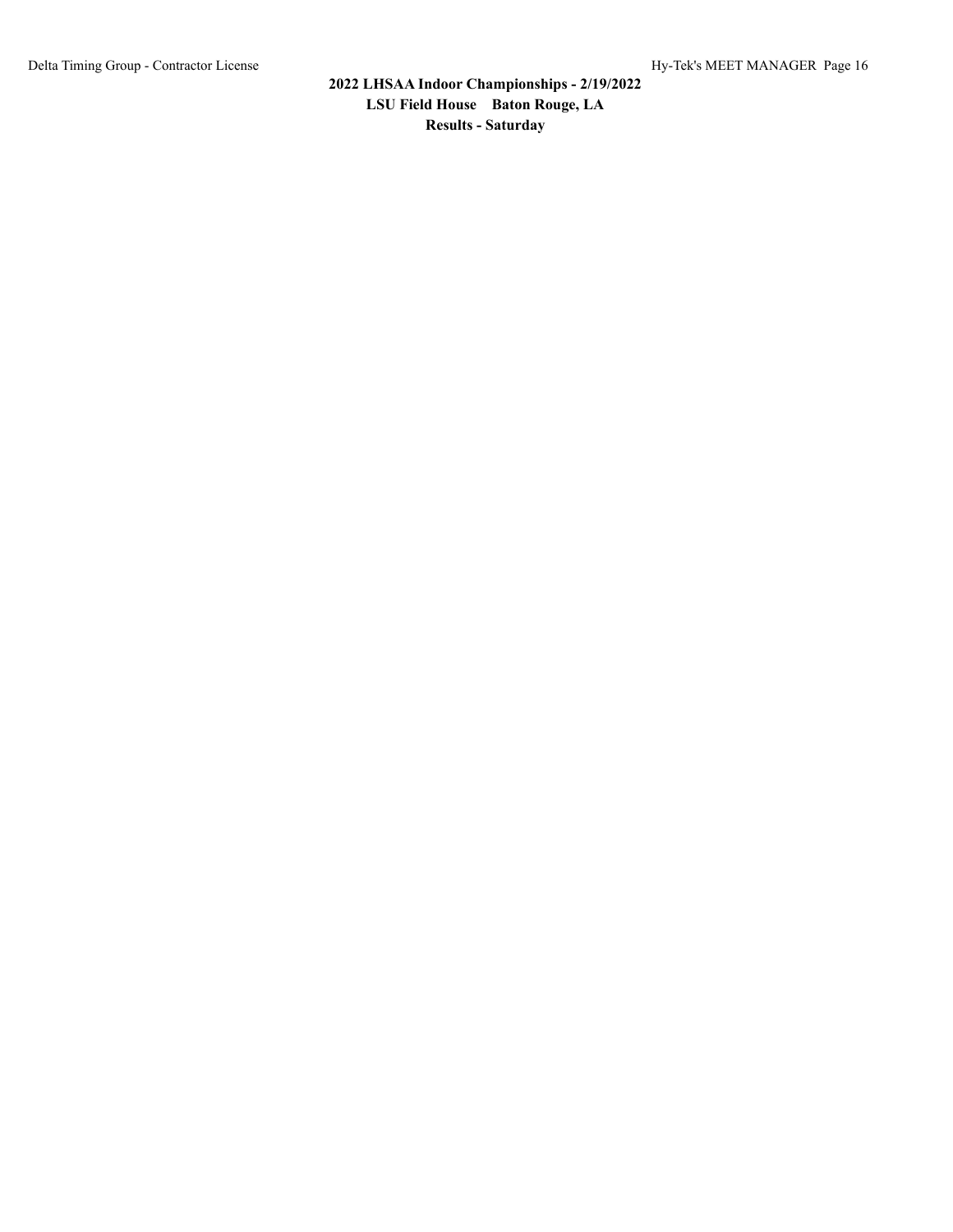#### **Girls 60 Meter Hurdles Division II**

| Top 8 Advance by Time |          |                    |                                      |
|-----------------------|----------|--------------------|--------------------------------------|
| <b>FH Composite:</b>  | $8.45$ F | 2/22/2014          | <b>Mikiah Brisco, Baton Rouge HS</b> |
| <b>LA Champ Com:</b>  |          | 8.45 C $2/22/2014$ | <b>Mikiah Brisco, Baton Rouge HS</b> |
| DIV 2 MEET:           |          | 8.59 M 2/16/2019   | Alia Armstrong, St. Katharin         |
| Name                  |          |                    | Schad                                |

|               | Name                                       |                     |                       | <b>School</b>                             | <b>Prelims</b> | H#                |                  |
|---------------|--------------------------------------------|---------------------|-----------------------|-------------------------------------------|----------------|-------------------|------------------|
|               | <b>Preliminaries</b>                       |                     |                       |                                           |                |                   |                  |
| 1             | Kenzie Touchet                             |                     |                       | St. Louis                                 | $8.95$ q       | 1                 |                  |
| 2             | Daila Young                                |                     |                       | Episcopal                                 | 9.38 $q$       | $\overline{c}$    |                  |
| 3             | Madison Ackerman                           |                     |                       | Loranger                                  | 9.71 $q$       | $\overline{c}$    |                  |
| 4             | Aly Jo Warren                              |                     |                       | Holy Savior Menard                        | 9.76 $q$       | 2                 |                  |
| 5             | Kylar Coleman                              |                     |                       | St. Martin's                              | $9.85$ q       | 1                 |                  |
| 6             | Gabrielle Alphonse                         |                     |                       | Patrick Taylor Sci/Tech                   | 9.86 $q$       |                   |                  |
| 7             | Ava Claire Calais                          |                     |                       | Central Catholic, Morgan City             | 9.90 $q$       | 1                 |                  |
| 8             | Leah Dupre                                 |                     |                       | <b>Brusly</b>                             | 9.96 $q$       | 1                 |                  |
| 9             | Kodie Brown                                |                     |                       | Madison Prep                              | 9.97           | 1                 |                  |
| 10            | Arden Turner                               |                     |                       | St. Louis                                 | 10.26          | $\overline{c}$    |                  |
| 11            | Alana Simon                                |                     |                       | Episcopal                                 | 10.41          | $\overline{c}$    |                  |
| 12            | Znyah Armant                               |                     |                       | St. James                                 | 10.60          | $\overline{c}$    |                  |
| 13            | Kendalyn Morgan                            |                     |                       | Ascension Episcopal                       | 10.75          | 1                 |                  |
| 14            | GiGi Browne                                |                     |                       | Newman, Isidore                           | 11.16          | $\overline{c}$    |                  |
| 15            | <b>Bella Matherne</b>                      |                     |                       | Albany                                    | 11.19          | $\overline{2}$    |                  |
| 16            | Macie Broussard                            |                     |                       | St. Thomas Aquinas                        | 11.41          | 1                 |                  |
|               | <b>Girls 60 Meter Hurdles Division II</b>  |                     |                       |                                           |                |                   |                  |
|               | <b>FH Composite:</b>                       | 8.45 F              | 2/22/2014             | <b>Mikiah Brisco, Baton Rouge HS</b>      |                |                   |                  |
|               | <b>LA Champ Com:</b>                       | 8.45 C              | 2/22/2014             | <b>Mikiah Brisco, Baton Rouge HS</b>      |                |                   |                  |
|               | DIV 2 MEET:                                |                     | 8.59 M 2/16/2019      | Alia Armstrong, St. Katharin              |                |                   |                  |
|               | <b>Name</b>                                |                     |                       | <b>School</b>                             | <b>Finals</b>  |                   | <b>Points</b>    |
| <b>Finals</b> |                                            |                     |                       |                                           |                |                   |                  |
| 1             | Kenzie Touchet                             |                     |                       | St. Louis                                 | 8.87           |                   | 10               |
| 2             | Daila Young                                |                     |                       | Episcopal                                 | 9.32           |                   | 8                |
| 3             | Kylar Coleman                              |                     |                       | St. Martin's                              | 9.41           |                   | 6                |
| 4             | Aly Jo Warren                              |                     |                       | Holy Savior Menard                        | 9.63           |                   | 4                |
| 5             | Madison Ackerman                           |                     |                       | Loranger                                  | 9.87           |                   | $\boldsymbol{2}$ |
| 6             | Gabrielle Alphonse                         |                     |                       | Patrick Taylor Sci/Tech                   | 10.06          |                   | 1                |
|               | Ava Claire Calais                          |                     |                       | Central Catholic, Morgan City             | 10.19          |                   |                  |
| 8             | Leah Dupre                                 |                     |                       | <b>Brusly</b>                             | 10.19          |                   |                  |
|               | <b>Girls 4x200 Meter Relay Division II</b> |                     |                       |                                           |                |                   |                  |
|               | <b>FH Composite:</b>                       | $1:41.89$ F         | 2/5/2022              | Scotlandville HS, Scotlandville HS        |                |                   |                  |
|               |                                            |                     |                       | F. Banks, M. Harris, S. Gray, W. Harris   |                |                   |                  |
|               | <b>LA Champ Com:</b>                       | 1:42.49 $\degree$ C | 2/23/2008             | <b>Northside, Northside</b>               |                |                   |                  |
|               |                                            |                     |                       | B Bargeman, S Richard, S Zenon, K Francis |                |                   |                  |
|               | DIV 2 MEET:                                |                     | 1:43.03 M $2/18/2017$ | <b>Brusly, Brusly</b>                     |                |                   |                  |
|               |                                            |                     |                       | A Stevens, T Spates, M Jenkins, T Shaw    |                |                   |                  |
|               | <b>Team</b>                                |                     |                       | Relay                                     | <b>Finals</b>  | H#                | <b>Points</b>    |
| <b>Finals</b> |                                            |                     |                       |                                           |                |                   |                  |
| $\mathbf{1}$  | St. Louis                                  |                     |                       | A                                         | 1:46.00        | $\overline{2}$    | 10               |
|               | 1) Gensis Bass                             |                     |                       | 2) Arden Turner<br>3) Shelby Willis       |                | 4) Kenzie Touchet |                  |
|               | 25.980 (25.980)                            |                     | 54.394 (28.414)       | 1:20.654(26.260)<br>1:45.999 (25.346)     |                |                   |                  |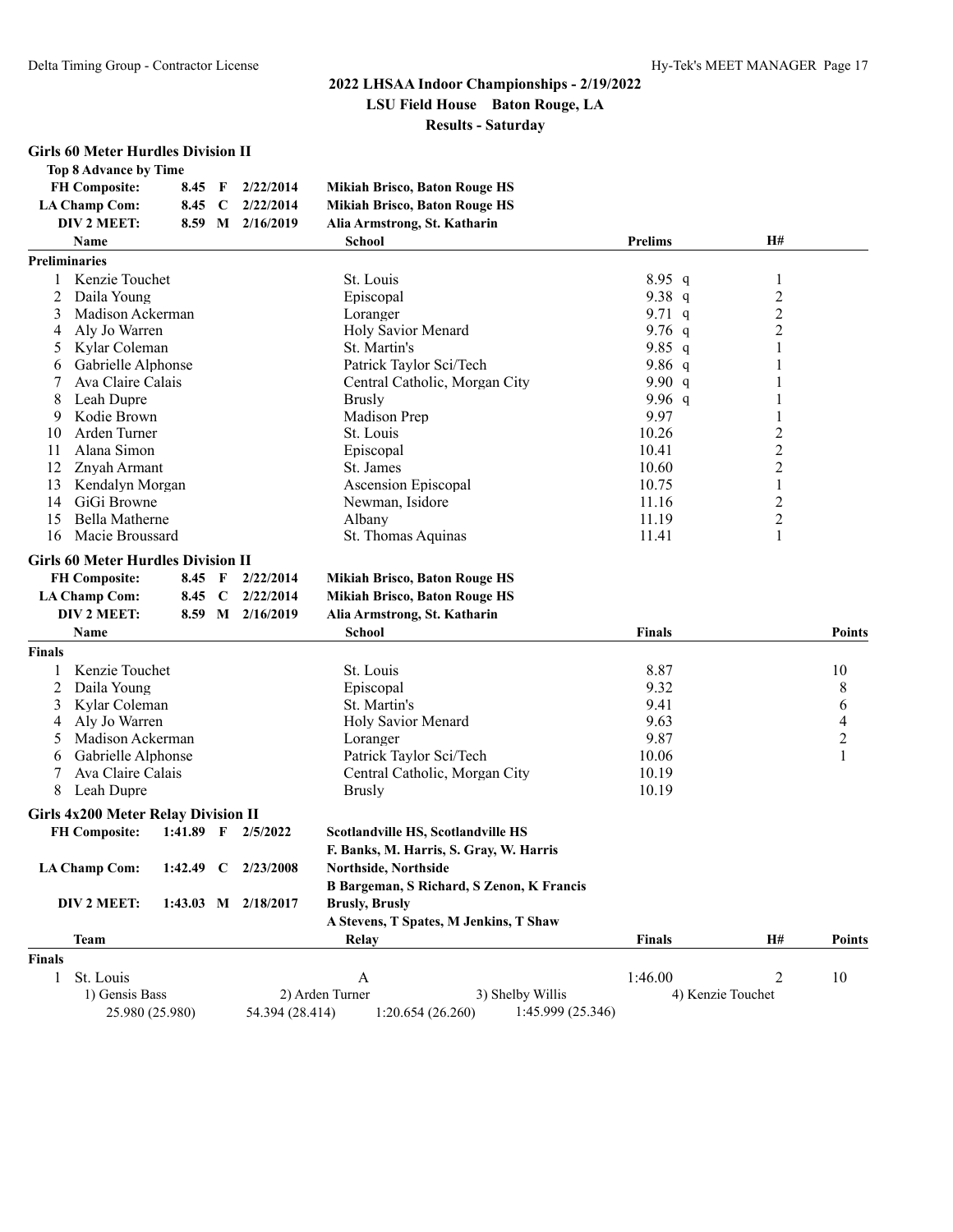**LSU Field House Baton Rouge, LA**

#### **Results - Saturday**

#### **Finals ... (Girls 4x200 Meter Relay Division II)**

|               | <b>Team</b>                                                |                                                                                                             | <b>Relay</b>                               |  |                                                     | Finals                                    | H#             | <b>Points</b> |
|---------------|------------------------------------------------------------|-------------------------------------------------------------------------------------------------------------|--------------------------------------------|--|-----------------------------------------------------|-------------------------------------------|----------------|---------------|
|               | 2 Brusly                                                   |                                                                                                             | A                                          |  |                                                     | 1:48.83                                   | $\overline{2}$ | 8             |
|               | 1) Meagan Davis                                            | 2) Megan Williams                                                                                           |                                            |  |                                                     | 3) De'Andrea Johnson (4) De'Myria Griffen |                |               |
|               | 25.493 (25.493)                                            |                                                                                                             |                                            |  | 53.936 (28.443) 1:22.271 (28.335) 1:48.821 (26.551) |                                           |                |               |
| 3             | West Feliciana                                             |                                                                                                             | $\mathbf{A}$                               |  |                                                     | 1:49.20                                   | 2              | 6             |
|               | 1) Tristen Harris                                          | 2) Maddie Temple                                                                                            |                                            |  | 3) Nevaeh London                                    | 4) Ayanah McCray                          |                |               |
|               | 24.842 (24.842)                                            |                                                                                                             |                                            |  | 55.136 (30.294) 1:22.379 (27.243) 1:49.191 (26.813) |                                           |                |               |
|               | 4 Episcopal                                                |                                                                                                             | $\mathbf{A}$                               |  |                                                     | 1:50.68                                   | 2              | 4             |
|               | 1) Daila Young                                             | $2)$ Alana $\mathbf{C}$<br>2) Alana Simon                                                                   |                                            |  | 3) Abigail Henry                                    | 4) Chloe Carmouche                        |                |               |
|               | 26.626 (26.626)                                            |                                                                                                             |                                            |  | 55.124 (28.498) 1:23.401 (28.277) 1:50.677 (27.277) |                                           |                |               |
|               | 5 St. Thomas Aquinas                                       |                                                                                                             | $\mathbf{A}$                               |  |                                                     | 1:51.11                                   | $\mathbf{1}$   | 2             |
|               | 1) Layla Williams                                          |                                                                                                             |                                            |  | A<br>2) Breanna Becerra (3) Shannen Alack           | 4) Quintavia Stewart                      |                |               |
|               | 24.834 (24.834)                                            |                                                                                                             |                                            |  | 54.562 (29.728) 1:22.989 (28.427) 1:51.101 (28.112) |                                           |                |               |
|               | 6 Lake Charles College Prep                                |                                                                                                             | $\mathbf{A}$                               |  |                                                     | 1:51.19                                   | 2              | 1             |
|               | 1) Ya'mani Allen                                           |                                                                                                             | 2) Aika Jackson 3) Jayla Mason             |  |                                                     | 4) zion may                               |                |               |
|               | 28.219 (28.219)                                            |                                                                                                             |                                            |  | 56.522 (28.303) 1:22.991 (26.469) 1:51.182 (28.192) |                                           |                |               |
|               | 7 Madison Prep                                             |                                                                                                             | $\mathbf{A}$                               |  |                                                     | 1:52.29                                   | $\mathbf{1}$   |               |
|               | 1) Amara Brown                                             |                                                                                                             | 2) Michaela Spears 3) Kodie Brown          |  |                                                     | 4) Allaisia Washington                    |                |               |
|               | 27.580 (27.580)                                            |                                                                                                             |                                            |  | 55.995 (28.415) 1:24.722 (28.727) 1:52.281 (27.560) |                                           |                |               |
|               | 8 Newman, Isidore                                          |                                                                                                             | $\mathbf{A}$                               |  |                                                     | 1:52.87                                   |                |               |
|               | 1) Cecile Oliver                                           |                                                                                                             |                                            |  | 2) Mae Mae Landry 3) Miya Castro                    | 4) Sophia Gershanik                       |                |               |
|               | 27.799 (27.799)                                            |                                                                                                             |                                            |  | 57.384 (29.585) 1:25.224 (27.840) 1:52.870 (27.647) |                                           |                |               |
|               | 9 Northwest                                                |                                                                                                             | $\mathsf{A}$                               |  |                                                     |                                           | 2              |               |
|               | 1) Asia Ferguson                                           | 2) Janeisha Collins                                                                                         |                                            |  | 3) Remi Pierre                                      | 1:54.25<br>4) Ja'liah Garrett             |                |               |
|               |                                                            |                                                                                                             |                                            |  |                                                     |                                           |                |               |
|               | 27.723 (27.723)                                            |                                                                                                             |                                            |  | 55.811 (28.088) 1:24.488 (28.677) 1:54.242 (29.755) |                                           |                |               |
|               | 10 Sacred Heart, New Orleans<br>1) Olivia Boyd 2) Malina I | 2) Malina Hull                                                                                              | $\mathbf{A}$                               |  | 3) Ekua Commey                                      | 1:54.68<br>4) Lulu Real                   | $\overline{1}$ |               |
|               | 28.493 (28.493)                                            |                                                                                                             |                                            |  | 58.357 (29.864) 1:26.848 (28.491) 1:54.675 (27.827) |                                           |                |               |
|               |                                                            |                                                                                                             | $\mathbf{A}$                               |  |                                                     |                                           |                |               |
|               | 11 Lacassine<br>1) Sharlette Gordon                        | 2) Sydnie Cooley 3) Ali Himel                                                                               |                                            |  |                                                     | 2:00.70<br>4) Mary Johnson                | $\mathbf{1}$   |               |
|               | 31.890 (31.890)                                            | 1:02.626 (30.736) 1:33.391 (30.765) 2:00.693 (27.303)                                                       |                                            |  |                                                     |                                           |                |               |
|               | 12 Kipp Booker T. Washington                               |                                                                                                             |                                            |  |                                                     |                                           |                |               |
|               |                                                            | Xipp Booker T. Washington<br>1) De'Shell Carr<br>2) jasmine torregano<br>3) Damairia Ware<br>4) Earya Young |                                            |  |                                                     |                                           | -1             |               |
|               |                                                            | 29.424 (29.424) 1:00.665 (31.241) 1:32.631 (31.966)                                                         |                                            |  | 2:02.188(29.557)                                    |                                           |                |               |
|               |                                                            |                                                                                                             |                                            |  |                                                     |                                           |                |               |
|               | <b>Girls 4x400 Meter Relay Division II</b>                 |                                                                                                             |                                            |  |                                                     |                                           |                |               |
|               | FH Composite: 3:58.78 F 2/22/2020                          |                                                                                                             | Curtis, John, Curtis, John                 |  |                                                     |                                           |                |               |
|               |                                                            |                                                                                                             | T. Harris, L Jackson, N Gibson, R, Nunnery |  |                                                     |                                           |                |               |
|               | <b>LA Champ Com:</b>                                       | 3:59.44 C 2002                                                                                              |                                            |  | Baton Rouge Magnet (LA), Baton Rouge Magnet (LA)    |                                           |                |               |
|               | DIV 2 MEET:                                                | 4:04.41 M 2004                                                                                              |                                            |  | Lake Charles-Boston, Lake Charles-Boston            |                                           |                |               |
|               | <b>Team</b>                                                |                                                                                                             | Relay                                      |  |                                                     | <b>Finals</b>                             | H#             | <b>Points</b> |
| <b>Finals</b> |                                                            |                                                                                                             |                                            |  |                                                     |                                           |                |               |
| $\mathbf{1}$  | St. Louis                                                  |                                                                                                             | A                                          |  |                                                     | 4:09.17                                   | 2              | 10            |
|               | 1) Shelby Willis                                           | 2) Kenzie Touchet                                                                                           |                                            |  | 3) Hannah Boullion                                  | 4) Ella Segura                            |                |               |
|               | 28.553 (28.553)                                            | 1:02.627(34.074)                                                                                            | 1:30.675 (28.048)                          |  | 2:03.057 (32.382)                                   |                                           |                |               |
|               | 2:31.140 (28.083)                                          | 3:05.085 (33.945)                                                                                           | 3:36.756 (31.671)                          |  | 4:09.161 (32.406)                                   |                                           |                |               |
|               | 2 Episcopal                                                |                                                                                                             | $\mathbf{A}$                               |  |                                                     | 4:15.50                                   | $\overline{2}$ | 8             |
|               | 1) Francie Oliver<br>2) Chloe Carmouche<br>3) Ivy Jiang    |                                                                                                             |                                            |  | 4) Alana Simon                                      |                                           |                |               |
|               | 31.134 (31.134)                                            | 1:05.134(34.000)                                                                                            | 1:35.654 (30.520)<br>2:09.485 (33.831)     |  |                                                     |                                           |                |               |
|               | 2:39.362 (29.877)                                          | 3:14.199 (34.837)                                                                                           | 3:42.220 (28.021)                          |  | 4:15.492 (33.273)                                   |                                           |                |               |
| 3             | Lake Charles College Prep                                  |                                                                                                             | $\mathbf{A}$                               |  |                                                     | 4:15.99                                   | 2              | 6             |
|               | 1) Alaysia Reed                                            | 2) Amari Sambolah                                                                                           |                                            |  | 3) Aika Jackson                                     | 4) Jayla Mason                            |                |               |
|               | 31.227 (31.227)                                            | 1:08.332(37.105)                                                                                            | 1:38.033 (29.701)                          |  | 2:11.949 (33.916)                                   |                                           |                |               |
|               | 2:43.139 (31.190)                                          | 3:17.148 (34.009)                                                                                           | 3:44.426 (27.278)                          |  | 4:15.984 (31.559)                                   |                                           |                |               |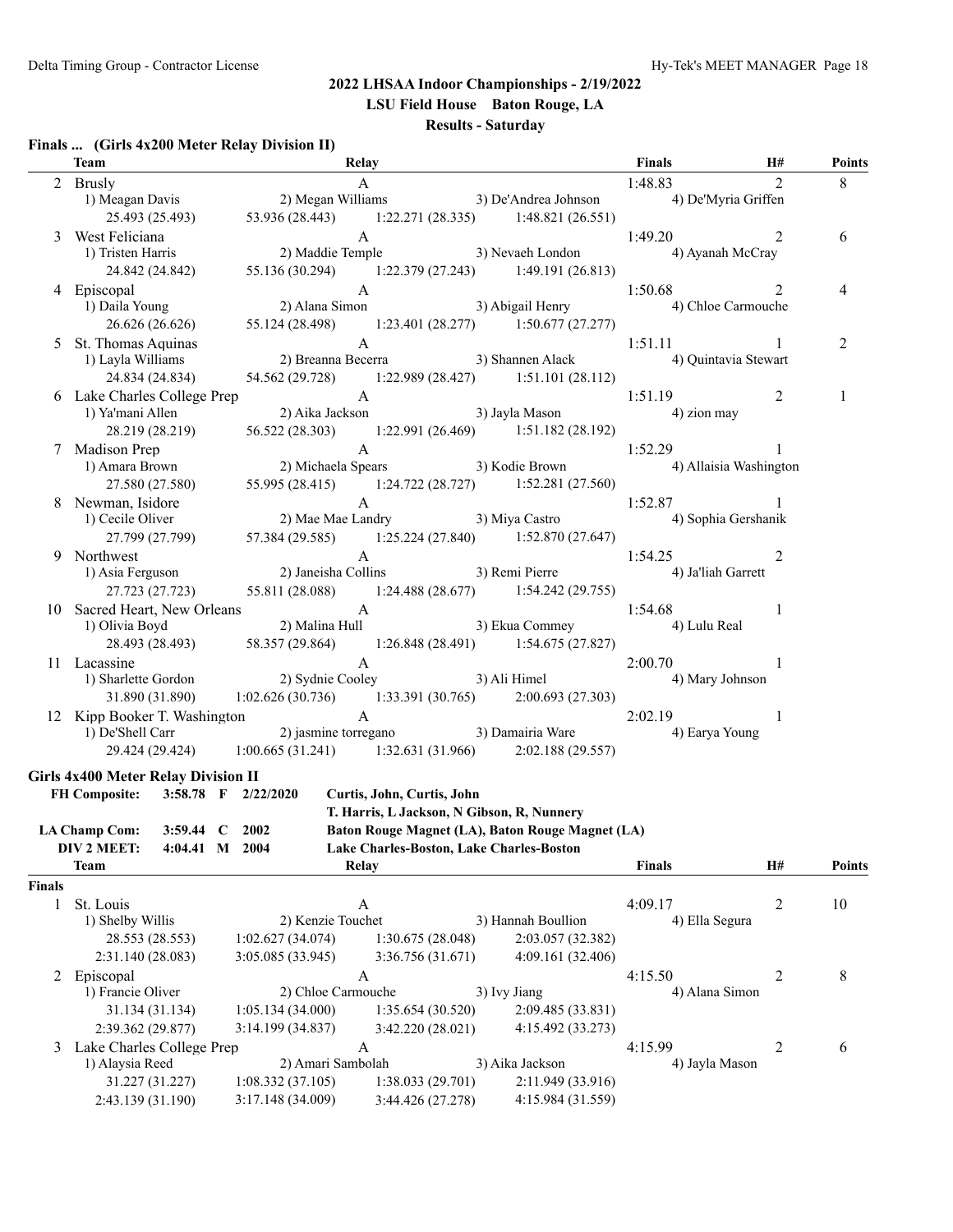**LSU Field House Baton Rouge, LA**

## **Results - Saturday**

#### **Finals ... (Girls 4x400 Meter Relay Division II)**

|        | <b>Team</b>                                |                     | Relay                                |                                                                                        |                                                                                 | Finals           | Н#                   | <b>Points</b> |
|--------|--------------------------------------------|---------------------|--------------------------------------|----------------------------------------------------------------------------------------|---------------------------------------------------------------------------------|------------------|----------------------|---------------|
|        | 4 Brusly                                   |                     | A                                    |                                                                                        |                                                                                 | 4:21.72          | 2                    | 4             |
|        | 1) Camryn Clayton                          |                     | 2) Meagan Davis                      |                                                                                        | 3) Megan Williams                                                               |                  | 4) Kaitlyn Woods     |               |
|        | 30.634 (30.634)                            | 1:05.459(34.825)    |                                      | 1:33.527 (28.068)                                                                      | 2:07.405 (33.878)                                                               |                  |                      |               |
|        | 2:36.995 (29.590)                          | 3:14.087 (37.092)   |                                      | 3:45.247(31.160)                                                                       | 4:21.718 (36.471)                                                               |                  |                      |               |
|        | 5 St. Thomas Aquinas                       |                     | $\mathbf{A}$                         |                                                                                        |                                                                                 | 4:26.33          | 2                    | 2             |
|        | 1) Shannen Alack                           |                     | 2) Breanna Becerra                   |                                                                                        | 3) Alexis Pitts                                                                 |                  | 4) Emilia Lombardo   |               |
|        | 30.995 (30.995)                            | 1:04.377(33.382)    |                                      | 1:33.914(29.537)                                                                       | 2:09.645 (35.731)                                                               |                  |                      |               |
|        | 2:40.252 (30.607)                          | 3:17.646 (37.394)   |                                      | 3:49.188 (31.542)                                                                      | 4:26.321 (37.134)                                                               |                  |                      |               |
| 6      | Rosepine                                   |                     | $\mathbf{A}$                         |                                                                                        |                                                                                 | 4:28.85          | 2                    | 1             |
|        | 1) Amaya Shine                             |                     | 2) Alicia Kitchens                   |                                                                                        | 3) Allie Johnson                                                                |                  | 4) Sophia Jeffers    |               |
|        | 30.628 (30.628)                            | 1:07.666 (37.038)   |                                      | 1:39.242(31.576)                                                                       | 2:13.678 (34.436)                                                               |                  |                      |               |
|        | 2:44.055 (30.377)                          | 3:22.004 (37.949)   |                                      | 3:53.766 (31.762)                                                                      | 4:28.841 (35.076)                                                               |                  |                      |               |
| 7      | Albany                                     |                     | A                                    |                                                                                        |                                                                                 | 4:45.06          | 1                    |               |
|        | 1) Aubrey Hoyt                             |                     | 2) Sidney Wright                     |                                                                                        | 3) Emma Fuller                                                                  |                  | 4) Stormy Williams   |               |
|        | 32.827 (32.827)                            | 1:08.781(35.954)    |                                      | 1:38.127(29.346)                                                                       | 2:18.082 (39.955)                                                               |                  |                      |               |
|        | 2:54.548 (36.466)                          | 3:35.516 (40.968)   |                                      | 4:09.284 (33.768)                                                                      | 4:45.052 (35.768)                                                               |                  |                      |               |
| 8      | Madison Prep                               |                     | A                                    |                                                                                        | 4:47.00                                                                         | 1                |                      |               |
|        | 1) Amaya Edmonds                           |                     | 2) Samarah Hayes                     |                                                                                        | 3) Kodie Brown                                                                  | 4) Saniya Keller |                      |               |
|        | 35.060 (35.060)                            |                     | 1:14.297(39.237)<br>1:44.863(30.566) |                                                                                        | 2:22.887 (38.024)                                                               |                  |                      |               |
|        | 2:59.225 (36.338)                          | 3:36.156 (36.931)   |                                      | 4:10.366(34.210)                                                                       | 4:46.995 (36.629)                                                               |                  |                      |               |
| 9      | Lacassine                                  |                     | $\mathbf{A}$                         |                                                                                        |                                                                                 | 4:49.28          | 1                    |               |
|        | 1) Sydnie Cooley                           |                     | 2) Londyn Gaspard                    |                                                                                        | 3) Ali Himel                                                                    |                  | 4) Mary Johnson      |               |
|        | 34.692 (34.692)                            | 1:10.703(36.011)    |                                      | 1:47.019 (36.316)                                                                      | 2:25.928 (38.909)                                                               |                  |                      |               |
|        | 3:03.340 (37.412)                          | 3:42.978 (39.638)   |                                      | 4:14.862(31.884)                                                                       | 4:49.279 (34.417)                                                               |                  |                      |               |
| 10     | Sophie B. Wright                           |                     | A                                    |                                                                                        |                                                                                 | 5:11.65          | 1                    |               |
|        | 1) Chastity Hunt                           |                     | 2) Jayla Cummings                    |                                                                                        | 3) Cameron Lewis                                                                | 4) Janay Russell |                      |               |
|        | 34.884 (34.884)                            | 1:14.200(39.316)    |                                      | 1:46.044(31.844)                                                                       | 2:34.200(48.156)                                                                |                  |                      |               |
|        | 3:07.487 (33.287)                          | 3:52.024 (44.537)   |                                      | 4:23.924 (31.900)                                                                      | 5:11.649 (47.725)                                                               |                  |                      |               |
|        | 11 Kenner Discovery Health Sci.            |                     | A                                    |                                                                                        |                                                                                 | 5:23.46          |                      |               |
|        | 1) Julie Southerland                       |                     | 2) Claire Clement                    |                                                                                        | 3) Sara Rasol                                                                   |                  | 4) Darriyann a Louis |               |
|        | 37.867 (37.867)                            | 1:19.237(41.370)    |                                      | 1:59.214(39.977)                                                                       | 2:42.121 (42.907)                                                               |                  |                      |               |
|        | 3:25.483 (43.362)                          | 4:08.582 (43.099)   |                                      | 4:39.844 (31.262)                                                                      | 5:23.457 (43.613)                                                               |                  |                      |               |
|        |                                            |                     |                                      |                                                                                        |                                                                                 |                  |                      |               |
|        | <b>Girls 4x800 Meter Relay Division II</b> |                     |                                      |                                                                                        |                                                                                 |                  |                      |               |
|        | <b>FH Composite:</b>                       | 9:35.29 F 2/4/2017  |                                      | Lafayette HS, Lafayette HS                                                             | G Jacquet, S Minor, T Stansbury, A Primeaux                                     |                  |                      |               |
|        |                                            |                     |                                      |                                                                                        |                                                                                 |                  |                      |               |
|        | <b>LA Champ Com:</b>                       | 9:47.71 C 2/20/2016 |                                      | <b>Mandeville, Mandeville</b>                                                          |                                                                                 |                  |                      |               |
|        | DIV 2 MEET: 10:02.11 M 2/16/2019           |                     |                                      | C Crosby, O Murphy, I Baird, C Jones<br><b>Sacred Heart, New Orleans, Sacred Heart</b> |                                                                                 |                  |                      |               |
|        |                                            |                     |                                      | E LeBlanc, O Boyd, O McGoey, M Nusloch                                                 |                                                                                 |                  |                      |               |
|        | <b>Team</b>                                |                     | Relay                                |                                                                                        |                                                                                 | <b>Finals</b>    |                      | <b>Points</b> |
| Finals |                                            |                     |                                      |                                                                                        |                                                                                 |                  |                      |               |
| 1      | Episcopal                                  |                     | $\mathbf{A}$                         |                                                                                        |                                                                                 | 10:07.69         |                      | 10            |
|        | 1) Mia Pulliam                             | 2) Ivy Jiang        |                                      |                                                                                        | 3) Margaret Harrell                                                             | 4) Lucy Cramer   |                      |               |
|        | 36.090 (36.090)                            | 1:13.720 (37.630)   |                                      | 1:53.069 (39.349)                                                                      | 2:31.839 (38.770)                                                               |                  |                      |               |
|        | 3:05.263 (33.424)                          | 3:42.106 (36.843)   |                                      | 5:05.470 (43.073)<br>4:22.397 (40.291)                                                 |                                                                                 |                  |                      |               |
|        | 5:40.851 (35.381)                          | 6:19.528 (38.677)   |                                      |                                                                                        |                                                                                 |                  |                      |               |
|        | 8:15.274 (34.112)                          | 8:52.829 (37.555)   |                                      | 7:00.741 (41.213)<br>7:41.162 (40.421)<br>9:30.890 (38.061)<br>10:07.689 (36.799)      |                                                                                 |                  |                      |               |
|        | 2 St. Thomas Aquinas                       |                     |                                      |                                                                                        |                                                                                 |                  |                      |               |
|        | 1) Shannen Alack                           | 2) Alexis Pitts     | A                                    |                                                                                        | 3) Emilia Lombardo                                                              | 10:18.59         | 4) Breanna Becerra   | 8             |
|        | 35.330 (35.330)                            |                     |                                      |                                                                                        |                                                                                 |                  |                      |               |
|        | 3:04.332 (32.746)                          | 3:41.478 (37.146)   | 1:11.908 (36.578)                    |                                                                                        | 1:52.567 (40.659)<br>2:31.586 (39.019)                                          |                  |                      |               |
|        | 5:42.881 (34.836)                          |                     | 6:21.221 (38.340)                    |                                                                                        | 4:24.139(42.661)<br>5:08.045 (43.906)<br>7:03.021 (41.800)<br>7:46.238 (43.217) |                  |                      |               |
|        | 8:18.985 (32.747)                          | 8:55.492 (36.507)   |                                      | 9:36.165 (40.673)                                                                      | 10:18.588 (42.424)                                                              |                  |                      |               |
|        |                                            |                     |                                      |                                                                                        |                                                                                 |                  |                      |               |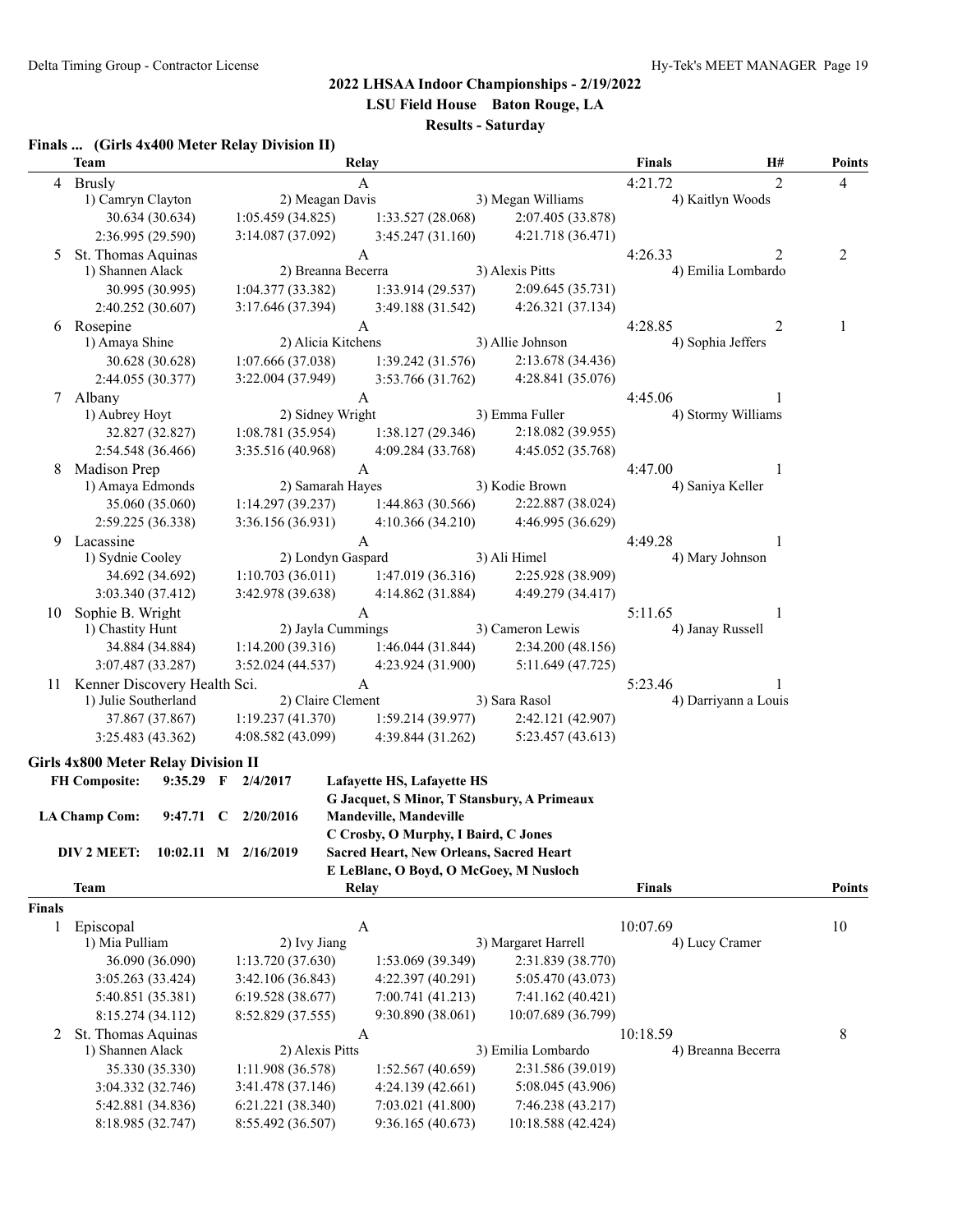**LSU Field House Baton Rouge, LA**

## **Results - Saturday**

#### **Finals ... (Girls 4x800 Meter Relay Division II)**

|   | <b>Team</b>                           |                                       | Relay                                  |                                        | Points                          |   |
|---|---------------------------------------|---------------------------------------|----------------------------------------|----------------------------------------|---------------------------------|---|
| 3 | St. Louis                             |                                       | A                                      |                                        | 10:21.63                        | 6 |
|   | 1) Kendal Touchet                     | 2) Mollie Maze                        |                                        | 3) Mary-Claire Groves                  | 4) Elizabeth Buttross           |   |
|   | 37.088 (37.088)                       | 1:13.965 (36.877)                     | 1:53.068 (39.103)                      | 2:33.209 (40.141)                      |                                 |   |
|   | 3:07.264 (34.055)                     | 3:45.436 (38.172)                     | 4:26.832 (41.396)                      | 5:08.924 (42.092)                      |                                 |   |
|   | 5:45.510 (36.586)                     | 6:26.033(40.523)                      | 7:09.975 (43.942)                      | 7:47.976 (38.001)                      |                                 |   |
|   | 8:21.872 (33.896)                     | 8:59.680 (37.808)                     | 9:41.417 (41.737)                      | 10:21.626 (40.210)                     |                                 |   |
| 4 | Metairie Park Country Day             |                                       | A                                      |                                        | 10:48.69                        | 4 |
|   | 1) Emmeline Moore                     | 2) Mason Poole                        |                                        | 3) Margo Thionville                    | 4) Kate Corcoran                |   |
|   | 37.953 (37.953)                       | 1:17.677 (39.724)                     | 2:00.328 (42.651)                      | 2:42.852 (42.524)                      |                                 |   |
|   | 3:19.763(36.911)                      | 4:03.377(43.614)                      | 4:49.666 (46.289)                      | 5:35.830 (46.164)                      |                                 |   |
|   | 6:11.069 (35.239)                     | 6:50.340(39.271)                      | 7:32.371 (42.031)                      | 8:15.004 (42.633)                      |                                 |   |
|   | 8:49.174 (34.170)                     | 9:28.393 (39.219)                     | 10:09.108 (40.715)                     | 10:48.688 (39.581)                     |                                 |   |
| 5 | Rosepine<br>1) Sophia Jeffers         | 2) Lexa Thompson                      | A                                      | 3) Aubrey Holt                         | 10:54.99<br>4) Alicia Kitchens  | 2 |
|   | 37.406 (37.406)                       | 1:15.561(38.155)                      | 1:57.260 (41.699)                      |                                        |                                 |   |
|   |                                       |                                       |                                        | 2:36.723 (39.463)                      |                                 |   |
|   | 3:12.395 (35.672)<br>6:00.022(40.850) | 3:51.917 (39.522)<br>6:43.059(43.037) | 4:35.736 (43.819)<br>7:27.118 (44.059) | 5:19.172 (43.436)<br>8:12.627 (45.509) |                                 |   |
|   | 8:47.599 (34.972)                     | 9:25.903 (38.304)                     | 10:09.092 (43.189)                     | 10:54.990 (45.899)                     |                                 |   |
| 6 | University Lab                        |                                       |                                        |                                        | 11:09.09                        | 1 |
|   | 1) Macy McCalip                       | 2) Meridith Cohn                      | A                                      | 3) Bylthe Eldered                      | 4) Caroline Cane                |   |
|   | 37.350 (37.350)                       | 1:17.799 (40.449)                     | 2:01.571 (43.772)                      | 2:46.827 (45.256)                      |                                 |   |
|   | 3:25.469 (38.642)                     | 4:07.937 (42.468)                     | 4:52.359 (44.422)                      | 5:34.031 (41.672)                      |                                 |   |
|   | 6:13.316 (39.285)                     | 6:56.690(43.374)                      | 7:43.387 (46.697)                      | 8:29.685 (46.298)                      |                                 |   |
|   | 9:07.218 (37.533)                     | 9:48.141 (40.923)                     | 10:31.840 (43.699)                     | 11:09.090 (37.251)                     |                                 |   |
| 7 | Sacred Heart, New Orleans             |                                       | A                                      |                                        | 11:11.70                        |   |
|   | 1) Leah Varisco                       | 2) Katherine Benton                   |                                        | 3) Katie Kleehammer                    | 4) Olivia Boyd                  |   |
|   | 37.949 (37.949)                       | 1:18.791 (40.842)                     | 2:02.250 (43.459)                      | 2:42.712 (40.462)                      |                                 |   |
|   | 3:17.044 (34.332)                     | 3:58.981 (41.937)                     | 4:47.433 (48.452)                      | 5:35.778 (48.345)                      |                                 |   |
|   | 6:13.906 (38.128)                     | 6:56.724(42.818)                      | 7:43.179 (46.455)                      | 8:30.786 (47.607)                      |                                 |   |
|   | 9:08.106 (37.320)                     | 9:47.951 (39.845)                     | 10:31.628 (43.677)                     | 11:11.695 (40.068)                     |                                 |   |
| 8 | Albany                                |                                       | A                                      |                                        | 11:20.63                        |   |
|   | 1) Emma Fuller                        | 2) Morgan Crain                       |                                        | 3) Cayden Boudreaux                    | 4) Stormy Williams              |   |
|   | 37.799 (37.799)                       | 1:19.454(41.655)                      | 2:07.688 (48.234)                      | 2:59.532 (51.844)                      |                                 |   |
|   | 3:35.699 (36.167)                     | 4:16.660(40.961)                      | 5:05.662 (49.002)                      | 5:52.074 (46.412)                      |                                 |   |
|   | 6:27.699(35.625)                      | 7:07.299 (39.600)                     | 7:50.506 (43.207)                      | 8:30.951 (40.445)                      |                                 |   |
|   | 9:07.573 (36.622)                     | 9:51.178 (43.605)                     | 10:37.561 (46.383)                     | 11:20.622 (43.062)                     |                                 |   |
| 9 | <b>Highland Baptist</b>               |                                       | A                                      |                                        | 11:39.77                        |   |
|   | 1) Emma Blissett                      | 2) Amelia Perello                     |                                        | 3) Maegan Champagne                    | 4) Madison Champagne            |   |
|   | 42.851 (42.851)                       | 1:30.027(47.176)                      | 2:17.454 (47.427)                      | 3:04.257 (46.803)                      |                                 |   |
|   | 3:45.246 (40.989)                     | 4:32.725 (47.479)                     | 5:22.421 (49.696)                      | 6:06.554(44.133)                       |                                 |   |
|   | 6:41.288 (34.734)                     | 7:21.881 (40.593)                     | 8:07.349 (45.468)                      | 8:53.330 (45.981)                      |                                 |   |
|   | 9:30.889 (37.559)                     | 10:14.484 (43.595)                    | 10:58.547 (44.063)                     | 11:39.770 (41.223)                     |                                 |   |
|   | 10 Newman, Isidore                    |                                       | A                                      |                                        | 11:41.03                        |   |
|   | 1) Chloe Incaprera                    | 2) Kelsey French                      |                                        | 3) Eleanor Lurie                       | 4) Kate Parrino                 |   |
|   | 38.045 (38.045)                       | 1:18.596(40.551)                      | 2:02.601 (44.005)                      | 2:43.801 (41.200)                      |                                 |   |
|   | 3:24.166(40.365)<br>6:21.802 (39.666) | 4:08.606 (44.440)                     | 4:56.046 (47.440)                      | 5:42.136 (46.090)<br>8:44.091 (46.313) |                                 |   |
|   |                                       | 7:07.303 (45.501)                     | 7:57.778 (50.475)                      |                                        |                                 |   |
|   | 9:25.491 (41.400)<br>11 Lacassine     | 10:09.935 (44.444)                    | 10:57.111 (47.176)                     | 11:41.023 (43.913)                     |                                 |   |
|   | 1) Kynzlie Singleton                  | 2) Taylor Savoy                       | A                                      | 3) Londyn Gaspard                      | 11:51.17<br>4) Breanna Fontenot |   |
|   | 37.746 (37.746)                       | 1:19.649(41.903)                      | 2:06.316 (46.667)                      | 2:54.800 (48.484)                      |                                 |   |
|   | 3:37.484 (42.684)                     | 4:22.808 (45.324)                     | 5:10.046 (47.238)                      | 5:56.812 (46.766)                      |                                 |   |
|   | 6:37.058 (40.246)                     | 7:21.419 (44.361)                     | 8:08.026 (46.607)                      | 8:54.337 (46.311)                      |                                 |   |
|   | 9:32.160 (37.823)                     | 10:14.734 (42.574)                    | 11:01.685 (46.951)                     | 11:51.169 (49.484)                     |                                 |   |
|   |                                       |                                       |                                        |                                        |                                 |   |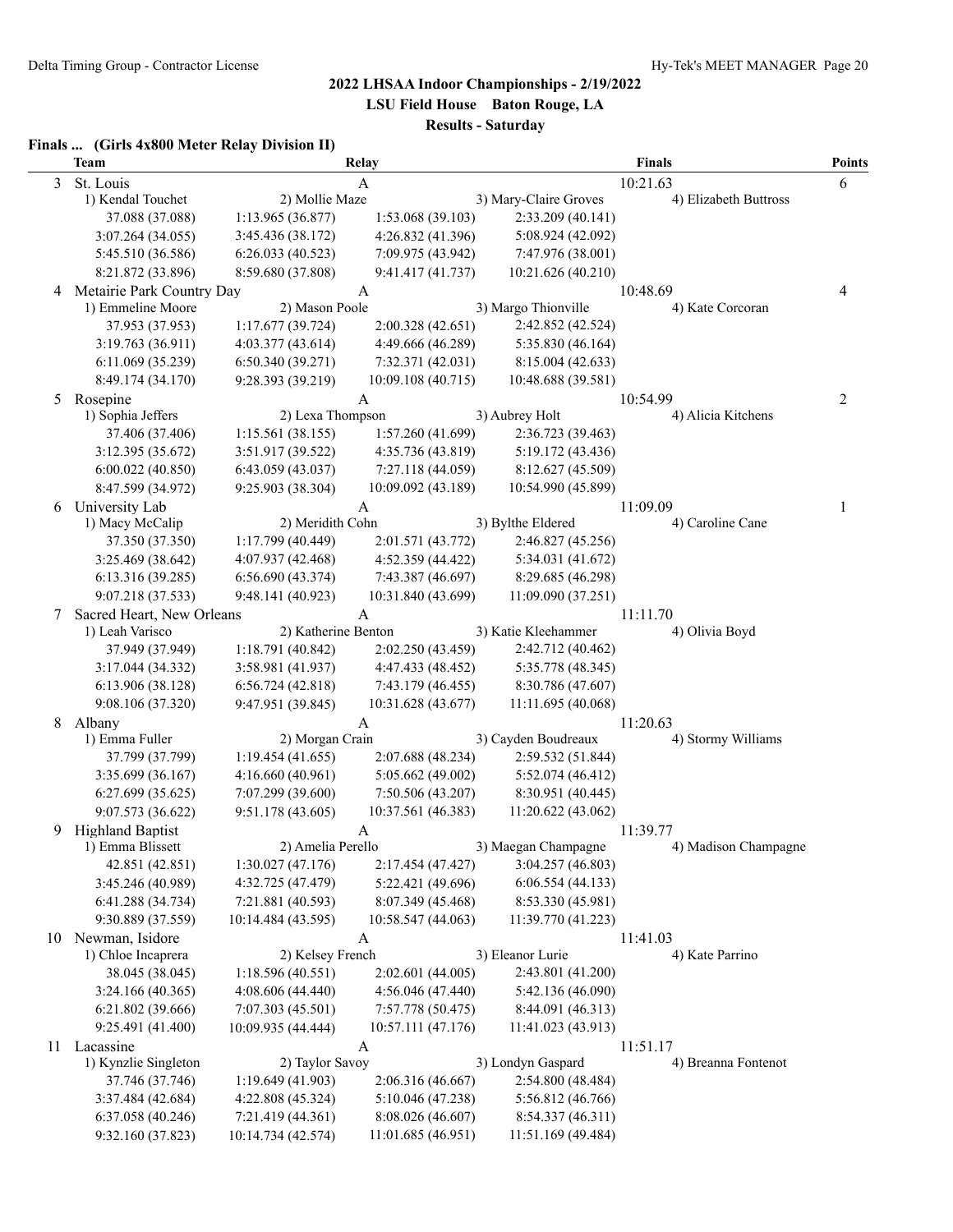| LSU Field House Baton Rouge, LA |  |  |  |  |  |  |
|---------------------------------|--|--|--|--|--|--|
| <b>Results - Saturday</b>       |  |  |  |  |  |  |

| --- | White, E.D.           |                  |                  |                   | DNF              |  |  |
|-----|-----------------------|------------------|------------------|-------------------|------------------|--|--|
|     | 1) Elizabeth Rodrigue | 2) Emmie Ritchie |                  | 3) Caroline Dietz | 4) Rylee Methvin |  |  |
|     | 35.213 (35.213)       | 1:12.216(37.003) | 1:52.355(40.139) | 2:30.114 (37.759) |                  |  |  |
|     | 3:03.447(33.333)      | 3:42.478(39.031) | 4:24.095(41.617) | 5:07.958 (43.863) |                  |  |  |
|     |                       |                  |                  |                   |                  |  |  |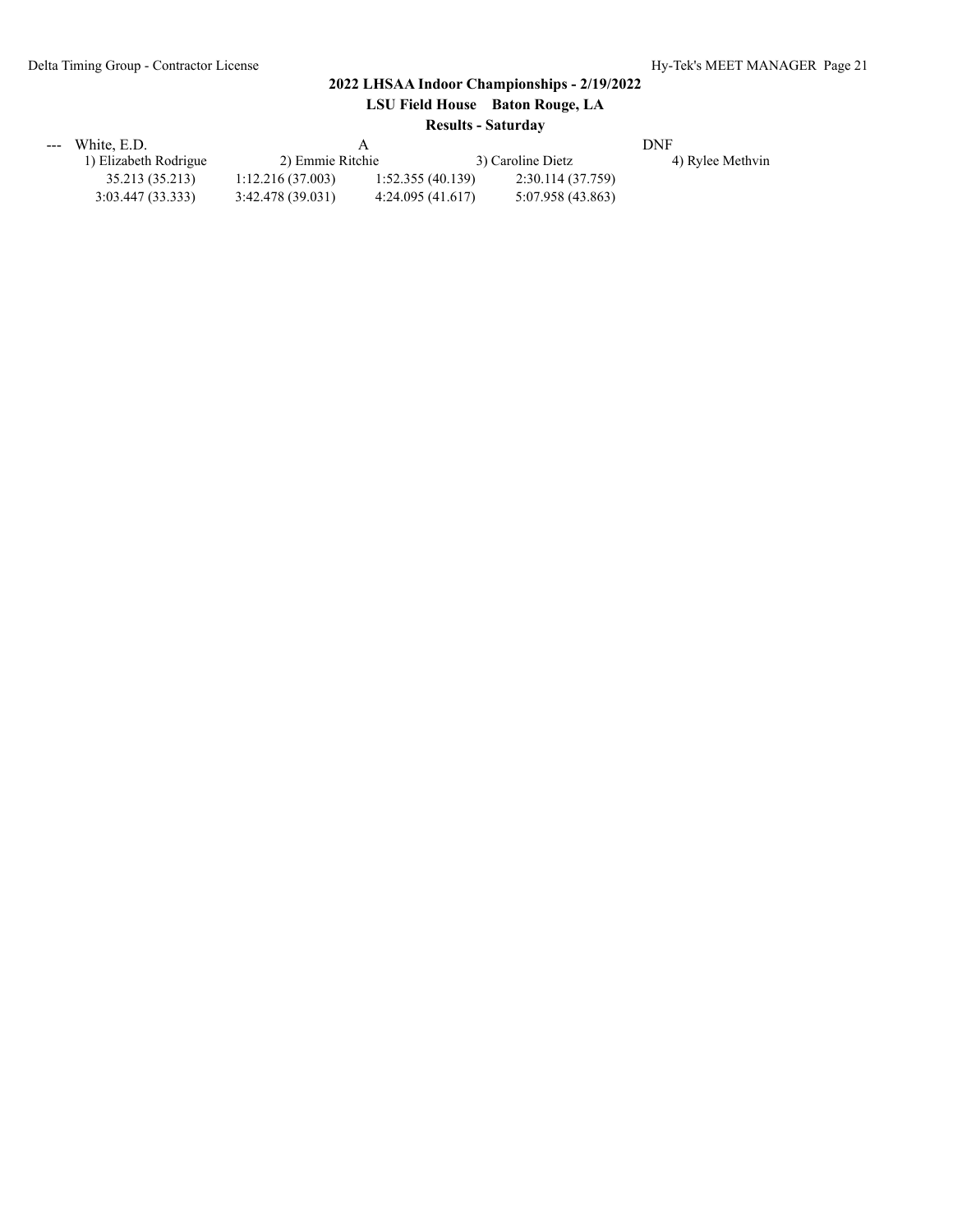## **Girls High Jump Division II**

| <b>FH Composite:</b> |  | 5-09.75 F $2/5/2022$     | Bryanna Craig, Ruston              |
|----------------------|--|--------------------------|------------------------------------|
| LA Champ Com:        |  | 5-09.50 $\,$ C 2/18/2017 | Abigail O'Donoghue, Denham Springs |
| DIV 2 MEET:          |  | 5-08 M $2/22/2014$       | Ellie Silvia, Sacred Heart         |
| $N = 0$              |  |                          | C <sub>ab</sub> < 1                |

|                   | Name                                                         | <b>School</b>                        | <b>Finals</b>     |             | <b>Points</b>            |
|-------------------|--------------------------------------------------------------|--------------------------------------|-------------------|-------------|--------------------------|
| <b>Finals</b>     |                                                              |                                      |                   |             |                          |
| 1                 | Alana Simon                                                  | Episcopal                            | J1.64m            | 5-04.50     | 10                       |
| 2                 | Francie Oliver                                               | Episcopal                            | J1.64m            | 5-04.50     | 8                        |
| 3                 | Maci Fontenot                                                | St. Louis                            | J1.58m            | 5-02.25     | 6                        |
| 4                 | Olivia Boyd                                                  | Sacred Heart, New Orleans            | J1.50m            | $4 - 11.00$ | $\overline{\mathcal{A}}$ |
| 5                 | Shannen Alack                                                | St. Thomas Aquinas                   | J1.50m            | $4 - 11.00$ | $\overline{2}$           |
| 6                 | Lauren Cazabat                                               | West Feliciana                       | J1.45m            | 4-09.00     | 1                        |
|                   | <b>Elaine Marie Ehrensing</b>                                | Sacred Heart, New Orleans            | J1.45m            | 4-09.00     |                          |
| 8                 | Hilary Pillaro                                               | Hanson Memorial                      | J1.45m            | 4-09.00     |                          |
| 9                 | Allie Johnson                                                | Rosepine                             | J1.40m            | 4-07.00     |                          |
| 10                | Arin Primus                                                  | <b>Brusly</b>                        | J1.40m            | 4-07.00     |                          |
| 11                | Natalie Sloane                                               | Central Catholic, Morgan City        | J1.35m            | $4 - 05.00$ |                          |
| 11                | <b>Emily Voisin</b>                                          | Houma Christian                      | J1.35m            | $4 - 05.00$ |                          |
| 13                | Karlissa Smith                                               | West Feliciana                       | J1.35m            | $4 - 05.00$ |                          |
| 14                | Audrey Hardy                                                 | Lacassine                            | J1.30m            | 4-03.25     |                          |
| $---$             | Amireyah Williams                                            | <b>Brusly</b>                        | NH                |             |                          |
|                   | <b>Girls Pole Vault Division II</b>                          |                                      |                   |             |                          |
|                   | <b>FH Composite:</b><br>13-09.25<br>2008<br>F                | Rachel Laurent, Vandebilt Catholic   |                   |             |                          |
|                   | <b>LA Champ Com:</b><br>13-09.25<br>2/23/2008<br>$\mathbf C$ | Rachel Laurent, Vandebilt Catholic   |                   |             |                          |
|                   | DIV 2 MEET:<br>13-06 M 2/20/2010                             | Morgann Leleux, Catholic, New Iberia |                   |             |                          |
|                   | Name                                                         | <b>School</b>                        | <b>Finals</b>     |             | <b>Points</b>            |
| <b>Finals</b>     |                                                              |                                      |                   |             |                          |
| 1                 | Peyten Ware                                                  | North Webster High                   | 3.40m             | 11-01.75    | 10                       |
| 2                 | Elizabeth Hebert                                             | White, E.D.                          | 3.30m             | $10-10.00$  | 8                        |
| 3                 | Meg Graves                                                   | <b>Ascension Episcopal</b>           | 2.80 <sub>m</sub> | 9-02.25     | 5                        |
| 3                 | Brycelyn Bujard                                              | Vinton                               | 2.80 <sub>m</sub> | 9-02.25     | 5                        |
| 5                 | Ali Myers                                                    | St. Louis                            | J2.80m            | 9-02.25     | $\overline{2}$           |
| 6                 | Olivia Marcentel                                             | Holy Savior Menard                   | 2.60 <sub>m</sub> | 8-06.25     | .50                      |
| 6                 | Cecile Oliver                                                | Newman, Isidore                      | 2.60 <sub>m</sub> | 8-06.25     | .50                      |
| 8                 | Carlisle Quackenbos                                          | Vermilion Catholic                   | J2.60m            | 8-06.25     |                          |
| 9                 | Rachel Owens                                                 | Arca                                 | J2.60m            | 8-06.25     |                          |
|                   | Anna Marino                                                  | White, E.D.                          | NH                |             |                          |
| $---$             | Maryah Harrington                                            | Kaplan                               | NH                |             |                          |
| $\qquad \qquad -$ | Aly Jo Warren                                                | Holy Savior Menard                   | $\rm NH$          |             |                          |
|                   | <b>Girls Long Jump Division II</b>                           |                                      |                   |             |                          |
|                   | <b>FH Composite:</b><br>1997<br>19-06<br>F                   | Myra Combs, Southern Lab (BR)        |                   |             |                          |
|                   | <b>LA Champ Com:</b><br>19-06 C<br>1997                      | Myra Combs, Southern Lab (BR)        |                   |             |                          |
|                   | DIV 2 MEET:<br>19-00.50 M 2005                               | <b>Kenyatta Brooks, Jackson HS</b>   |                   |             |                          |
|                   | Name                                                         | <b>School</b>                        | <b>Finals</b>     |             | <b>Points</b>            |
| <b>Finals</b>     |                                                              |                                      |                   |             |                          |
| 1                 | <b>Tristen Harris</b>                                        | West Feliciana                       | 5.43m             | 17-09.75    | 10                       |
| 2                 | Tia Reder                                                    | St. Louis                            | 5.33m             | 17-06.00    | 8                        |
| 3                 | Aly Jo Warren                                                | Holy Savior Menard                   | 5.22m             | 17-01.50    | 6                        |
| 4                 | Peyten Ware                                                  | North Webster High                   | 5.06m             | 16-07.25    | $\overline{4}$           |
|                   |                                                              |                                      |                   |             |                          |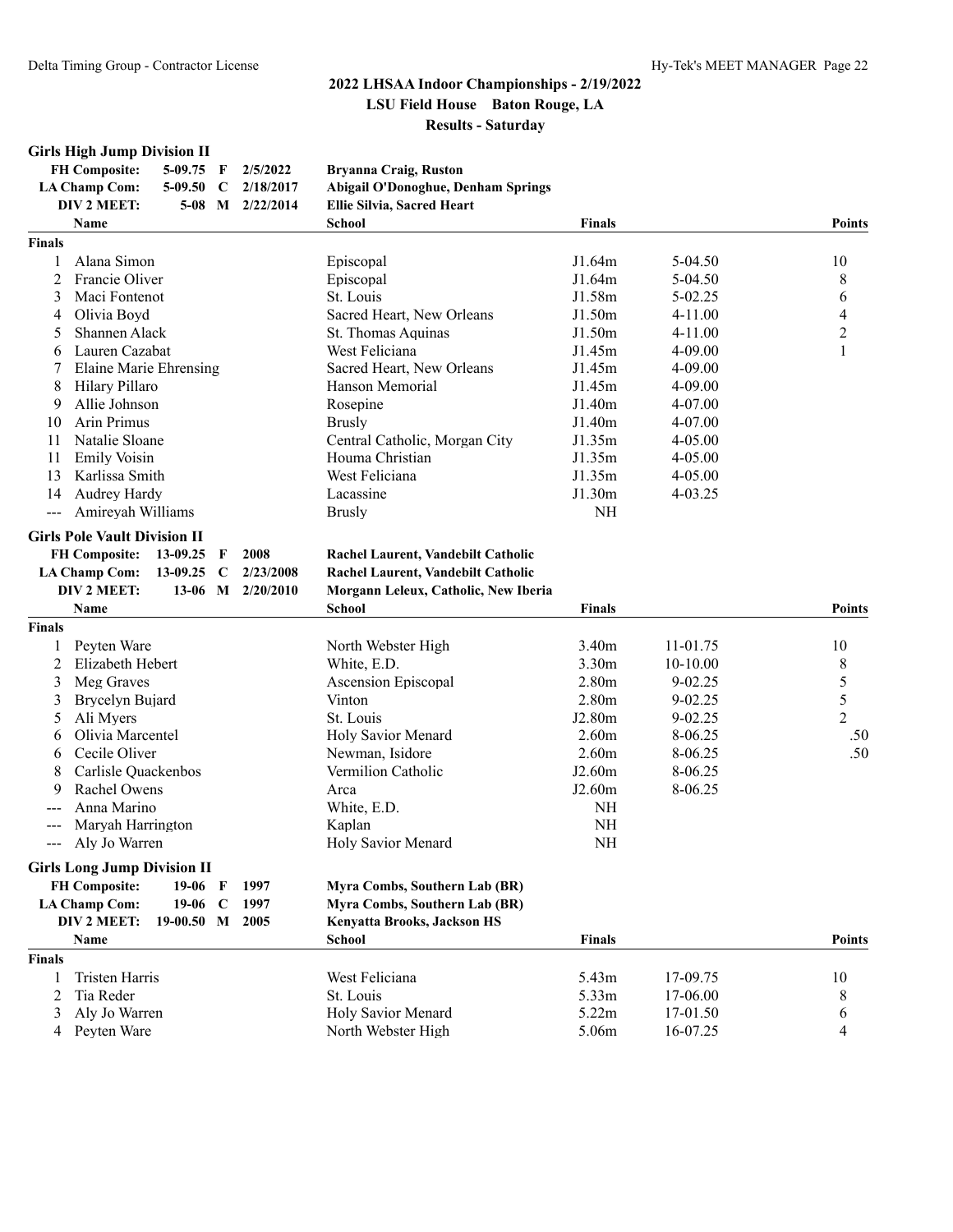#### **Finals ... (Girls Long Jump Division II)**

|                          | Name                                 |            |             |                      | <b>School</b>                          | <b>Finals</b> |          | <b>Points</b>            |
|--------------------------|--------------------------------------|------------|-------------|----------------------|----------------------------------------|---------------|----------|--------------------------|
| 5                        | Jashyra Thomas                       |            |             |                      | Lutcher                                | 4.97m         | 16-03.75 | $\sqrt{2}$               |
| 6                        | Ella Laborde                         |            |             |                      | Christ Episcopal School                | 4.88m         | 16-00.25 | $\mathbf{1}$             |
| 7                        | Abryanna Marsden                     |            |             |                      | Arca                                   | 4.82m         | 15-09.75 |                          |
| 8                        | De'Shell Carr                        |            |             |                      | Kipp Booker T. Washington              | 4.73m         | 15-06.25 |                          |
| 9                        | Taylor Gouisha                       |            |             |                      | <b>Brusly</b>                          | 4.72m         | 15-06.00 |                          |
| 10                       | A'Shyria Burns                       |            |             |                      | Holy Savior Menard                     | 4.67m         | 15-04.00 |                          |
| 11                       | Ayanah McCray                        |            |             |                      | West Feliciana                         | 4.63m         | 15-02.25 |                          |
| 12                       | Lulu Real                            |            |             |                      | Sacred Heart, New Orleans              | 4.57m         | 15-00.00 |                          |
| 13                       | Ekua Commey                          |            |             |                      | Sacred Heart, New Orleans              | 4.55m         | 14-11.25 |                          |
| 14                       | Francie Oliver                       |            |             |                      | Episcopal                              | 4.27m         | 14-00.25 |                          |
| 15                       | Gabrielle Alphonse                   |            |             |                      | Patrick Taylor Sci/Tech                | 4.23m         | 13-10.50 |                          |
| $\overline{\phantom{a}}$ | Malaya Malveaux                      |            |             |                      | Lake Charles College Prep              | <b>DNS</b>    |          |                          |
|                          | <b>Girls Triple Jump Division II</b> |            |             |                      |                                        |               |          |                          |
|                          | <b>FH Composite:</b>                 | 39-08.75 F |             | 2/6/2021             | <b>Orsciana Beard, Zachary</b>         |               |          |                          |
|                          | <b>LA Champ Com:</b>                 | 39-08.50   | – C         | 1997                 | Danielle Brown, McMain (NO)            |               |          |                          |
|                          | DIV 2 MEET:                          | $37-04$    |             | M 2/21/2021          | <b>Genesis Jackson, East Iberville</b> |               |          |                          |
|                          | DIV 2 MEET:                          |            |             | 36-09.75 M 2/16/2019 | Madyson Rideau, Lafayette Christian    |               |          |                          |
|                          | Name                                 |            |             |                      | <b>School</b>                          | <b>Finals</b> |          | <b>Points</b>            |
| <b>Finals</b>            |                                      |            |             |                      |                                        |               |          |                          |
| 1                        | Tia Reder                            |            |             |                      | St. Louis                              | 11.01m        | 36-01.50 | 10                       |
| $\overline{c}$           | Francie Oliver                       |            |             |                      | Episcopal                              | 10.91m        | 35-09.50 | $\,8\,$                  |
| 3                        | Madison Ackerman                     |            |             |                      | Loranger                               | 10.51m        | 34-05.75 | 6                        |
| 4                        | A'Shyria Burns                       |            |             |                      | Holy Savior Menard                     | 10.30m        | 33-09.50 | $\overline{\mathcal{A}}$ |
| 5                        | Gabrielle Alphonse                   |            |             |                      | Patrick Taylor Sci/Tech                | 9.83m         | 32-03.00 | $\sqrt{2}$               |
| 6                        | Alayah Gedward                       |            |             |                      | <b>Brusly</b>                          | 9.82m         | 32-02.75 | $\mathbf{1}$             |
| 7                        | Znyah Armant                         |            |             |                      | St. James                              | 9.62m         | 31-06.75 |                          |
| 8                        | Ella Simoneaux                       |            |             |                      | St. Louis                              | 9.53m         | 31-03.25 |                          |
| 9                        | Abryanna Marsden                     |            |             |                      | Arca                                   | 9.46m         | 31-00.50 |                          |
| 10                       | Kaitlyn Ambeau                       |            |             |                      | <b>Brusly</b>                          | 9.42m         | 30-11.00 |                          |
| 11                       | Ja'liah Garrett                      |            |             |                      | Northwest                              | 9.29m         | 30-05.75 |                          |
| 12                       | Sydnie Cooley                        |            |             |                      | Lacassine                              | 9.16m         | 30-00.75 |                          |
| 13                       | Mandy Belgard                        |            |             |                      | Buckeye                                | 9.08m         | 29-09.50 |                          |
| 14                       | Cecile Oliver                        |            |             |                      | Newman, Isidore                        | 8.96m         | 29-04.75 |                          |
| 15                       | Paige ware                           |            |             |                      | North Webster High                     | 8.70m         | 28-06.50 |                          |
|                          |                                      |            |             |                      |                                        | <b>FOUL</b>   |          |                          |
| $---$                    | Audrey Hardy                         |            |             |                      | Lacassine                              |               |          |                          |
|                          | <b>Girls Shot Put Division II</b>    |            |             |                      |                                        |               |          |                          |
|                          | FH Composite: 46-01.75 F             |            |             | 2/18/2017            | Kristian Jackson, Zachary              |               |          |                          |
|                          | <b>LA Champ Com:</b>                 | 46-01.75   | $\mathbf C$ | 2/18/2017            | Kristian Jackson, Zachary              |               |          |                          |
|                          | DIV 2 MEET:                          |            |             | 44-10.50 M 2/20/2016 | <b>Rhea Thompson, St. Louis</b>        |               |          |                          |
|                          | Name                                 |            |             |                      | <b>School</b>                          | <b>Finals</b> |          | <b>Points</b>            |
| <b>Finals</b>            |                                      |            |             |                      |                                        |               |          |                          |
| 1                        | Ja'Myah Williams                     |            |             |                      | Madison Prep                           | 12.30m        | 40-04.25 | 10                       |
| 2                        | Amerie Guillory                      |            |             |                      | St. Louis                              | 10.84m        | 35-06.75 | 8                        |
| 3                        | Jaslyn Russsell                      |            |             |                      | Oakdale                                | 10.63m        | 34-10.50 | 6                        |
| 4                        | Lawryn Sampson                       |            |             |                      | <b>Brusly</b>                          | 10.51m        | 34-05.75 | 4                        |
| 5                        | Rayonna Rousell                      |            |             |                      | Patrick Taylor Sci/Tech                | 9.96m         | 32-08.25 | $\overline{c}$           |
| 6                        | Tia Anderson                         |            |             |                      | <b>Brusly</b>                          | 9.91m         | 32-06.25 | $\mathbf{1}$             |
| 7                        | Riley Hebert                         |            |             |                      | Delcambre                              | 9.56m         | 31-04.50 |                          |
|                          |                                      |            |             |                      |                                        |               |          |                          |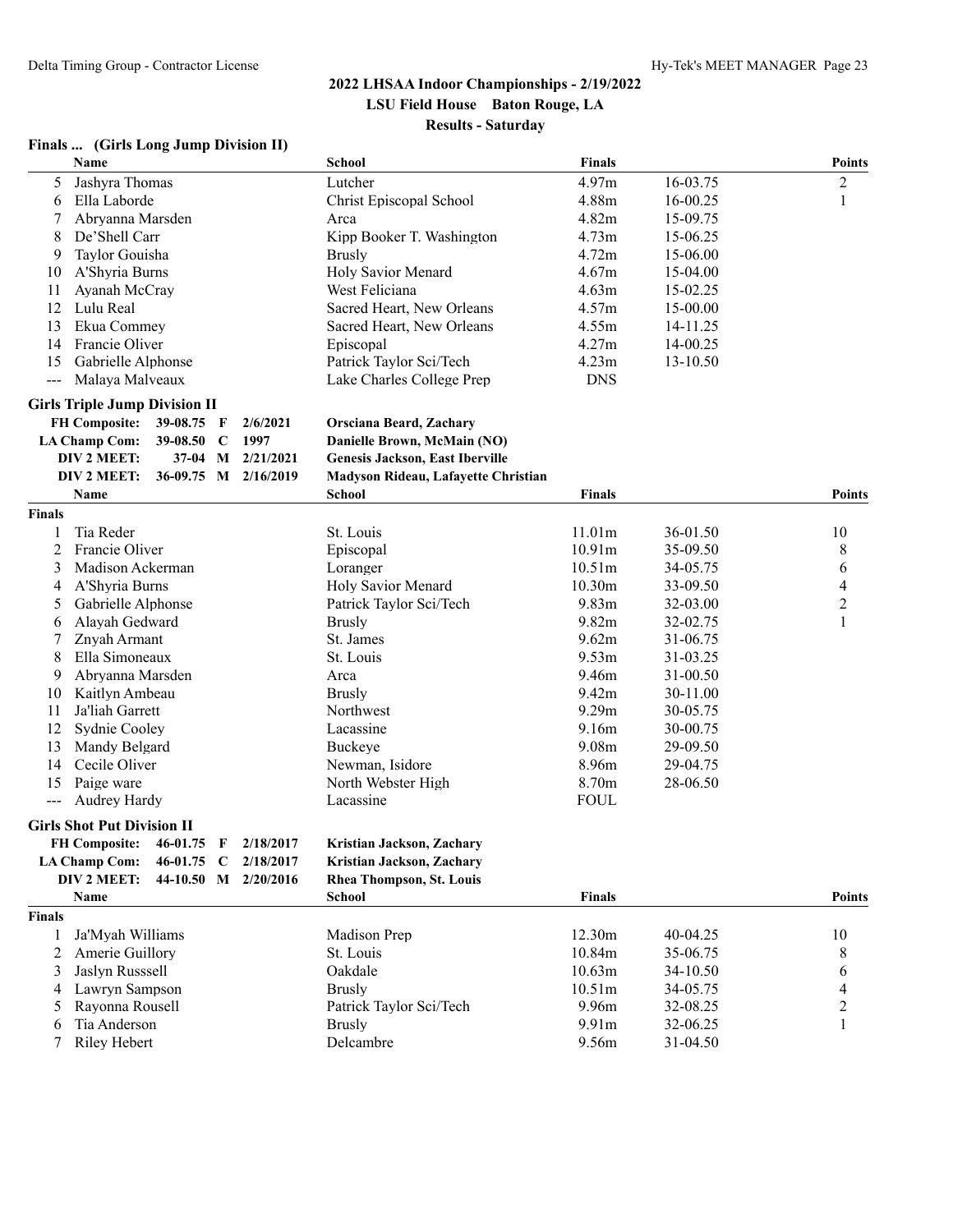#### **Finals ... (Girls Shot Put Division II)**

|                      | Name                                     |          |              |                    | <b>School</b>                  | <b>Finals</b> |                |                         | <b>Points</b>  |
|----------------------|------------------------------------------|----------|--------------|--------------------|--------------------------------|---------------|----------------|-------------------------|----------------|
| 8                    | Destiny Clarkston                        |          |              |                    | Slaughter Community Charter    | 9.35m         | 30-08.25       |                         |                |
| 9                    | <b>Bethany Wells</b>                     |          |              |                    | Mentorship Academy             | 9.29m         | 30-05.75       |                         |                |
| 10                   | Emma Freeman                             |          |              |                    | St. Louis                      | 9.28m         | 30-05.50       |                         |                |
| 11                   | <b>Samillion Mims</b>                    |          |              |                    | West Feliciana                 | 9.03m         | 29-07.50       |                         |                |
| 12                   | Giya Williams                            |          |              |                    | Lake Charles College Prep      | 8.82m         | 28-11.25       |                         |                |
| 13                   | Jillian Garriet                          |          |              |                    | Hamilton Christian             | 8.77m         | 28-09.25       |                         |                |
| 14                   | Kate Ebarb                               |          |              |                    | Loyola Prep                    | 8.02m         | 26-03.75       |                         |                |
| 15                   | Amber Humphrey                           |          |              |                    | Lacassine                      | 7.64m         | 25-00.75       |                         |                |
| $---$                | My'Kia Freeney                           |          |              |                    | Pickering                      | <b>DNS</b>    |                |                         |                |
|                      |                                          |          |              |                    |                                |               |                |                         |                |
|                      | <b>Boys 60 Meter Dash Division I</b>     |          |              |                    |                                |               |                |                         |                |
|                      | <b>Top 8 Advance by Time</b>             |          |              |                    |                                |               |                |                         |                |
|                      | <b>FH Composite:</b>                     | 6.76     | $\mathbf{F}$ | 2/8/2020           | <b>Corey Wren, John Curtis</b> |               |                |                         |                |
|                      | <b>LA Champ Com:</b>                     | 6.79 C   |              | 2/22/2020          | Corey Wren, Curtis, John       |               |                |                         |                |
|                      | <b>DIV 1 MEET:</b>                       | 6.79     |              | $M$ 2/22/2020      | Corey Wren, Curtis, John       |               |                |                         |                |
|                      | <b>DIV 1 MEET:</b>                       | 6.83     |              | M 2/18/2017        | <b>Josh Lister, Haughton</b>   |               |                |                         |                |
|                      | Name                                     |          |              |                    | <b>School</b>                  |               | <b>Prelims</b> | H#                      |                |
| <b>Preliminaries</b> |                                          |          |              |                    |                                |               |                |                         |                |
| 1                    | Ra'hji Dennis                            |          |              |                    | Karr, Edna                     |               | 6.87 q         | 1                       |                |
| 2                    | Krosse Johnson                           |          |              |                    | <b>Holy Cross</b>              |               | 6.94 $q$       | $\overline{c}$          |                |
| 3                    | Marquez Stevenson                        |          |              |                    | Captain Shreve                 |               | 6.95 q         | $\overline{c}$          |                |
| 4                    | Deantre' Jackson Jr                      |          |              |                    | Karr, Edna                     |               | 6.99 q         | $\overline{\mathbf{3}}$ |                |
| 5                    | Andra Porter                             |          |              |                    | Walker                         |               | 7.00 q         | 3                       |                |
| 6                    | Koen Beavers                             |          |              |                    | Carencro                       |               | 7.00 q         | $\mathbf{1}$            |                |
| 7                    | Jayveon Haynes                           |          |              |                    | Woodlawn, Baton Rouge          |               | 7.01 $q$       | 2                       |                |
| 8                    | armani cargo                             |          |              |                    | Ehret, John                    |               | 7.01 q         | $\overline{c}$          |                |
| 9                    | Camron Spencer                           |          |              |                    | Westgate                       |               | 7.03           | $\overline{c}$          |                |
| 10                   | <b>Austin Willis</b>                     |          |              |                    | Ouachita Parish                |               | 7.03           | $\overline{\mathbf{3}}$ |                |
| 11                   | Darryl George                            |          |              |                    | Scotlandville                  |               | 7.04           | 3                       |                |
| 12                   | J'Marcus Sewell                          |          |              |                    | Woodlawn, Baton Rouge          |               | 7.07           | 1                       |                |
| 13                   | Jalen Paige                              |          |              |                    | Ruston                         |               | 7.07           | 1                       |                |
| 14                   | Kyree Langley                            |          |              |                    | Scotlandville                  |               | 7.08           | 3                       |                |
| 15<br>16             | Kriston Pierson<br><b>Tylon Williams</b> |          |              |                    | Dutchtown<br>Zachary           |               | 7.14<br>7.16   | 1<br>2                  |                |
|                      | Jaylan White                             |          |              |                    | Parkway                        |               | <b>DNS</b>     | 3                       |                |
| $---$                |                                          |          |              |                    |                                |               |                |                         |                |
|                      | <b>Boys 60 Meter Dash Division I</b>     |          |              |                    |                                |               |                |                         |                |
|                      | <b>FH Composite:</b>                     | $6.76$ F |              | 2/8/2020           | <b>Corey Wren, John Curtis</b> |               |                |                         |                |
|                      | <b>LA Champ Com:</b>                     | 6.79 C   |              | 2/22/2020          | Corey Wren, Curtis, John       |               |                |                         |                |
|                      | <b>DIV 1 MEET:</b>                       |          |              | 6.79 M $2/22/2020$ | Corey Wren, Curtis, John       |               |                |                         |                |
|                      | <b>DIV 1 MEET:</b>                       |          |              | 6.83 M 2/18/2017   | <b>Josh Lister, Haughton</b>   |               |                |                         |                |
|                      | Name                                     |          |              |                    | <b>School</b>                  |               | <b>Finals</b>  |                         | <b>Points</b>  |
| Finals               |                                          |          |              |                    |                                |               |                |                         |                |
| 1                    | Ra'hji Dennis                            |          |              |                    | Karr, Edna                     |               | 6.85           |                         | 10             |
| 2                    | Krosse Johnson                           |          |              |                    | <b>Holy Cross</b>              |               | 6.92           |                         | 8              |
| 3                    | Marquez Stevenson                        |          |              |                    | Captain Shreve                 |               | 6.94           |                         | 6              |
| 4                    | Andra Porter                             |          |              |                    | Walker                         |               | 6.97           |                         |                |
| 5                    | Koen Beavers                             |          |              |                    | Carencro                       |               | 6.99           |                         | $\overline{c}$ |
| 6                    | armani cargo                             |          |              |                    | Ehret, John                    |               | 7.10           |                         |                |
|                      | Jayveon Haynes                           |          |              |                    | Woodlawn, Baton Rouge          |               | 7.21           |                         |                |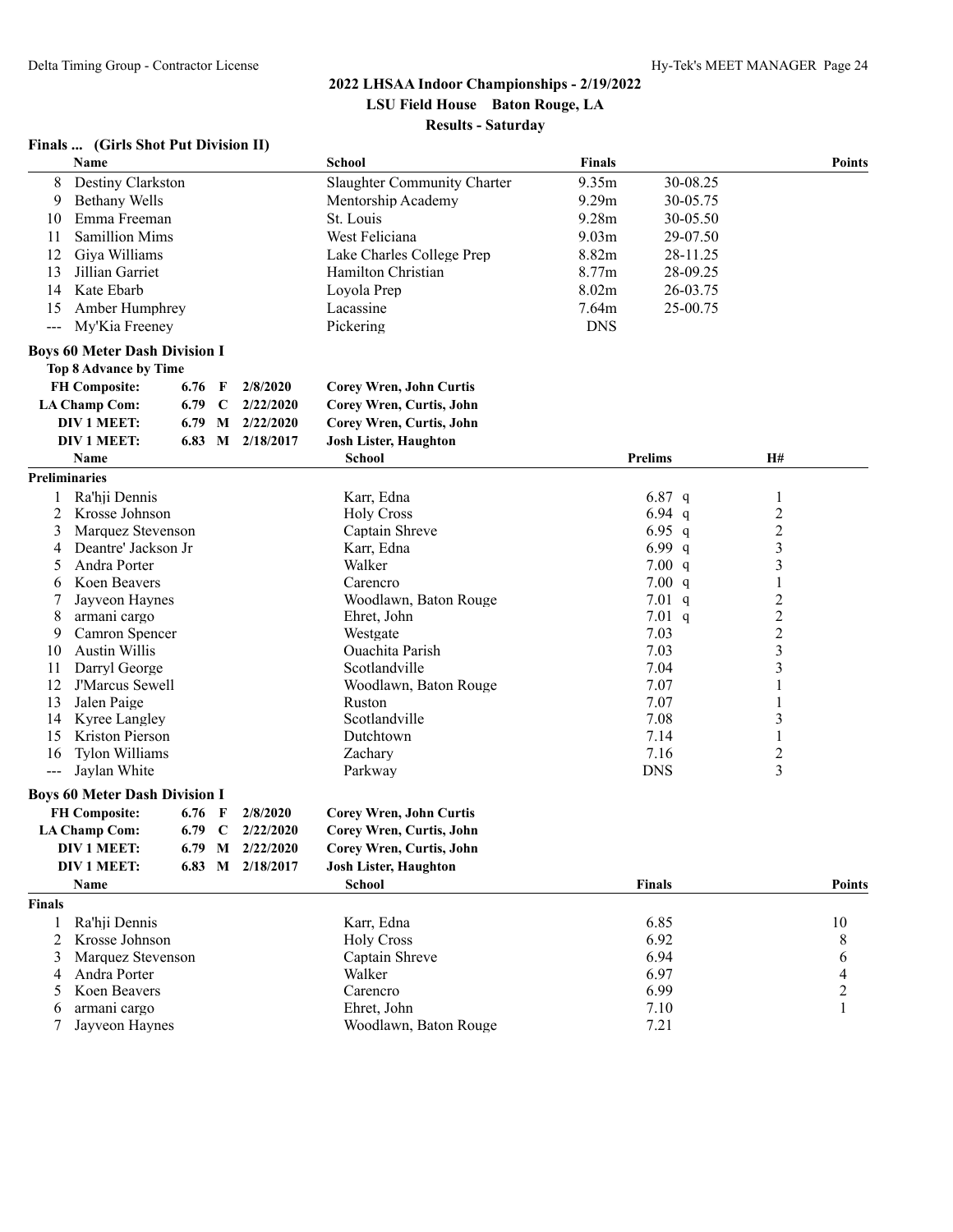**Finals ... (Boys 60 Meter Dash Division I)**

#### **2022 LHSAA Indoor Championships - 2/19/2022 LSU Field House Baton Rouge, LA**

**Results - Saturday**

| Name           |                                       |                 |             | School              |                                         | <b>Finals</b>     |               |                         |                          |
|----------------|---------------------------------------|-----------------|-------------|---------------------|-----------------------------------------|-------------------|---------------|-------------------------|--------------------------|
|                | Deantre' Jackson Jr                   |                 |             |                     | Karr, Edna                              |                   | <b>DNS</b>    |                         |                          |
|                | <b>Boys 400 Meter Dash Division I</b> |                 |             |                     |                                         |                   |               |                         |                          |
|                | <b>FH Composite:</b>                  | 48.15 F         |             | 2001                | <b>Ashton Collins, JS Clark (LA)</b>    |                   |               |                         |                          |
|                | <b>LA Champ Com:</b>                  | 48.15           | $\mathbf C$ | 2001                | <b>Ashton Collins, JS Clark (LA)</b>    |                   |               |                         |                          |
|                | <b>DIV 1 MEET:</b>                    |                 |             | 48.29 M 2/17/2018   | Sean Burrell, Zachary                   |                   |               |                         |                          |
|                | <b>Name</b>                           |                 |             |                     | <b>School</b>                           |                   | <b>Finals</b> | H#                      | <b>Points</b>            |
| <b>Finals</b>  |                                       |                 |             |                     |                                         |                   |               |                         |                          |
|                | Marquez Stevenson                     |                 |             |                     | Captain Shreve                          |                   | 48.93         | $\overline{\mathbf{c}}$ | 10                       |
| $\overline{c}$ | King Taylor                           |                 |             |                     | Curtis, John                            |                   | 50.39         | $\overline{c}$          | 8                        |
| 3              | Joshua Anding                         |                 |             |                     | Ruston                                  |                   | 51.08         | $\overline{\mathbf{c}}$ | 6                        |
| 4              | Carsen McPherson                      |                 |             |                     | Ruston                                  |                   | 51.27         | 1                       | $\overline{\mathcal{L}}$ |
| 5              | Savon Jefferson                       |                 |             |                     | Carver, G.W.                            |                   | 51.57         | 1                       | $\overline{2}$           |
| 6              | Zander Dunbar                         |                 |             |                     | St. Augustine                           |                   | 51.95         | $\overline{c}$          | 1                        |
| 7              | Mekhi Boutte                          |                 |             |                     | Westgate                                |                   | 52.18         | $\overline{2}$          |                          |
| 8              | <b>Britton LeBlanc</b>                |                 |             |                     | Catholic, Baton Rouge                   |                   | 52.59         | $\mathbf{1}$            |                          |
| 9              | <b>Emery Taylor</b>                   |                 |             |                     | Lafayette                               |                   | 52.85         | $\overline{2}$          |                          |
| 10             | Alex Martin                           |                 |             |                     | Dutchtown                               |                   | 53.79         | 1                       |                          |
| 11             | Tray'Quan Francis                     |                 |             |                     | Westgate                                |                   | 55.98         | 1                       |                          |
| 12             | Corey Harrison                        |                 |             |                     | Carver, G.W.                            |                   | 57.93         | 1                       |                          |
|                |                                       |                 |             |                     |                                         |                   |               |                         |                          |
|                | <b>Boys 800 Meter Run Division I</b>  |                 |             |                     |                                         |                   |               |                         |                          |
|                | <b>FH Composite:</b>                  | 1:50.56         | $\mathbf F$ | 1987                | George Kersh, Pearl HS (MS)             |                   |               |                         |                          |
|                | <b>LA Champ Com:</b>                  | 1:55.33         | $\mathbf C$ | 2/18/2012           | Cyril Grayson, Archbishop Rummel        |                   |               |                         |                          |
|                | DIV 1 MEET:                           |                 |             | 1:55.33 M 2/18/2012 | <b>Cyril Grayson, Archbishop Rummel</b> |                   |               |                         |                          |
|                | Name                                  |                 |             |                     | <b>School</b>                           |                   | <b>Finals</b> |                         | <b>Points</b>            |
| <b>Finals</b>  |                                       |                 |             |                     |                                         |                   |               |                         |                          |
| 1              | Zander Dunbar                         |                 |             |                     | St. Augustine                           |                   | 1:57.70       |                         | 10                       |
|                |                                       | 29.171 (29.171) |             | 58.446 (29.275)     | 1:28.178 (29.732)                       | 1:57.698 (29.521) |               |                         |                          |
| 2              | Justin Descant                        |                 |             |                     | Pineville                               |                   | 1:57.88       |                         | 8                        |
|                |                                       | 29.522 (29.522) |             | 58.751 (29.229)     | 1:28.386 (29.635)                       | 1:57.874 (29.489) |               |                         |                          |
| 3              | Lejaune George, Jr                    |                 |             |                     | Zachary                                 |                   | 1:58.27       |                         | 6                        |
|                |                                       | 30.110 (30.110) |             | 59.396 (29.286)     | 1:29.226 (29.830)                       | 1:58.270 (29.045) |               |                         |                          |
| 4              | Tray'Quan Francis                     |                 |             |                     | Westgate                                |                   | 1:58.31       |                         | 4                        |
|                |                                       | 28.936 (28.936) |             | 58.326 (29.390)     | 1:29.690(31.364)                        | 1:58.310 (28.620) |               |                         |                          |
| 5              | Winston DeCuir                        |                 |             |                     | Catholic, Baton Rouge                   |                   | 1:59.66       |                         | 2                        |
|                |                                       | 29.120 (29.120) |             | 57.857 (28.737)     | 1:27.497 (29.640)                       | 1:59.658 (32.161) |               |                         |                          |
| 6              | Josiah Whitaker                       |                 |             |                     | Ruston                                  |                   | 2:00.55       |                         | 1                        |
|                |                                       | 29.296 (29.296) |             | 58.748 (29.452)     | 1:30.087 (31.339)                       | 2:00.543 (30.457) |               |                         |                          |
|                |                                       |                 |             |                     |                                         |                   |               |                         |                          |
|                | Gage Graham                           |                 |             |                     | St. Paul's                              |                   | 2:00.63       |                         |                          |
|                |                                       | 30.003 (30.003) |             | 59.765 (29.762)     | 1:30.418(30.653)                        | 2:00.622 (30.205) |               |                         |                          |
|                | 8 DJ Chestnut                         |                 |             |                     | <b>Brother Martin</b>                   |                   | 2:00.79       |                         |                          |
|                |                                       | 29.927 (29.927) |             | 1:00.421 (30.494)   | 1:31.156 (30.735)                       | 2:00.783 (29.628) |               |                         |                          |
|                | 9 Bryce Campbell                      |                 |             |                     | Carencro                                |                   | 2:04.21       |                         |                          |
|                |                                       | 29.520 (29.520) |             | 59.681 (30.161)     | 1:31.397 (31.716)                       | 2:04.210 (32.813) |               |                         |                          |
|                | 10 Darrall LaCour                     |                 |             |                     | Tioga                                   |                   | 2:05.50       |                         |                          |
|                |                                       | 29.318 (29.318) |             | 59.112 (29.794)     | 1:30.862 (31.750)                       | 2:05.492 (34.631) |               |                         |                          |
|                | 11 Rhen Langley                       |                 |             |                     | Zachary                                 |                   | 2:11.19       |                         |                          |
|                |                                       | 29.456 (29.456) |             | 1:00.152(30.696)    | 1:33.658 (33.506)                       | 2:11.181 (37.524) |               |                         |                          |
|                | --- Ben Lewis                         |                 |             |                     | Fontainebleau                           |                   | <b>DNS</b>    |                         |                          |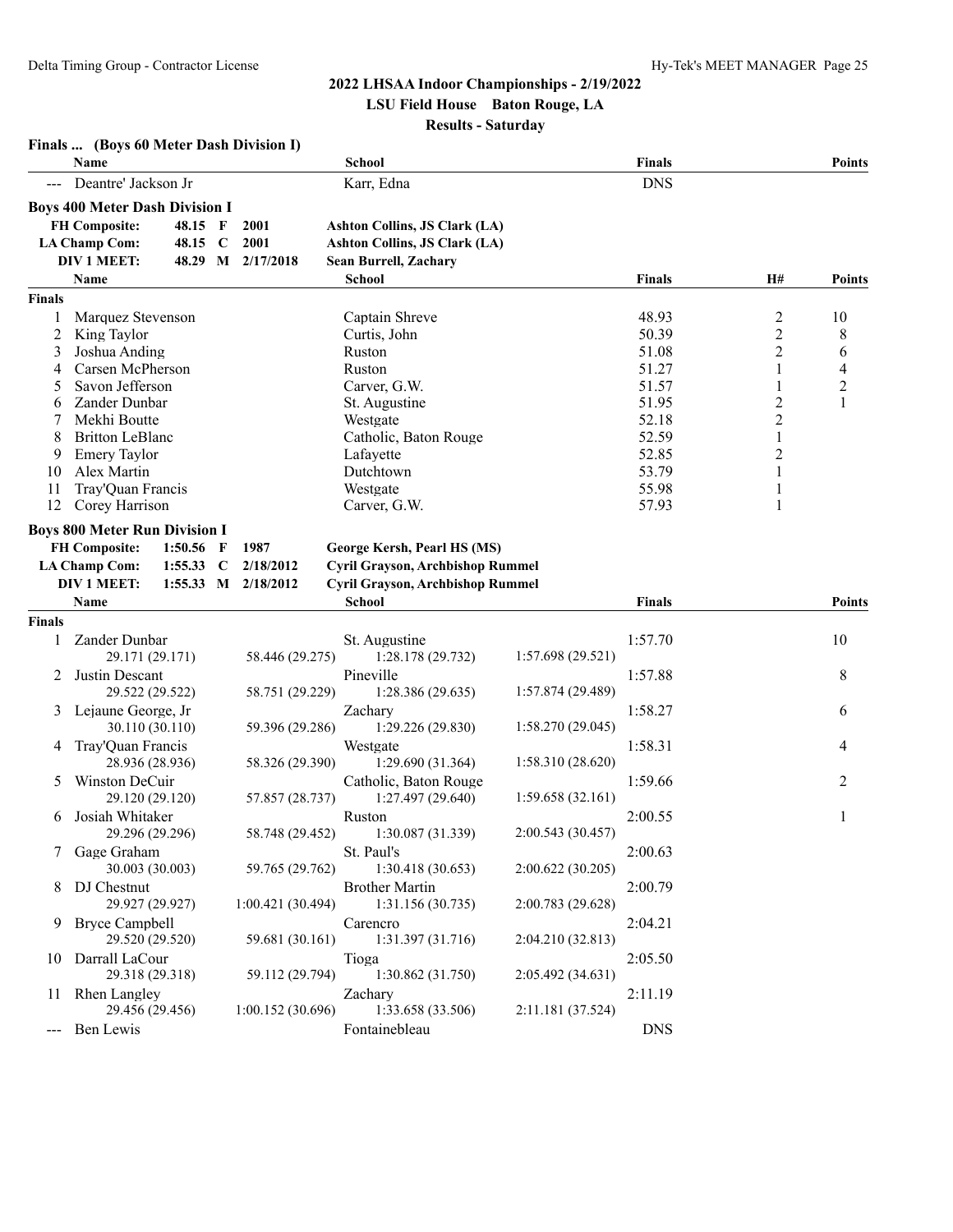#### **Boys 1600 Meter Run Division I**

|        | <b>FH Composite:</b><br>4:15.90 F<br><b>LA Champ Com:</b><br>$4:15.90$ C<br>DIV 1 MEET: | 2/22/2014<br>2/22/2014<br>4:15.90 M 2/22/2014 | Zachary Albright, St. Paul's<br>Zachary Albright, St. Paul's<br>Zachary Albright, St. Paul's |                   |               |                |
|--------|-----------------------------------------------------------------------------------------|-----------------------------------------------|----------------------------------------------------------------------------------------------|-------------------|---------------|----------------|
|        | Name                                                                                    |                                               | <b>School</b>                                                                                |                   | <b>Finals</b> | <b>Points</b>  |
| Finals |                                                                                         |                                               |                                                                                              |                   |               |                |
| 1      | Rhen Langley                                                                            |                                               | Zachary                                                                                      |                   | 4:18.90       | 10             |
|        | 32.464 (32.464)                                                                         | 1:04.985(32.521)                              | 1:38.297 (33.312)                                                                            | 2:11.659 (33.362) |               |                |
|        | 2:44.992 (33.333)                                                                       | 3:17.773 (32.781)                             | 3:48.876 (31.103)                                                                            | 4:18.897 (30.021) |               |                |
| 2      | Caleb Babineaux                                                                         |                                               | Ruston                                                                                       |                   | 4:22.19       | 8              |
|        | 32.840 (32.840)                                                                         | 1:05.217(32.377)                              | 1:38.553 (33.336)                                                                            | 2:12.322 (33.769) |               |                |
|        | 2:45.906 (33.584)                                                                       | 3:19.592 (33.686)                             | 3:52.414 (32.822)                                                                            | 4:22.187 (29.773) |               |                |
| 3      | Caleb Ackman                                                                            |                                               | Zachary                                                                                      |                   | 4:22.28       | 6              |
|        | 33.793 (33.793)                                                                         | 1:06.836(33.043)                              | 1:40.452 (33.616)                                                                            | 2:14.386 (33.934) |               |                |
|        | 2:48.093 (33.707)<br>4 Daniel Sullivan                                                  | 3:21.547 (33.454)                             | 3:53.234(31.687)                                                                             | 4:22.277 (29.043) |               |                |
|        |                                                                                         | 1:05.463(32.315)                              | Catholic, Baton Rouge                                                                        | 2:12.509 (33.519) | 4:24.19       | 4              |
|        | 33.148 (33.148)<br>2:46.283 (33.774)                                                    |                                               | 1:38.990 (33.527)                                                                            | 4:24.182 (31.201) |               |                |
|        |                                                                                         | 3:19.768 (33.485)                             | 3:52.981 (33.213)                                                                            |                   |               |                |
|        | 5 Harrison Thomas<br>34.085 (34.085)                                                    | 1:06.507 (32.422)                             | Catholic, Baton Rouge<br>1:39.511 (33.004)                                                   | 2:13.261 (33.750) | 4:26.82       | $\overline{2}$ |
|        | 2:46.301 (33.040)                                                                       | 3:19.885 (33.584)                             |                                                                                              | 4:26.819 (33.568) |               |                |
|        | Ty Frazier                                                                              |                                               | 3:53.252 (33.367)<br>Fontainebleau                                                           |                   | 4:27.16       |                |
| 6      | 34.159 (34.159)                                                                         | 1:06.843(32.684)                              | 1:39.611 (32.768)                                                                            | 2:13.127 (33.516) |               | 1              |
|        | 2:46.679 (33.552)                                                                       | 3:20.438 (33.759)                             | 3:53.543 (33.105)                                                                            | 4:27.158 (33.615) |               |                |
|        | 7 Trent Wells                                                                           |                                               | Byrd, C.E.                                                                                   |                   | 4:27.65       |                |
|        | 33.488 (33.488)                                                                         | 1:06.641(33.153)                              | 1:40.161 (33.520)                                                                            | 2:13.828 (33.667) |               |                |
|        | 2:47.747 (33.919)                                                                       | 3:20.996 (33.249)                             | 3:53.823 (32.827)                                                                            | 4:27.647 (33.825) |               |                |
| 8      | Patrick Dowd                                                                            |                                               | Jesuit, New Orleans                                                                          |                   | 4:30.19       |                |
|        | 34.428 (34.428)                                                                         | 1:07.113(32.685)                              | 1:40.744 (33.631)                                                                            | 2:14.734 (33.990) |               |                |
|        | 2:48.855 (34.121)                                                                       | 3:23.258 (34.403)                             | 3:57.434 (34.176)                                                                            | 4:30.189 (32.755) |               |                |
| 9      | Mason Haley                                                                             |                                               | Benton                                                                                       |                   | 4:32.46       |                |
|        | 33.676 (33.676)                                                                         | 1:06.505 (32.829)                             | 1:39.317 (32.812)                                                                            | 2:13.547 (34.230) |               |                |
|        | 2:49.276 (35.729)                                                                       | 3:25.121 (35.845)                             | 4:01.107 (35.986)                                                                            | 4:32.455 (31.349) |               |                |
|        | 10 Gabriel Falting                                                                      |                                               | Parkway                                                                                      |                   | 4:33.55       |                |
|        | 33.146 (33.146)                                                                         | 1:05.869(32.723)                              | 1:39.315 (33.446)                                                                            | 2:14.032 (34.717) |               |                |
|        | 2:49.621 (35.589)                                                                       | 3:26.053 (36.432)                             | 4:00.977 (34.924)                                                                            | 4:33.544 (32.567) |               |                |
| 11     | Ben Lewis                                                                               |                                               | Fontainebleau                                                                                |                   | 4:36.81       |                |
|        | 34.493 (34.493)                                                                         | 1:07.685 (33.192)                             | 1:41.696 (34.011)                                                                            | 2:16.792 (35.096) |               |                |
|        | 2:52.311 (35.519)                                                                       | 3:28.720 (36.409)                             | 4:04.483 (35.763)                                                                            | 4:36.801 (32.318) |               |                |
|        | Andrew McKaskle                                                                         |                                               | Ruston                                                                                       |                   | <b>DNS</b>    |                |
|        | Roys 3200 Mator Run Division I                                                          |                                               |                                                                                              |                   |               |                |

| <b>Boys 3200 Meter Run Division I</b> |  |  |
|---------------------------------------|--|--|
|---------------------------------------|--|--|

| <b>FH Composite:</b> |  | 9:17.07 F $2/4/2017$  | <b>Eric Coston, St. Paul's</b> |
|----------------------|--|-----------------------|--------------------------------|
| LA Champ Com:        |  | 9:25.44 C $2/20/2016$ | Eric Coston, St. Paul's        |
| DIV 1 MEET:          |  | 9:25.44 M $2/20/2016$ | <b>Eric Coston, St. Paul's</b> |

|               | <b>Name</b>       |                   | <b>School</b>     |                   | <b>Finals</b> | <b>Points</b> |
|---------------|-------------------|-------------------|-------------------|-------------------|---------------|---------------|
| <b>Finals</b> |                   |                   |                   |                   |               |               |
|               | Nathan Fontan     |                   | Mandeville        |                   | 9:30.46       | 10            |
|               | 36.261 (36.261)   | 1:11.348(35.087)  | 1:49.750 (38.402) | 2:26.109(36.359)  |               |               |
|               | 3:02.215(36.106)  | 3:38.706(36.491)  | 4:15.148(36.442)  | 4:51.573(36.425)  |               |               |
|               | 5:27.640 (36.067) | 6:03.650(36.010)  | 6:39.567(35.917)  | 7:15.130(35.563)  |               |               |
|               | 7:50.116 (34.986) | 8:25.051 (34.935) | 8:58.740 (33.689) | 9:30.456(31.716)  |               |               |
|               | 2 Rhen Langley    |                   | Zachary           |                   |               | 8             |
|               | 36.844 (36.844)   | 1:12.627(35.783)  | 1:48.919 (36.292) | 2:26.314(37.395)  |               |               |
|               | 3:02.676(36.362)  | 3:38.926(36.250)  | 4:15.406(36.480)  | 4:51.901(36.495)  |               |               |
|               | 5:28.072 (36.171) | 6:04.042(35.970)  | 6:39.936(35.894)  | 7:15.334 (35.398) |               |               |
|               | 7:50.396 (35.062) | 8:25.364 (34.968) | 8:59.095 (33.731) | 9:31.828 (32.733) |               |               |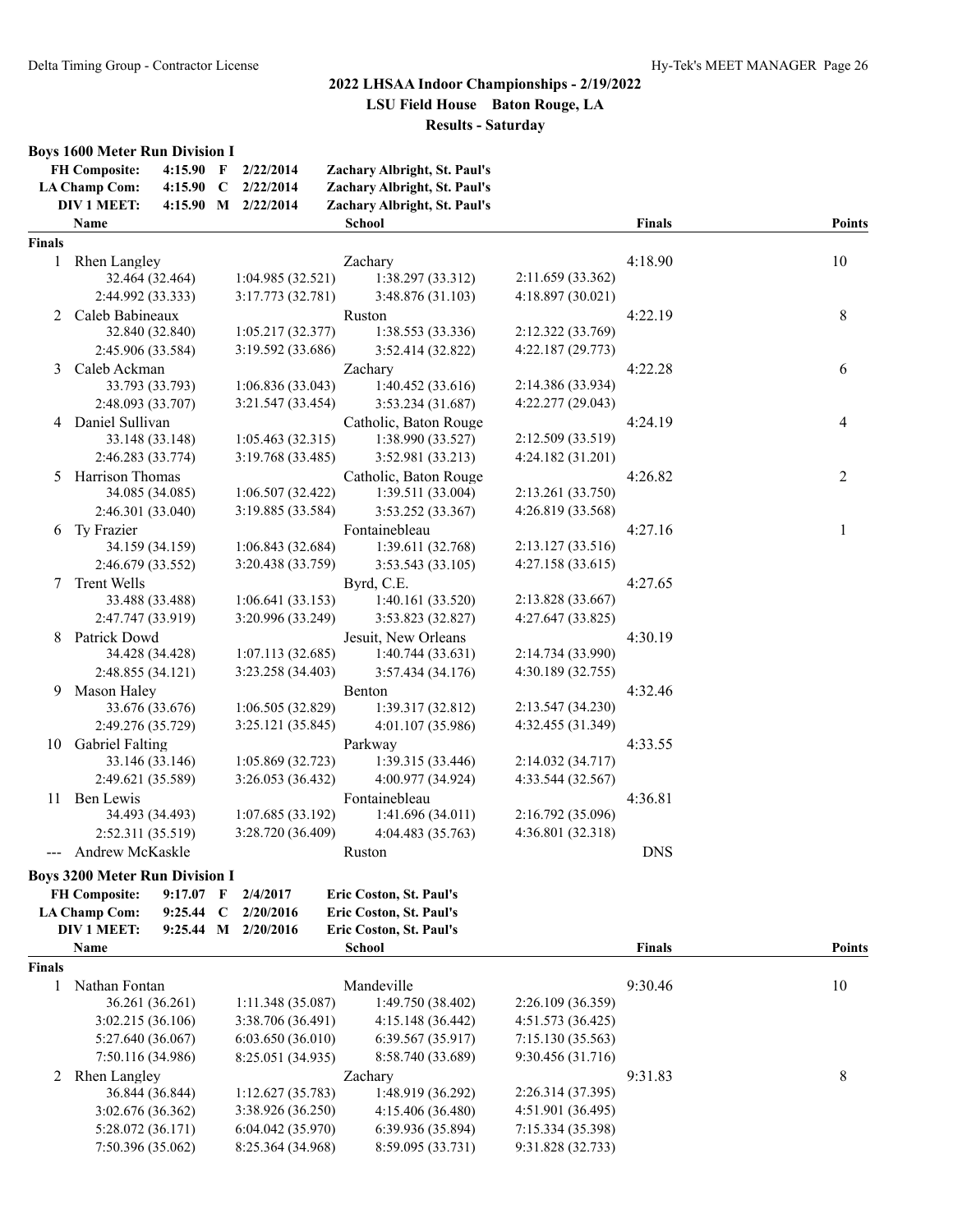#### **Finals ... (Boys 3200 Meter Run Division I)**

|                      | Name                                    |             |                                       | School                                          |                                        | <b>Finals</b>  |    | <b>Points</b> |
|----------------------|-----------------------------------------|-------------|---------------------------------------|-------------------------------------------------|----------------------------------------|----------------|----|---------------|
| 3                    | Daniel Sullivan                         |             |                                       | Catholic, Baton Rouge                           |                                        | 9:41.99        |    | 6             |
|                      | 36.375 (36.375)                         |             | 1:12.735(36.360)                      | 1:49.843 (37.108)                               | 2:26.709 (36.866)                      |                |    |               |
|                      | 3:02.714 (36.005)                       |             | 3:39.275 (36.561)                     | 4:15.753 (36.478)                               | 4:51.812 (36.059)                      |                |    |               |
|                      | 5:28.276 (36.464)                       |             | 6:04.462(36.186)                      | 6:40.506 (36.044)                               | 7:17.353 (36.847)                      |                |    |               |
|                      | 7:54.542 (37.189)                       |             | 8:31.554 (37.012)                     | 9:07.269 (35.715)                               | 9:41.985 (34.716)                      |                |    |               |
| 4                    | <b>Trent Wells</b>                      |             |                                       | Byrd, C.E.                                      |                                        | 9:44.09        |    | 4             |
|                      | 35.323 (35.323)                         |             | 1:12.502 (37.179)                     | 1:49.534 (37.032)                               | 2:26.788 (37.254)                      |                |    |               |
|                      | 3:03.866 (37.078)                       |             | 3:39.845 (35.979)                     | 4:16.254 (36.409)                               | 4:52.511(36.257)                       |                |    |               |
|                      | 5:28.945 (36.434)                       |             | 6:04.915 (35.970)                     | 6:41.222 (36.307)                               | 7:17.080 (35.858)                      |                |    |               |
|                      | 7:54.010 (36.930)                       |             | 8:31.181 (37.171)                     | 9:08.213 (37.032)                               | 9:44.085 (35.873)                      |                |    |               |
| 5                    | Steven Mayer                            |             |                                       | Catholic, Baton Rouge                           |                                        | 9:47.12        |    | 2             |
|                      | 36.669 (36.669)                         |             | 1:12.927(36.258)                      | 1:49.948 (37.021)                               | 2:26.685 (36.737)                      |                |    |               |
|                      | 3:03.167 (36.482)                       |             | 3:39.547 (36.380)                     | 4:15.952 (36.405)                               | 4:52.296 (36.344)                      |                |    |               |
|                      | 5:28.665 (36.369)                       |             | 6:05.100(36.435)                      | 6:41.738 (36.638)                               | 7:18.892 (37.154)                      |                |    |               |
|                      | 7:57.133 (38.241)                       |             | 8:35.408 (38.275)                     | 9:13.372 (37.964)                               | 9:47.113 (33.742)                      |                |    |               |
| 6                    | <b>Thomas Rogers</b>                    |             |                                       | Ruston                                          |                                        | 9:47.36        |    | 1             |
|                      | 37.225 (37.225)                         |             | 1:13.447(36.222)                      | 1:50.620(37.173)<br>4:16.252 (36.724)           | 2:27.266 (36.646)<br>4:52.950 (36.698) |                |    |               |
|                      | 3:03.472 (36.206)<br>5:29.139 (36.189)  |             | 3:39.528 (36.056)                     | 6:42.693(37.065)                                |                                        |                |    |               |
|                      | 7:59.052 (38.876)                       |             | 6:05.628(36.489)<br>8:37.348 (38.296) | 9:14.683 (37.335)                               | 7:20.176 (37.483)<br>9:47.360 (32.677) |                |    |               |
| 7                    | Mason Haley                             |             |                                       | Benton                                          |                                        | 9:57.47        |    |               |
|                      | 37.359 (37.359)                         |             | 1:13.998 (36.639)                     | 1:51.334(37.336)                                | 2:28.280 (36.946)                      |                |    |               |
|                      | 3:05.111(36.831)                        |             | 3:41.136(36.025)                      | 4:17.888 (36.752)                               | 4:54.373 (36.485)                      |                |    |               |
|                      | 5:30.923 (36.550)                       |             | 6:08.175 (37.252)                     | 6:46.574 (38.399)                               | 7:25.359 (38.785)                      |                |    |               |
|                      | 8:04.591 (39.232)                       |             | 8:43.869 (39.278)                     | 9:22.565 (38.696)                               | 9:57.469 (34.904)                      |                |    |               |
| 8                    | Peyton Bourgeois                        |             |                                       | St. Amant                                       |                                        | 10:01.62       |    |               |
|                      | 37.415 (37.415)                         |             | 1:13.819 (36.404)                     | 1:50.618 (36.799)                               | 2:27.772 (37.154)                      |                |    |               |
|                      | 3:03.401 (35.629)                       |             | 3:40.911 (37.510)                     | 4:18.523 (37.612)                               | 4:55.776 (37.253)                      |                |    |               |
|                      | 5:34.007 (38.231)                       |             | 6:12.996 (38.989)                     | 6:52.384 (39.388)                               | 7:31.976 (39.592)                      |                |    |               |
|                      | 8:12.130 (40.154)                       |             | 8:52.276 (40.146)                     | 9:28.868 (36.592)                               | 10:01.613 (32.746)                     |                |    |               |
| 9                    | Ty Frazier                              |             |                                       | Fontainebleau                                   |                                        | 10:02.75       |    |               |
|                      | 37.440 (37.440)                         |             | 1:13.904(36.464)                      | 1:50.792 (36.888)                               | 2:27.122 (36.330)                      |                |    |               |
|                      | 3:03.190 (36.068)                       |             | 3:39.823 (36.633)                     | 4:16.761 (36.938)                               | 4:53.448 (36.687)                      |                |    |               |
|                      | 5:31.221 (37.773)                       |             | 6:09.823 (38.602)                     | 6:48.588 (38.765)                               | 7:27.742 (39.154)                      |                |    |               |
|                      | 8:07.163 (39.421)                       |             | 8:46.224 (39.061)                     | 9:24.116 (37.892)                               | 10:02.745 (38.629)                     |                |    |               |
| 10                   | Luke Regan                              |             |                                       | <b>Brother Martin</b>                           |                                        | 10:22.54       |    |               |
|                      | 37.094 (37.094)                         |             | 1:13.373 (36.279)                     | 1:50.322 (36.949)                               | 2:27.354 (37.032)                      |                |    |               |
|                      | 3:04.317 (36.963)                       |             | 3:41.477 (37.160)                     | 4:20.131 (38.654)                               | 4:59.718 (39.587)                      |                |    |               |
|                      | 5:38.981 (39.263)                       |             | 6:19.411(40.430)                      | 6:59.725(40.314)                                | 7:40.460 (40.735)                      |                |    |               |
|                      | 8:20.737 (40.277)                       |             | 9:01.432 (40.695)                     | 9:42.294 (40.862)                               | 10:22.533 (40.239)                     |                |    |               |
| 11                   | Cameron Bourgeois                       |             |                                       | East Ascension                                  |                                        | 10:49.03       |    |               |
|                      | 36.474 (36.474)                         |             | 1:13.255(36.781)                      | 1:50.136(36.881)                                | 2:27.179 (37.043)                      |                |    |               |
|                      | 3:03.799 (36.620)                       |             | 3:40.433 (36.634)                     | 4:17.674 (37.241)                               | 4:56.526 (38.852)                      |                |    |               |
|                      | 5:36.166 (39.640)                       |             | 6:17.576(41.410)                      | 6:58.924 (41.348)                               | 7:40.234 (41.310)                      |                |    |               |
|                      | 8:22.813 (42.579)                       |             | 9:09.501 (46.688)                     | 9:58.173 (48.672)                               | 10:49.023 (50.851)                     |                |    |               |
| $\sim$ $\sim$ $\sim$ | Caleb Babineaux                         |             |                                       | Ruston                                          |                                        | <b>DNS</b>     |    |               |
|                      | <b>Boys 60 Meter Hurdles Division I</b> |             |                                       |                                                 |                                        |                |    |               |
|                      | <b>Top 8 Advance by Time</b>            |             |                                       |                                                 |                                        |                |    |               |
|                      | <b>FH Composite:</b><br>7.92 F          |             | 2019                                  | <b>Deanthony Coleman, Carver-Montgomery</b>     |                                        |                |    |               |
|                      | <b>LA Champ Com:</b><br>7.96            | $\mathbf C$ | 2/22/2014                             | <b>Tyler Hughes, Dutchtown</b>                  |                                        |                |    |               |
|                      | DIV 1 MEET:<br>Name                     |             | 7.96 M 2/22/2014                      | <b>Tyler Hughes, Dutchtown</b><br><b>School</b> |                                        | <b>Prelims</b> | H# |               |
|                      | <b>Preliminaries</b>                    |             |                                       |                                                 |                                        |                |    |               |
|                      | 1 Broderick Davis                       |             |                                       | Scotlandville                                   |                                        | $8.16$ q       | 2  |               |
|                      |                                         |             |                                       |                                                 |                                        |                |    |               |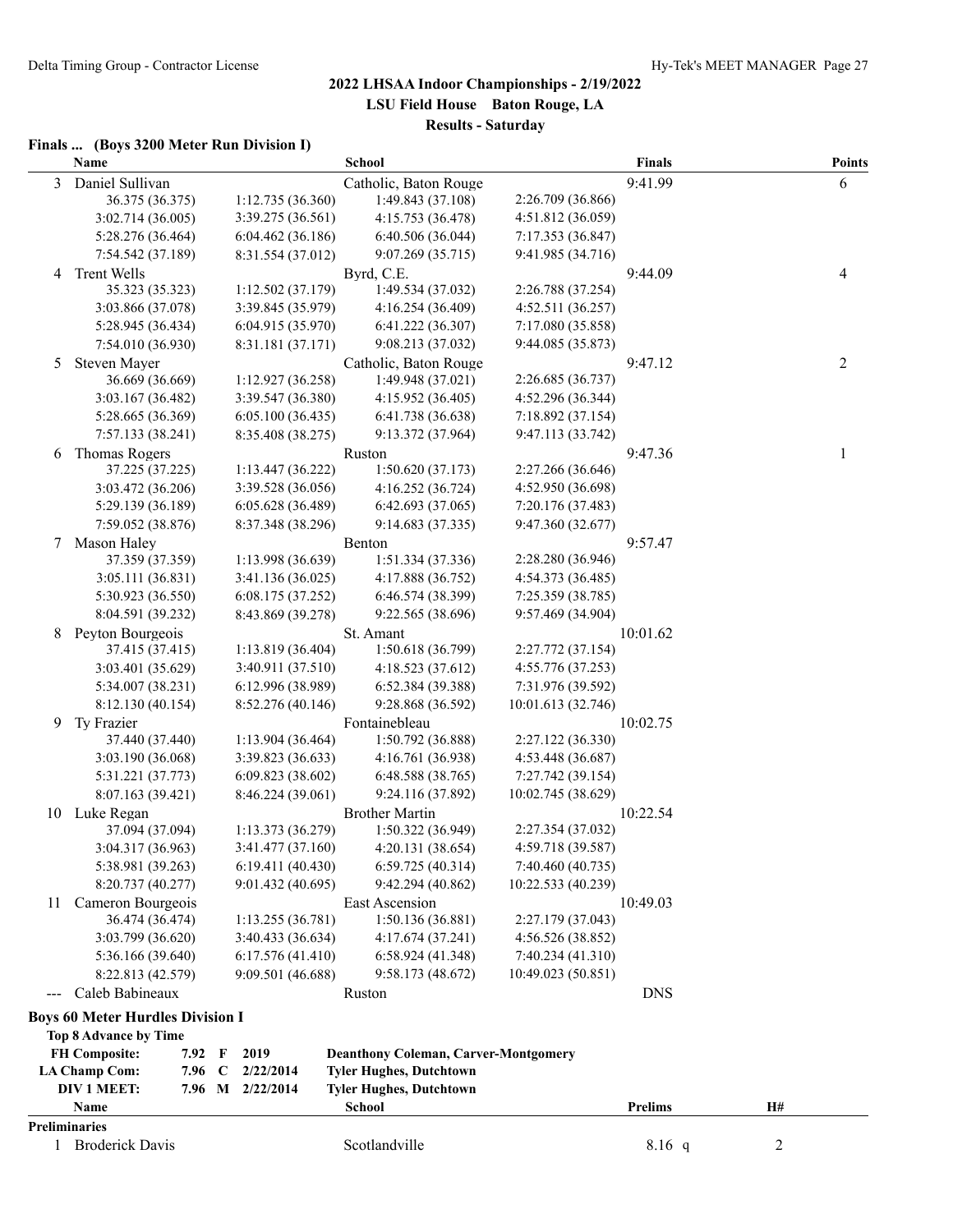3 Justin Horne

#### **2022 LHSAA Indoor Championships - 2/19/2022 LSU Field House Baton Rouge, LA**

| <b>Results - Saturday</b> |  |
|---------------------------|--|

| $-$                   |          |  |
|-----------------------|----------|--|
| Catholic, Baton Rouge | $8.17$ q |  |
| Curtis. John          | $8.21$ q |  |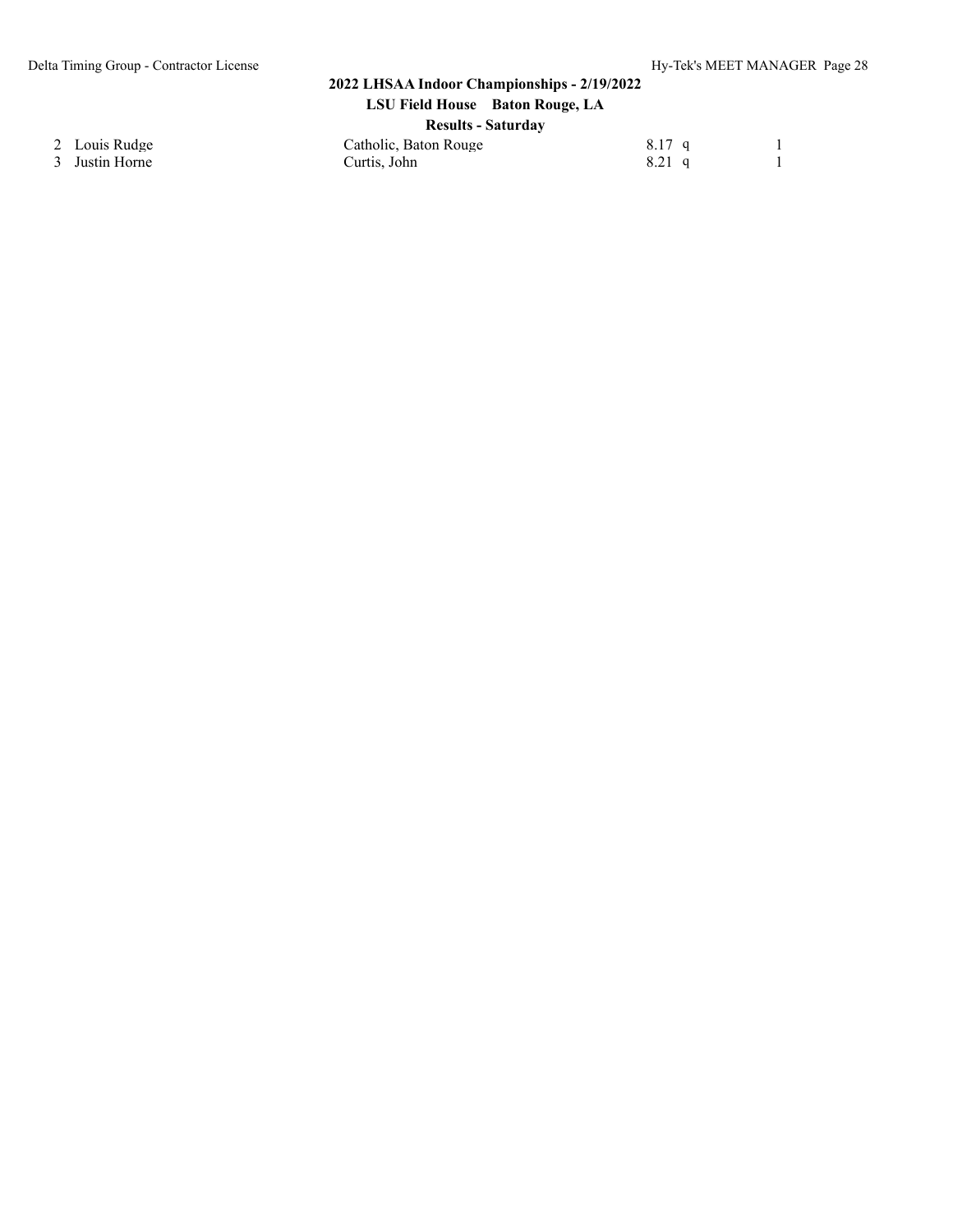**LSU Field House Baton Rouge, LA**

#### **Results - Saturday**

|               | Preliminaries  (Boys 60 Meter Hurdles Division I)<br>Name |             |             |                        | <b>School</b>                          |                                                 | <b>Prelims</b> |                  | H#             |                          |
|---------------|-----------------------------------------------------------|-------------|-------------|------------------------|----------------------------------------|-------------------------------------------------|----------------|------------------|----------------|--------------------------|
| 4             | <b>Brandon Green</b>                                      |             |             |                        | Ruston                                 |                                                 | $8.39$ q       |                  | $\mathbf{1}$   |                          |
| 5.            | Chaunky Lewis                                             |             |             |                        | Ouachita Parish                        |                                                 | $8.42\ q$      |                  | $\overline{c}$ |                          |
| 6             | Jayden Singleton                                          |             |             |                        | Cecilia                                |                                                 | $8.43\ q$      |                  | 1              |                          |
|               | Cody Smith                                                |             |             |                        | Zachary                                |                                                 | 8.46 $q$       |                  | $\overline{c}$ |                          |
| 8             | <b>Torey Lambert</b>                                      |             |             |                        | <b>Brother Martin</b>                  |                                                 | $8.49$ q       |                  | $\overline{c}$ |                          |
| 9             | Lucas Gawarecki                                           |             |             |                        | Catholic, Baton Rouge                  |                                                 | 8.50           |                  | $\mathbf{1}$   |                          |
| 10            | <b>Vederek Matthews</b>                                   |             |             |                        | Zachary                                |                                                 | 8.52           |                  | $\overline{c}$ |                          |
| 11            | Camron Spencer                                            |             |             |                        | Westgate                               |                                                 | 8.69           |                  | 1              |                          |
| 12            | Jermal Callio                                             |             |             |                        | Curtis, John                           |                                                 | 8.85           |                  | 2              |                          |
| 13            | Chris Williams                                            |             |             |                        | Broadmoor                              |                                                 | 8.87           |                  | 1              |                          |
| 14            | Kentrell Scott                                            |             |             |                        | Walker                                 |                                                 | 8.96           |                  | $\overline{c}$ |                          |
| 15            | Keoby Price                                               |             |             |                        | West Ouachita                          |                                                 | 9.01           |                  | $\overline{c}$ |                          |
| 16            | Anochee Davis                                             |             |             |                        | Carver, G.W.                           |                                                 | 9.30           |                  | 1              |                          |
|               | <b>Boys 60 Meter Hurdles Division I</b>                   |             |             |                        |                                        |                                                 |                |                  |                |                          |
|               | <b>FH Composite:</b>                                      | 7.92 F      |             | 2019                   |                                        | <b>Deanthony Coleman, Carver-Montgomery</b>     |                |                  |                |                          |
|               | <b>LA Champ Com:</b>                                      | 7.96        | $\mathbf C$ | 2/22/2014              | <b>Tyler Hughes, Dutchtown</b>         |                                                 |                |                  |                |                          |
|               | <b>DIV 1 MEET:</b>                                        |             |             | 7.96 M 2/22/2014       | <b>Tyler Hughes, Dutchtown</b>         |                                                 |                |                  |                |                          |
|               | <b>Name</b>                                               |             |             |                        | <b>School</b>                          |                                                 | <b>Finals</b>  |                  |                | <b>Points</b>            |
| <b>Finals</b> |                                                           |             |             |                        |                                        |                                                 |                |                  |                |                          |
| 1             | <b>Broderick Davis</b>                                    |             |             |                        | Scotlandville                          |                                                 | 8.00           |                  |                | 10                       |
| 2             | Justin Horne                                              |             |             |                        | Curtis, John                           |                                                 | 8.08           |                  |                | 8                        |
| 3             | Louis Rudge                                               |             |             |                        | Catholic, Baton Rouge                  |                                                 | 8.16           |                  |                | 6                        |
| 4             | Cody Smith                                                |             |             |                        | Zachary                                |                                                 | 8.21           |                  |                | $\overline{\mathcal{A}}$ |
| 5             | <b>Brandon Green</b>                                      |             |             |                        | Ruston                                 |                                                 | 8.36           |                  |                | $\mathbf{2}$             |
| 6             | <b>Torey Lambert</b>                                      |             |             |                        | <b>Brother Martin</b>                  |                                                 | 8.49           |                  |                | 1                        |
| 7             | Chaunky Lewis                                             |             |             |                        | Ouachita Parish                        |                                                 | 8.52           |                  |                |                          |
| 8             | Jayden Singleton                                          |             |             |                        | Cecilia                                |                                                 | 8.56           |                  |                |                          |
|               | <b>Boys 4x200 Meter Relay Division I</b>                  |             |             |                        |                                        |                                                 |                |                  |                |                          |
|               | <b>FH Composite:</b>                                      |             |             | 1:28.87 $F = 2/8/2020$ | Westgate, Westgate                     |                                                 |                |                  |                |                          |
|               |                                                           |             |             |                        |                                        | D. Green, K. Boutte, B. Delahoussaye, J. Doucet |                |                  |                |                          |
|               | <b>LA Champ Com:</b>                                      | 1:28.99 $C$ |             | 1997                   | Catholic High (BR), Catholic High (BR) |                                                 |                |                  |                |                          |
|               |                                                           |             |             |                        |                                        | K. Shanklin, T.Minor, C. Williams, A. Boone     |                |                  |                |                          |
|               | DIV 1 MEET:                                               |             |             | 1:29.10 M $2/22/2020$  | Zachary, Zachary                       |                                                 |                |                  |                |                          |
|               |                                                           |             |             |                        | C Hilton, S Burrell, D Jones, K Tate   |                                                 |                |                  |                |                          |
|               | Team                                                      |             |             |                        | Relay                                  |                                                 | <b>Finals</b>  |                  | <b>H#</b>      | <b>Points</b>            |
| <b>Finals</b> |                                                           |             |             |                        |                                        |                                                 |                |                  |                |                          |
|               | Karr, Edna                                                |             |             |                        | A                                      |                                                 | 1:29.60        |                  | 3              | 10                       |
|               | 1) Deantre' Jackson Jr                                    |             |             |                        | 2) Ra'hji Dennis                       | 3) Bryson Osborne                               |                | 4) Kylen Lampton |                |                          |
|               | 22.582 (22.582)                                           |             |             | 44.637 (22.055)        | 1:07.468(22.831)                       | 1:29.600(22.133)                                |                |                  |                |                          |
| 2             | Scotlandville                                             |             |             |                        | $\mathbf{A}$                           |                                                 | 1:30.16        |                  | 3              | $\,8\,$                  |
|               | 1) Damion Terrell                                         |             |             |                        | 2) Darryl George                       | 3) Kyree Langley                                |                | 4) Marlon Gunn   |                |                          |
|               | 22.120 (22.120)                                           |             |             | 45.523 (23.403)        | 1:08.130(22.607)                       | 1:30.154(22.024)                                |                |                  |                |                          |
| 3             | St. Augustine                                             |             |             |                        | A                                      |                                                 | 1:30.38        |                  | 3              | 6                        |
|               | 1) Javin Nicholas                                         |             |             |                        | 2) Zander Dunbar                       | 3) Chase Barrow                                 |                | 4) Tyriq Wilson  |                |                          |
|               | 21.067 (21.067)                                           |             |             | 45.906 (24.839)        | 1:08.547(22.641)                       | 1:30.372(21.825)                                |                |                  |                |                          |
|               | 4 Westgate                                                |             |             |                        | $\mathbf{A}$                           |                                                 | 1:30.51        |                  | 3              | 4                        |
|               | 1) Davian Hill                                            |             |             |                        | 2) Camron Spencer                      | 3) Jordan Doucet                                |                | 4) Mekhi Boutte  |                |                          |
|               | 22.688 (22.688)                                           |             |             | 45.937 (23.249)        | 1:08.768(22.831)                       | 1:30.506(21.738)                                |                |                  |                |                          |
|               |                                                           |             |             |                        |                                        |                                                 |                |                  |                |                          |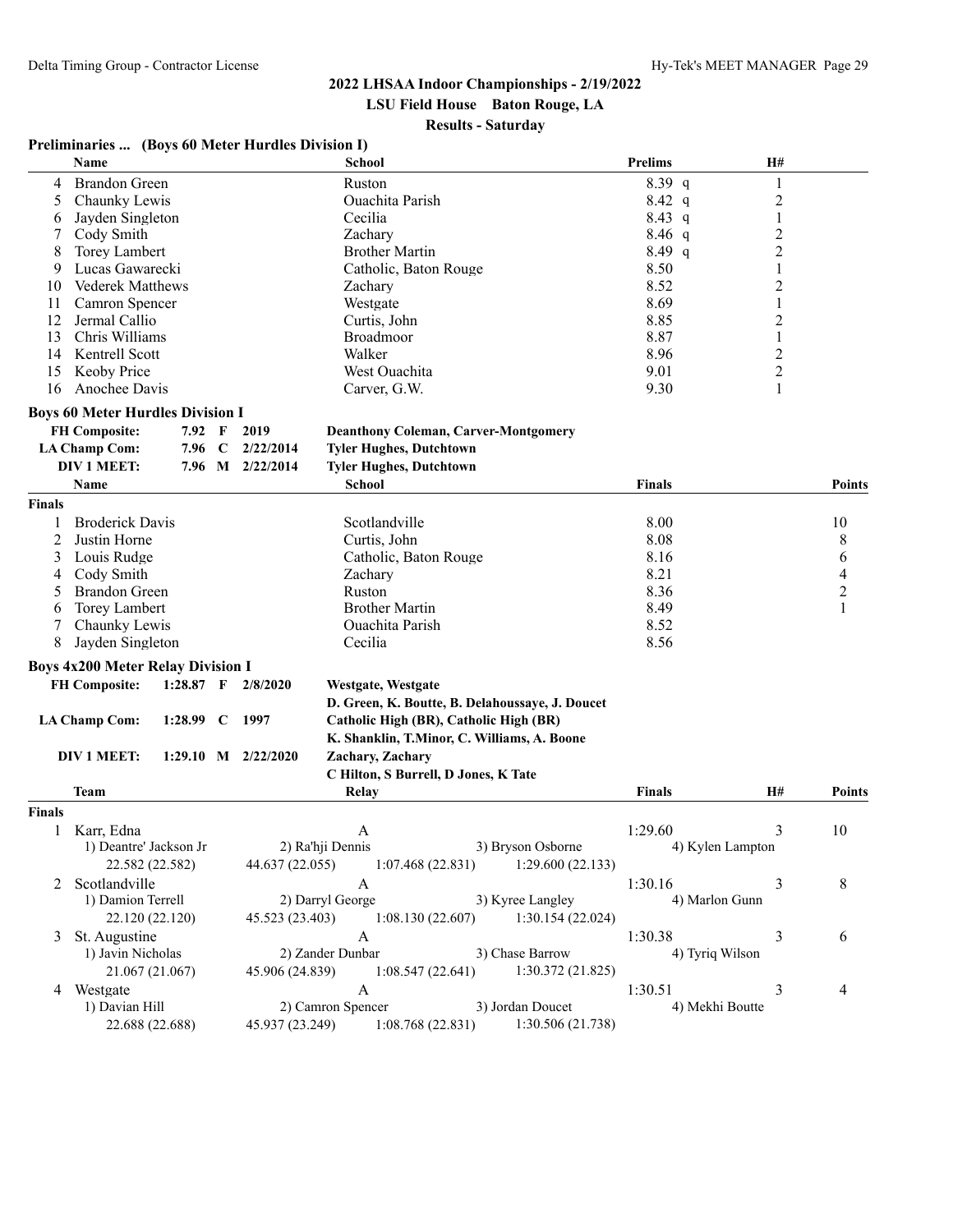**LSU Field House Baton Rouge, LA**

## **Results - Saturday**

#### **Finals ... (Boys 4x200 Meter Relay Division I)**

|               | Team                                                             | Relay                                 |                                                                |                                                     | Finals                   | H#                   | <b>Points</b>  |
|---------------|------------------------------------------------------------------|---------------------------------------|----------------------------------------------------------------|-----------------------------------------------------|--------------------------|----------------------|----------------|
|               | 5 Catholic, Baton Rouge                                          |                                       | $\mathbf{A}$                                                   |                                                     | 1:30.68                  | 2                    | $\overline{2}$ |
|               | 1) Gunnar Tatum                                                  | 2) Lucas Gawarecki 3) Bennett LeJeune |                                                                |                                                     | 4) Louis Rudge           |                      |                |
|               | 22.812 (22.812)                                                  |                                       |                                                                | 46.082 (23.270) 1:08.855 (22.773) 1:30.671 (21.817) |                          |                      |                |
|               | 6 Ruston                                                         |                                       | $\mathbf{A}$                                                   |                                                     | 1:32.19                  | 2                    | 1              |
|               | 1) Carsen McPherson                                              |                                       | 2) Andrew Mcclinton 3) Brady Beason                            |                                                     | 4) Jayden Osborne        |                      |                |
|               | 21.580 (21.580)                                                  |                                       |                                                                | 46.348 (24.768) 1:09.797 (23.449) 1:32.186 (22.390) |                          |                      |                |
|               | 7 Curtis, John                                                   |                                       | $\mathbf{A}$                                                   |                                                     | 1:32.20                  | 2                    |                |
|               | 1) Jermal Callio                                                 | 2) King Taylor                        |                                                                | 3) Malik Smith                                      | 4) Justin Horne          |                      |                |
|               | 22.681 (22.681)                                                  |                                       |                                                                | 46.137 (23.456) 1:09.780 (23.643) 1:32.194 (22.414) |                          |                      |                |
|               | 8 Holy Cross                                                     |                                       | $\mathbf{A}$                                                   |                                                     | 1:32.28                  | 2                    |                |
|               | 1) Xavier Glaude                                                 | 2) Koby Young                         |                                                                | 3) Finn Martin                                      | 4) Krosse Johnson        |                      |                |
|               | 22.734 (22.734)                                                  |                                       |                                                                | 46.926 (24.192) 1:10.824 (23.898) 1:32.274 (21.450) |                          |                      |                |
|               | 9 Ouachita Parish                                                |                                       | $\mathbf{A}$                                                   |                                                     | 1:32.54                  | -1                   |                |
|               | 1) Austin Willis                                                 |                                       |                                                                | 2) Jeremy Nelson 3) Chaunky Lewis                   | 4) Omari Randle          |                      |                |
|               | 22.864 (22.864)                                                  |                                       |                                                                | 45.971 (23.107) 1:09.353 (23.382) 1:32.531 (23.178) |                          |                      |                |
|               | 10 Zachary                                                       |                                       | $\mathbf{A}$<br>2) Tylon Williams 3) Matthew Perkins           |                                                     | 1:34.25                  | -1                   |                |
|               | 1) Kameran Senegal                                               |                                       |                                                                |                                                     | 4) Jalen Wright          |                      |                |
|               | 22.109 (22.109)                                                  |                                       |                                                                | 46.899 (24.790) 1:10.689 (23.790) 1:34.245 (23.557) |                          |                      |                |
|               | 11 Walker<br>1) Andra Porter                                     | 2) Robert Jackson                     | $\mathbf{A}$                                                   | 3) Kentrell Scott                                   | 1:34.27<br>4) Marek Hall | -1                   |                |
|               | 21.642 (21.642)                                                  | 46.460 (24.818)                       |                                                                | $1:10.883(24.423)$ $1:34.267(23.385)$               |                          |                      |                |
|               | 12 Brother Martin                                                |                                       | A                                                              |                                                     | 1:34.38                  | 1                    |                |
|               | 1) Torey Lambert                                                 | 2) Corey Lambert                      |                                                                | 3) Austin Tatum                                     | 4) Eddie Randazzo        |                      |                |
|               | 22.178 (22.178)                                                  | 47.070 (24.892)                       |                                                                | $1:10.613(23.543)$ $1:34.371(23.759)$               |                          |                      |                |
|               | 13 Carver, G.W.                                                  |                                       | $\mathbf{A}$                                                   |                                                     | 1:35.14                  | -1                   |                |
|               | 1) Terrold Jerome                                                | 2) Savon Jefferson                    |                                                                | 3) Jamar King                                       | 4) Stephan Lemay         |                      |                |
|               | 24.835 (24.835)                                                  |                                       |                                                                | 48.035 (23.200) 1:11.809 (23.774) 1:35.139 (23.330) |                          |                      |                |
|               |                                                                  |                                       |                                                                |                                                     |                          |                      |                |
|               | <b>Boys 4x400 Meter Relay Division I</b><br><b>FH Composite:</b> | 3:22.68 F 1/25/2020                   |                                                                |                                                     |                          |                      |                |
|               |                                                                  |                                       | Zachary, Zachary<br>K. Lazard, D. Jones, S. Burrell, C. Hilton |                                                     |                          |                      |                |
|               | <b>LA Champ Com:</b><br>3:22.90 $\,$ C 2002                      |                                       | JS Clark (NO), JS Clark (NO)                                   |                                                     |                          |                      |                |
|               |                                                                  |                                       | R. Marshall, A.Collins, M. Weaver, A.Collins                   |                                                     |                          |                      |                |
|               | DIV 1 MEET:                                                      | 3:23.06 M 2/22/2020                   | Zachary, Zachary                                               |                                                     |                          |                      |                |
|               |                                                                  |                                       | K Lazard, D Jones, S Burrell, C Hilton                         |                                                     |                          |                      |                |
|               | Team                                                             | Relay                                 |                                                                |                                                     | <b>Finals</b>            | H#                   | <b>Points</b>  |
| <b>Finals</b> |                                                                  |                                       |                                                                |                                                     |                          |                      |                |
|               | 1 Catholic, Baton Rouge                                          |                                       | A                                                              |                                                     | 3:26.46                  | 2                    | 10             |
|               | 1) Britton LeBlanc                                               | 2) Winston DeCuir                     |                                                                | 3) Hunter Ullrich                                   | 4) Louis Rudge           |                      |                |
|               | 24.992 (24.992)                                                  | 51.949 (26.957)                       | 1:16.871 (24.922)                                              | 1:43.516(26.645)                                    |                          |                      |                |
|               | 2:07.542 (24.026)                                                | 2:35.781 (28.239)                     | 2:59.568 (23.787)                                              | 3:26.458 (26.891)                                   |                          |                      |                |
|               | 2 Ruston                                                         |                                       | A                                                              |                                                     | 3:26.77                  | 2                    | 8              |
|               | 1) Joshua Anding                                                 | 2) Brady Beason                       |                                                                | 3) Carsen McPherson                                 |                          | 4) Andrew Mcclinton  |                |
|               | 23.879 (23.879)                                                  | 51.715 (27.836)                       | 1:16.981(25.266)                                               | 1:43.702 (26.721)                                   |                          |                      |                |
|               | 2:07.373 (23.671)                                                | 2:35.526 (28.153)                     | 2:59.569 (24.043)                                              | 3:26.767 (27.199)                                   |                          |                      |                |
| 3             | Westgate                                                         |                                       | A                                                              |                                                     | 3:27.34                  | 2                    | 6              |
|               | 1) Camron Spencer                                                | 2) Davian Hill                        |                                                                | 3) Mekhi Boutte                                     |                          | 4) Tray'Quan Francis |                |
|               | 24.369 (24.369)                                                  | 52.189 (27.820)                       | 1:16.983(24.794)                                               | 1:45.318(28.335)                                    |                          |                      |                |
|               | 2:08.862 (23.544)                                                | 2:37.060 (28.198)                     | 3:01.239 (24.179)                                              | 3:27.338 (26.099)                                   |                          |                      |                |
| 4             | Curtis, John                                                     |                                       | A                                                              |                                                     | 3:27.66                  | 2                    | 4              |
|               | 1) Jermal Callio                                                 | 2) King Taylor                        |                                                                | 3) Malik Smith                                      | 4) Justin Horne          |                      |                |
|               | 25.025 (25.025)                                                  | 53.842 (28.817)                       | 1:17.564 (23.722)                                              | 1:44.456 (26.892)                                   |                          |                      |                |
|               | 2:08.745 (24.289)                                                | 2:36.776 (28.031)                     | 3:01.828 (25.052)                                              | 3:27.651 (25.824)                                   |                          |                      |                |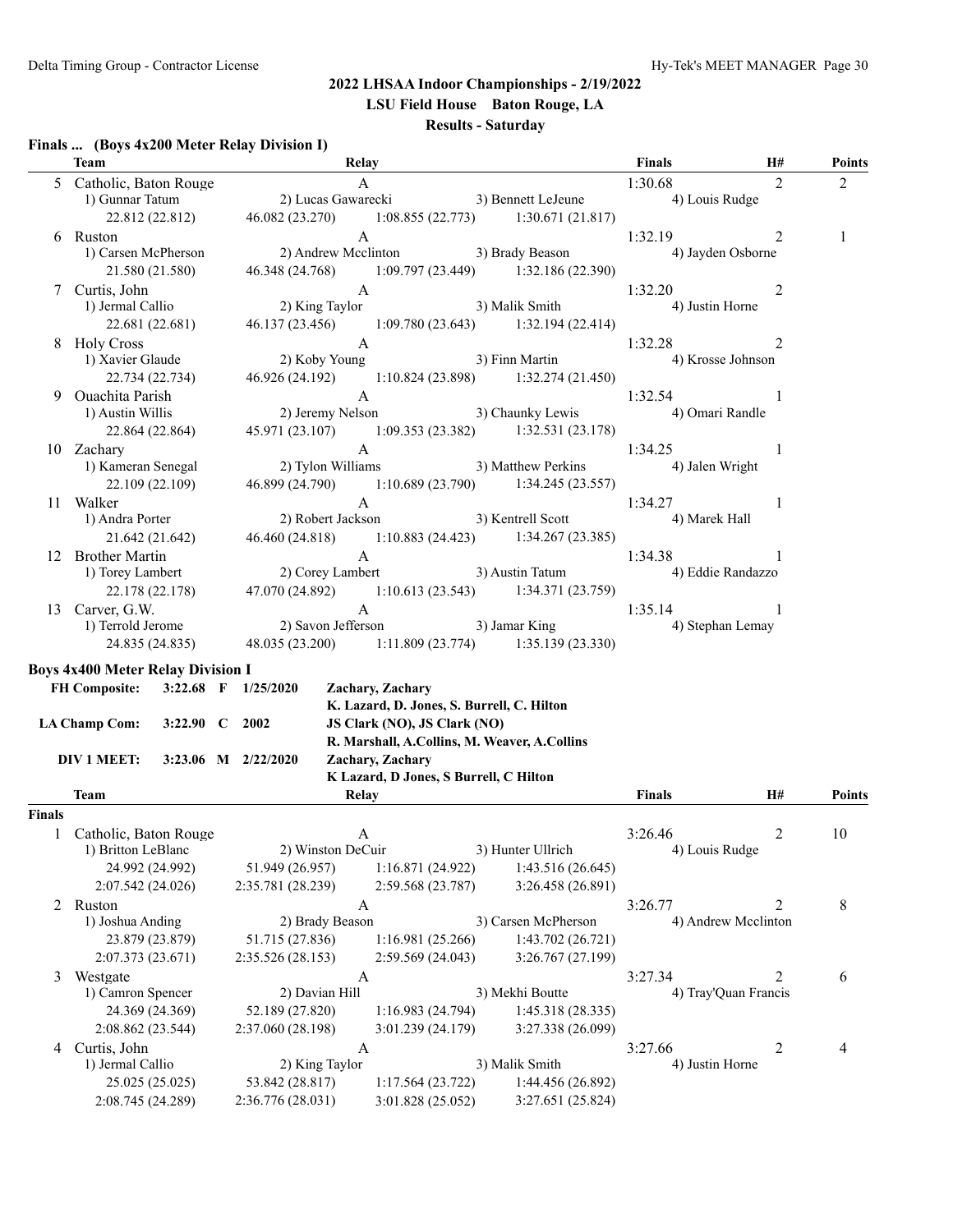**LSU Field House Baton Rouge, LA**

## **Results - Saturday**

#### **Finals ... (Boys 4x400 Meter Relay Division I)**

|        | <b>Team</b>                              |                     | Relay                                        |                                                    | <b>Finals</b>                  | H#                  | <b>Points</b>  |
|--------|------------------------------------------|---------------------|----------------------------------------------|----------------------------------------------------|--------------------------------|---------------------|----------------|
| 5      | Karr, Edna                               |                     | A                                            |                                                    | 3:30.88                        | -1                  | $\overline{2}$ |
|        | 1) Camren Hardy                          | 2) Jeremy Geary     |                                              | 3) Ra'hji Dennis                                   | 4) Markel Myles                |                     |                |
|        | 24.673 (24.673)                          | 53.495 (28.822)     | 1:19.392(25.897)                             | 1:48.371 (28.979)                                  |                                |                     |                |
|        | 2:12.245 (23.874)                        | 2:39.062 (26.817)   | 3:04.002(24.940)                             | 3:30.878 (26.876)                                  |                                |                     |                |
| 6      | St. Augustine                            |                     | A                                            |                                                    | 3:31.31                        | 1                   | 1              |
|        | 1) Javin Nicholas                        | 2) Zander Dunbar    |                                              | 3) Kaser Dunbar                                    | 4) Tyriq Wilson                |                     |                |
|        | 25.049 (25.049)                          | 54.224 (29.175)     | 1:18.944(24.720)                             | 1:46.186 (27.242)                                  |                                |                     |                |
|        | 2:09.624 (23.438)                        | 2:40.479 (30.855)   | 3:05.337 (24.858)                            | 3:31.310 (25.973)                                  |                                |                     |                |
| 7      | <b>Brother Martin</b>                    |                     | A                                            |                                                    | 3:31.58                        | 2                   |                |
|        | 1) Torey Lambert                         | 2) Corey Lambert    |                                              | 3) Austin Tatum                                    | 4) DJ Chestnut                 |                     |                |
|        | 25.411 (25.411)                          | 54.320 (28.909)     | 1:18.426(24.106)                             | 1:47.113 (28.687)                                  |                                |                     |                |
|        | 2:11.076 (23.963)                        | 2:38.831 (27.755)   | 3:04.040 (25.209)                            | 3:31.574 (27.534)                                  |                                |                     |                |
| 8      | Scotlandville                            |                     | A                                            |                                                    | 3:31.86                        | 2                   |                |
|        | 1) Dominick Baptiste                     | 2) Darryl George    |                                              | 3) Broderick Davis                                 | 4) Everett Alberty             |                     |                |
|        | 25.496 (25.496)                          | 54.486 (28.990)     | 1:17.800(23.314)                             | 1:45.108 (27.308)                                  |                                |                     |                |
|        | 2:09.042 (23.934)                        | 2:37.986 (28.944)   | 3:02.183(24.197)                             | 3:31.855 (29.673)                                  |                                |                     |                |
|        | 9 Zachary                                |                     | A                                            |                                                    | 3:35.70                        | 1                   |                |
|        | 1) Lejaune George, Jr                    | 2) Roy Vance        |                                              | 3) Vederek Matthews                                | 4) Jalen Wright                |                     |                |
|        | 26.182 (26.182)                          | 53.659 (27.477)     | 1:18.625(24.966)                             | 1:48.493 (29.868)                                  |                                |                     |                |
|        | 2:12.757(24.264)                         | 2:41.633 (28.876)   | 3:07.100(25.467)                             | 3:35.698 (28.598)                                  |                                |                     |                |
|        | 10 Airline                               |                     | A                                            |                                                    | 3:41.65                        | 1                   |                |
|        | 1) Daxton Chavez                         |                     | 2) Cameron Jefferson                         | 3) Gabe Laval                                      | 4) Kye Lehr                    |                     |                |
|        | 25.950 (25.950)                          | 55.883 (29.933)     | 1:19.892 (24.009)                            | 1:50.913(31.021)                                   |                                |                     |                |
|        | 2:17.741 (26.828)                        | 2:46.813 (29.072)   | 3:11.729 (24.916)                            | 3:41.642 (29.913)                                  |                                |                     |                |
| 11     | East Ascension                           |                     | A                                            |                                                    | 3:44.94                        |                     |                |
|        | 1) Mathews Collins                       | 2) Allen Starks     |                                              | 3) Jase Campbell                                   |                                | 4) Christian McGhee |                |
|        | 25.770 (25.770)                          | 53.623 (27.853)     | 1:19.750(26.127)                             | 1:51.726(31.976)                                   |                                |                     |                |
|        | 2:17.967(26.241)                         | 2:48.402 (30.435)   | 3:14.626(26.224)                             | 3:44.934 (30.308)                                  |                                |                     |                |
|        | Alexandria                               |                     | A                                            |                                                    | <b>DNS</b>                     | -1                  |                |
|        | 1) Eric Jones                            |                     | 2) Kameron Washington                        | 3) Joshua Marie                                    | 4) Jason Blackwell             |                     |                |
|        |                                          |                     |                                              |                                                    |                                |                     |                |
|        | <b>Boys 4x800 Meter Relay Division I</b> |                     |                                              |                                                    |                                |                     |                |
|        | <b>FH Composite:</b><br>$8:03.01$ F      | 2/5/2022            | <b>Ruston, Ruston</b>                        |                                                    |                                |                     |                |
|        |                                          |                     |                                              | C. Babineaux, N. Blackburn, B. Madden, A. McKaskle |                                |                     |                |
|        | <b>LA Champ Com:</b><br>8:06.90          | 1982<br>$\mathbf C$ | O. Perry Walker, O. Perry Walker             |                                                    |                                |                     |                |
|        | <b>DIV 1 MEET:</b>                       | 8:08.37 M 2/23/2013 | Catholic, Baton Rouge, Catholic, Baton Rouge |                                                    |                                |                     |                |
|        | Team                                     |                     | M Comeaux, R Palmisano, M Rhorer, J St. Cyr  |                                                    | <b>Finals</b>                  |                     | <b>Points</b>  |
|        |                                          |                     | <b>Relay</b>                                 |                                                    |                                |                     |                |
| Finals |                                          |                     |                                              |                                                    |                                |                     |                |
| 1      | Jesuit, New Orleans<br>1) Michael Vocke  | 2) Leland Crawford  | A                                            | 3) Robert Buisson                                  | 8:07.86 M<br>4) Jack DesRoches |                     | 10             |
|        | 33.908 (33.908)                          | 1:04.442 (30.534)   | 1:33.754 (29.312)                            | 2:01.785 (28.031)                                  |                                |                     |                |
|        |                                          | 3:00.888 (30.328)   |                                              |                                                    |                                |                     |                |
|        | 2:30.560 (28.775)                        |                     | 3:31.495 (30.607)                            | 4:01.525(30.030)                                   |                                |                     |                |
|        | 4:31.395 (29.870)                        | 5:02.263 (30.868)   | 5:33.684 (31.421)                            | 6:07.064(33.380)                                   |                                |                     |                |
|        | 6:36.864(29.800)                         | 7:07.126 (30.262)   | 7:38.499 (31.373)                            | 8:07.856 (29.358)                                  |                                |                     |                |
| 2      | Ruston                                   |                     | A                                            |                                                    | 8:21.21                        |                     | 8              |
|        | 1) Andrew McKaskle                       | 2) Caleb Babineaux  |                                              | 3) Nelson Blackburn                                | 4) Bryar Madden                |                     |                |
|        | 34.018 (34.018)                          | 1:05.088(31.070)    | 1:34.642 (29.554)                            | 2:04.401 (29.759)                                  |                                |                     |                |
|        | 2:34.164 (29.763)                        | 3:05.063 (30.899)   | 3:36.321 (31.258)                            | 4:07.149 (30.828)                                  |                                |                     |                |
|        | 4:33.694 (26.545)                        | 5:02.627 (28.933)   | 5:34.970 (32.343)                            | 6:15.381(40.411)                                   |                                |                     |                |
|        | 6:44.755 (29.374)                        | 7:16.858 (32.103)   | 7:48.078 (31.220)                            | 8:21.201 (33.123)                                  |                                |                     |                |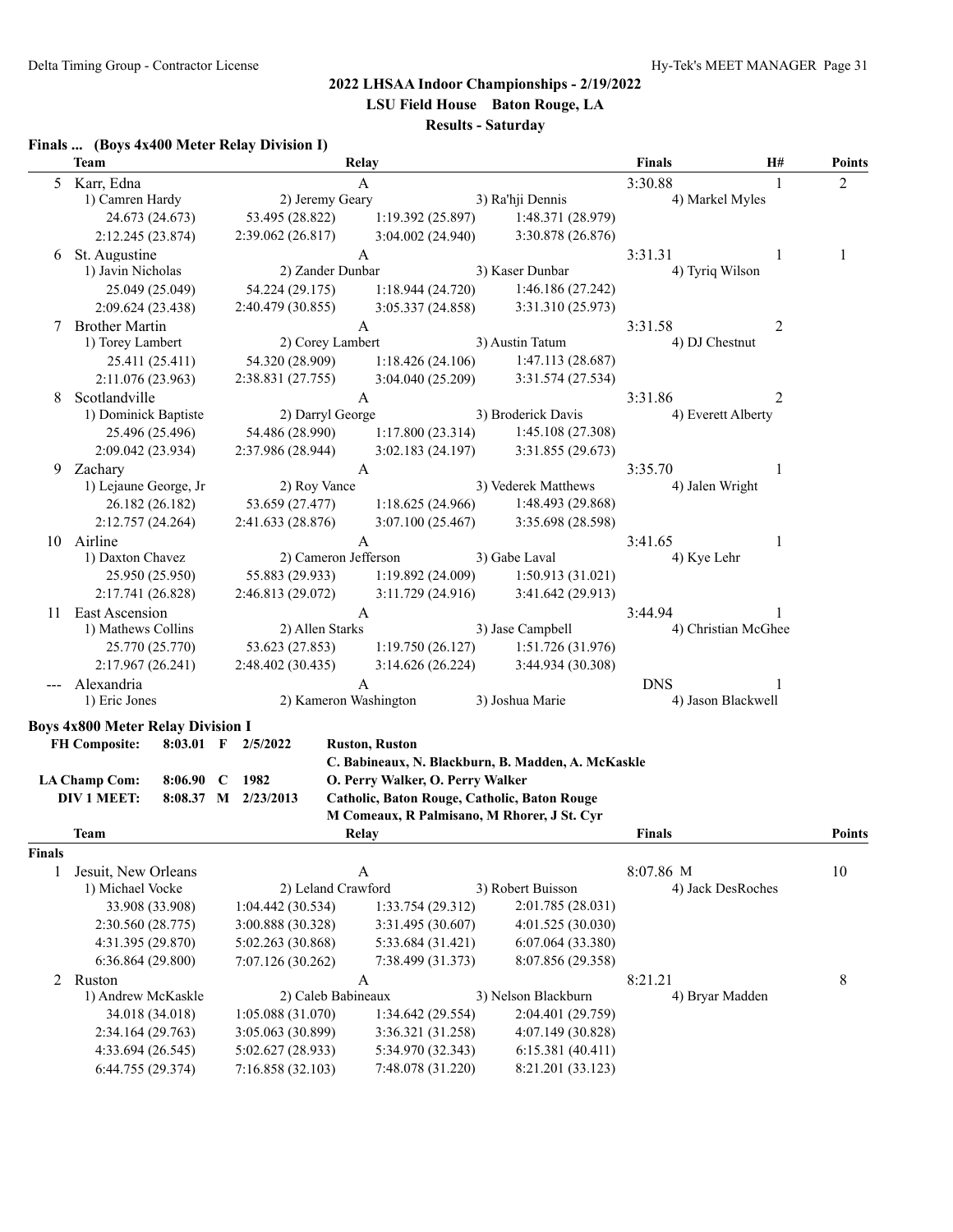**LSU Field House Baton Rouge, LA**

**Results - Saturday**

#### **Finals ... (Boys 4x800 Meter Relay Division I)**

|    | <b>Team</b>                            |                                        |                                        | Relay                                  |                       |              |  |  |  |
|----|----------------------------------------|----------------------------------------|----------------------------------------|----------------------------------------|-----------------------|--------------|--|--|--|
| 3  | <b>Brother Martin</b>                  | A                                      |                                        |                                        | 8:22.42               | 6            |  |  |  |
|    | 1) Eli Levy                            | 2) Luke Regan                          |                                        | 3) Gabriel Metoyer                     | 4) DJ Chestnut        |              |  |  |  |
|    | 34.381 (34.381)                        | 1:04.944(30.563)                       | 1:35.817 (30.873)                      | 2:07.894 (32.077)                      |                       |              |  |  |  |
|    | 2:37.408 (29.514)                      | 3:09.126 (31.718)                      | 3:41.758 (32.632)                      | 4:14.822 (33.064)                      |                       |              |  |  |  |
|    | 4:46.340 (31.518)                      | 5:17.279 (30.939)                      | 5:49.766 (32.487)                      | 6:22.788 (33.022)                      |                       |              |  |  |  |
|    | 6:50.994 (28.206)                      | 7:21.738 (30.744)                      | 7:53.286 (31.548)                      | 8:22.417 (29.131)                      |                       |              |  |  |  |
| 4  | Catholic, Baton Rouge                  | A                                      |                                        |                                        | 8:26.12               | 4            |  |  |  |
|    | 1) Harrison Thomas                     | 2) Max Guillot                         |                                        | 3) Matthew Maynard                     | 4) Clark Chustz       |              |  |  |  |
|    | 34.247 (34.247)                        | 1:05.438(31.191)                       | 1:35.295(29.857)                       | 2:07.467 (32.172)                      |                       |              |  |  |  |
|    | 2:37.198 (29.731)                      | 3:10.042(32.844)                       | 3:42.309 (32.267)                      | 4:14.141 (31.832)                      |                       |              |  |  |  |
|    | 4:42.944 (28.803)                      | 5:14.730 (31.786)                      | 5:46.292 (31.562)                      | 6:18.208 (31.916)                      |                       |              |  |  |  |
|    | 6:47.582 (29.374)                      | 7:19.206 (31.624)                      | 7:51.680 (32.474)                      | 8:26.111 (34.432)                      |                       |              |  |  |  |
| 5  | <b>Belle Chasse</b>                    | A                                      |                                        |                                        | 8:29.56               | 2            |  |  |  |
|    | 1) Jack Howell                         | 2) Jace Luckoski                       |                                        | 3) Keith Toncu                         | 4) Landin Madere      |              |  |  |  |
|    | 34.165 (34.165)                        | 1:05.162 (30.997)                      | 1:35.939 (30.777)                      | 2:09.548 (33.609)                      |                       |              |  |  |  |
|    | 2:38.171 (28.623)                      | 3:09.789 (31.618)                      | 3:42.433 (32.644)                      | 4:15.190(32.757)                       |                       |              |  |  |  |
|    | 4:46.014 (30.824)<br>6:51.512 (27.579) | 5:17.187 (31.173)<br>7:23.002 (31.490) | 5:50.228 (33.041)<br>7:57.406 (34.404) | 6:23.933 (33.705)<br>8:29.560 (32.155) |                       |              |  |  |  |
|    | Zachary                                |                                        |                                        |                                        | 8:33.25               |              |  |  |  |
| 6  | 1) Caleb Ackman                        | A<br>2) Dillon Moree                   |                                        | 3) Roy Vance                           | 4) Lejaune George, Jr | $\mathbf{1}$ |  |  |  |
|    | 33.735 (33.735)                        | 1:04.927 (31.192)                      | 1:34.506 (29.579)                      | 2:05.495 (30.989)                      |                       |              |  |  |  |
|    | 2:37.500 (32.005)                      | 3:10.137(32.637)                       | 3:43.803 (33.666)                      | 4:16.571 (32.768)                      |                       |              |  |  |  |
|    | 4:46.487 (29.916)                      | 5:18.227 (31.740)                      | 5:53.149 (34.922)                      | 6:29.177 (36.028)                      |                       |              |  |  |  |
|    | 6:58.965 (29.788)                      | 7:30.459 (31.494)                      | 8:01.957 (31.498)                      | 8:33.243 (31.286)                      |                       |              |  |  |  |
| 7  | Parkway                                | A                                      |                                        |                                        | 8:37.68               |              |  |  |  |
|    | 1) Gary Smith                          | 2) Jesus Cordova                       |                                        | 3) Adrian Orellana                     | 4) Gabriel Falting    |              |  |  |  |
|    | 34.720 (34.720)                        | 1:05.598 (30.878)                      | 1:36.990 (31.392)                      | 2:13.395 (36.405)                      |                       |              |  |  |  |
|    | 2:42.422 (29.027)                      | 3:14.915 (32.493)                      | 3:50.200 (35.285)                      | 4:26.064(35.864)                       |                       |              |  |  |  |
|    | 4:54.629 (28.565)                      | 5:26.784 (32.155)                      | 6:00.857 (34.073)                      | 6:34.596 (33.739)                      |                       |              |  |  |  |
|    | 7:03.462 (28.866)                      | 7:34.509 (31.047)                      | 8:07.184 (32.675)                      | 8:37.676 (30.493)                      |                       |              |  |  |  |
| 8  | Scotlandville                          | A                                      |                                        |                                        | 8:38.54               |              |  |  |  |
|    | 1) Corinthian Walker                   | 2) Dominick Baptiste                   |                                        | 3) Alden Dupree                        | 4) Dylan Evans        |              |  |  |  |
|    | 33.872 (33.872)                        | 1:05.935(32.063)                       | 1:37.817 (31.882)                      | 2:11.714 (33.897)                      |                       |              |  |  |  |
|    | 2:41.236 (29.522)                      | 3:12.374(31.138)                       | 3:43.945 (31.571)                      | 4:14.614 (30.669)                      |                       |              |  |  |  |
|    | 4:43.432 (28.818)                      | 5:16.086 (32.654)                      | 5:49.899 (33.813)                      | 6:26.424(36.525)                       |                       |              |  |  |  |
|    | 6:55.620 (29.196)                      | 7:28.543 (32.923)                      | 8:03.076 (34.533)                      | 8:38.536 (35.461)                      |                       |              |  |  |  |
| 9  | Central Lafourche                      | A                                      |                                        |                                        | 8:43.17               |              |  |  |  |
|    | 1) Ethan Milstead                      | 2) Owen Folse                          |                                        | 3) Benjamin Hodson                     | 4) Samuel Hodson      |              |  |  |  |
|    | 34.648 (34.648)                        | 1:06.136 (31.488)                      | 1:39.366 (33.230)                      | 2:15.405 (36.039)                      |                       |              |  |  |  |
|    | 2:41.751 (26.346)                      | 3:11.160 (29.409)                      | 3:44.098 (32.938)                      | 4:22.714 (38.616)                      |                       |              |  |  |  |
|    | 4:51.265(28.551)                       | 5:24.816 (33.551)                      | 6:01.473 (36.657)                      | 6:37.176 (35.703)                      |                       |              |  |  |  |
|    | 7:04.278 (27.102)                      | 7:34.258 (29.980)                      | 8:08.583 (34.325)                      | 8:43.168 (34.586)                      |                       |              |  |  |  |
|    | 10 Lafayette                           | A                                      |                                        |                                        | 8:59.81               |              |  |  |  |
|    | 1) Jacob Gondron                       | 2) Wyatt Stoute                        |                                        | 3) Grant Harris                        | 4) Adam Dugas         |              |  |  |  |
|    | 34.863 (34.863)                        | 1:06.857(31.994)                       | 1:40.260 (33.403)                      | 2:15.343 (35.083)                      |                       |              |  |  |  |
|    | 2:45.107 (29.764)                      | 3:16.727 (31.620)                      | 3:50.587 (33.860)                      | 4:25.589 (35.002)                      |                       |              |  |  |  |
|    | 4:55.717 (30.128)                      | 5:29.359 (33.642)                      | 6:04.309 (34.950)                      | 6:38.974 (34.665)                      |                       |              |  |  |  |
|    | 7:10.638 (31.664)                      | 7:44.129 (33.491)                      | 8:20.600 (36.471)                      | 8:59.809 (39.209)                      |                       |              |  |  |  |
| 11 | Dutchtown                              | A                                      |                                        |                                        | 9:07.73               |              |  |  |  |
|    | 1) Carter Chapman                      | 2) Brody Chatfield                     |                                        | 3) Arie Linton                         | 4) Camden Chapmen     |              |  |  |  |
|    | 34.585 (34.585)                        | 1:06.445 (31.860)                      | 1:40.493 (34.048)                      | 2:15.340 (34.847)                      |                       |              |  |  |  |
|    | 2:45.287 (29.947)                      | 3:17.212 (31.925)                      | 3:53.991 (36.779)                      | 4:33.048 (39.057)                      |                       |              |  |  |  |
|    | 5:04.811 (31.763)                      | 5:38.336 (33.525)                      | 6:14.716 (36.380)                      | 6:47.240 (32.524)                      |                       |              |  |  |  |
|    | 7:20.987 (33.747)                      | 7:57.233 (36.246)                      | 8:33.571 (36.338)                      | 9:07.730 (34.159)                      |                       |              |  |  |  |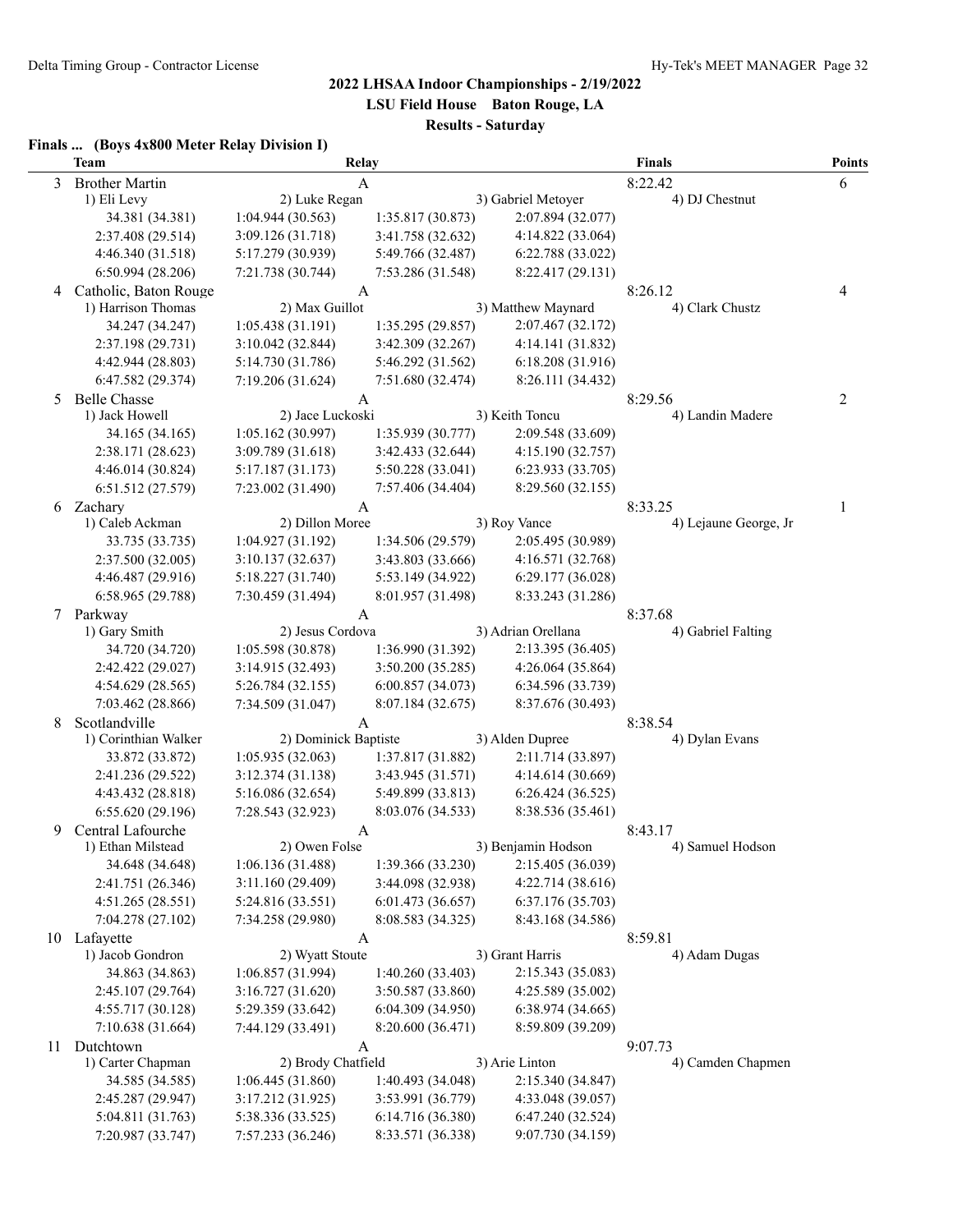#### **2022 LHSAA Indoor Championships - 2/19/2022 LSU Field House Baton Rouge, LA**

**Results - Saturday**

|               | Finals  (Boys 4x800 Meter Relay Division I)               |          |                       |                   |                                       |                   |                      |                                         |
|---------------|-----------------------------------------------------------|----------|-----------------------|-------------------|---------------------------------------|-------------------|----------------------|-----------------------------------------|
|               | Team                                                      |          |                       |                   | Relay                                 |                   | <b>Finals</b>        | <b>Points</b>                           |
| 12            | Mandeville                                                |          |                       |                   | A                                     |                   | 9:19.67              |                                         |
|               | 1) Liam Taylor                                            |          |                       |                   | 2) Henri Ransefore                    | 3) Elijah Reeves  | 4) Oliver Rosenau    |                                         |
|               | 35.231 (35.231)                                           |          |                       | 1:08.046(32.815)  | 1:44.408 (36.362)                     | 2:21.244 (36.836) |                      |                                         |
|               | 2:52.319 (31.075)                                         |          |                       | 3:26.360 (34.041) | 4:02.365 (36.005)                     | 4:38.463 (36.098) |                      |                                         |
|               | 5:10.286 (31.823)                                         |          |                       | 5:44.471 (34.185) | 6:20.306(35.835)                      | 6:57.242 (36.936) |                      |                                         |
|               | 7:30.770 (33.528)                                         |          |                       | 8:07.214 (36.444) | 8:44.138 (36.924)                     | 9:19.669 (35.531) |                      |                                         |
|               | <b>Boys High Jump Division I</b>                          |          |                       |                   |                                       |                   |                      |                                         |
|               | <b>FH Composite:</b>                                      | $7 - 01$ | F                     | 1996              | JJ Barton, Lafayette HS (LA)          |                   |                      |                                         |
|               | <b>LA Champ Com:</b>                                      | $7 - 01$ | $\mathbf C$           | 1996              | JJ Barton, Lafayette HS (LA)          |                   |                      |                                         |
|               | <b>DIV 1 MEET:</b>                                        | $7-00$   | M                     | 2/16/2019         | <b>Chris Hilton, Zachary</b>          |                   |                      |                                         |
|               | Name                                                      |          |                       |                   | <b>School</b>                         | <b>Finals</b>     |                      | <b>Points</b>                           |
| <b>Finals</b> |                                                           |          |                       |                   |                                       |                   |                      |                                         |
| 1             | Sherman Hawkins                                           |          |                       |                   | Tioga                                 | 1.98m             | $6 - 06.00$          | 10                                      |
| 2             | D'Andre Taylor                                            |          |                       |                   | St. Amant                             | 1.92m             | 6-03.50              | 7                                       |
| 2             | Jayden Averhart                                           |          |                       |                   | Slidell                               | 1.92m             | $6 - 03.50$          | $\overline{7}$                          |
| 4             | <b>Bradley Riccardi</b>                                   |          |                       |                   | Tioga                                 | 1.88m             | $6 - 02.00$          | $\overline{\mathbf{4}}$                 |
| 5             | Jahzell Jackson                                           |          |                       |                   | West Ouachita                         | 1.83m             | $6 - 00.00$          | $\overline{c}$                          |
| 6             | Falon Short                                               |          |                       |                   | Bourgeois, H.L.                       | J1.83m            | $6 - 00.00$          | $\mathbf{1}$                            |
| 7             | Kyron Sumler                                              |          |                       |                   | Curtis, John                          | 1.78m             | $5 - 10.00$          |                                         |
| 7             | Darryl George                                             |          |                       |                   | Scotlandville                         | 1.78m             | $5 - 10.00$          |                                         |
| 9             | <b>Bennett Saia</b>                                       |          | Catholic, Baton Rouge | J1.78m            | $5 - 10.00$                           |                   |                      |                                         |
| 9             | Caleb Glass                                               |          | Ouachita Parish       | J1.78m            | $5 - 10.00$                           |                   |                      |                                         |
| 11            | Shelton Sampson                                           |          |                       |                   | Catholic, Baton Rouge                 | 1.73m             | 5-08.00              |                                         |
| 11            | Cody Smith                                                |          |                       |                   | Zachary                               | 1.73m             | 5-08.00              |                                         |
| 13            | <b>Tyler Hayes</b>                                        |          |                       |                   | Curtis, John                          | J1.73m            | 5-08.00              |                                         |
| 13            | Jacob Pea                                                 |          |                       |                   | Ponchatoula                           | J1.73m            | 5-08.00              |                                         |
|               | Jayden Osborne                                            |          |                       |                   | Ruston                                | NH                |                      |                                         |
|               | Dominick Baptiste                                         |          |                       |                   | Scotlandville                         | <b>NH</b>         |                      |                                         |
| $---$         | Shawn Mixon                                               |          |                       |                   | Hahnville                             | <b>DNS</b>        |                      |                                         |
| $---$         | <b>Matthew Perkins</b>                                    |          |                       |                   | Zachary                               | <b>DNS</b>        |                      |                                         |
|               |                                                           |          |                       |                   |                                       |                   |                      |                                         |
|               | <b>Boys Pole Vault Division I</b><br><b>FH Composite:</b> | 18-09.25 | F                     | 2/4/2017          | <b>Armand Duplantis, Lafayette HS</b> |                   |                      |                                         |
|               | <b>LA Champ Com:</b>                                      | 18-08.25 | C                     | 2/17/2018         | <b>Armand Duplantis, Lafayette HS</b> |                   |                      |                                         |
|               | <b>DIV 1 MEET:</b>                                        | 18-08.25 | M                     | 2/17/2018         | <b>Armand Duplantis, Lafayette</b>    |                   |                      |                                         |
|               | Name                                                      |          |                       |                   | School                                | Finals            |                      | <b>Points</b>                           |
| <b>Finals</b> |                                                           |          |                       |                   |                                       |                   |                      |                                         |
| 1             | Beau Dominigue                                            |          |                       |                   | Hammond                               | 4.90m             | 16-00.75             | 10                                      |
| 2             | <b>Bransen Phillips</b>                                   |          |                       |                   | Catholic, Baton Rouge                 | 4.15m             | 13-07.25             | 8                                       |
| 3             | Justin Perault                                            |          |                       |                   | Denham Springs                        | J4.15m            | 13-07.25             | 6                                       |
| 4             | Jonathan Woods                                            |          |                       |                   | St. Thomas More                       | 4.00m             | 13-01.50             | 4                                       |
|               | Samuel Maggio                                             |          |                       |                   | Natchitoches Central                  | 3.85m             | 12-07.50             |                                         |
| 5             |                                                           |          |                       |                   | St. Paul's                            |                   |                      | $\overline{\mathbf{c}}$<br>$\mathbf{1}$ |
| 6             | <b>Trey Faherty</b><br><b>Bryce Watkins</b>               |          |                       |                   | East St. John                         | J3.85m<br>J3.85m  | 12-07.50<br>12-07.50 |                                         |
| 7             | Conner Bilello                                            |          |                       |                   | Thibodaux                             |                   |                      |                                         |
| 8             |                                                           |          |                       |                   |                                       | 3.70m             | 12-01.50             |                                         |
| 9             | Seth Martinez                                             |          |                       |                   | Fontainebleau                         | J3.70m            | 12-01.50             |                                         |
| 10            | <b>Braxton Hebert</b>                                     |          |                       |                   | Cecilia                               | J3.70m            | 12-01.50             |                                         |
| 11            | Cooper Robert                                             |          |                       |                   | Vandebilt Catholic                    | 3.55m             | 11-07.75             |                                         |
| 12            | Ean Outley                                                |          |                       |                   | Ruston                                | 3.40m             | 11-01.75             |                                         |
| 13            | Nathan Sams                                               |          |                       |                   | West Ouachita                         | J3.40m            | 11-01.75             |                                         |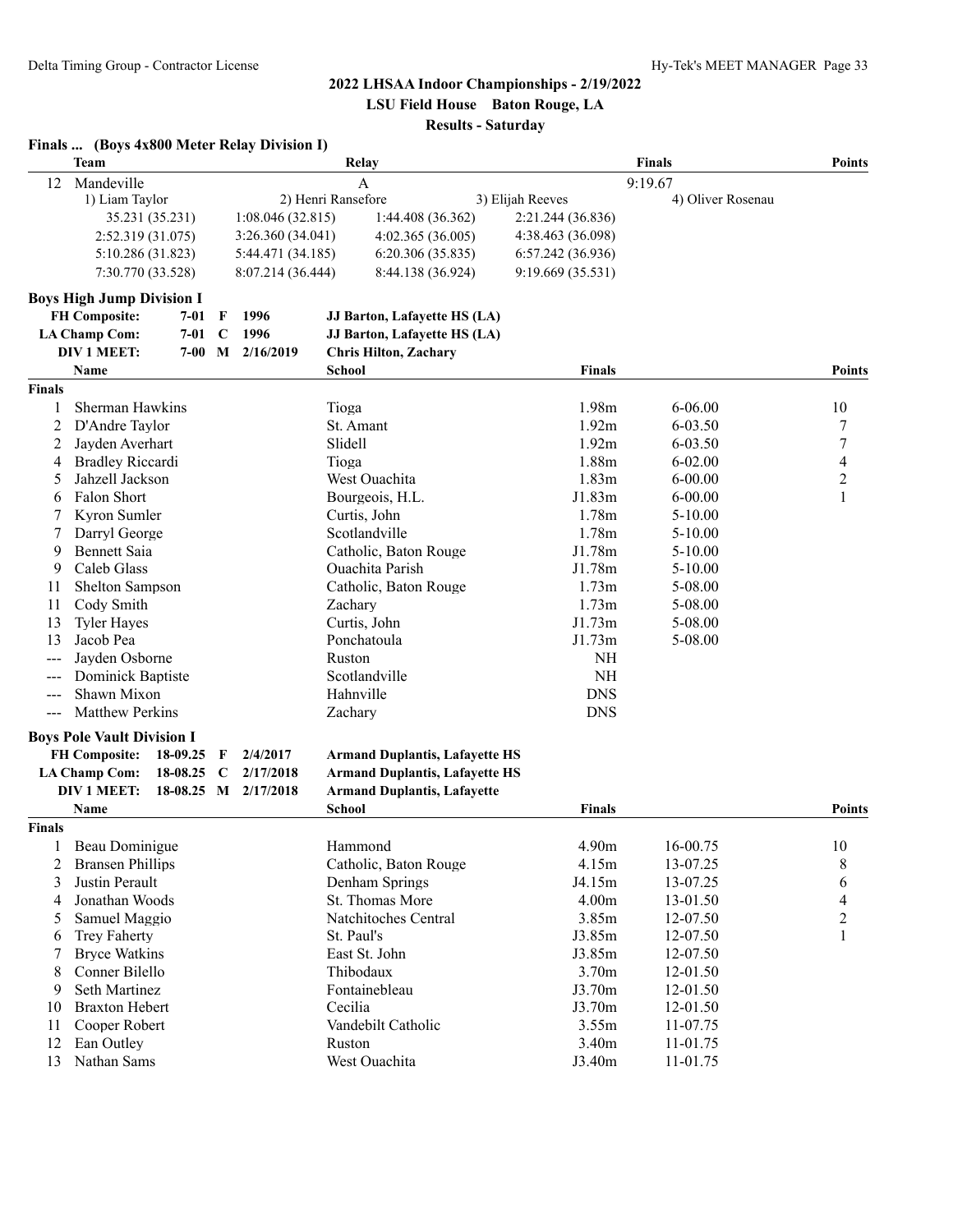**Finals ... (Boys Pole Vault Division I)**

# **2022 LHSAA Indoor Championships - 2/19/2022 LSU Field House Baton Rouge, LA**

**Results - Saturday**

| West Ouachita<br>J3.40m<br>11-01.75<br>14 Oliver McCurdy<br><b>Blaise Cormier</b><br><b>NH</b><br>Lafayette<br>$\frac{1}{2}$<br><b>Boys Long Jump Division I</b><br><b>FH Composite:</b><br>1991<br>24-11.50<br>$\mathbf{F}$<br><b>Troy Twillie, Slidell HS</b><br><b>LA Champ Com:</b><br>24-07.75<br>2006<br>Will Coppage, Alexandria<br>$\mathbf C$<br><b>DIV 1 MEET:</b><br>24-07.75 M 2006<br>Will Coppage, Alexandria<br>Name<br>School<br><b>Finals</b><br><b>Points</b><br>Finals<br>7.14m<br><b>Brandon Green</b><br>Ruston<br>23-05.25<br>10<br>6.99m<br><b>Broderick Davis</b><br>Scotlandville<br>22-11.25<br>8<br>2<br>Southside<br>6.92m<br>6<br>Dylan Sonnier<br>22-08.50<br>3<br>$\overline{\mathcal{L}}$<br>Jordan Doucet<br>6.72m<br>Westgate<br>22-00.75<br>4<br>$\overline{2}$<br>6.68m<br>D'Andre Taylor<br>St. Amant<br>21-11.00<br>5<br>Zachary<br>$\mathbf{1}$<br>Carlton Johnson<br>6.65m<br>21-10.00<br>6<br>Jaylen Kincaid<br>Ouachita Parish<br>6.52m<br>21-04.75<br>6.46m<br>8<br>Bennett Saia<br>Catholic, Baton Rouge<br>21-02.50<br>Ian Goodly<br>6.44m<br>Covington<br>21-01.50<br>9<br>Jerome Robinson<br>Zachary<br>6.41m<br>21-00.50<br>10<br>Ouachita Parish<br>6.38m<br>Jeremy Nelson<br>20-11.25<br>11<br><b>Bradley Wright</b><br>6.31 <sub>m</sub><br>12<br>Catholic, Baton Rouge<br>20-08.50<br>Davonte White<br>Ponchatoula<br>6.10 <sub>m</sub><br>13<br>20-00.25<br>Montrell Morris<br>Dutchtown<br>5.91m<br>14<br>19-04.75<br>Falon Short<br>Bourgeois, H.L.<br><b>DNS</b><br><b>DNS</b><br>Jordan Adams<br>Bourgeois, H.L.<br>$\sim$ $\sim$ $\sim$<br><b>Boys Triple Jump Division I</b><br><b>FH Composite:</b><br>1988<br>$50-01$<br>Sidney Celestine, St. Amant (LA)<br>F<br><b>LA Champ Com:</b><br>$50 - 01$<br>1988<br>Sidney Celestine, St. Amant (LA)<br>$\mathbf C$<br>DIV 1 MEET:<br>49-08<br>$\mathbf M$<br>2007<br>Zedric Thomas, New Iberia<br>Name<br><b>Finals</b><br><b>Points</b><br>School<br><b>Finals</b><br>15.70m<br><b>Brandon Green</b><br>51-06.25<br>10<br>Ruston<br>Ouachita Parish<br>15.22m<br>8<br>2<br>Jeremy Nelson<br>49-11.25<br>Demarion Sowell<br>13.85m<br>Natchitoches Central<br>45-05.25<br>6<br>3<br>4<br>Montrell Morris<br>13.71m<br>Dutchtown<br>44-11.75<br>4<br>$\overline{c}$<br>Falon Short<br>13.53m<br>Bourgeois, H.L.<br>44-04.75<br>5<br>$\mathbf{1}$<br><b>Broderick Davis</b><br>Scotlandville<br>13.52m<br>44-04.25<br>6<br>7<br>Dylan Sonnier<br>Southside<br>13.15m<br>43-01.75<br>Mike Hall<br>West Ouachita<br>12.84m<br>8<br>42-01.50<br>Davonte White<br>Ponchatoula<br>12.78m<br>41-11.25<br>9<br><b>Bennett Saia</b><br>12.74m<br>10<br>Catholic, Baton Rouge<br>41-09.75<br>Westgate<br>12.64m<br>11<br>Dedrick Latulas<br>41-05.75<br>Karr, Edna<br>12.26m<br>12<br>Kevin Jenkins<br>40-02.75<br>12.24m<br>Connor Wisham<br>Zachary<br>40-02.00<br>13<br>Clayton Warner<br>Catholic, Baton Rouge<br>12.10m<br>14<br>39-08.50<br>Lemanuel Turnipseed<br>Dutchtown<br>11.92m<br>39-01.25<br>15 |                                                                                                | Name           |  |  |  | <b>School</b>   | <b>Finals</b> | <b>Points</b> |
|--------------------------------------------------------------------------------------------------------------------------------------------------------------------------------------------------------------------------------------------------------------------------------------------------------------------------------------------------------------------------------------------------------------------------------------------------------------------------------------------------------------------------------------------------------------------------------------------------------------------------------------------------------------------------------------------------------------------------------------------------------------------------------------------------------------------------------------------------------------------------------------------------------------------------------------------------------------------------------------------------------------------------------------------------------------------------------------------------------------------------------------------------------------------------------------------------------------------------------------------------------------------------------------------------------------------------------------------------------------------------------------------------------------------------------------------------------------------------------------------------------------------------------------------------------------------------------------------------------------------------------------------------------------------------------------------------------------------------------------------------------------------------------------------------------------------------------------------------------------------------------------------------------------------------------------------------------------------------------------------------------------------------------------------------------------------------------------------------------------------------------------------------------------------------------------------------------------------------------------------------------------------------------------------------------------------------------------------------------------------------------------------------------------------------------------------------------------------------------------------------------------------------------------------------------------------------------------------------------------------------------------------------------------------------------------------------------------------------------------------------------------------------------------------------------------------------------------------------------------------------------------------------------------------------------------------------------------------------------------------------------------|------------------------------------------------------------------------------------------------|----------------|--|--|--|-----------------|---------------|---------------|
|                                                                                                                                                                                                                                                                                                                                                                                                                                                                                                                                                                                                                                                                                                                                                                                                                                                                                                                                                                                                                                                                                                                                                                                                                                                                                                                                                                                                                                                                                                                                                                                                                                                                                                                                                                                                                                                                                                                                                                                                                                                                                                                                                                                                                                                                                                                                                                                                                                                                                                                                                                                                                                                                                                                                                                                                                                                                                                                                                                                                              |                                                                                                |                |  |  |  |                 |               |               |
|                                                                                                                                                                                                                                                                                                                                                                                                                                                                                                                                                                                                                                                                                                                                                                                                                                                                                                                                                                                                                                                                                                                                                                                                                                                                                                                                                                                                                                                                                                                                                                                                                                                                                                                                                                                                                                                                                                                                                                                                                                                                                                                                                                                                                                                                                                                                                                                                                                                                                                                                                                                                                                                                                                                                                                                                                                                                                                                                                                                                              |                                                                                                |                |  |  |  |                 |               |               |
|                                                                                                                                                                                                                                                                                                                                                                                                                                                                                                                                                                                                                                                                                                                                                                                                                                                                                                                                                                                                                                                                                                                                                                                                                                                                                                                                                                                                                                                                                                                                                                                                                                                                                                                                                                                                                                                                                                                                                                                                                                                                                                                                                                                                                                                                                                                                                                                                                                                                                                                                                                                                                                                                                                                                                                                                                                                                                                                                                                                                              |                                                                                                |                |  |  |  |                 |               |               |
|                                                                                                                                                                                                                                                                                                                                                                                                                                                                                                                                                                                                                                                                                                                                                                                                                                                                                                                                                                                                                                                                                                                                                                                                                                                                                                                                                                                                                                                                                                                                                                                                                                                                                                                                                                                                                                                                                                                                                                                                                                                                                                                                                                                                                                                                                                                                                                                                                                                                                                                                                                                                                                                                                                                                                                                                                                                                                                                                                                                                              |                                                                                                |                |  |  |  |                 |               |               |
|                                                                                                                                                                                                                                                                                                                                                                                                                                                                                                                                                                                                                                                                                                                                                                                                                                                                                                                                                                                                                                                                                                                                                                                                                                                                                                                                                                                                                                                                                                                                                                                                                                                                                                                                                                                                                                                                                                                                                                                                                                                                                                                                                                                                                                                                                                                                                                                                                                                                                                                                                                                                                                                                                                                                                                                                                                                                                                                                                                                                              |                                                                                                |                |  |  |  |                 |               |               |
|                                                                                                                                                                                                                                                                                                                                                                                                                                                                                                                                                                                                                                                                                                                                                                                                                                                                                                                                                                                                                                                                                                                                                                                                                                                                                                                                                                                                                                                                                                                                                                                                                                                                                                                                                                                                                                                                                                                                                                                                                                                                                                                                                                                                                                                                                                                                                                                                                                                                                                                                                                                                                                                                                                                                                                                                                                                                                                                                                                                                              |                                                                                                |                |  |  |  |                 |               |               |
|                                                                                                                                                                                                                                                                                                                                                                                                                                                                                                                                                                                                                                                                                                                                                                                                                                                                                                                                                                                                                                                                                                                                                                                                                                                                                                                                                                                                                                                                                                                                                                                                                                                                                                                                                                                                                                                                                                                                                                                                                                                                                                                                                                                                                                                                                                                                                                                                                                                                                                                                                                                                                                                                                                                                                                                                                                                                                                                                                                                                              |                                                                                                |                |  |  |  |                 |               |               |
|                                                                                                                                                                                                                                                                                                                                                                                                                                                                                                                                                                                                                                                                                                                                                                                                                                                                                                                                                                                                                                                                                                                                                                                                                                                                                                                                                                                                                                                                                                                                                                                                                                                                                                                                                                                                                                                                                                                                                                                                                                                                                                                                                                                                                                                                                                                                                                                                                                                                                                                                                                                                                                                                                                                                                                                                                                                                                                                                                                                                              |                                                                                                |                |  |  |  |                 |               |               |
|                                                                                                                                                                                                                                                                                                                                                                                                                                                                                                                                                                                                                                                                                                                                                                                                                                                                                                                                                                                                                                                                                                                                                                                                                                                                                                                                                                                                                                                                                                                                                                                                                                                                                                                                                                                                                                                                                                                                                                                                                                                                                                                                                                                                                                                                                                                                                                                                                                                                                                                                                                                                                                                                                                                                                                                                                                                                                                                                                                                                              |                                                                                                |                |  |  |  |                 |               |               |
|                                                                                                                                                                                                                                                                                                                                                                                                                                                                                                                                                                                                                                                                                                                                                                                                                                                                                                                                                                                                                                                                                                                                                                                                                                                                                                                                                                                                                                                                                                                                                                                                                                                                                                                                                                                                                                                                                                                                                                                                                                                                                                                                                                                                                                                                                                                                                                                                                                                                                                                                                                                                                                                                                                                                                                                                                                                                                                                                                                                                              |                                                                                                |                |  |  |  |                 |               |               |
|                                                                                                                                                                                                                                                                                                                                                                                                                                                                                                                                                                                                                                                                                                                                                                                                                                                                                                                                                                                                                                                                                                                                                                                                                                                                                                                                                                                                                                                                                                                                                                                                                                                                                                                                                                                                                                                                                                                                                                                                                                                                                                                                                                                                                                                                                                                                                                                                                                                                                                                                                                                                                                                                                                                                                                                                                                                                                                                                                                                                              |                                                                                                |                |  |  |  |                 |               |               |
|                                                                                                                                                                                                                                                                                                                                                                                                                                                                                                                                                                                                                                                                                                                                                                                                                                                                                                                                                                                                                                                                                                                                                                                                                                                                                                                                                                                                                                                                                                                                                                                                                                                                                                                                                                                                                                                                                                                                                                                                                                                                                                                                                                                                                                                                                                                                                                                                                                                                                                                                                                                                                                                                                                                                                                                                                                                                                                                                                                                                              |                                                                                                |                |  |  |  |                 |               |               |
|                                                                                                                                                                                                                                                                                                                                                                                                                                                                                                                                                                                                                                                                                                                                                                                                                                                                                                                                                                                                                                                                                                                                                                                                                                                                                                                                                                                                                                                                                                                                                                                                                                                                                                                                                                                                                                                                                                                                                                                                                                                                                                                                                                                                                                                                                                                                                                                                                                                                                                                                                                                                                                                                                                                                                                                                                                                                                                                                                                                                              |                                                                                                |                |  |  |  |                 |               |               |
|                                                                                                                                                                                                                                                                                                                                                                                                                                                                                                                                                                                                                                                                                                                                                                                                                                                                                                                                                                                                                                                                                                                                                                                                                                                                                                                                                                                                                                                                                                                                                                                                                                                                                                                                                                                                                                                                                                                                                                                                                                                                                                                                                                                                                                                                                                                                                                                                                                                                                                                                                                                                                                                                                                                                                                                                                                                                                                                                                                                                              |                                                                                                |                |  |  |  |                 |               |               |
|                                                                                                                                                                                                                                                                                                                                                                                                                                                                                                                                                                                                                                                                                                                                                                                                                                                                                                                                                                                                                                                                                                                                                                                                                                                                                                                                                                                                                                                                                                                                                                                                                                                                                                                                                                                                                                                                                                                                                                                                                                                                                                                                                                                                                                                                                                                                                                                                                                                                                                                                                                                                                                                                                                                                                                                                                                                                                                                                                                                                              |                                                                                                |                |  |  |  |                 |               |               |
|                                                                                                                                                                                                                                                                                                                                                                                                                                                                                                                                                                                                                                                                                                                                                                                                                                                                                                                                                                                                                                                                                                                                                                                                                                                                                                                                                                                                                                                                                                                                                                                                                                                                                                                                                                                                                                                                                                                                                                                                                                                                                                                                                                                                                                                                                                                                                                                                                                                                                                                                                                                                                                                                                                                                                                                                                                                                                                                                                                                                              |                                                                                                |                |  |  |  |                 |               |               |
|                                                                                                                                                                                                                                                                                                                                                                                                                                                                                                                                                                                                                                                                                                                                                                                                                                                                                                                                                                                                                                                                                                                                                                                                                                                                                                                                                                                                                                                                                                                                                                                                                                                                                                                                                                                                                                                                                                                                                                                                                                                                                                                                                                                                                                                                                                                                                                                                                                                                                                                                                                                                                                                                                                                                                                                                                                                                                                                                                                                                              |                                                                                                |                |  |  |  |                 |               |               |
|                                                                                                                                                                                                                                                                                                                                                                                                                                                                                                                                                                                                                                                                                                                                                                                                                                                                                                                                                                                                                                                                                                                                                                                                                                                                                                                                                                                                                                                                                                                                                                                                                                                                                                                                                                                                                                                                                                                                                                                                                                                                                                                                                                                                                                                                                                                                                                                                                                                                                                                                                                                                                                                                                                                                                                                                                                                                                                                                                                                                              |                                                                                                |                |  |  |  |                 |               |               |
|                                                                                                                                                                                                                                                                                                                                                                                                                                                                                                                                                                                                                                                                                                                                                                                                                                                                                                                                                                                                                                                                                                                                                                                                                                                                                                                                                                                                                                                                                                                                                                                                                                                                                                                                                                                                                                                                                                                                                                                                                                                                                                                                                                                                                                                                                                                                                                                                                                                                                                                                                                                                                                                                                                                                                                                                                                                                                                                                                                                                              |                                                                                                |                |  |  |  |                 |               |               |
|                                                                                                                                                                                                                                                                                                                                                                                                                                                                                                                                                                                                                                                                                                                                                                                                                                                                                                                                                                                                                                                                                                                                                                                                                                                                                                                                                                                                                                                                                                                                                                                                                                                                                                                                                                                                                                                                                                                                                                                                                                                                                                                                                                                                                                                                                                                                                                                                                                                                                                                                                                                                                                                                                                                                                                                                                                                                                                                                                                                                              |                                                                                                |                |  |  |  |                 |               |               |
|                                                                                                                                                                                                                                                                                                                                                                                                                                                                                                                                                                                                                                                                                                                                                                                                                                                                                                                                                                                                                                                                                                                                                                                                                                                                                                                                                                                                                                                                                                                                                                                                                                                                                                                                                                                                                                                                                                                                                                                                                                                                                                                                                                                                                                                                                                                                                                                                                                                                                                                                                                                                                                                                                                                                                                                                                                                                                                                                                                                                              |                                                                                                |                |  |  |  |                 |               |               |
|                                                                                                                                                                                                                                                                                                                                                                                                                                                                                                                                                                                                                                                                                                                                                                                                                                                                                                                                                                                                                                                                                                                                                                                                                                                                                                                                                                                                                                                                                                                                                                                                                                                                                                                                                                                                                                                                                                                                                                                                                                                                                                                                                                                                                                                                                                                                                                                                                                                                                                                                                                                                                                                                                                                                                                                                                                                                                                                                                                                                              |                                                                                                |                |  |  |  |                 |               |               |
|                                                                                                                                                                                                                                                                                                                                                                                                                                                                                                                                                                                                                                                                                                                                                                                                                                                                                                                                                                                                                                                                                                                                                                                                                                                                                                                                                                                                                                                                                                                                                                                                                                                                                                                                                                                                                                                                                                                                                                                                                                                                                                                                                                                                                                                                                                                                                                                                                                                                                                                                                                                                                                                                                                                                                                                                                                                                                                                                                                                                              |                                                                                                |                |  |  |  |                 |               |               |
|                                                                                                                                                                                                                                                                                                                                                                                                                                                                                                                                                                                                                                                                                                                                                                                                                                                                                                                                                                                                                                                                                                                                                                                                                                                                                                                                                                                                                                                                                                                                                                                                                                                                                                                                                                                                                                                                                                                                                                                                                                                                                                                                                                                                                                                                                                                                                                                                                                                                                                                                                                                                                                                                                                                                                                                                                                                                                                                                                                                                              |                                                                                                |                |  |  |  |                 |               |               |
|                                                                                                                                                                                                                                                                                                                                                                                                                                                                                                                                                                                                                                                                                                                                                                                                                                                                                                                                                                                                                                                                                                                                                                                                                                                                                                                                                                                                                                                                                                                                                                                                                                                                                                                                                                                                                                                                                                                                                                                                                                                                                                                                                                                                                                                                                                                                                                                                                                                                                                                                                                                                                                                                                                                                                                                                                                                                                                                                                                                                              |                                                                                                |                |  |  |  |                 |               |               |
|                                                                                                                                                                                                                                                                                                                                                                                                                                                                                                                                                                                                                                                                                                                                                                                                                                                                                                                                                                                                                                                                                                                                                                                                                                                                                                                                                                                                                                                                                                                                                                                                                                                                                                                                                                                                                                                                                                                                                                                                                                                                                                                                                                                                                                                                                                                                                                                                                                                                                                                                                                                                                                                                                                                                                                                                                                                                                                                                                                                                              |                                                                                                |                |  |  |  |                 |               |               |
|                                                                                                                                                                                                                                                                                                                                                                                                                                                                                                                                                                                                                                                                                                                                                                                                                                                                                                                                                                                                                                                                                                                                                                                                                                                                                                                                                                                                                                                                                                                                                                                                                                                                                                                                                                                                                                                                                                                                                                                                                                                                                                                                                                                                                                                                                                                                                                                                                                                                                                                                                                                                                                                                                                                                                                                                                                                                                                                                                                                                              |                                                                                                |                |  |  |  |                 |               |               |
|                                                                                                                                                                                                                                                                                                                                                                                                                                                                                                                                                                                                                                                                                                                                                                                                                                                                                                                                                                                                                                                                                                                                                                                                                                                                                                                                                                                                                                                                                                                                                                                                                                                                                                                                                                                                                                                                                                                                                                                                                                                                                                                                                                                                                                                                                                                                                                                                                                                                                                                                                                                                                                                                                                                                                                                                                                                                                                                                                                                                              |                                                                                                |                |  |  |  |                 |               |               |
|                                                                                                                                                                                                                                                                                                                                                                                                                                                                                                                                                                                                                                                                                                                                                                                                                                                                                                                                                                                                                                                                                                                                                                                                                                                                                                                                                                                                                                                                                                                                                                                                                                                                                                                                                                                                                                                                                                                                                                                                                                                                                                                                                                                                                                                                                                                                                                                                                                                                                                                                                                                                                                                                                                                                                                                                                                                                                                                                                                                                              |                                                                                                |                |  |  |  |                 |               |               |
|                                                                                                                                                                                                                                                                                                                                                                                                                                                                                                                                                                                                                                                                                                                                                                                                                                                                                                                                                                                                                                                                                                                                                                                                                                                                                                                                                                                                                                                                                                                                                                                                                                                                                                                                                                                                                                                                                                                                                                                                                                                                                                                                                                                                                                                                                                                                                                                                                                                                                                                                                                                                                                                                                                                                                                                                                                                                                                                                                                                                              |                                                                                                |                |  |  |  |                 |               |               |
|                                                                                                                                                                                                                                                                                                                                                                                                                                                                                                                                                                                                                                                                                                                                                                                                                                                                                                                                                                                                                                                                                                                                                                                                                                                                                                                                                                                                                                                                                                                                                                                                                                                                                                                                                                                                                                                                                                                                                                                                                                                                                                                                                                                                                                                                                                                                                                                                                                                                                                                                                                                                                                                                                                                                                                                                                                                                                                                                                                                                              |                                                                                                |                |  |  |  |                 |               |               |
|                                                                                                                                                                                                                                                                                                                                                                                                                                                                                                                                                                                                                                                                                                                                                                                                                                                                                                                                                                                                                                                                                                                                                                                                                                                                                                                                                                                                                                                                                                                                                                                                                                                                                                                                                                                                                                                                                                                                                                                                                                                                                                                                                                                                                                                                                                                                                                                                                                                                                                                                                                                                                                                                                                                                                                                                                                                                                                                                                                                                              |                                                                                                |                |  |  |  |                 |               |               |
|                                                                                                                                                                                                                                                                                                                                                                                                                                                                                                                                                                                                                                                                                                                                                                                                                                                                                                                                                                                                                                                                                                                                                                                                                                                                                                                                                                                                                                                                                                                                                                                                                                                                                                                                                                                                                                                                                                                                                                                                                                                                                                                                                                                                                                                                                                                                                                                                                                                                                                                                                                                                                                                                                                                                                                                                                                                                                                                                                                                                              |                                                                                                |                |  |  |  |                 |               |               |
|                                                                                                                                                                                                                                                                                                                                                                                                                                                                                                                                                                                                                                                                                                                                                                                                                                                                                                                                                                                                                                                                                                                                                                                                                                                                                                                                                                                                                                                                                                                                                                                                                                                                                                                                                                                                                                                                                                                                                                                                                                                                                                                                                                                                                                                                                                                                                                                                                                                                                                                                                                                                                                                                                                                                                                                                                                                                                                                                                                                                              |                                                                                                |                |  |  |  |                 |               |               |
|                                                                                                                                                                                                                                                                                                                                                                                                                                                                                                                                                                                                                                                                                                                                                                                                                                                                                                                                                                                                                                                                                                                                                                                                                                                                                                                                                                                                                                                                                                                                                                                                                                                                                                                                                                                                                                                                                                                                                                                                                                                                                                                                                                                                                                                                                                                                                                                                                                                                                                                                                                                                                                                                                                                                                                                                                                                                                                                                                                                                              |                                                                                                |                |  |  |  |                 |               |               |
|                                                                                                                                                                                                                                                                                                                                                                                                                                                                                                                                                                                                                                                                                                                                                                                                                                                                                                                                                                                                                                                                                                                                                                                                                                                                                                                                                                                                                                                                                                                                                                                                                                                                                                                                                                                                                                                                                                                                                                                                                                                                                                                                                                                                                                                                                                                                                                                                                                                                                                                                                                                                                                                                                                                                                                                                                                                                                                                                                                                                              |                                                                                                |                |  |  |  |                 |               |               |
|                                                                                                                                                                                                                                                                                                                                                                                                                                                                                                                                                                                                                                                                                                                                                                                                                                                                                                                                                                                                                                                                                                                                                                                                                                                                                                                                                                                                                                                                                                                                                                                                                                                                                                                                                                                                                                                                                                                                                                                                                                                                                                                                                                                                                                                                                                                                                                                                                                                                                                                                                                                                                                                                                                                                                                                                                                                                                                                                                                                                              |                                                                                                |                |  |  |  |                 |               |               |
|                                                                                                                                                                                                                                                                                                                                                                                                                                                                                                                                                                                                                                                                                                                                                                                                                                                                                                                                                                                                                                                                                                                                                                                                                                                                                                                                                                                                                                                                                                                                                                                                                                                                                                                                                                                                                                                                                                                                                                                                                                                                                                                                                                                                                                                                                                                                                                                                                                                                                                                                                                                                                                                                                                                                                                                                                                                                                                                                                                                                              |                                                                                                |                |  |  |  |                 |               |               |
|                                                                                                                                                                                                                                                                                                                                                                                                                                                                                                                                                                                                                                                                                                                                                                                                                                                                                                                                                                                                                                                                                                                                                                                                                                                                                                                                                                                                                                                                                                                                                                                                                                                                                                                                                                                                                                                                                                                                                                                                                                                                                                                                                                                                                                                                                                                                                                                                                                                                                                                                                                                                                                                                                                                                                                                                                                                                                                                                                                                                              |                                                                                                |                |  |  |  |                 |               |               |
|                                                                                                                                                                                                                                                                                                                                                                                                                                                                                                                                                                                                                                                                                                                                                                                                                                                                                                                                                                                                                                                                                                                                                                                                                                                                                                                                                                                                                                                                                                                                                                                                                                                                                                                                                                                                                                                                                                                                                                                                                                                                                                                                                                                                                                                                                                                                                                                                                                                                                                                                                                                                                                                                                                                                                                                                                                                                                                                                                                                                              |                                                                                                |                |  |  |  |                 |               |               |
|                                                                                                                                                                                                                                                                                                                                                                                                                                                                                                                                                                                                                                                                                                                                                                                                                                                                                                                                                                                                                                                                                                                                                                                                                                                                                                                                                                                                                                                                                                                                                                                                                                                                                                                                                                                                                                                                                                                                                                                                                                                                                                                                                                                                                                                                                                                                                                                                                                                                                                                                                                                                                                                                                                                                                                                                                                                                                                                                                                                                              |                                                                                                |                |  |  |  |                 |               |               |
|                                                                                                                                                                                                                                                                                                                                                                                                                                                                                                                                                                                                                                                                                                                                                                                                                                                                                                                                                                                                                                                                                                                                                                                                                                                                                                                                                                                                                                                                                                                                                                                                                                                                                                                                                                                                                                                                                                                                                                                                                                                                                                                                                                                                                                                                                                                                                                                                                                                                                                                                                                                                                                                                                                                                                                                                                                                                                                                                                                                                              |                                                                                                |                |  |  |  |                 |               |               |
|                                                                                                                                                                                                                                                                                                                                                                                                                                                                                                                                                                                                                                                                                                                                                                                                                                                                                                                                                                                                                                                                                                                                                                                                                                                                                                                                                                                                                                                                                                                                                                                                                                                                                                                                                                                                                                                                                                                                                                                                                                                                                                                                                                                                                                                                                                                                                                                                                                                                                                                                                                                                                                                                                                                                                                                                                                                                                                                                                                                                              |                                                                                                |                |  |  |  |                 |               |               |
|                                                                                                                                                                                                                                                                                                                                                                                                                                                                                                                                                                                                                                                                                                                                                                                                                                                                                                                                                                                                                                                                                                                                                                                                                                                                                                                                                                                                                                                                                                                                                                                                                                                                                                                                                                                                                                                                                                                                                                                                                                                                                                                                                                                                                                                                                                                                                                                                                                                                                                                                                                                                                                                                                                                                                                                                                                                                                                                                                                                                              |                                                                                                |                |  |  |  |                 |               |               |
|                                                                                                                                                                                                                                                                                                                                                                                                                                                                                                                                                                                                                                                                                                                                                                                                                                                                                                                                                                                                                                                                                                                                                                                                                                                                                                                                                                                                                                                                                                                                                                                                                                                                                                                                                                                                                                                                                                                                                                                                                                                                                                                                                                                                                                                                                                                                                                                                                                                                                                                                                                                                                                                                                                                                                                                                                                                                                                                                                                                                              |                                                                                                |                |  |  |  |                 |               |               |
|                                                                                                                                                                                                                                                                                                                                                                                                                                                                                                                                                                                                                                                                                                                                                                                                                                                                                                                                                                                                                                                                                                                                                                                                                                                                                                                                                                                                                                                                                                                                                                                                                                                                                                                                                                                                                                                                                                                                                                                                                                                                                                                                                                                                                                                                                                                                                                                                                                                                                                                                                                                                                                                                                                                                                                                                                                                                                                                                                                                                              | $\frac{1}{2} \left( \frac{1}{2} \right) \left( \frac{1}{2} \right) \left( \frac{1}{2} \right)$ | Jaylen Kincaid |  |  |  | Ouachita Parish | <b>DNS</b>    |               |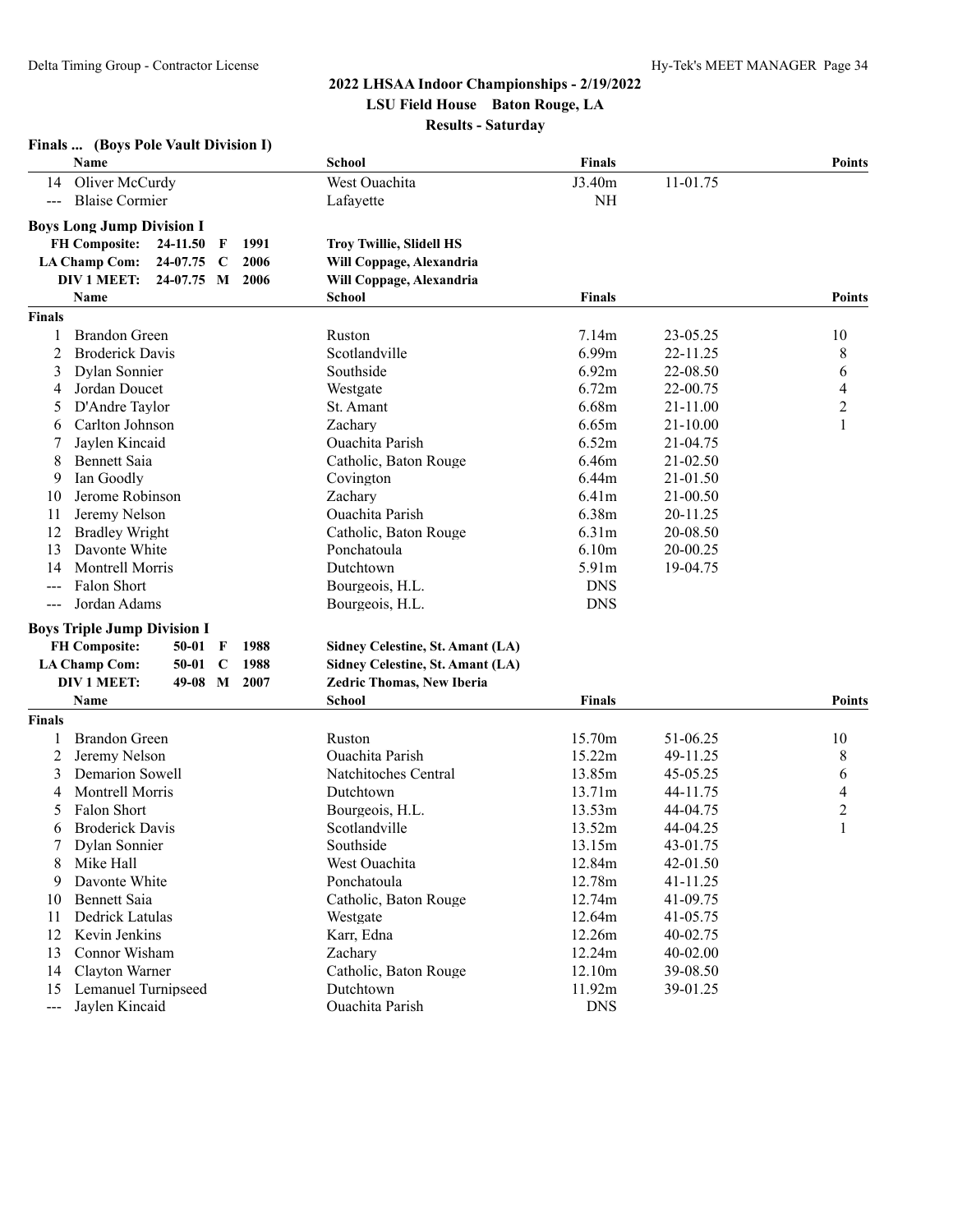## **Boys Shot Put Division I**

| FH Composite: 68-06.50 F    |              | -1984 | Arnold Campbell, Airline HS (LA) |
|-----------------------------|--------------|-------|----------------------------------|
| LA Champ Com:               | 68-06 C 1984 |       | Arnold Campbell, Airline HS (LA) |
| DIV 1 MEET: 59-07.75 M 2007 |              |       | Will Phillips, Alexandria        |
|                             |              |       |                                  |

| Arnold Campbell, Airline HS (LA) |  |
|----------------------------------|--|
| Arnold Campbell, Airline HS (LA) |  |

|                | <b>DIV 1 MEET:</b>                    |          |             | 59-07.75 M 2007 | Will Phillips, Alexandria      |               |                |                 |                |
|----------------|---------------------------------------|----------|-------------|-----------------|--------------------------------|---------------|----------------|-----------------|----------------|
|                | Name                                  |          |             |                 | <b>School</b>                  | <b>Finals</b> |                |                 | <b>Points</b>  |
| <b>Finals</b>  |                                       |          |             |                 |                                |               |                |                 |                |
| 1              | Grant Griffin                         |          |             |                 | Catholic, Baton Rouge          | 16.79m        | 55-01.00       |                 | 10             |
| 2              | Makhi Smith                           |          |             |                 | Scotlandville                  | 15.75m        | 51-08.25       |                 | 8              |
| 3              | <b>Taishon Nelson</b>                 |          |             |                 | Zachary                        | 15.72m        | 51-07.00       |                 | 6              |
| 4              | Porter Gibson                         |          |             |                 | Denham Springs                 | 14.87m        | 48-09.50       |                 | 4              |
| 5              | Prince Edwards                        |          |             |                 | Catholic, Baton Rouge          | 14.59m        | 47-10.50       |                 | $\overline{2}$ |
| 6              | Latour Jones                          |          |             |                 | West Jefferson                 | 14.21m        | 46-07.50       |                 | 1              |
| 7              | Kaden Adams                           |          |             |                 | Central Lafourche              | 14.17m        | 46-06.00       |                 |                |
| 8              | Hayden Christman                      |          |             |                 | Tioga                          | 13.70m        | 44-11.50       |                 |                |
| 9              | Logan Potter                          |          |             |                 | Covington                      | 13.56m        | 44-06.00       |                 |                |
| 10             | Kendrick Alexander                    |          |             |                 | Cecilia                        | 13.50m        | 44-03.50       |                 |                |
| 11             | Jake Morton                           |          |             |                 | Parkway                        | 13.31m        | 43-08.00       |                 |                |
| 12             | Kameron Hamilton                      |          |             |                 | Zachary                        | 12.72m        | 41-08.75       |                 |                |
| 13             | Jae'lon Shumake                       |          |             |                 | Airline                        | J12.72m       | 41-08.75       |                 |                |
| 14             | Kaleb Saavedra                        |          |             |                 | Curtis, John                   | 12.68m        | 41-07.25       |                 |                |
| 15             | Cole Martin                           |          |             |                 | Dutchtown                      | 12.56m        | $41 - 02.50$   |                 |                |
| $\overline{a}$ | Trey Norman                           |          |             |                 | Curtis, John                   | <b>DNS</b>    |                |                 |                |
|                | <b>Boys 60 Meter Dash Division II</b> |          |             |                 |                                |               |                |                 |                |
|                | <b>Top 8 Advance by Time</b>          |          |             |                 |                                |               |                |                 |                |
|                | <b>FH Composite:</b>                  | 6.76 $F$ |             | 2/8/2020        | <b>Corey Wren, John Curtis</b> |               |                |                 |                |
|                | <b>LA Champ Com:</b>                  | 6.81     | $\mathbf C$ | 2/22/2014       | <b>Chris Lewis, Lakeside</b>   |               |                |                 |                |
|                | DIV 2 MEET:                           | 6.81     |             | M 2/22/2014     | <b>Chris Lewis, Lakeside</b>   |               |                |                 |                |
|                | <b>Name</b>                           |          |             |                 | <b>School</b>                  |               | <b>Prelims</b> | $\mathbf{H} \#$ |                |
| Preliminaries  |                                       |          |             |                 |                                |               |                |                 |                |
| 1              | Christopher Gravois                   |          |             |                 | White, E.D.                    |               | 6.92 $q$       | $\mathbf{1}$    |                |
| $\overline{c}$ | <b>Tyrus Morris</b>                   |          |             |                 | McDonogh #35                   |               | 6.98 $q$       | $\overline{c}$  |                |
| 3              | Jarell Joseph                         |          |             |                 | Lake Charles College Prep      |               | $7.07$ q       | $\mathbf{1}$    |                |
| 4              | <b>Austin Ausberry</b>                |          |             |                 | University Lab                 |               | $7.07$ q       | $\overline{c}$  |                |
| 5              | Devin Walton                          |          |             |                 | Lafayette Christian            |               | 7.12 $q$       | $\mathbf{1}$    |                |
| 6              | Orlando Harris                        |          |             |                 | West Feliciana                 |               | 7.12 $q$       | 1               |                |
| 7              | Trevonte Citizen                      |          |             |                 | Lake Charles College Prep      |               | $7.16$ q       | $\overline{c}$  |                |
| 8              | Gabe Clement                          |          |             |                 | Kaplan                         |               | 7.22 $q$       | $\overline{c}$  |                |
| 9              | George Mueller                        |          |             |                 | Metairie Park Country Day      |               | 7.22           | $\mathbf{1}$    |                |
| 10             | Terry Simmons                         |          |             |                 | Sophie B. Wright               |               | 7.26           | $\overline{c}$  |                |
| 11             | <b>Omarion Frank</b>                  |          |             |                 | Ville Platte                   |               | 7.28           | $\mathbf{1}$    |                |
| 12             | <b>Brett Bearb</b>                    |          |             |                 | Berwick                        |               | 7.29           | 2               |                |
| 13             | Keilan Sherman                        |          |             |                 | Madison Prep                   |               | 7.29           | $\mathbf{1}$    |                |
| 14             | Jack Schwing                          |          |             |                 | Metairie Park Country Day      |               | 7.32           | $\overline{c}$  |                |
| 15             | Jordan Winder                         |          |             |                 | Sophie B. Wright               |               | 7.47           | 1               |                |
| ---            | Jacob Phillips                        |          |             |                 | University Lab                 |               | <b>DNS</b>     | $\overline{2}$  |                |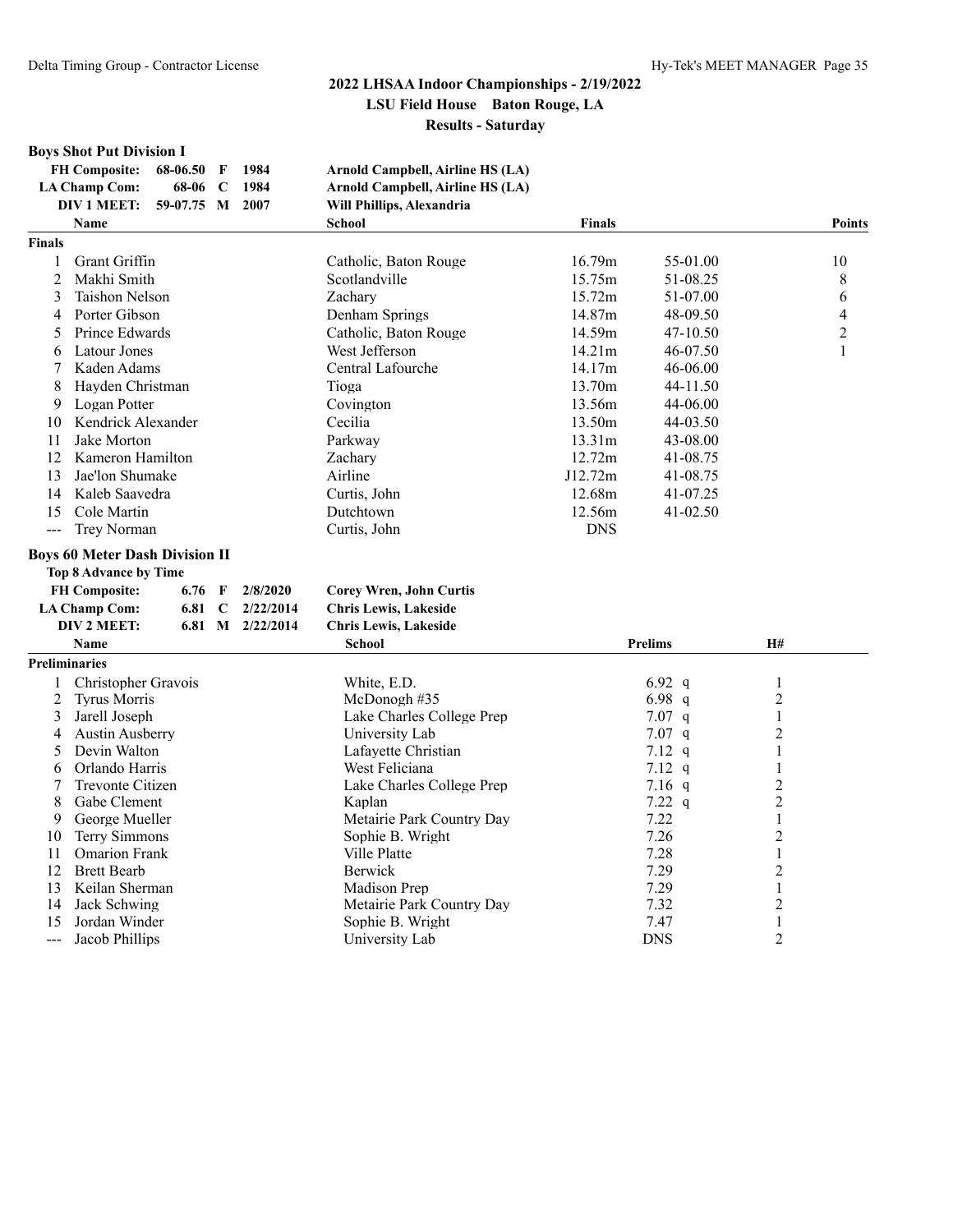**Boys 60 Meter Dash Division II**

# **2022 LHSAA Indoor Championships - 2/19/2022**

#### **LSU Field House Baton Rouge, LA Results - Saturday**

|                      | <b>FH Composite:</b><br><b>LA Champ Com:</b><br>DIV 2 MEET:<br>Name | $6.76$ F<br>6.81 C<br>6.81 M |             | 2/8/2020<br>2/22/2014<br>2/22/2014 | <b>Corey Wren, John Curtis</b><br>Chris Lewis, Lakeside<br><b>Chris Lewis, Lakeside</b><br><b>School</b> |                   | <b>Finals</b> |                | <b>Points</b>            |
|----------------------|---------------------------------------------------------------------|------------------------------|-------------|------------------------------------|----------------------------------------------------------------------------------------------------------|-------------------|---------------|----------------|--------------------------|
| <b>Finals</b>        |                                                                     |                              |             |                                    |                                                                                                          |                   |               |                |                          |
| 1                    | Christopher Gravois                                                 |                              |             |                                    | White, E.D.                                                                                              |                   | 6.91          |                | 10                       |
| 2                    | <b>Tyrus Morris</b>                                                 |                              |             |                                    | McDonogh#35                                                                                              |                   | 6.96          |                | 8                        |
| 3                    | <b>Austin Ausberry</b>                                              |                              |             |                                    | University Lab                                                                                           |                   | 7.10          |                | 6                        |
| 4                    | Jarell Joseph                                                       |                              |             |                                    | Lake Charles College Prep                                                                                |                   | 7.10          |                | $\overline{\mathcal{L}}$ |
| 5                    | Devin Walton                                                        |                              |             |                                    | Lafayette Christian                                                                                      |                   | 7.14          |                | $\overline{c}$           |
| 6                    | Orlando Harris                                                      |                              |             |                                    | West Feliciana                                                                                           |                   | 7.24          |                | 1                        |
| 7                    | Gabe Clement                                                        |                              |             |                                    | Kaplan                                                                                                   |                   | 7.34          |                |                          |
| 8                    | Trevonte Citizen                                                    |                              |             |                                    | Lake Charles College Prep                                                                                |                   | 7.35          |                |                          |
|                      | <b>Boys 400 Meter Dash Division II</b>                              |                              |             |                                    |                                                                                                          |                   |               |                |                          |
|                      | <b>FH Composite:</b>                                                | 48.15 F                      |             | 2001                               | Ashton Collins, JS Clark (LA)                                                                            |                   |               |                |                          |
|                      | <b>LA Champ Com:</b>                                                | 48.15 C                      |             | 2001                               | <b>Ashton Collins, JS Clark (LA)</b>                                                                     |                   |               |                |                          |
|                      | DIV 2 MEET:                                                         | 48.22 M                      |             | 2/17/2018                          | Darius Davis, West Felicia                                                                               |                   |               |                |                          |
|                      | Name                                                                |                              |             |                                    | <b>School</b>                                                                                            |                   | <b>Finals</b> | H#             | <b>Points</b>            |
| <b>Finals</b>        |                                                                     |                              |             |                                    |                                                                                                          |                   |               |                |                          |
| 1                    | Imani Coleman                                                       |                              |             |                                    | West Feliciana                                                                                           |                   | 49.92         | 2              | 10                       |
| 2                    | Christopher Gravois                                                 |                              |             |                                    | White, E.D.                                                                                              |                   | 50.35         | $\overline{c}$ | 8                        |
| 3                    | Jarell Joseph                                                       |                              |             |                                    | Lake Charles College Prep                                                                                |                   | 50.41         | $\overline{c}$ | 6                        |
| 4                    | Gabe Clement                                                        |                              |             |                                    | Kaplan                                                                                                   |                   | 50.82         | $\overline{c}$ | $\overline{\mathcal{A}}$ |
| 5                    | Kedarious Terrell                                                   |                              |             |                                    | Mansfield                                                                                                |                   | 52.24         | 1              | $\boldsymbol{2}$         |
| 6                    | Landon Meche                                                        |                              |             |                                    | Ascension Episcopal                                                                                      |                   | 52.29         | 1              | 1                        |
| 7                    | Hezekiah Dantlzer                                                   |                              |             |                                    | Madison Prep                                                                                             |                   | 52.34         |                |                          |
| 8                    | Kevin Thomas                                                        |                              |             |                                    | Lake Charles College Prep                                                                                |                   | 53.69         | 1              |                          |
| 9                    | JuJuan Johnson                                                      |                              |             |                                    | Lafayette Christian                                                                                      |                   | 53.82         |                |                          |
| 10                   | Terry Simmons                                                       |                              |             |                                    | Sophie B. Wright                                                                                         |                   | 54.12         | 2              |                          |
| 11                   | Tramell Colvin                                                      |                              |             |                                    | Sterlington                                                                                              |                   | 56.91         | 1              |                          |
| $\sim$ $\sim$ $\sim$ | Santana Richardson                                                  |                              |             |                                    | Kipp Booker T. Washington                                                                                |                   | <b>DNS</b>    | 2              |                          |
|                      | <b>Boys 800 Meter Run Division II</b>                               |                              |             |                                    |                                                                                                          |                   |               |                |                          |
|                      | <b>FH Composite:</b>                                                | 1:50.56                      | F           | 1987                               | George Kersh, Pearl HS (MS)                                                                              |                   |               |                |                          |
|                      | <b>LA Champ Com:</b>                                                | 1:55.33                      | $\mathbf C$ | 2/18/2012                          | Cyril Grayson, Archbishop Rummel                                                                         |                   |               |                |                          |
|                      | DIV 2 MEET:                                                         |                              |             | 1:57.11 M 2/19/2011                | Blair Henderson, Hamilton Christian                                                                      |                   |               |                |                          |
|                      | Name                                                                |                              |             |                                    | <b>School</b>                                                                                            |                   | <b>Finals</b> |                | <b>Points</b>            |
| <b>Finals</b>        |                                                                     |                              |             |                                    |                                                                                                          |                   |               |                |                          |
| 1                    | Trey Hauge                                                          |                              |             |                                    | Lutcher                                                                                                  |                   | 2:04.14       |                | 10                       |
|                      | 27.328 (27.328)                                                     |                              |             | 58.730 (31.402)                    | 1:32.277 (33.547)                                                                                        | 2:04.131 (31.854) |               |                |                          |
|                      | Sacha Dernoncourt<br>30.584 (30.584)                                |                              |             | 1:02.034(31.450)                   | Episcopal<br>1:33.270 (31.236)                                                                           | 2:04.562 (31.293) | 2:04.57       |                | 8                        |
| 3                    | <b>Garrett Simmons</b><br>29.954 (29.954)                           |                              |             | 1:00.994(31.040)                   | Ouachita Christian<br>1:33.145(32.151)                                                                   | 2:04.942 (31.798) | 2:04.95       |                | 6                        |
| 4                    | chase walker<br>30.873 (30.873)                                     |                              |             | 1:01.540 (30.667)                  | Ascension Catholic<br>1:32.857 (31.317)                                                                  | 2:05.064 (32.207) | 2:05.07       |                | 4                        |
| 5                    | Reese Davis                                                         |                              |             |                                    | Dunham                                                                                                   |                   | 2:06.44       |                | 2                        |
|                      | 30.989 (30.989)                                                     |                              |             | 1:01.955 (30.966)                  | 1:33.806 (31.851)                                                                                        | 2:06.437 (32.632) |               |                |                          |
| 6                    | Alex Hollier                                                        |                              |             |                                    | Episcopal                                                                                                |                   | 2:06.68       |                | 1                        |
|                      | 31.343 (31.343)                                                     |                              |             | 1:02.156(30.813)                   | 1:33.934 (31.778)                                                                                        | 2:06.672 (32.739) |               |                |                          |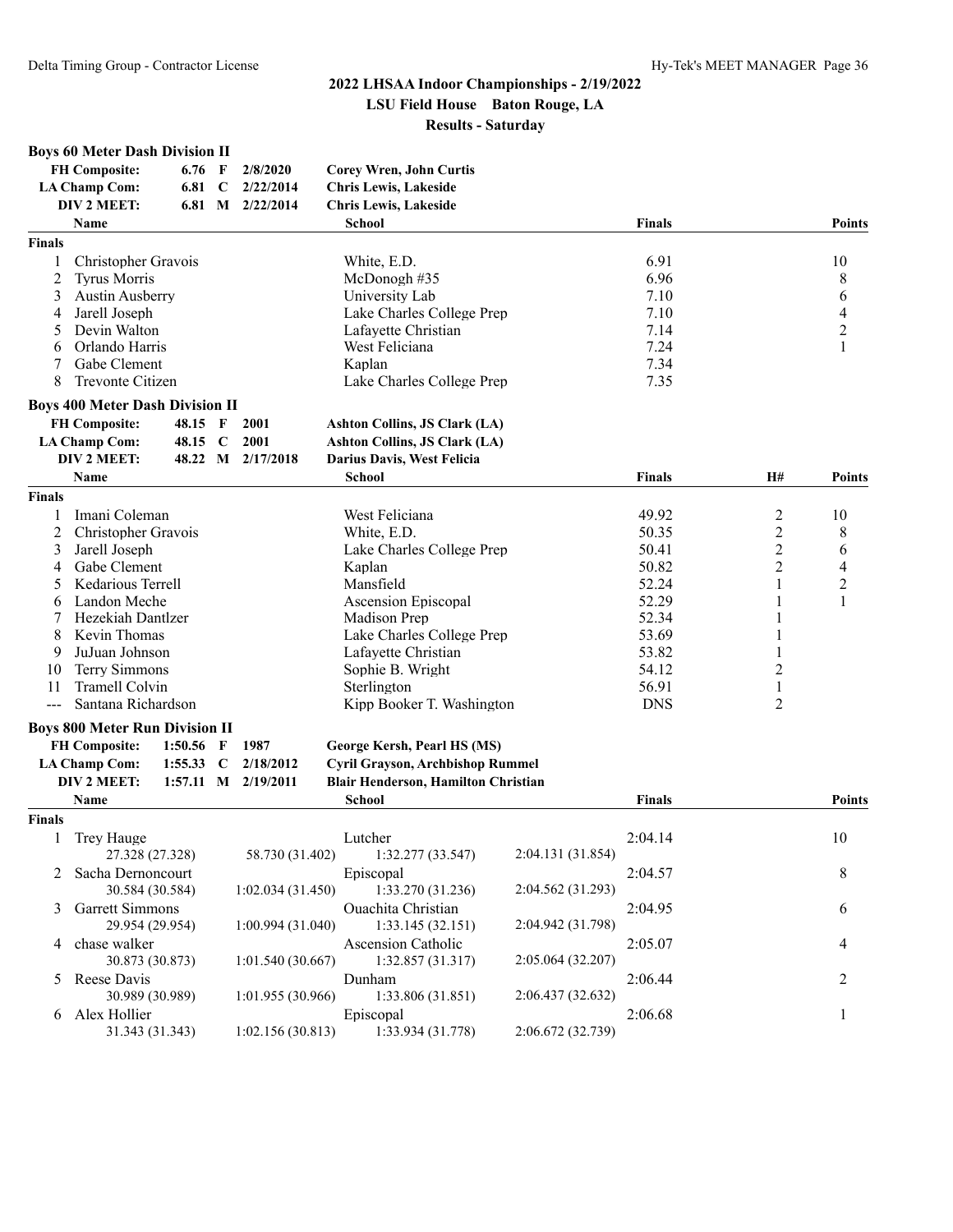#### **Finals ... (Boys 800 Meter Run Division II)**

|               | Name                                           |                                        | School                                         |                                        | <b>Finals</b> | <b>Points</b> |
|---------------|------------------------------------------------|----------------------------------------|------------------------------------------------|----------------------------------------|---------------|---------------|
| 7             | Darius Charles<br>30.953 (30.953)              | 1:03.236(32.283)                       | Lake Charles College Prep<br>1:35.830 (32.594) | 2:08.913 (33.084)                      | 2:08.92       |               |
| 8             | William Bellina<br>30.588 (30.588)             | 1:02.588 (32.000)                      | Ascension Catholic<br>1:35.456 (32.868)        | 2:09.700 (34.245)                      | 2:09.70       |               |
| 9             | Gavin Bankston<br>30.475 (30.475)              | 1:02.154 (31.679)                      | St. Thomas Aquinas<br>1:35.271(33.117)         | 2:10.063 (34.792)                      | 2:10.07       |               |
| 10            | Max Bourgeois<br>31.456 (31.456)               | 1:03.110 (31.654)                      | White, E.D.<br>1:37.695 (34.585)               | 2:12.095 (34.400)                      | 2:12.10       |               |
| 11            | Marcus Moses<br>31.160 (31.160)                | 1:02.915(31.755)                       | Christ Episcopal School<br>1:37.093 (34.178)   | 2:13.744 (36.652)                      | 2:13.75       |               |
| 12            | Dylan Compton<br>31.614 (31.614)               | 1:03.026(31.412)                       | Sterlington<br>1:38.104 (35.078)               | 2:18.270 (40.167)                      | 2:18.27       |               |
|               | <b>Boys 1600 Meter Run Division II</b>         |                                        |                                                |                                        |               |               |
|               | <b>FH Composite:</b><br>4:15.90<br>F           | 2/22/2014                              | Zachary Albright, St. Paul's                   |                                        |               |               |
|               | <b>LA Champ Com:</b><br>4:15.90<br>$\mathbf C$ | 2/22/2014                              | Zachary Albright, St. Paul's                   |                                        |               |               |
|               | DIV 2 MEET:                                    | 4:25.38 M 2/22/2014                    | Devyn Keith, Curtis, John                      |                                        |               |               |
|               | Name                                           |                                        | <b>School</b>                                  |                                        | <b>Finals</b> | <b>Points</b> |
| <b>Finals</b> |                                                |                                        |                                                |                                        |               |               |
| 1             | John Walker McDonald                           |                                        | Dunham                                         |                                        | 4:30.99       | 10            |
|               | 32.489 (32.489)                                | 1:06.364(33.875)                       | 1:41.157 (34.793)                              | 2:16.502 (35.345)                      |               |               |
|               | 2:51.454 (34.952)                              | 3:26.440 (34.986)                      | 3:59.282 (32.842)                              | 4:30.981 (31.699)                      |               |               |
| 2             | John Hall Hays                                 |                                        | University Lab                                 |                                        | 4:32.35       | $\,8\,$       |
|               | 33.122 (33.122)<br>2:51.557 (34.565)           | 1:07.328 (34.206)<br>3:26.624 (35.067) | 1:41.907 (34.579)<br>3:58.832 (32.208)         | 2:16.992 (35.085)<br>4:32.342 (33.510) |               |               |
|               | <b>Blayton Bernard</b>                         |                                        | University Lab                                 |                                        |               |               |
| 3             | 32.999 (32.999)                                | 1:07.340 (34.341)                      | 1:41.984 (34.644)                              | 2:17.198 (35.214)                      | 4:34.29       | 6             |
|               | 2:52.139 (34.941)                              | 3:26.881 (34.742)                      | 3:59.750 (32.869)                              | 4:34.286 (34.536)                      |               |               |
| 4             | Owen Tauzin                                    |                                        | White, E.D.                                    |                                        | 4:35.91       | 4             |
|               | 32.589 (32.589)                                | 1:07.351 (34.762)                      | 1:42.004 (34.653)                              | 2:17.195 (35.191)                      |               |               |
|               | 2:52.243 (35.048)                              | 3:27.224 (34.981)                      | 4:01.403 (34.179)                              | 4:35.906 (34.503)                      |               |               |
| 5             | Jack Zink                                      |                                        | Metairie Park Country Day                      |                                        | 4:41.73       | 2             |
|               | 33.416 (33.416)                                | 1:07.325 (33.909)                      | 1:42.007 (34.682)                              | 2:17.717 (35.710)                      |               |               |
|               | 2:52.942 (35.225)                              | 3:29.198 (36.256)                      | 4:05.706 (36.508)                              | 4:41.730 (36.025)                      |               |               |
| 6             | Aiden Monistere                                |                                        | Parkview Baptist                               |                                        | 4:46.93       | 1             |
|               | 33.957 (33.957)                                | 1:09.410(35.453)                       | 1:45.496 (36.086)                              | 2:22.624 (37.128)                      |               |               |
|               | 2:59.846 (37.222)                              | 3:37.166 (37.320)                      | 4:13.390 (36.224)                              | 4:46.929 (33.539)                      |               |               |
| 7             | Jay Parker                                     |                                        | Ouachita Christian                             |                                        | 4:47.50       |               |
|               | 33.865 (33.865)<br>2:58.516 (37.148)           | 1:08.535(34.670)<br>3:37.127(38.611)   | 1:44.173 (35.638)<br>4:12.379 (35.252)         | 2:21.368 (37.195)<br>4:47.492 (35.113) |               |               |
| 8             | <b>Tyler Blissett</b>                          |                                        | <b>Highland Baptist</b>                        |                                        | 4:47.81       |               |
|               | 33.603 (33.603)                                | 1:09.245 (35.642)                      | 1:46.030(36.785)                               | 2:24.428 (38.398)                      |               |               |
|               | 3:01.729 (37.301)                              | 3:40.214 (38.485)                      | 4:15.782 (35.568)                              | 4:47.810 (32.029)                      |               |               |
| 9             | Cade Fookes                                    |                                        | Grace Christian                                |                                        | 4:53.27       |               |
|               | 33.022 (33.022)                                | 1:07.040 (34.018)                      | 1:42.383 (35.343)                              | 2:17.768 (35.385)                      |               |               |
|               | 2:53.098 (35.330)                              | 3:34.201 (41.103)                      | 4:14.017 (39.816)                              | 4:53.262 (39.246)                      |               |               |
| 10            | Cris Velasquez                                 |                                        | D'Arbonne Woods Charter                        |                                        | 4:56.31       |               |
|               | 33.350 (33.350)                                | 1:07.953 (34.603)                      | 1:43.656 (35.703)                              | 2:20.547 (36.891)                      |               |               |
|               | 2:58.429 (37.882)                              | 3:37.576 (39.147)                      | 4:17.142 (39.566)                              | 4:56.309(39.167)                       |               |               |
| 11            | Tyler Thibodeaux                               |                                        | Dunham                                         |                                        | 5:04.14       |               |
|               | 34.447 (34.447)                                | 1:09.340 (34.893)                      | 1:46.074 (36.734)                              | 2:23.634 (37.560)                      |               |               |
|               | 3:01.840 (38.206)                              | 3:41.636 (39.796)                      | 4:21.761 (40.125)                              | 5:04.133 (42.372)                      |               |               |
|               | 12 Landen Schillage                            |                                        | St. Thomas Aquinas                             |                                        | 5:06.53       |               |
|               | 34.360 (34.360)                                | 1:09.503(35.143)                       | 1:46.323 (36.820)                              | 2:24.316 (37.993)                      |               |               |
|               | 3:03.516 (39.200)                              | 3:44.791 (41.275)                      | 4:27.454 (42.663)                              | 5:06.524 (39.070)                      |               |               |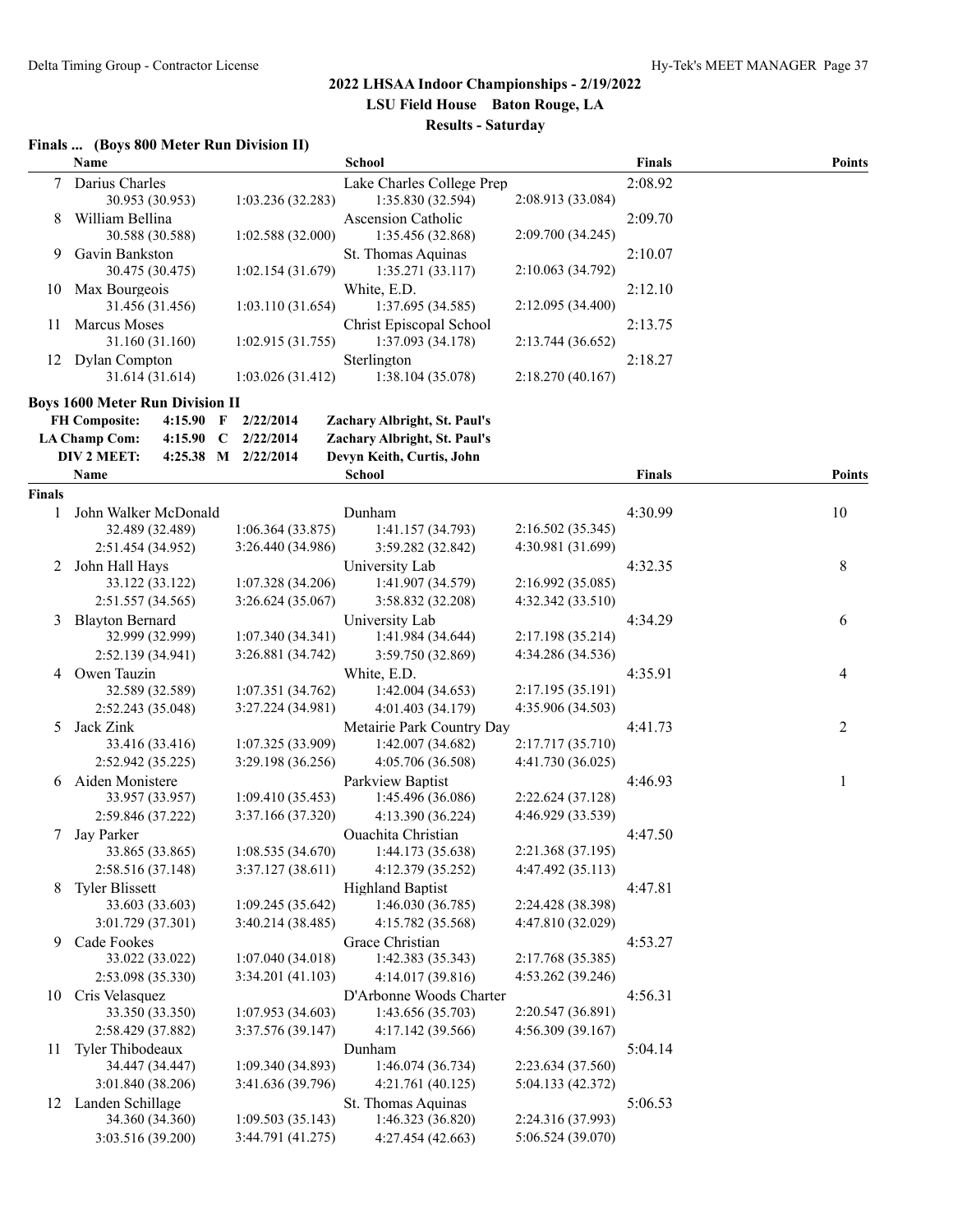#### **Boys 3200 Meter Run Division II**

|               | <b>FH Composite:</b><br><b>LA Champ Com:</b> | 9:17.07<br>9:25.44 C | $\mathbf F$ | 2/4/2017<br>2/20/2016 | Eric Coston, St. Paul's<br>Eric Coston, St. Paul's |                    |               |                |
|---------------|----------------------------------------------|----------------------|-------------|-----------------------|----------------------------------------------------|--------------------|---------------|----------------|
|               | DIV 2 MEET:                                  |                      |             | 9:39.26 M 2/22/2020   | Will Dart, Loyola Prep                             |                    |               |                |
|               | Name                                         |                      |             |                       | <b>School</b>                                      |                    | <b>Finals</b> | <b>Points</b>  |
| <b>Finals</b> |                                              |                      |             |                       |                                                    |                    |               |                |
| 1             | John Walker McDonald                         |                      |             |                       | Dunham                                             |                    | 9:59.80       | 10             |
|               | 36.783 (36.783)                              |                      |             | 1:15.258(38.475)      | 1:53.482 (38.224)                                  | 2:31.680 (38.198)  |               |                |
|               | 3:10.373 (38.693)                            |                      |             | 3:48.891 (38.518)     | 4:28.153 (39.262)                                  | 5:06.994 (38.841)  |               |                |
|               | 5:45.166 (38.172)                            |                      |             | 6:23.445 (38.279)     | 7:01.462 (38.017)                                  | 7:39.082 (37.620)  |               |                |
|               | 8:16.638 (37.556)                            |                      |             | 8:51.767 (35.129)     | 9:25.717 (33.950)                                  | 9:59.791 (34.074)  |               |                |
| 2             | John Hall Hays                               |                      |             |                       | University Lab                                     |                    | 10:03.36      | 8              |
|               | 36.911 (36.911)                              |                      |             | 1:15.482(38.571)      | 1:54.164 (38.682)                                  | 2:32.414 (38.250)  |               |                |
|               | 3:11.320 (38.906)                            |                      |             | 3:49.729 (38.409)     | 4:28.770 (39.041)                                  | 5:07.537 (38.767)  |               |                |
|               | 5:44.551 (37.014)                            |                      |             | 6:22.414(37.863)      | 7:00.651 (38.237)                                  | 7:38.886 (38.235)  |               |                |
|               | 8:16.640 (37.754)                            |                      |             | 8:52.744 (36.104)     | 9:29.524 (36.780)                                  | 10:03.355 (33.831) |               |                |
| 3             | Owen Tauzin                                  |                      |             |                       | White, E.D.                                        |                    | 10:04.06      | 6              |
|               | 37.250 (37.250)                              |                      |             | 1:15.354 (38.104)     | 1:53.808 (38.454)                                  | 2:31.582 (37.774)  |               |                |
|               | 3:10.849(39.267)                             |                      |             | 3:49.014 (38.165)     | 4:28.032 (39.018)                                  | 5:06.882 (38.850)  |               |                |
|               | 5:44.536 (37.654)                            |                      |             | 6:22.440(37.904)      | 7:01.141 (38.702)                                  | 7:39.585 (38.444)  |               |                |
|               | 8:17.615 (38.030)                            |                      |             | 8:55.853 (38.238)     | 9:33.063 (37.210)                                  | 10:04.052 (30.989) |               |                |
| 4             | Jake Tournillon                              |                      |             |                       | Christ Episcopal School                            |                    | 10:05.21      | 4              |
|               | 37.556 (37.556)                              |                      |             | 1:15.982 (38.426)     | 1:54.467 (38.485)                                  | 2:32.610 (38.143)  |               |                |
|               | 3:11.572 (38.962)                            |                      |             | 3:49.907 (38.335)     | 4:29.137 (39.230)                                  | 5:07.775 (38.638)  |               |                |
|               | 5:45.895 (38.120)                            |                      |             | 6:23.997 (38.102)     | 7:02.205 (38.208)                                  | 7:40.792 (38.587)  |               |                |
|               | 8:18.407 (37.615)                            |                      |             | 8:55.309 (36.902)     | 9:32.669 (37.360)                                  | 10:05.209 (32.540) |               |                |
|               | <b>Blayton Bernard</b>                       |                      |             |                       | University Lab                                     |                    | 10:05.51      | $\overline{c}$ |
| 5             | 37.045 (37.045)                              |                      |             | 1:15.700(38.655)      | 1:53.696 (37.996)                                  | 2:32.078 (38.382)  |               |                |
|               |                                              |                      |             |                       |                                                    |                    |               |                |
|               | 3:10.726 (38.648)                            |                      |             | 3:49.129 (38.403)     | 4:28.347 (39.218)                                  | 5:07.090 (38.743)  |               |                |
|               | 5:44.871 (37.781)                            |                      |             | 6:22.537 (37.666)     | 7:01.036 (38.499)                                  | 7:39.298 (38.262)  |               |                |
|               | 8:17.181 (37.883)                            |                      |             | 8:54.935 (37.754)     | 9:32.256 (37.321)                                  | 10:05.503 (33.247) |               |                |
| 6             | <b>Tyler Blissett</b>                        |                      |             |                       | <b>Highland Baptist</b>                            |                    | 10:16.80      | 1              |
|               | 36.493 (36.493)                              |                      |             | 1:14.948 (38.455)     | 1:53.617 (38.669)                                  | 2:31.939 (38.322)  |               |                |
|               | 3:10.729 (38.790)                            |                      |             | 3:49.109 (38.380)     | 4:28.926 (39.817)                                  | 5:07.703 (38.777)  |               |                |
|               | 5:41.362 (33.659)                            |                      |             | 6:19.720 (38.358)     | 7:01.568 (41.848)                                  | 7:42.650 (41.082)  |               |                |
|               | 8:20.846 (38.196)                            |                      |             | 9:01.850(41.004)      | 9:40.683 (38.833)                                  | 10:16.796 (36.113) |               |                |
| 7             | Wyatt Whipp                                  |                      |             |                       | Parkview Baptist                                   |                    | 10:18.34      |                |
|               | 36.684 (36.684)                              |                      |             | 1:15.376 (38.692)     | 1:53.688 (38.312)                                  | 2:31.811 (38.123)  |               |                |
|               | 3:10.504 (38.693)                            |                      |             | 3:49.016 (38.512)     | 4:28.446 (39.430)                                  | 5:07.440 (38.994)  |               |                |
|               | 5:45.364 (37.924)                            |                      |             | 6:24.217 (38.853)     | 7:03.094 (38.877)                                  | 7:41.677 (38.583)  |               |                |
|               | 8:21.881 (40.204)                            |                      |             | 9:01.951 (40.070)     | 9:41.045 (39.094)                                  | 10:18.333 (37.288) |               |                |
| 8             | Antonio Delgado                              |                      |             |                       | Dunham                                             |                    | 10:20.56      |                |
|               | 37.541 (37.541)                              |                      |             | 1:16.092(38.551)      | 1:54.535 (38.443)                                  | 2:31.711 (37.176)  |               |                |
|               | 3:10.259(38.548)                             |                      |             | 3:48.802 (38.543)     | 4:27.823 (39.021)                                  | 5:06.670 (38.847)  |               |                |
|               | 5:44.321 (37.651)                            |                      |             | 6:22.952(38.631)      | 7:01.667 (38.715)                                  | 7:40.131 (38.464)  |               |                |
|               | 8:21.164 (41.033)                            |                      |             | 9:02.631 (41.467)     | 9:43.466 (40.835)                                  | 10:20.555 (37.089) |               |                |
| 9             | Alex Hollier                                 |                      |             |                       | Episcopal                                          |                    | 10:22.05      |                |
|               | 37.350 (37.350)                              |                      |             | 1:16.090 (38.740)     | 1:54.186 (38.096)                                  | 2:32.062 (37.876)  |               |                |
|               | 3:11.035 (38.973)                            |                      |             | 3:49.465 (38.430)     | 4:28.344 (38.879)                                  | 5:07.734 (39.390)  |               |                |
|               | 5:45.613 (37.879)                            |                      |             | 6:24.563 (38.950)     | 7:03.287 (38.724)                                  | 7:42.711 (39.424)  |               |                |
|               | 8:22.343 (39.632)                            |                      |             | 9:02.999 (40.656)     | 9:43.859 (40.860)                                  | 10:22.048 (38.189) |               |                |
| 10            | <b>Brady Sins</b>                            |                      |             |                       | Houma Christian                                    |                    | 10:41.16      |                |
|               | 38.220 (38.220)                              |                      |             | 1:16.968 (38.748)     | 1:56.169 (39.201)                                  | 2:35.221 (39.052)  |               |                |
|               | 3:14.147(38.926)                             |                      |             | 3:53.622 (39.475)     | 4:34.257(40.635)                                   | 5:15.092 (40.835)  |               |                |
|               | 5:55.784 (40.692)                            |                      |             | 6:36.954(41.170)      | 7:18.428 (41.474)                                  | 8:00.238 (41.810)  |               |                |
|               | 8:41.856 (41.618)                            |                      |             | 9:22.969 (41.113)     | 10:03.559 (40.590)                                 | 10:41.153 (37.594) |               |                |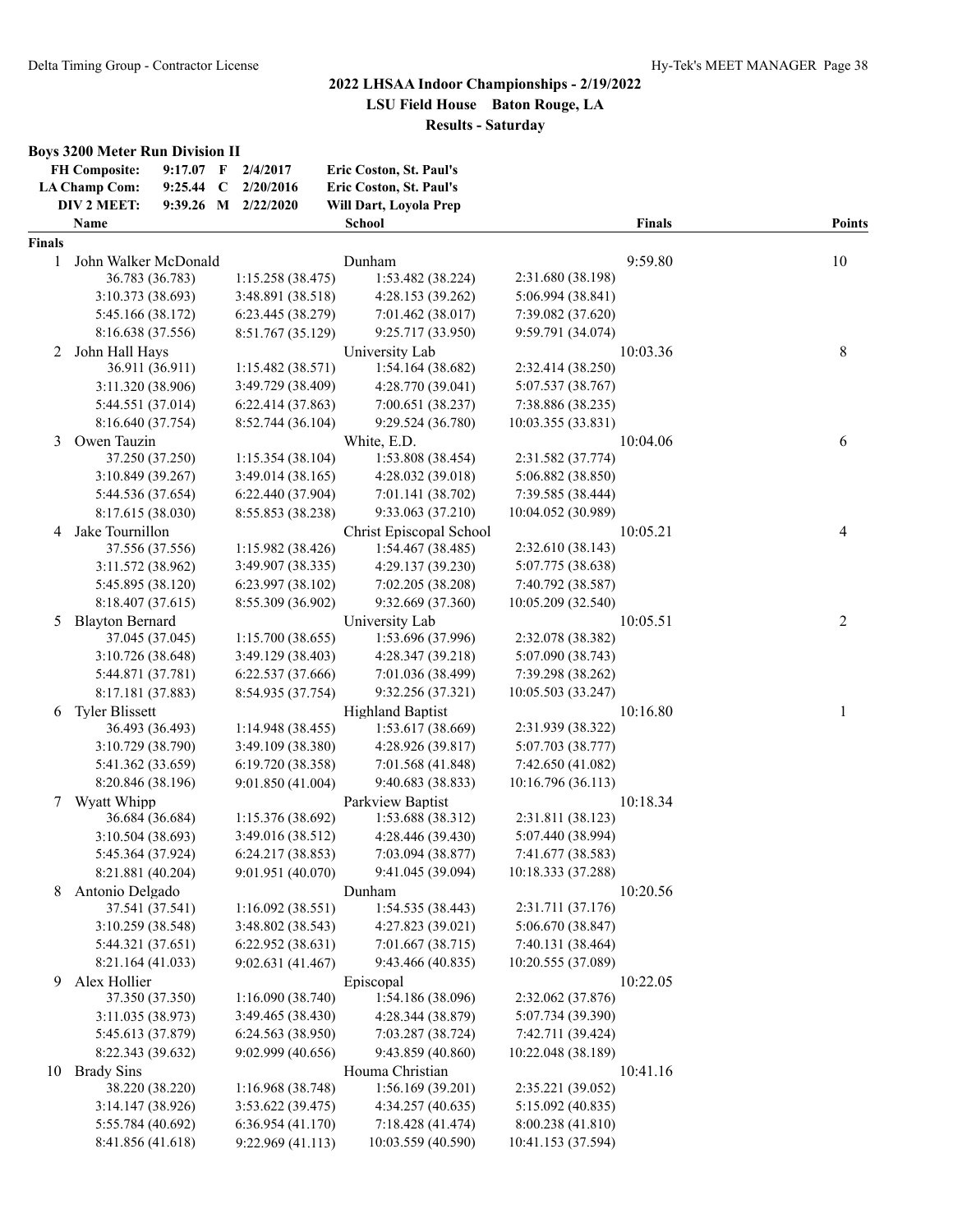## **2022 LHSAA Indoor Championships - 2/19/2022 LSU Field House Baton Rouge, LA Results - Saturday** --- Jack Zink 2008 2012 Metairie Park Country Day

--- Jack Caplan DNS Metairie Park Country Day DNS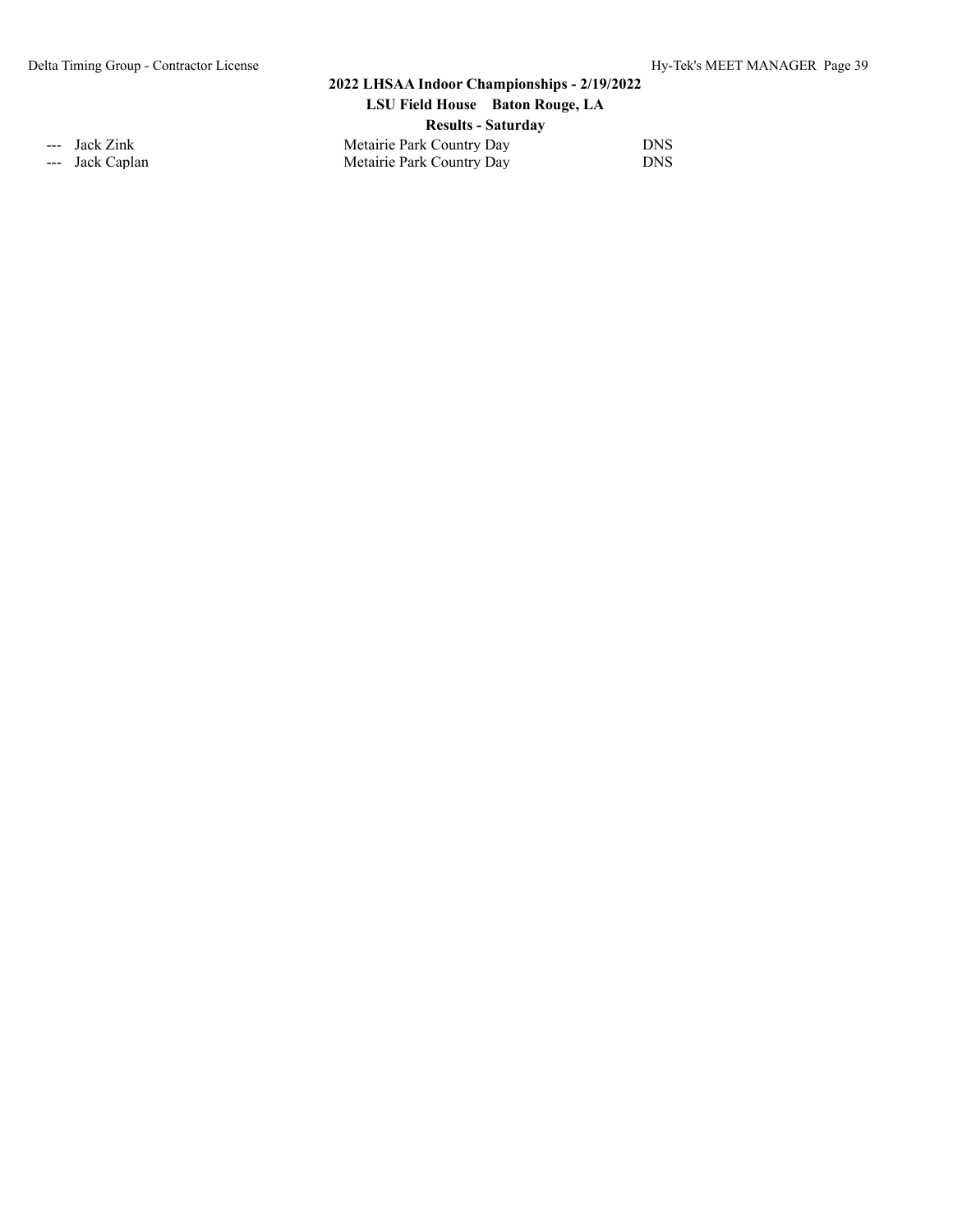| <b>Boys 60 Meter Hurdles Division II</b>  |                |             |                  |                                                 |                |                      |                |
|-------------------------------------------|----------------|-------------|------------------|-------------------------------------------------|----------------|----------------------|----------------|
| <b>Top 8 Advance by Time</b>              |                |             |                  |                                                 |                |                      |                |
| <b>FH Composite:</b>                      | 7.92           | F           | 2019             | <b>Deanthony Coleman, Carver-Montgomery</b>     |                |                      |                |
| <b>LA Champ Com:</b>                      | 7.96           | C           | 2/22/2014        | <b>Tyler Hughes, Dutchtown</b>                  |                |                      |                |
| DIV 2 MEET:                               |                |             | 7.97 M 2/22/2014 | Craig Rock, St. Thomas Aquanis                  |                |                      |                |
| Name                                      |                |             |                  | <b>School</b>                                   | <b>Prelims</b> | H#                   |                |
| <b>Preliminaries</b>                      |                |             |                  |                                                 |                |                      |                |
| Jaden Youngblood                          |                |             |                  | Mansfield                                       | $8.57$ q       | 2                    |                |
| 2<br>Caleb Johnson                        |                |             |                  | West Feliciana                                  | $8.65$ q       | 1                    |                |
| Carlos Bell<br>3                          |                |             |                  | Donaldsonville                                  | 8.66 q         | 2                    |                |
| Dryden Duggins<br>4                       |                |             |                  | Episcopal                                       | $8.66$ q       | 1                    |                |
| Gavin White<br>5                          |                |             |                  | Berwick                                         | $8.75$ q       | 1                    |                |
| Ty'Jon Monroe<br>6                        |                |             |                  | West St. John                                   | 8.83 q         | 2                    |                |
| Jarworski Joseph<br>7                     |                |             |                  | <b>Highland Baptist</b>                         | 9.05 $q$       | $\overline{c}$       |                |
| Ollie Brumfield<br>8                      |                |             |                  | Northlake Christian                             | 9.25 $q$       | 1                    |                |
| Adonis Thomas<br>9                        |                |             |                  | Ville Platte                                    | 9.40           | 1                    |                |
| Jack Morton<br>10                         |                |             |                  | Metairie Park Country Day                       | 9.54           | 1                    |                |
| Dane Grow<br>11                           |                |             |                  | Berwick                                         | 9.56           | 2                    |                |
| 12<br>Santiago Valencia                   |                |             |                  | Lacassine                                       | 9.59           | 2                    |                |
| Parker Davis<br>13                        |                |             |                  | Newman, Isidore                                 | 9.68           |                      |                |
| Clayton Braud<br>14                       |                |             |                  |                                                 | 10.89          | 1<br>1               |                |
|                                           |                |             |                  | Episcopal                                       |                |                      |                |
| Chase Hernandez<br>15                     |                |             |                  | David Thibodaux Stem                            | 11.06          | 2                    |                |
| Eric Belony<br>$\frac{1}{2}$              |                |             |                  | Lake Charles College Prep                       | <b>DNS</b>     | $\overline{2}$       |                |
| <b>Boys 60 Meter Hurdles Division II</b>  |                |             |                  |                                                 |                |                      |                |
| <b>FH Composite:</b>                      | 7.92           | F           | 2019             | <b>Deanthony Coleman, Carver-Montgomery</b>     |                |                      |                |
| <b>LA Champ Com:</b>                      | 7.96 C         |             | 2/22/2014        | <b>Tyler Hughes, Dutchtown</b>                  |                |                      |                |
| DIV 2 MEET:                               |                |             | 7.97 M 2/22/2014 | Craig Rock, St. Thomas Aquanis                  |                |                      |                |
| Name                                      |                |             |                  | <b>School</b>                                   | <b>Finals</b>  |                      | Points         |
| <b>Finals</b>                             |                |             |                  |                                                 |                |                      |                |
| Jaden Youngblood                          |                |             |                  | Mansfield                                       | 8.31           |                      | 10             |
| 2<br>Caleb Johnson                        |                |             |                  | West Feliciana                                  | 8.46           |                      | 8              |
| Gavin White<br>3                          |                |             |                  | Berwick                                         | 8.66           |                      | 6              |
| Dryden Duggins<br>4                       |                |             |                  | Episcopal                                       | 8.67           |                      | 4              |
| Carlos Bell<br>5                          |                |             |                  | Donaldsonville                                  | 8.69           |                      | $\overline{c}$ |
| Ty'Jon Monroe<br>6                        |                |             |                  | West St. John                                   | 8.78           |                      | 1              |
| Jarworski Joseph                          |                |             |                  | <b>Highland Baptist</b>                         | 9.07           |                      |                |
| Ollie Brumfield<br>8                      |                |             |                  | Northlake Christian                             | 9.15           |                      |                |
|                                           |                |             |                  |                                                 |                |                      |                |
| <b>Boys 4x200 Meter Relay Division II</b> |                |             |                  |                                                 |                |                      |                |
| <b>FH Composite:</b>                      | $1:28.87$ F    |             | 2/8/2020         | Westgate, Westgate                              |                |                      |                |
|                                           |                |             |                  | D. Green, K. Boutte, B. Delahoussaye, J. Doucet |                |                      |                |
| <b>LA Champ Com:</b>                      | 1:28.99        | $\mathbf C$ | 1997             | Catholic High (BR), Catholic High (BR)          |                |                      |                |
|                                           |                |             |                  | K. Shanklin, T.Minor, C. Williams, A. Boone     |                |                      |                |
| DIV 2 MEET:                               | 1:30.42 M 2003 |             |                  | Southern Lab, Southern Lab                      |                |                      |                |
| <b>Team</b>                               |                |             |                  | Relay                                           | <b>Finals</b>  | <b>H#</b>            | Points         |
| <b>Finals</b>                             |                |             |                  |                                                 |                |                      |                |
| Mansfield<br>$\mathbf{1}$                 |                |             |                  | A                                               | 1:32.78        | 2                    | 10             |
| 1) Carneil Maxie                          |                |             |                  | 2) Nick Davis<br>3) Jamarius Washington         |                | 4) Kedarious Terrell |                |

23.098 (23.098) 46.738 (23.640) 1:09.908 (23.170) 1:32.771 (22.864)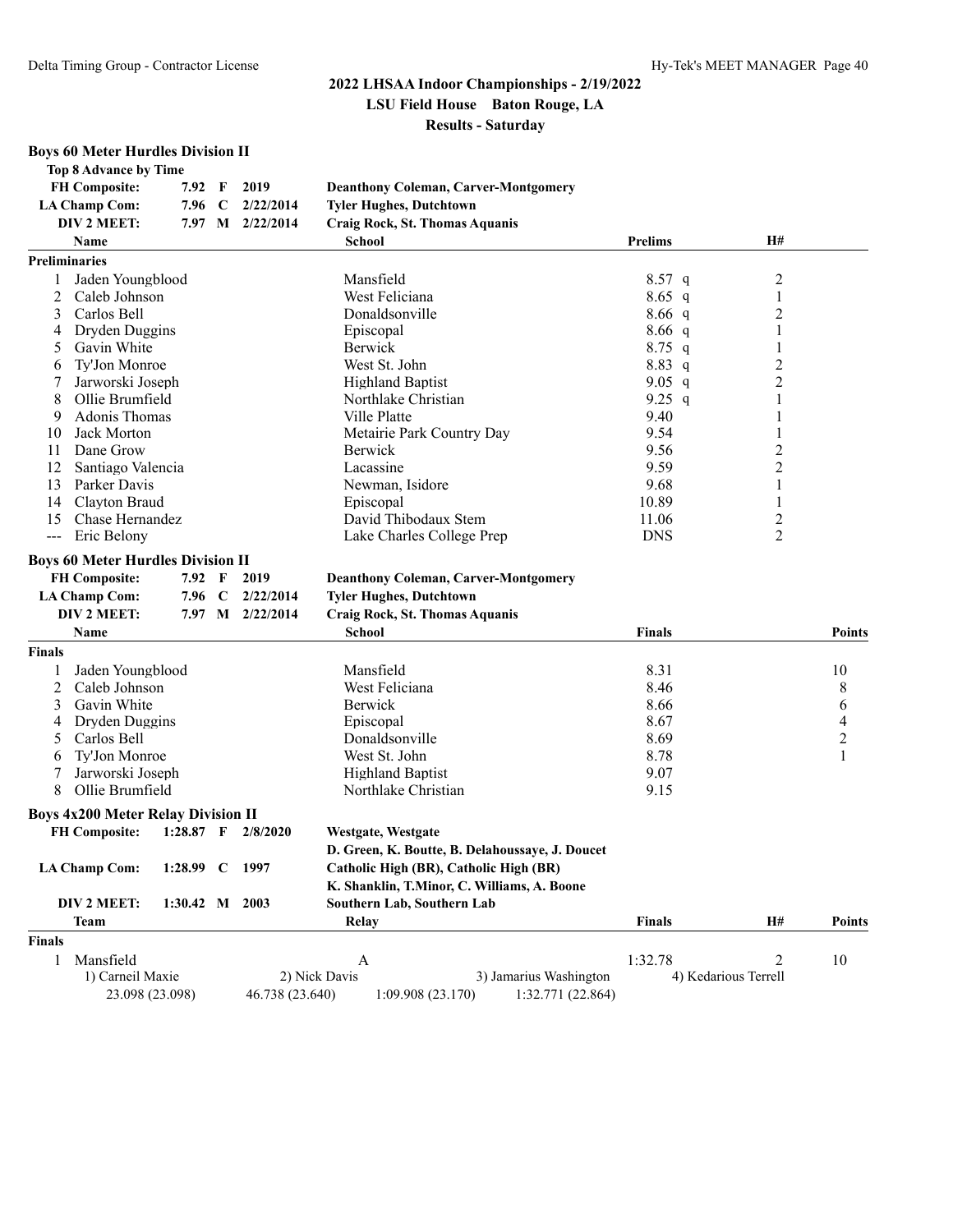**LSU Field House Baton Rouge, LA**

#### **Results - Saturday**

#### **Finals ... (Boys 4x200 Meter Relay Division II)**

|               | Team                                                                                         | Relay                                                                                                  |                                                                |                  |                   | Finals                                          | H#             | <b>Points</b>  |
|---------------|----------------------------------------------------------------------------------------------|--------------------------------------------------------------------------------------------------------|----------------------------------------------------------------|------------------|-------------------|-------------------------------------------------|----------------|----------------|
|               |                                                                                              |                                                                                                        |                                                                |                  |                   | 1:33.22                                         | 2              | 8              |
|               | 2 Lake Charles College Prep<br>1) Eric Belony 2) Kevin Thomas 3) Trevonte Citizen            |                                                                                                        |                                                                |                  |                   | 4) Jarell Joseph                                |                |                |
|               | 22.653 (22.653) 47.734 (25.081) 1:11.117 (23.383) 1:33.214 (22.097)                          |                                                                                                        |                                                                |                  |                   |                                                 |                |                |
|               | 3 McDonogh #35                                                                               | A                                                                                                      |                                                                |                  |                   | 1:33.73                                         | 2              | 6              |
|               | 1) Santana Price                                                                             | 2) Tyrus<br>2) Tyrus Morris                                                                            |                                                                |                  | 3) Ronald Payne   | 4) Dameon McCloud                               |                |                |
|               | 22.558 (22.558)                                                                              | 46.338 (23.780) 1:10.447 (24.109) 1:33.727 (23.280)                                                    |                                                                |                  |                   |                                                 |                |                |
|               | 4 University Lab                                                                             | $\mathbf{A}$                                                                                           |                                                                |                  |                   | 1:33.92                                         | $\overline{1}$ | 4              |
|               | 1) Austin Ausberry                                                                           |                                                                                                        | 2) Edan Stagg $\overline{)}$ 3) Carsen Manuel                  |                  |                   | 4) Jacob Phillips                               |                |                |
|               | 23.232 (23.232)                                                                              | 46.905 (23.673) 1:10.711 (23.806) 1:33.917 (23.206)                                                    |                                                                |                  |                   |                                                 |                |                |
|               | 5 Madison Prep                                                                               |                                                                                                        |                                                                |                  |                   | 1:34.70                                         | 2              | $\overline{c}$ |
|               | 1) Germari Wyre                                                                              | 2 A<br>2 (2 1:34.70 A<br>2 (3 1:34.70 Pezekiah Dantlzer 3) Carlos Freeman (4 1:34.70 A) Keilan Sherman |                                                                |                  |                   |                                                 |                |                |
|               | 23.773 (23.773)                                                                              | 47.647 (23.874) 1:11.430 (23.783) 1:34.697 (23.267)                                                    |                                                                |                  |                   |                                                 |                |                |
|               | 6 Lafayette Christian                                                                        |                                                                                                        |                                                                |                  |                   | 1:35.32                                         | -1             | 1              |
|               | 1) Devin Walton                                                                              | A<br>2) JuJuan Johnson 3) Alonzo Ryes                                                                  |                                                                |                  |                   | 4) Ty Lee                                       |                |                |
|               | 22.629 (22.629)                                                                              | 47.182 (24.553) 1:11.617 (24.435) 1:35.311 (23.694)                                                    |                                                                |                  |                   |                                                 |                |                |
|               | 7 Episcopal                                                                                  |                                                                                                        | A                                                              |                  |                   | 1:36.48                                         | $\overline{1}$ |                |
|               | 1) Dryden Duggins                                                                            | A<br>2) Jayden Hiles 3) Justin Dynes                                                                   |                                                                |                  |                   | 4) Thomas D'Armond                              |                |                |
|               | 22.334 (22.334)                                                                              | 48.077 (25.743) 1:13.204 (25.127) 1:36.479 (23.276)                                                    |                                                                |                  |                   |                                                 |                |                |
|               | 8 Sophie B. Wright                                                                           |                                                                                                        |                                                                |                  |                   | 1:37.09                                         | 2              |                |
|               | 1) Terry Simmons                                                                             | A<br>2) Jordan Winder 3) Dale Albert 1:37.09<br>4) Dallas Hughes                                       |                                                                |                  |                   |                                                 |                |                |
|               | 24.071 (24.071)                                                                              | 48.419 (24.348) 1:12.971 (24.552) 1:37.084 (24.114)                                                    |                                                                |                  |                   |                                                 |                |                |
|               | 9 Newman, Isidore                                                                            |                                                                                                        |                                                                |                  |                   | 1:38.49                                         | -1             |                |
|               | 1) Tee Williams                                                                              | A<br>2) Seth Perrilliat (3) Hudson Mazzanti (4) Parker Davis                                           |                                                                |                  |                   |                                                 |                |                |
|               | 21.969 (21.969)                                                                              | 48.723 (26.754) 1:14.175 (25.452) 1:38.488 (24.313)                                                    |                                                                |                  |                   |                                                 |                |                |
|               | 10 Berwick                                                                                   |                                                                                                        | A                                                              |                  |                   | 1:39.52                                         | 2              |                |
|               | 1) Andre Engleton                                                                            | 2) Brett Bearb                                                                                         | 3) Luke Tarver                                                 |                  |                   | 4) Kaden Thomas                                 |                |                |
|               | 23.384 (23.384)                                                                              | 48.621 (25.237) 1:15.026 (26.405) 1:39.511 (24.486)                                                    |                                                                |                  |                   |                                                 |                |                |
|               | 11 Kenner Discovery Health Sci. A                                                            |                                                                                                        |                                                                |                  |                   | 1:40.41                                         | $\overline{1}$ |                |
|               | 1) Dallas Horton                                                                             |                                                                                                        |                                                                |                  |                   | 2) Marcus Clark 3) Zander Milton 4) Herman Mack |                |                |
|               | 24.683 (24.683)                                                                              | 50.028 (25.345) 1:16.572 (26.544) 1:40.403 (23.832)                                                    |                                                                |                  |                   |                                                 |                |                |
|               |                                                                                              |                                                                                                        |                                                                |                  |                   |                                                 | $\overline{1}$ |                |
|               | 12 Kipp Booker T. Washington<br>1:43.83<br>1:43.83<br>1:43.83<br>1:43.83<br>4) Jamaaj Nellon |                                                                                                        |                                                                |                  |                   |                                                 |                |                |
|               | 26.288 (26.288)                                                                              | $51.649(25.361)$ $1:18.129(26.480)$ $1:43.822(25.693)$                                                 |                                                                |                  |                   |                                                 |                |                |
|               |                                                                                              |                                                                                                        |                                                                |                  |                   |                                                 |                |                |
|               | <b>Boys 4x400 Meter Relay Division II</b><br>FH Composite: 3:22.68 F 1/25/2020               |                                                                                                        |                                                                |                  |                   |                                                 |                |                |
|               |                                                                                              |                                                                                                        | Zachary, Zachary<br>K. Lazard, D. Jones, S. Burrell, C. Hilton |                  |                   |                                                 |                |                |
|               | LA Champ Com: 3:22.90 C 2002                                                                 |                                                                                                        | JS Clark (NO), JS Clark (NO)                                   |                  |                   |                                                 |                |                |
|               |                                                                                              |                                                                                                        | R. Marshall, A.Collins, M. Weaver, A.Collins                   |                  |                   |                                                 |                |                |
|               | DIV 2 MEET:<br>3:26.58 M 2006                                                                |                                                                                                        | Southern Lab, Southern Lab                                     |                  |                   |                                                 |                |                |
|               | <b>Team</b>                                                                                  | Relay                                                                                                  |                                                                |                  |                   | <b>Finals</b>                                   | H#             | <b>Points</b>  |
| <b>Finals</b> |                                                                                              |                                                                                                        |                                                                |                  |                   |                                                 |                |                |
| 1             | Lake Charles College Prep                                                                    | A                                                                                                      |                                                                |                  |                   | 3:33.79                                         | 2              | 10             |
|               | 1) Joe Ward                                                                                  | 2) Trevonte Citizen                                                                                    |                                                                | 3) Kevin Thomas  |                   | 4) Jarell Joseph                                |                |                |
|               | 25.119 (25.119)                                                                              | 55.369 (30.250)                                                                                        | 1:20.863 (25.494)                                              |                  | 1:49.921 (29.058) |                                                 |                |                |
|               | 2:14.107(24.186)                                                                             | 2:43.379 (29.272)                                                                                      | 3:07.550 (24.171)                                              |                  | 3:33.786 (26.236) |                                                 |                |                |
| 2             | Madison Prep                                                                                 | A                                                                                                      |                                                                |                  |                   | 3:36.33                                         | 2              | 8              |
|               | 1) Germari Wyre                                                                              | 2) Chris Hughes                                                                                        |                                                                |                  | 3) Carlos Freeman | 4) Hezekiah Dantlzer                            |                |                |
|               | 25.015 (25.015)                                                                              | 54.922 (29.907)                                                                                        | 1:19.819 (24.897)                                              |                  | 1:48.824 (29.005) |                                                 |                |                |
|               | 2:13.576 (24.752)                                                                            | 2:43.381 (29.805)                                                                                      | 3:07.370 (23.989)                                              |                  | 3:36.323 (28.953) |                                                 |                |                |
|               | University Lab                                                                               |                                                                                                        |                                                                |                  |                   | 3:38.07                                         | 1              | 6              |
| 3             | 1) Edan Stagg                                                                                | A<br>2) Jordan Phillips                                                                                |                                                                | 3) Carsen Manuel |                   | 4) Jacob Phillips                               |                |                |
|               | 25.678 (25.678)                                                                              | 54.591 (28.913)                                                                                        | 1:20.963 (26.372)                                              |                  | 1:50.042 (29.079) |                                                 |                |                |
|               | 2:15.007 (24.965)                                                                            | 2:43.661 (28.654)                                                                                      | 3:09.290 (25.629)                                              |                  | 3:38.068 (28.779) |                                                 |                |                |
|               |                                                                                              |                                                                                                        |                                                                |                  |                   |                                                 |                |                |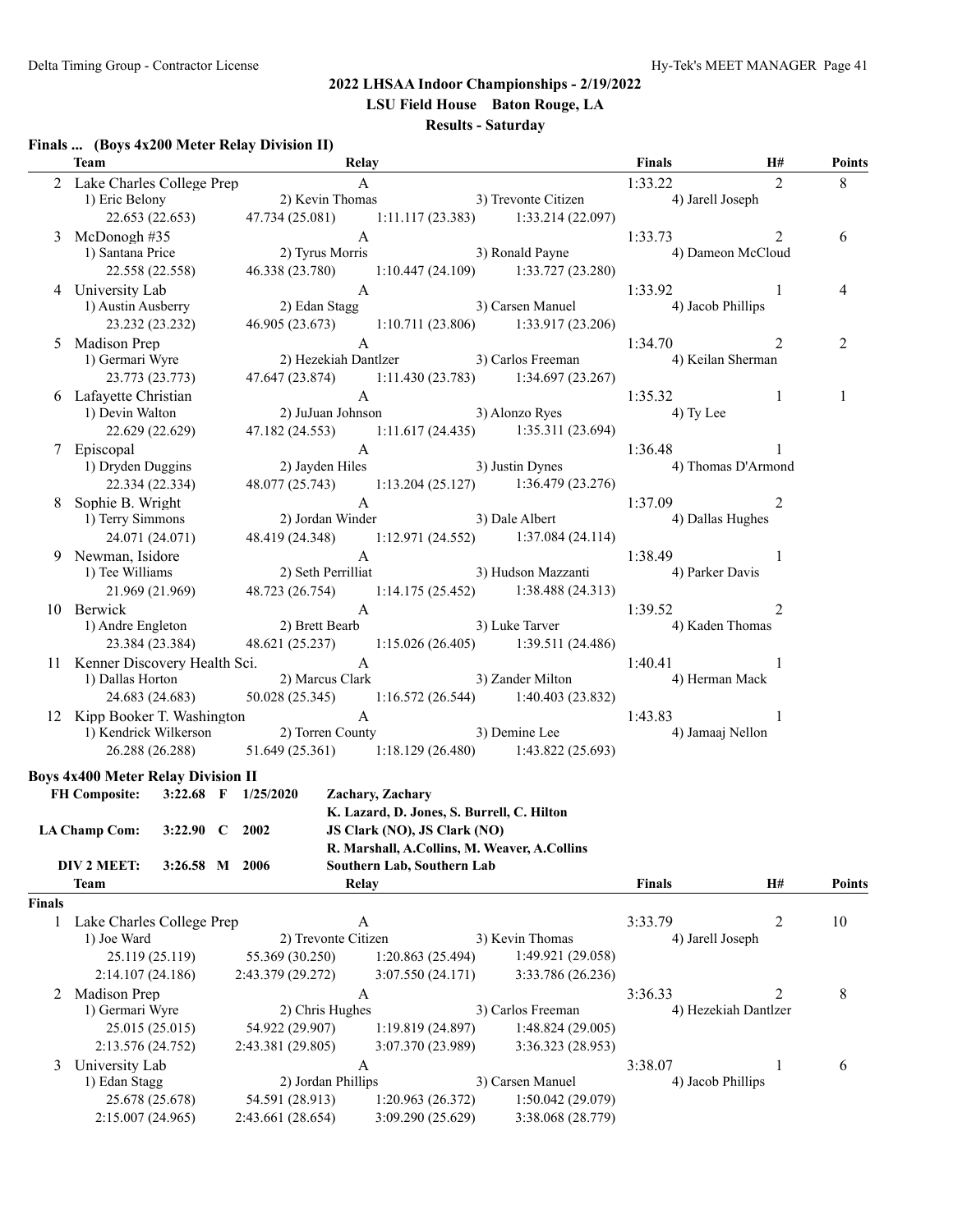**LSU Field House Baton Rouge, LA**

# **Results - Saturday**

#### **Finals ... (Boys 4x400 Meter Relay Division II)**

|               | <b>Team</b>                               |                     | Relay                                |                                                    | <b>Finals</b>              | H# | <b>Points</b>  |
|---------------|-------------------------------------------|---------------------|--------------------------------------|----------------------------------------------------|----------------------------|----|----------------|
|               | 4 Lafayette Christian                     |                     | A                                    |                                                    | 3:41.10                    | 2  | 4              |
|               | 1) JuJuan Johnson                         | 2) Devin Walton     |                                      | 3) Luke Arogona                                    | 4) Ty Lee                  |    |                |
|               | 24.907 (24.907)                           | 53.653 (28.746)     | 1:19.020(25.367)                     | 1:48.615 (29.595)                                  |                            |    |                |
|               | 2:14.334 (25.719)                         | 2:44.840 (30.506)   | 3:11.016(26.176)                     | 3:41.092 (30.076)                                  |                            |    |                |
|               | 5 McDonogh #35                            |                     | A                                    |                                                    | 3:41.20                    | 2  | $\overline{2}$ |
|               | 1) Tyrus Morris                           | 2) Santana Price    |                                      | 3) Dameon McCloud                                  | 4) Ethan Gatlin            |    |                |
|               | 25.873 (25.873)                           | 54.316 (28.443)     | 1:20.575(26.259)                     | 1:48.616(28.041)                                   |                            |    |                |
|               | 2:13.665 (25.049)                         | 2:45.626 (31.961)   | 3:12.624 (26.998)                    | 3:41.195 (28.571)                                  |                            |    |                |
|               | 6 Berwick                                 |                     | A                                    |                                                    | 3:45.47                    | 2  | 1              |
|               | 1) Gavin White                            | 2) Brett Bearb      |                                      | 3) Luke Tarver                                     | 4) Kaden Thomas            |    |                |
|               | 27.002 (27.002)                           | 58.058 (31.056)     | 1:23.120(25.062)                     | 1:52.950 (29.830)                                  |                            |    |                |
|               | 2:19.557(26.607)                          | 2:51.600(32.043)    | 3:17.298 (25.698)                    | 3:45.466 (28.168)                                  |                            |    |                |
|               | Sophie B. Wright                          |                     | A                                    |                                                    | 3:45.95                    | 2  |                |
|               | 1) Terry Simmons                          | 2) Jordan Winder    |                                      | 3) Dale Albert                                     | 4) Dallas Hughes           |    |                |
|               | 26.640 (26.640)                           | 55.831 (29.191)     | 1:21.124(25.293)                     | 1:50.792(29.668)                                   |                            |    |                |
|               | 2:16.759 (25.967)                         | 2:51.240 (34.481)   | 3:15.657(24.417)                     | 3:45.947 (30.290)                                  |                            |    |                |
|               | 8 Episcopal                               |                     | A                                    |                                                    | 3:46.84                    | 1  |                |
|               | 1) Dryden Duggins                         | 2) Jayden Hiles     |                                      | 3) Akshay Basireddy                                | 4) Justin Dynes            |    |                |
|               | 26.462 (26.462)                           | 56.379 (29.917)     | 1:22.453(26.074)                     | 1:53.828 (31.375)                                  |                            |    |                |
|               | 2:20.503 (26.675)                         | 2:49.985 (29.482)   | 3:17.485(27.500)                     | 3:46.836 (29.352)                                  |                            |    |                |
| 9             | Kenner Discovery Health Sci.              |                     | A                                    |                                                    | 3:48.44                    |    |                |
|               | 1) Dallas Horton                          | 2) Keegan Cox       |                                      | 3) Herman Mack                                     | 4) Marcus Clark            |    |                |
|               | 28.079 (28.079)                           | 56.625 (28.546)     | 1:23.288 (26.663)                    | 1:53.095(29.807)                                   |                            |    |                |
|               | 2:20.742 (27.647)                         | 2:52.294 (31.552)   | 3:17.433 (25.139)                    | 3:48.431 (30.999)                                  |                            |    |                |
|               | 10 St. Louis                              |                     | A                                    |                                                    | 3:49.89                    |    |                |
|               | 1) Jonah Austin                           | 2) Ross Anderson    |                                      | 3) Cody Lyons                                      | 4) Stephen Polito          |    |                |
|               | 26.298 (26.298)                           | 56.314 (30.016)     | 1:22.033(25.719)                     | 1:56.558(34.525)                                   |                            |    |                |
|               | 2:23.134(26.576)                          | 2:54.480(31.346)    | 3:19.113(24.633)                     | 3:49.887 (30.775)                                  |                            |    |                |
|               | 11 Newman, Isidore                        |                     | A                                    |                                                    | 3:53.93                    |    |                |
|               | 1) Tee Williams                           | 2) Joe Carey        |                                      | 3) Landry Beard                                    | 4) Hudson Mazzanti         |    |                |
|               | 27.820 (27.820)                           | 1:00.151(32.331)    | 1:26.592(26.441)                     | 1:57.106(30.514)                                   |                            |    |                |
|               | 2:23.586 (26.480)                         | 2:53.853 (30.267)   | 3:20.727(26.874)                     | 3:53.924 (33.197)                                  |                            |    |                |
|               | 12 Lacassine                              |                     | A                                    |                                                    | 4:00.04                    | 1  |                |
|               | 1) Lucas Corbello                         | 2) Brandon McMahon  |                                      | 3) Jake Lebert                                     | 4) Aaron Garcia            |    |                |
|               | 28.739 (28.739)                           | 1:00.714(31.975)    | 1:29.149(28.435)                     | 2:03.340 (34.191)                                  |                            |    |                |
|               | 2:32.662 (29.322)                         | 3:06.204(33.542)    | 3:30.985 (24.781)                    | 4:00.036(29.051)                                   |                            |    |                |
|               |                                           |                     |                                      |                                                    |                            |    |                |
|               | <b>Boys 4x800 Meter Relay Division II</b> |                     |                                      |                                                    |                            |    |                |
|               | FH Composite: 8:03.01 F                   | 2/5/2022            | <b>Ruston, Ruston</b>                |                                                    |                            |    |                |
|               |                                           |                     |                                      | C. Babineaux, N. Blackburn, B. Madden, A. McKaskle |                            |    |                |
|               | <b>LA Champ Com:</b><br>$8:06.90$ C       | 1982                | O. Perry Walker, O. Perry Walker     |                                                    |                            |    |                |
|               | DIV 2 MEET:                               | 8:18.64 M 2/22/2014 | Curtis, John, Curtis, John           |                                                    |                            |    |                |
|               |                                           |                     | T Dugas, T Stewart, D Keith, A Brown |                                                    |                            |    |                |
|               | <b>Team</b>                               |                     | Relay                                |                                                    | <b>Finals</b>              |    | <b>Points</b>  |
| <b>Finals</b> |                                           |                     |                                      |                                                    |                            |    |                |
| 1             | Episcopal                                 | 2) Carter McLean    | A                                    | 3) Quinten Messer                                  | 8:48.30<br>4) Alex Hollier |    | 10             |
|               | 1) Sacha Dernoncourt<br>34.824 (34.824)   |                     |                                      | 2:12.331 (32.292)                                  |                            |    |                |
|               |                                           | 1:07.703(32.879)    | 1:40.039 (32.336)                    |                                                    |                            |    |                |
|               | 2:43.909 (31.578)                         | 3:17.119 (33.210)   | 3:51.246 (34.127)                    | 4:24.966 (33.720)<br>6:39.890 (37.149)             |                            |    |                |
|               | 4:56.217 (31.251)                         | 5:28.038 (31.821)   | 6:02.741 (34.703)                    |                                                    |                            |    |                |
|               | 7:09.461 (29.571)                         | 7:40.721 (31.260)   | 8:13.974 (33.253)                    | 8:48.296 (34.322)                                  |                            |    |                |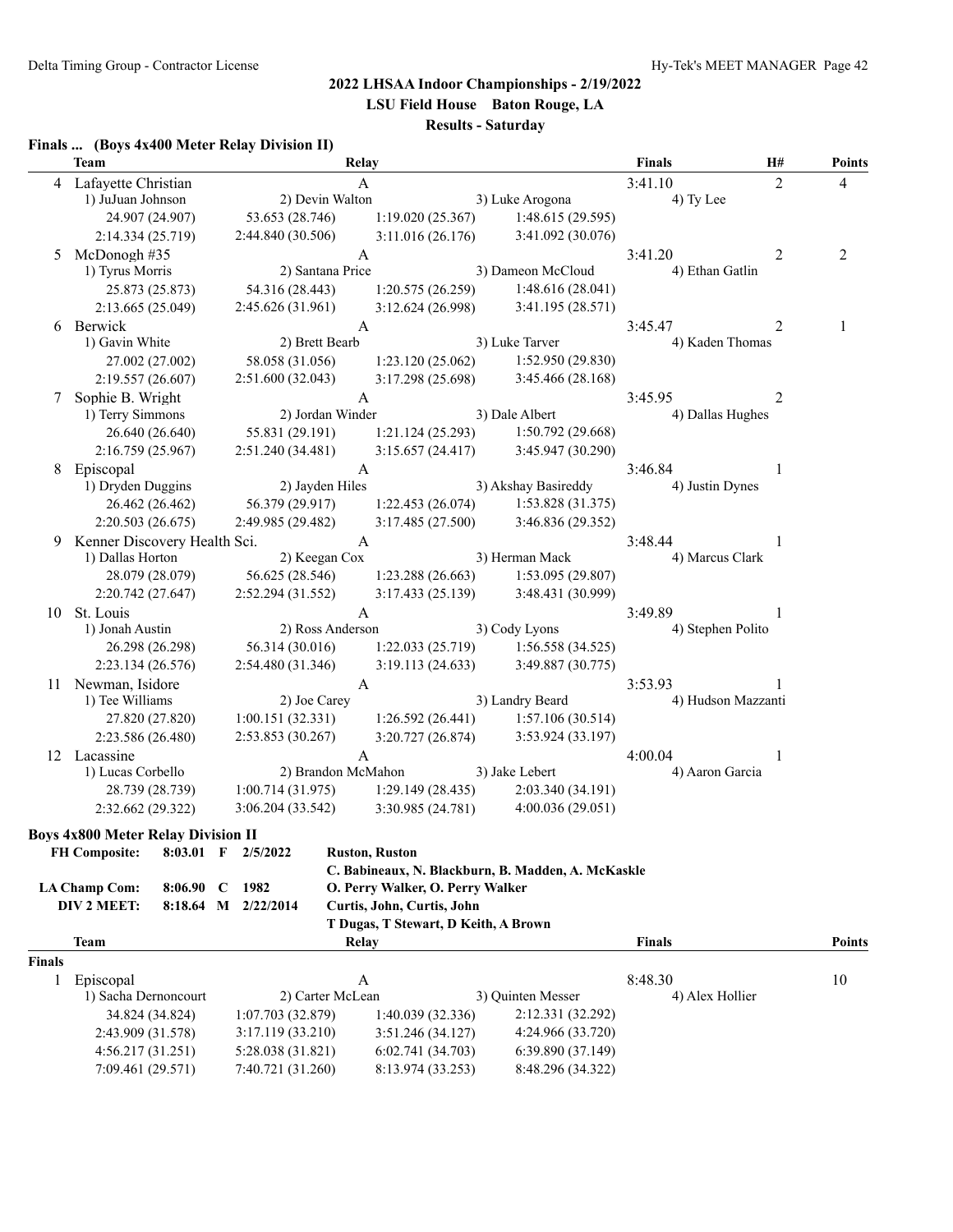**LSU Field House Baton Rouge, LA**

# **Results - Saturday**

#### **Finals ... (Boys 4x800 Meter Relay Division II)**

|                | <b>Team</b>                     |                                       | Relay             |                                        | <b>Finals</b>                | <b>Points</b> |
|----------------|---------------------------------|---------------------------------------|-------------------|----------------------------------------|------------------------------|---------------|
| $\overline{2}$ | University Lab                  | A                                     |                   |                                        | 8                            |               |
|                | 1) Blayton Bernard              | 2) Jordan Phillips                    |                   | 3) Connor Augustine                    | 8:57.89<br>4) John Hall Hays |               |
|                | 34.061 (34.061)                 | 1:07.228(33.167)                      | 1:39.021 (31.793) | 2:11.528 (32.507)                      |                              |               |
|                | 2:43.528 (32.000)               | 3:17.118 (33.590)                     | 3:52.234 (35.116) | 4:27.303 (35.069)                      |                              |               |
|                | 4:58.465 (31.162)               | 5:31.353 (32.888)                     | 6:07.710 (36.357) | 6:42.091 (34.381)                      |                              |               |
|                | 7:11.341 (29.250)               | 7:43.555 (32.214)                     | 8:20.710 (37.155) | 8:57.886 (37.176)                      |                              |               |
| 3              | St. Louis                       |                                       | A                 |                                        | 9:00.64                      | 6             |
|                | 1) Deacon Stantz                | 2) William Bright                     |                   | 3) Jonah Austin                        | 4) Cody Lyons                |               |
|                | 34.399 (34.399)                 | 1:08.258 (33.859)                     | 1:41.353 (33.095) | 2:15.022 (33.669)                      |                              |               |
|                | 2:44.299 (29.277)               | 3:17.207 (32.908)                     | 3:52.972 (35.765) | 4:28.771 (35.799)                      |                              |               |
|                | 4:59.798 (31.027)               | 5:33.858 (34.060)                     | 6:10.854(36.996)  | 6:47.064(36.210)                       |                              |               |
|                | 7:16.499 (29.435)               | 7:49.055 (32.556)                     | 8:23.959 (34.904) | 9:00.631 (36.672)                      |                              |               |
| 4              | Holy Savior Menard              |                                       | A                 |                                        | 9:04.95                      | 4             |
|                | 1) Noah Gad                     | 2) Charles Beard                      |                   | 3) Cayden Gorham                       | 4) Michael DeRosa            |               |
|                | 34.498 (34.498)                 | 1:07.707 (33.209)                     | 1:40.653 (32.946) | 2:13.509 (32.856)                      |                              |               |
|                | 2:44.974 (31.465)               | 3:18.166 (33.192)                     | 3:53.770 (35.604) | 4:33.006 (39.236)                      |                              |               |
|                | 5:04.497 (31.491)               | 5:37.170 (32.673)                     | 6:13.577(36.407)  | 6:51.400 (37.823)                      |                              |               |
|                | 7:24.953 (33.553)               | 7:59.426 (34.473)                     | 8:35.267 (35.841) | 9:04.949 (29.682)                      |                              |               |
| 5              | Metairie Park Country Day       |                                       | A                 |                                        | 9:05.28                      | 2             |
|                | 1) Jack Caplan                  | 2) Ethan Taylor                       |                   | 3) Jack Zink                           | 4) Paul Emonet               |               |
|                | 34.827 (34.827)                 | 1:09.142(34.315)                      | 1:44.221 (35.079) | 2:21.149 (36.928)                      |                              |               |
|                | 2:51.282 (30.133)               | 3:24.043 (32.761)                     | 3:57.452 (33.409) | 4:30.662 (33.210)                      |                              |               |
|                | 5:02.053 (31.391)               | 5:37.848 (35.795)                     | 6:15.699(37.851)  | 6:53.228 (37.529)                      |                              |               |
|                | 7:26.324 (33.096)               | 8:01.140 (34.816)                     | 8:35.406 (34.266) | 9:05.274 (29.868)                      |                              |               |
| 6              | White, E.D.<br>1) John Schouest | 2) Connor Sacco                       | A                 | 3) Joachim Lafaso                      | 9:08.29<br>4) Max Bourgeois  | 1             |
|                | 34.063 (34.063)                 | 1:08.624(34.561)                      | 1:43.978 (35.354) | 2:19.635 (35.657)                      |                              |               |
|                | 2:50.196 (30.561)               | 3:23.721 (33.525)                     | 3:59.441 (35.720) | 4:38.340 (38.899)                      |                              |               |
|                | 5:09.110 (30.770)               | 5:42.484 (33.374)                     | 6:18.593 (36.109) | 6:54.533 (35.940)                      |                              |               |
|                | 7:25.671 (31.138)               | 7:59.232 (33.561)                     | 8:35.967 (36.735) | 9:08.281 (32.314)                      |                              |               |
| 7              | D'Arbonne Woods Charter         |                                       | A                 |                                        | 9:08.42                      |               |
|                | 1) Trent Futch                  | 2) Camron Flurry                      |                   | 3) Eric Ramsey                         | 4) Cris Velasquez            |               |
|                | 34.965 (34.965)                 | 1:08.256 (33.291)                     | 1:42.647 (34.391) | 2:17.689 (35.042)                      |                              |               |
|                | 2:48.921 (31.232)               | 3:23.879 (34.958)                     | 4:00.173 (36.294) | 4:37.095 (36.922)                      |                              |               |
|                | 5:08.841 (31.746)               | 5:42.783 (33.942)                     | 6:19.273 (36.490) | 6:55.275(36.002)                       |                              |               |
|                | 7:26.990 (31.715)               | 8:00.544 (33.554)                     | 8:35.736 (35.192) | 9:08.412 (32.676)                      |                              |               |
| 8              | Parkview Baptist                |                                       | A                 |                                        | 9:09.65                      |               |
|                | 1) Wyatt Whipp                  | 2) Reed Boudreaux                     |                   | 3) Caleb Whipp                         | 4) Kohl Feucht               |               |
|                | 34.411 (34.411)                 | 1:08.353 (33.942)                     | 1:43.644 (35.291) | 2:19.122 (35.478)                      |                              |               |
|                | 2:49.250 (30.128)               | 3:22.952 (33.702)                     | 4:00.336 (37.384) | 4:37.206 (36.870)                      |                              |               |
|                | 5:07.713 (30.507)               | 5:42.959 (35.246)                     | 6:20.453 (37.494) | 6:59.898 (39.445)                      |                              |               |
|                | 7:30.129 (30.231)               | 8:01.927 (31.798)                     | 8:36.583 (34.656) | 9:09.645 (33.062)                      |                              |               |
| 9              | Lake Charles College Prep       |                                       | A                 |                                        | 9:21.75                      |               |
|                | 1) Seth Woods                   | 2) Careion Franklin                   |                   | 3) Matthew Higginbotham                | 4) Darius Charles            |               |
|                | 34.367 (34.367)                 | 1:08.254 (33.887)                     | 1:44.661 (36.407) | 2:23.309 (38.648)                      |                              |               |
|                | 2:50.969 (27.660)               | 3:21.955 (30.986)                     | 3:59.311 (37.356) | 4:41.930 (42.619)                      |                              |               |
|                | 5:12.200 (30.270)               | 5:48.206 (36.006)                     | 6:29.210 (41.004) | 7:03.074 (33.864)                      |                              |               |
|                | 7:29.570 (26.496)               | 8:01.538 (31.968)                     | 8:40.080 (38.542) | 9:21.749 (41.669)                      |                              |               |
| 10             | Loyola Prep<br>1) Tyler Hornsby | 2) Warren Graves                      | A                 | 9:24.82                                |                              |               |
|                | 34.542 (34.542)                 |                                       | 1:44.168 (34.926) | 3) Cole Adair                          | 4) Franklin Roemer           |               |
|                | 2:47.817 (30.935)               | 1:09.242(34.700)<br>3:23.478 (35.661) | 4:00.703 (37.225) | 2:16.882 (32.714)<br>4:37.583 (36.880) |                              |               |
|                | 5:09.520 (31.937)               | 5:44.955 (35.435)                     | 6:24.359 (39.404) | 7:03.510 (39.151)                      |                              |               |
|                | 7:32.684 (29.174)               | 8:06.856 (34.172)                     | 8:45.704 (38.848) | 9:24.811 (39.107)                      |                              |               |
|                |                                 |                                       |                   |                                        |                              |               |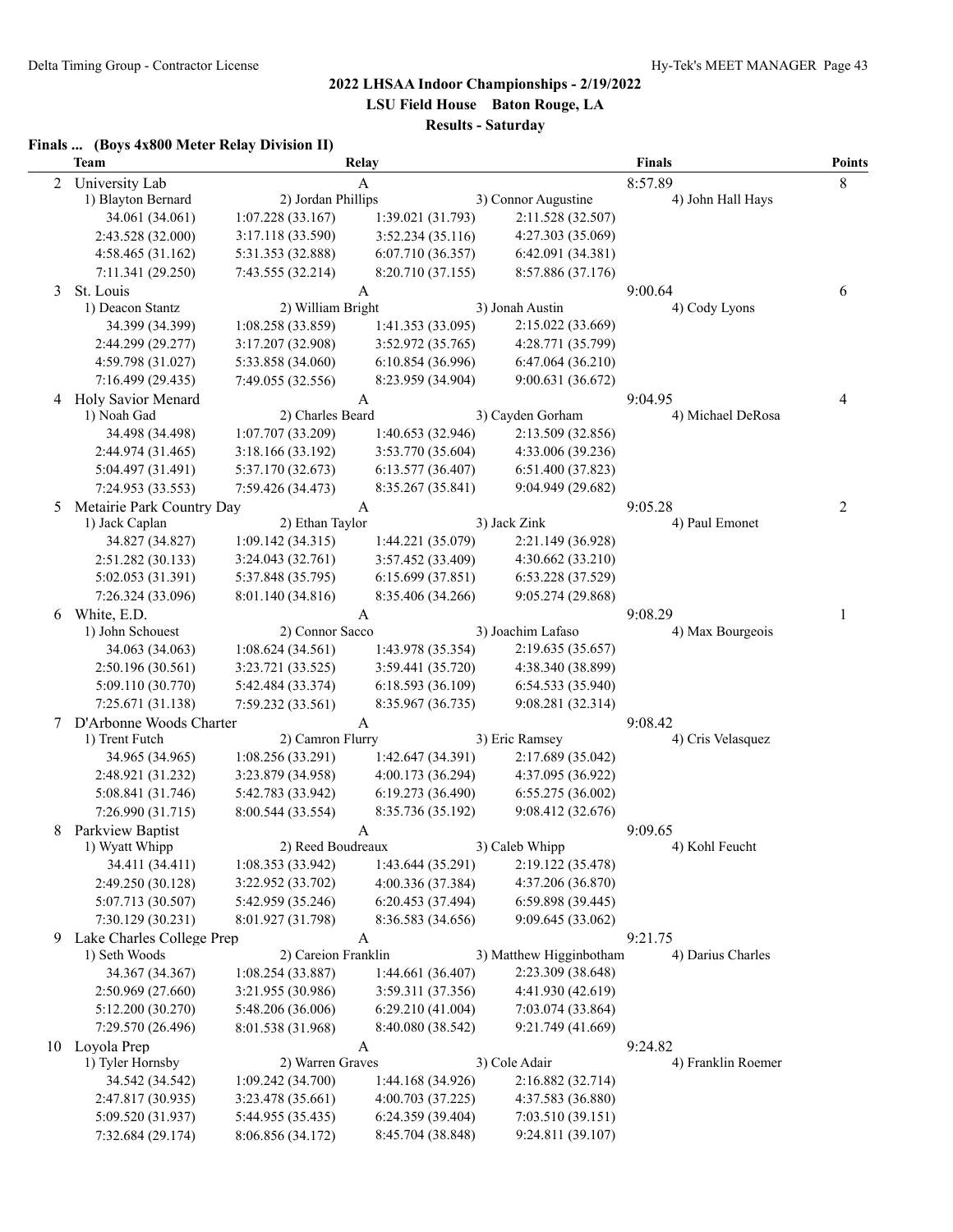**LSU Field House Baton Rouge, LA**

# **Results - Saturday**

|  | Finals  (Boys 4x800 Meter Relay Division II) |  |  |
|--|----------------------------------------------|--|--|
|--|----------------------------------------------|--|--|

|                          | <b>Team</b>                        | Relay       |                   |                 |                                       | <b>Points</b>      |                    |                |
|--------------------------|------------------------------------|-------------|-------------------|-----------------|---------------------------------------|--------------------|--------------------|----------------|
| St. Thomas Aquinas<br>11 |                                    | A           |                   |                 |                                       |                    |                    |                |
|                          | 1) Landen Schillage                |             |                   | 2) Jacob Mullis |                                       | 3) Jose Dunington  | 4) Gavin Bankston  |                |
|                          | 34.931 (34.931)                    |             | 1:08.626 (33.695) |                 | 1:43.388 (34.762)                     | 2:17.094 (33.706)  |                    |                |
|                          | 2:49.139 (32.045)                  |             | 3:24.368 (35.229) |                 | 4:02.105(37.737)                      | 4:40.040 (37.935)  |                    |                |
|                          | 5:12.473 (32.433)                  |             | 5:48.272 (35.799) |                 | 6:28.788(40.516)                      | 7:09.090 (40.302)  |                    |                |
|                          | 7:37.689 (28.599)                  |             | 8:11.253 (33.564) |                 | 8:48.946 (37.693)                     | 9:28.921 (39.975)  |                    |                |
| 12                       | Lafayette Christian                |             |                   | A               |                                       |                    | 10:00.93           |                |
|                          | 1) Matthew Edwards                 |             |                   | 2) John Hayes   |                                       | 3) Ty Lee          | 4) Braelon Batiste |                |
|                          | 34.750 (34.750)                    |             | 1:10.115(35.365)  |                 | 1:46.699 (36.584)                     | 2:24.354 (37.655)  |                    |                |
|                          | 2:57.060 (32.706)                  |             | 3:33.814 (36.754) |                 | 4:11.675 (37.861)                     | 4:48.334 (36.659)  |                    |                |
|                          | 5:19.847 (31.513)                  |             | 5:57.097 (37.250) |                 | 6:38.212(41.115)                      | 7:18.042 (39.830)  |                    |                |
|                          | 7:45.526 (27.484)                  |             | 8:21.023 (35.497) |                 | 9:11.160 (50.137)                     | 10:00.930 (49.770) |                    |                |
|                          | <b>Boys High Jump Division II</b>  |             |                   |                 |                                       |                    |                    |                |
|                          | <b>FH Composite:</b><br>$7 - 01$   | F           | 1996              |                 | JJ Barton, Lafayette HS (LA)          |                    |                    |                |
|                          | <b>LA Champ Com:</b><br>7-01       | $\mathbf C$ | 1996              |                 | JJ Barton, Lafayette HS (LA)          |                    |                    |                |
|                          | <b>DIV 2 MEET:</b><br>$6 - 08$     | M           | 2/22/2020         |                 | Reginald Poole Jr, Kaplan             |                    |                    |                |
|                          | Name                               |             |                   | <b>School</b>   |                                       | Finals             |                    | <b>Points</b>  |
| <b>Finals</b>            |                                    |             |                   |                 |                                       |                    |                    |                |
| 1                        | Micheal Berry                      |             |                   | Ville Platte    |                                       | 1.93m              | $6 - 04.00$        | 10             |
| $\overline{2}$           | Pierre Wade                        |             |                   | Oakdale         |                                       | 1.87 <sub>m</sub>  | 6-01.50            | 8              |
| 3                        | Dane Grow                          |             |                   | Berwick         |                                       | 1.84m              | $6 - 00.50$        | 6              |
| 4                        | Gavin White                        |             |                   | Berwick         |                                       | 1.81 <sub>m</sub>  | 5-11.25            | 4              |
| 5                        | Clayton Braud                      |             |                   | Episcopal       |                                       | 1.75m              | 5-08.75            | $\overline{c}$ |
| 6                        | Elijah Garrick                     |             |                   |                 | Lake Charles College Prep             | 1.70m              | 5-07.00            | 1              |
|                          | Josiah Bushnell                    |             |                   |                 | Lake Charles College Prep             | J1.70m             | 5-07.00            |                |
| ---                      | Lane Guidry                        |             |                   | Midland         |                                       | <b>NH</b>          |                    |                |
|                          | Quen'braylon Dunn                  |             |                   |                 | East Feliciana                        | <b>DNS</b>         |                    |                |
|                          | <b>Boys Pole Vault Division II</b> |             |                   |                 |                                       |                    |                    |                |
|                          | <b>FH Composite:</b><br>18-09.25   | F           | 2/4/2017          |                 | <b>Armand Duplantis, Layayette HS</b> |                    |                    |                |
|                          | <b>LA Champ Com:</b><br>18-08.25   | C           | 2/17/2018         |                 | <b>Armand Duplantis, Lafayette HS</b> |                    |                    |                |
|                          | DIV 2 MEET:<br>$17-01$             | M           | 2/23/2013         |                 | Devin King, Sumner, Jewel             |                    |                    |                |
|                          | Name                               |             |                   | <b>School</b>   |                                       | <b>Finals</b>      |                    | <b>Points</b>  |
| Finals                   |                                    |             |                   |                 |                                       |                    |                    |                |
|                          | Mason Abshire                      |             |                   | St. Louis       |                                       | J4.00m             | 13-01.50           | 10             |
| 2                        | Beau Beaullieu                     |             |                   |                 | Catholic, New Iberia                  | J3.90m             | 12-09.50           | 8              |
| 3                        | Reid Bodin                         |             |                   | Lutcher         |                                       | J3.90m             | 12-09.50           | 6              |
| 4                        | Lucas Owens                        |             |                   | Arca            |                                       | 3.80m              | 12-05.50           | 4              |
| 5                        | Caleb Stamper                      |             |                   |                 | D'Arbonne Woods Charter               | 3.60m              | 11-09.75           | 2              |
| 6                        | Kamren Earnest                     |             |                   | Erath           |                                       | J3.60m             | 11-09.75           | 1              |
|                          | Nathan Adams                       |             |                   |                 | Hanson Memorial                       | 3.50m              | 11-05.75           |                |
| 8                        | Jack Caplan                        |             |                   |                 | Metairie Park Country Day             | J3.50m             | 11-05.75           |                |
| 9                        | Daniel Vasquez                     |             |                   | Berwick         |                                       | 3.35m              | 10-11.75           |                |
| 10                       | Will Ribes                         |             |                   | Episcopal       |                                       | J3.35m             | 10-11.75           |                |
| 11                       | John Uze                           |             |                   |                 | Hanson Memorial                       | 3.20 <sub>m</sub>  | 10-06.00           |                |
| 12                       | Kason Simoneaux                    |             |                   | <b>Berwick</b>  |                                       | 3.05m              | 10-00.00           |                |
| $---$                    | Hayden Harris                      |             |                   |                 | Northlake Christian                   | NH                 |                    |                |
| $\qquad \qquad - -$      | Gabriel Dupuis                     |             |                   |                 | Lafayette Christian                   | $\rm NH$           |                    |                |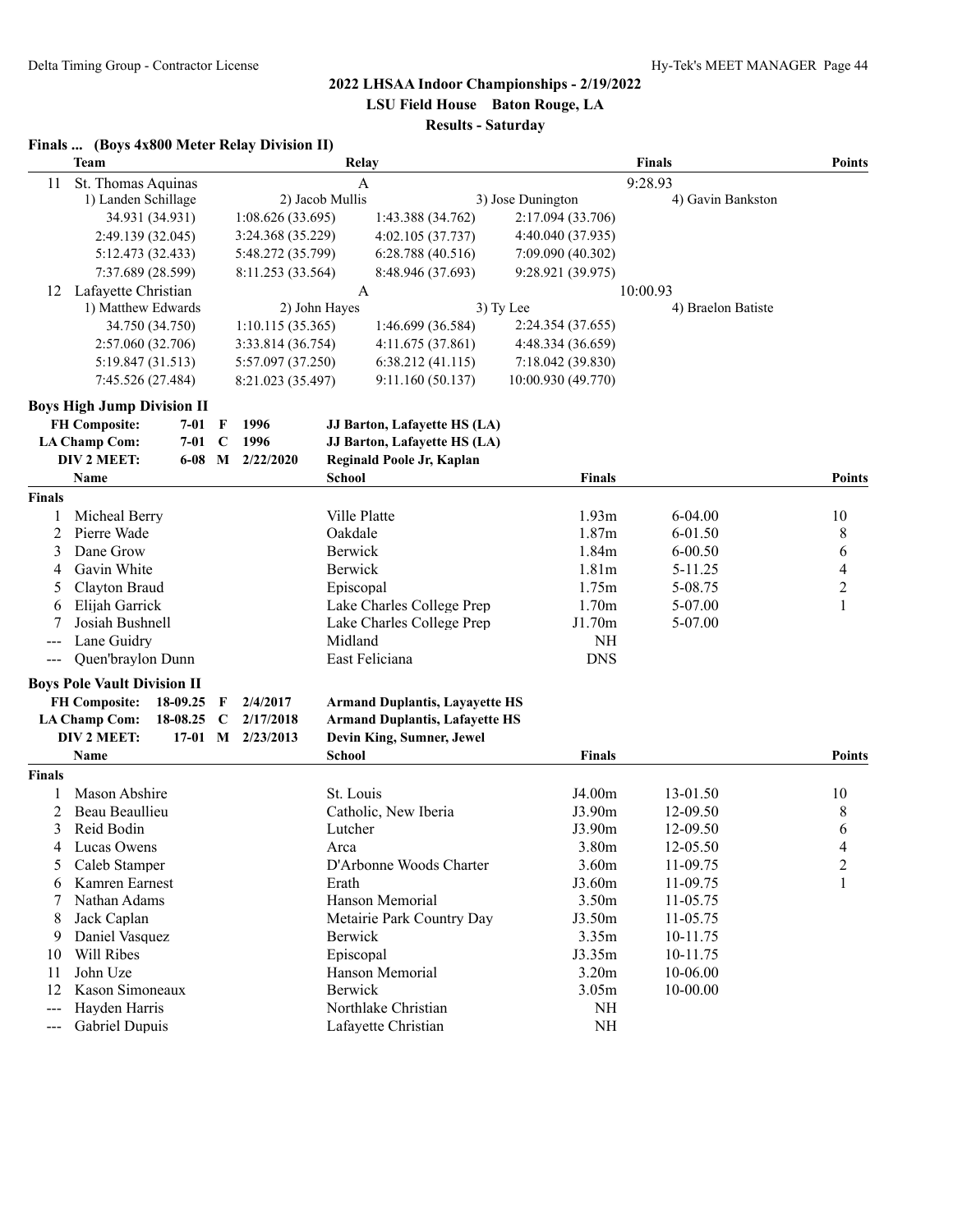## **Boys Long Jump Division II**

| FH Composite: $24-11.50$ F       |  | -1991 | <b>Troy Twillie, Slidell HS</b>       |
|----------------------------------|--|-------|---------------------------------------|
| LA Champ Com: 24-07.75 C 2006    |  |       | Will Coppage, Alexandria              |
| DIV 2 MEET: 23-05.50 M 2/20/2016 |  |       | <b>Cameron Dantzler, St. Thomas A</b> |

|                | <b>Name</b>                                          | <b>School</b>                    | <b>Finals</b>     |          | <b>Points</b>            |
|----------------|------------------------------------------------------|----------------------------------|-------------------|----------|--------------------------|
| <b>Finals</b>  |                                                      |                                  |                   |          |                          |
| 1              | <b>Tristan Goodley</b>                               | Westlake                         | 7.04m             | 23-01.25 | 10                       |
| $\overline{2}$ | Jack Schwing                                         | Metairie Park Country Day        | 6.78m             | 22-03.00 | $8\,$                    |
| 3              | Braylen Walker                                       | Lake Charles College Prep        | 6.58m             | 21-07.25 | 6                        |
| 4              | Edan Stagg                                           | University Lab                   | 6.56m             | 21-06.25 | $\overline{\mathcal{L}}$ |
| 5              | Aiden Jones                                          | Oakdale                          | 6.54m             | 21-05.50 | $\overline{2}$           |
| 6              | Micheal Berry                                        | Ville Platte                     | 6.51m             | 21-04.25 | 1                        |
| 7              | Cade Dauzat                                          | Oakdale                          | 6.08m             | 19-11.50 |                          |
| 8              | Clayton Braud                                        | Episcopal                        | 5.93 <sub>m</sub> | 19-05.50 |                          |
| 9              | Joe Ward                                             | Lake Charles College Prep        | 5.75m             | 18-10.50 |                          |
| 10             | Jayden Hiles                                         | Episcopal                        | 5.73m             | 18-09.75 |                          |
| 11             | Dale Albert                                          | Sophie B. Wright                 | 5.67m             | 18-07.25 |                          |
| 12             | Joseph Landry                                        | Houma Christian                  | 5.66m             | 18-07.00 |                          |
| 13             | Alonzo Ryes                                          | Lafayette Christian              | 5.63m             | 18-05.75 |                          |
| 14             | Dray Hudson                                          | Glenmora HS                      | 5.30m             | 17-04.75 |                          |
| $ -$           | Jacob Lafitte                                        | Loyola Prep                      | <b>DNS</b>        |          |                          |
| $---$          | Santana Richardson                                   | Kipp Booker T. Washington        | <b>DNS</b>        |          |                          |
|                | --- Namon Bennett                                    | <b>Berwick</b>                   | <b>DNS</b>        |          |                          |
|                | <b>Boys Triple Jump Division II</b>                  |                                  |                   |          |                          |
|                | <b>FH Composite:</b><br>$50-01$ F<br>1988            | Sidney Celestine, St. Amant (LA) |                   |          |                          |
|                | 1988<br><b>LA Champ Com:</b><br>50-01<br>$\mathbf C$ | Sidney Celestine, St. Amant (LA) |                   |          |                          |
|                | DIV 2 MEET:<br>48-01.25 M 2006                       | Reggie Haslem, Southern Lab      |                   |          |                          |
|                | Name                                                 | <b>School</b>                    | Finals            |          | <b>Points</b>            |
| <b>Finals</b>  |                                                      |                                  |                   |          |                          |
| 1              | <b>Tristan Goodley</b>                               | Westlake                         | 14.75m            | 48-04.75 | 10                       |
| 2              | Edan Stagg                                           | University Lab                   | 13.38m            | 43-10.75 | 8                        |
| 3              | Cade Dauzat                                          | Oakdale                          | 13.37m            | 43-10.50 | 6                        |
| 4              | Clayton Braud                                        | Episcopal                        | 12.98m            | 42-07.00 | 4                        |
| 5              | Benjamin Rodrigue                                    | White, E.D.                      | 12.80m            | 42-00.00 | 2                        |
| 6              | Braylen Walker                                       | Lake Charles College Prep        | 12.44m            | 40-09.75 | $\mathbf{1}$             |
| 7              | Drake Macaluso                                       | <b>Berwick</b>                   | 11.93m            | 39-01.75 |                          |
| 8              | Jayden Hiles                                         | Episcopal                        | 11.82m            | 38-09.50 |                          |
| 9              | Dale Albert                                          | Sophie B. Wright                 | 11.81m            | 38-09.00 |                          |
| 10             | Yaseen Kaseed                                        | Kenner Discovery Health Sci.     | 11.32m            | 37-01.75 |                          |
| 11             | Dray Hudson                                          | Glenmora HS                      | 10.80m            | 35-05.25 |                          |
| 12             | <b>Brandon McMahon</b>                               | Lacassine                        | 10.76m            | 35-03.75 |                          |
| 13             | Andre Marceaux                                       | Kaplan                           | 10.64m            | 34-11.00 |                          |
| 14             | Parker Davis                                         | Newman, Isidore                  | 10.59m            | 34-09.00 |                          |
|                | Aaron Garcia                                         | Lacassine                        | <b>FOUL</b>       |          |                          |
| ---            | Jacob Lafitte                                        | Lovola Prep                      | <b>DNS</b>        |          |                          |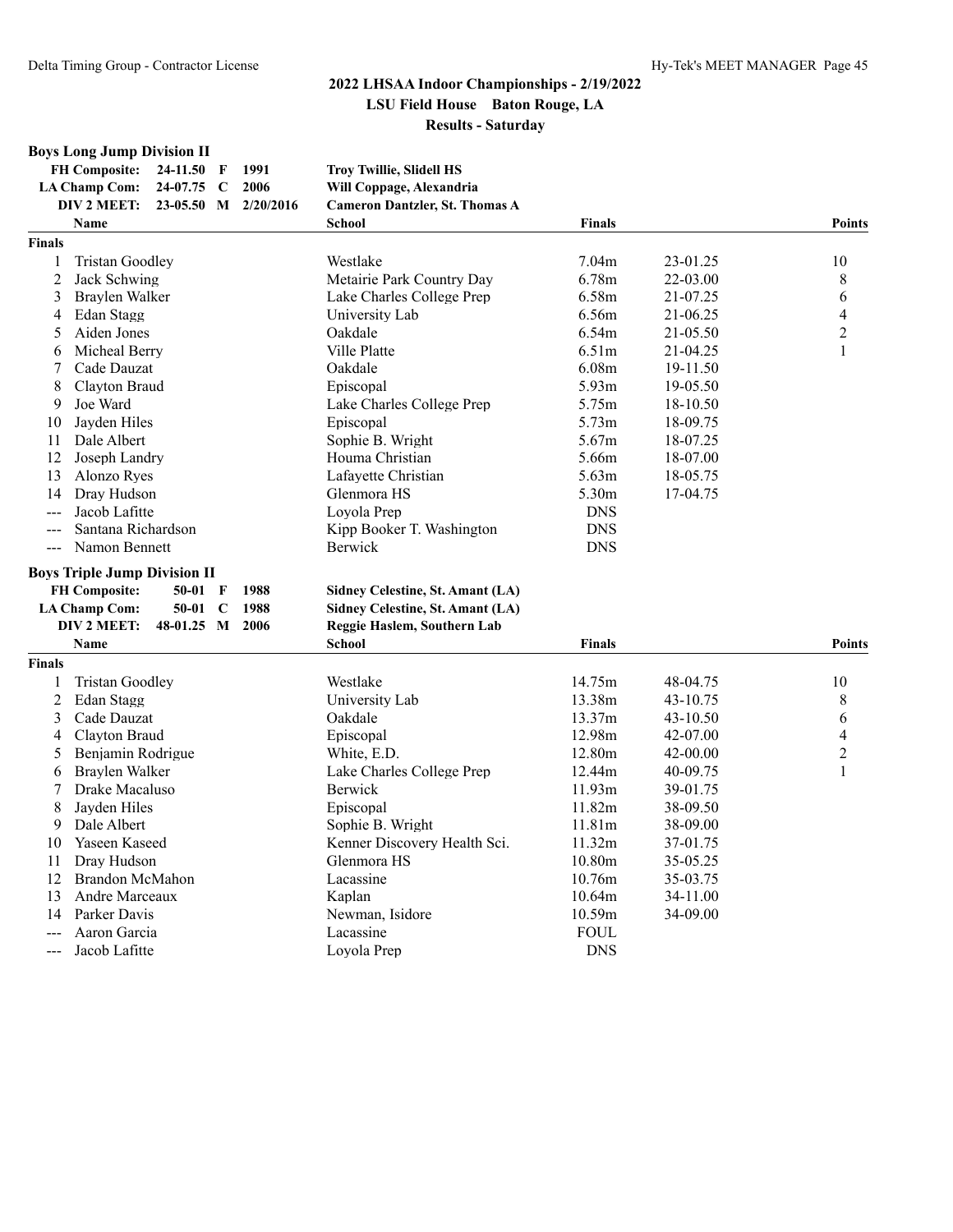#### **Boys Shot Put Division II**

| <b>FH Composite:</b>        | $68-06.50$ F | 1984              | Arnold Campbell, Airline HS (LA)    |
|-----------------------------|--------------|-------------------|-------------------------------------|
| LA Champ Com:               | 68-06 C 1984 |                   | Arnold Campbell, Airline HS (LA)    |
| DIV 2 MEET:                 |              | 59-08 M 2/23/2013 | <b>Anthony Taylor, Curtis, John</b> |
| $N_{\alpha \, m \, \alpha}$ |              |                   | Schad                               |

|                | <b>Name</b>               | <b>School</b>                                         |        | <b>Finals</b>                |              | <b>Points</b>           |
|----------------|---------------------------|-------------------------------------------------------|--------|------------------------------|--------------|-------------------------|
| <b>Finals</b>  |                           |                                                       |        |                              |              |                         |
| 1              | Micah Miller              | Lafayette Christian                                   |        | 15.16m                       | 49-09.00     | 10                      |
| $\overline{2}$ | Derrick Williams          | Hamilton Christian                                    | 14.45m | 47-05.00                     | 8            |                         |
| 3              | James David Miller        | <b>Ouachita Christian</b>                             |        | 14.28m                       | $46 - 10.25$ | 6                       |
| 4              | Mitch Hodnett             | Sterlington                                           |        | 14.02m                       | 46-00.00     | 4                       |
| 5              | Gavin Jones               | University Lab                                        |        | 13.44m                       | 44-01.25     | $\overline{\mathbf{c}}$ |
| 6              | Nicholas Mcgee            | <b>Highland Baptist</b>                               |        | 13.31m                       | 43-08.00     | 1                       |
| 7              | <b>Kyron Ross</b>         | Northlake Christian                                   |        | 13.09m                       | 42-11.50     |                         |
| 8              | Thomas D'Armond           | Episcopal                                             |        | 13.03m                       | 42-09.00     |                         |
| 9              | <b>Wesley Moore</b>       | Northwest                                             |        | 12.90m                       | 42-04.00     |                         |
| 10             | Seth Longino              | Oakdale                                               |        | 12.81m                       | 42-00.50     |                         |
| 11             | <b>Reginald Burks</b>     | Lake Charles College Prep                             |        | 12.74m                       | 41-09.75     |                         |
| 12             | Markeis Batiste           | Madison Prep                                          |        | 12.65m                       | $41 - 06.00$ |                         |
| 13             | Haywood Gallien           | Northwest                                             |        | 12.07m                       | 39-07.25     |                         |
| 14             | Jackson Barron            | D'Arbonne Woods Charter                               |        | 11.70m                       | 38-04.75     |                         |
| 15             | Gage Toups                | <b>Berwick</b>                                        |        | 11.61m                       | 38-01.25     |                         |
| 16             | Charlie Aucoin            | Newman, Isidore                                       |        | 11.25m                       | 36-11.00     |                         |
|                |                           | Women - Division I - Team Rankings - 14 Events Scored |        |                              |              |                         |
|                | 1) Ruston                 | 79                                                    |        | 2) St. Joseph's, Baton Rouge |              | 57                      |
|                | 3) Scotlandville          | 54                                                    |        | 4) Vandebilt Catholic        |              | 34                      |
|                | 5) Baton Rouge Magnet     | 28                                                    |        | 6) Dutchtown                 |              | 20                      |
|                | 7) Zachary                | 18                                                    |        | 7) Central Lafourche         |              | 18                      |
| 9)             | Huntington                | 16                                                    |        | 9) Lafayette                 |              | 16                      |
| 11)            | Curtis, John              | $10\,$                                                |        | 12) Lakeshore                |              | $\,$ $\,$               |
|                | 12) Teurlings Catholic    | 8                                                     |        | 12) Northside                |              | 8                       |
|                | 12) Denham Springs        | $\,$ $\,$                                             |        | 12) L.W. Higgins             |              | 8                       |
|                | 17) Destrehan             | $\boldsymbol{7}$                                      |        | 18) DeRidder                 |              | 6                       |
|                | 19) Covington             | 4                                                     |        | 19) St. Scholastica          |              | 4                       |
|                | 19) Airline               | 4                                                     |        | 22) Hammond                  |              | $\overline{\mathbf{3}}$ |
|                | 22) Alexandria            | 3                                                     |        | 24) Byrd, C.E.               |              | $\overline{2}$          |
|                | 24) Karr, Edna            | $\overline{c}$                                        |        | 24) Southside                |              | $\overline{c}$          |
|                | 24) Mt. Carmel            | $\overline{2}$                                        |        | 24) Sulphur                  |              | $\overline{2}$          |
|                | 29) Lee STEM / VPA Magnet | $\mathbf{1}$                                          |        | 29) Dominican                |              | $\mathbf{1}$            |
|                | 29) Ouachita Parish       | 1                                                     |        |                              |              |                         |

#### Women - Division II - Team Rankings - 14 Events Scored

| 1) St. Louis          | 111  | 2) Episcopal                 | 65 |
|-----------------------|------|------------------------------|----|
| 3) Brusly             | 28   | 4) West Feliciana            | 25 |
| 5) St. Thomas Aquinas | 24   | 6) Lake Charles College Prep | 19 |
| 7) Holy Savior Menard | 14.5 | 8) North Webster High        | 14 |
| 8) Dunham             | 14   | 10) Christ Episcopal School  | 13 |
| 11) Anacoco           | 12   | 12) Madison Prep             | 10 |
| 13) Newman, Isidore   | 9.5  | 14) Loranger                 | 8  |
|                       |      |                              |    |